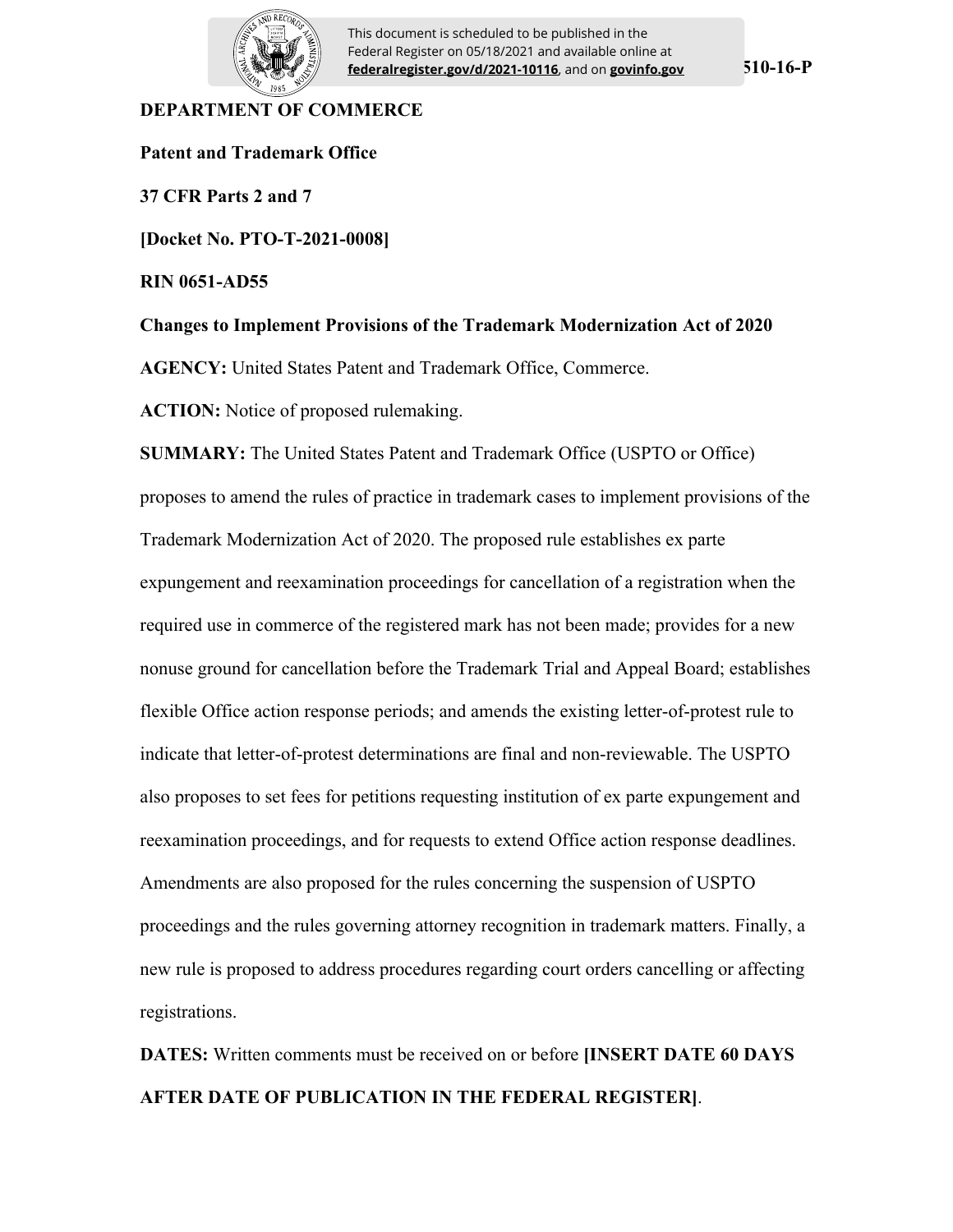**ADDRESSES:** For reasons of government efficiency, comments must be submitted through the Federal eRulemaking Portal at www.regulations.gov. To submit comments via the portal, one should enter docket number PTO-T-2021-0008 on the homepage and click "search." The site will provide search results listing all documents associated with this docket. Commenters can find a reference to this notice and click on the "Comment Now!" icon, complete the required fields, and enter or attach their comments. Attachments to electronic comments will be accepted in Adobe® portable document format or Microsoft Word® format. Because comments will be made available for public inspection, information that the submitter does not desire to make public, such as an address or phone number, should not be included in the comments.

Visit the Federal eRulemaking Portal for additional instructions on providing comments via the portal. If electronic submission of or access to comments is not feasible due to a lack of access to a computer and/or the internet, please contact the USPTO using the contact information below for special instructions.

**FOR FURTHER INFORMATION CONTACT:** Robert Lavache, Office of the Deputy Commissioner for Trademark Examination Policy, at 571-272-5881, or by email at TMPolicy@uspto.gov.

### **SUPPLEMENTARY INFORMATION:**

The Trademark Modernization Act of 2020 (TMA) was enacted on December 27, 2020. See Pub. L. No. 116-260, Div. Q, Tit. II, Subtit. B, §§ 221-228 (Dec. 27, 2020). The TMA amends the Trademark Act of 1946 (the Act) to establish new ex parte expungement and reexamination proceedings to cancel, either in whole or in part, registered marks for which the required use in commerce was not made. *Id.* at § 225(a), (c). Furthermore, the TMA amends § 14 of the Act to allow a party to allege that a mark has never been used in commerce as a basis for cancellation before the Trademark Trial and Appeal Board (TTAB). *Id.* at § 225(b). The TMA also authorizes the USPTO to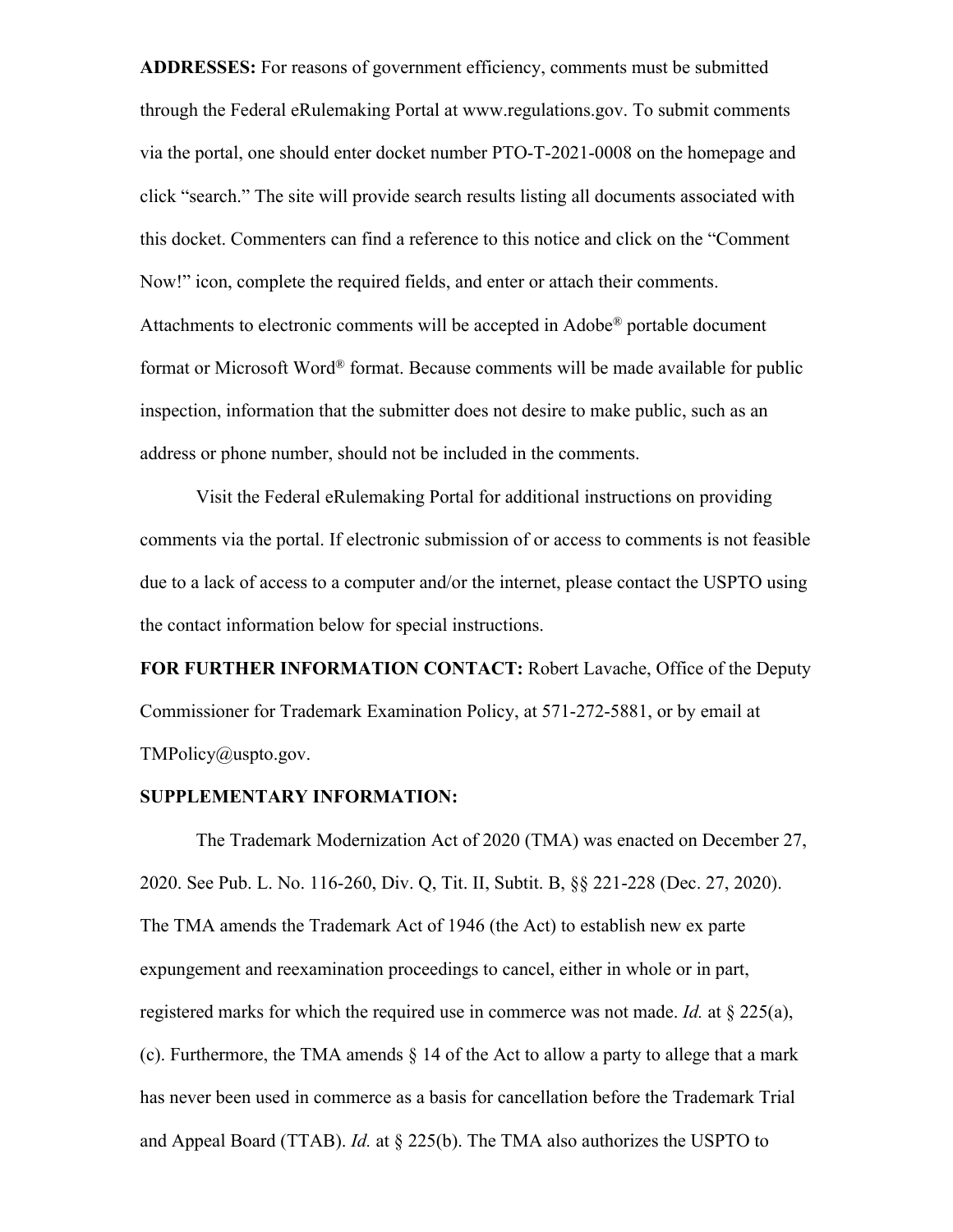promulgate regulations to set flexible Office action response periods between 60 days and 6 months, with an option for applicants to extend the deadline up to a maximum of 6 months from the Office action issue date. *Id.* at § 224. In addition, the TMA includes statutory authority for the USPTO's letter-of-protest procedures, which allow third parties to submit evidence to the USPTO relevant to a trademark's registrability during the initial examination of the trademark application, and provides that the decision whether to include such evidence in the application record is final and non-reviewable. *Id.* at § 223. The TMA requires the USPTO to promulgate regulations to implement the provisions relating to the new ex parte expungement and reexamination proceedings, and the letter-of-protest procedures, within one year of the TMA's enactment. *Id.* at §§ 223(b), 225(f).

Accordingly, the USPTO proposes to revise the rules in 37 CFR parts 2 and 7 to implement the TMA's provisions and set fees for the new ex parte expungement and reexamination proceedings and for response deadline extensions. The proposed rule is also intended to clarify that the new ex parte expungement and reexamination proceedings are subject to suspension in appropriate cases and to ensure that the rules reflect existing practice regarding suspension of proceedings before the USPTO and the TTAB. The USPTO also proposes to amend the rules regarding attorney recognition and correspondence to allow attorney recognition to continue until it is revoked or the attorney withdraws. This change is proposed to align the rules with current USPTO practice and facilitate implementation of a role-based access control system intended to improve USPTO database security and integrity. Finally, the USPTO proposes to add a new rule formalizing the USPTO's longstanding procedures concerning action on court orders cancelling or affecting a registration under section 37 of the Act, 15 U.S.C. 1119.

### *I. Ex Parte Expungement and Reexamination Proceedings*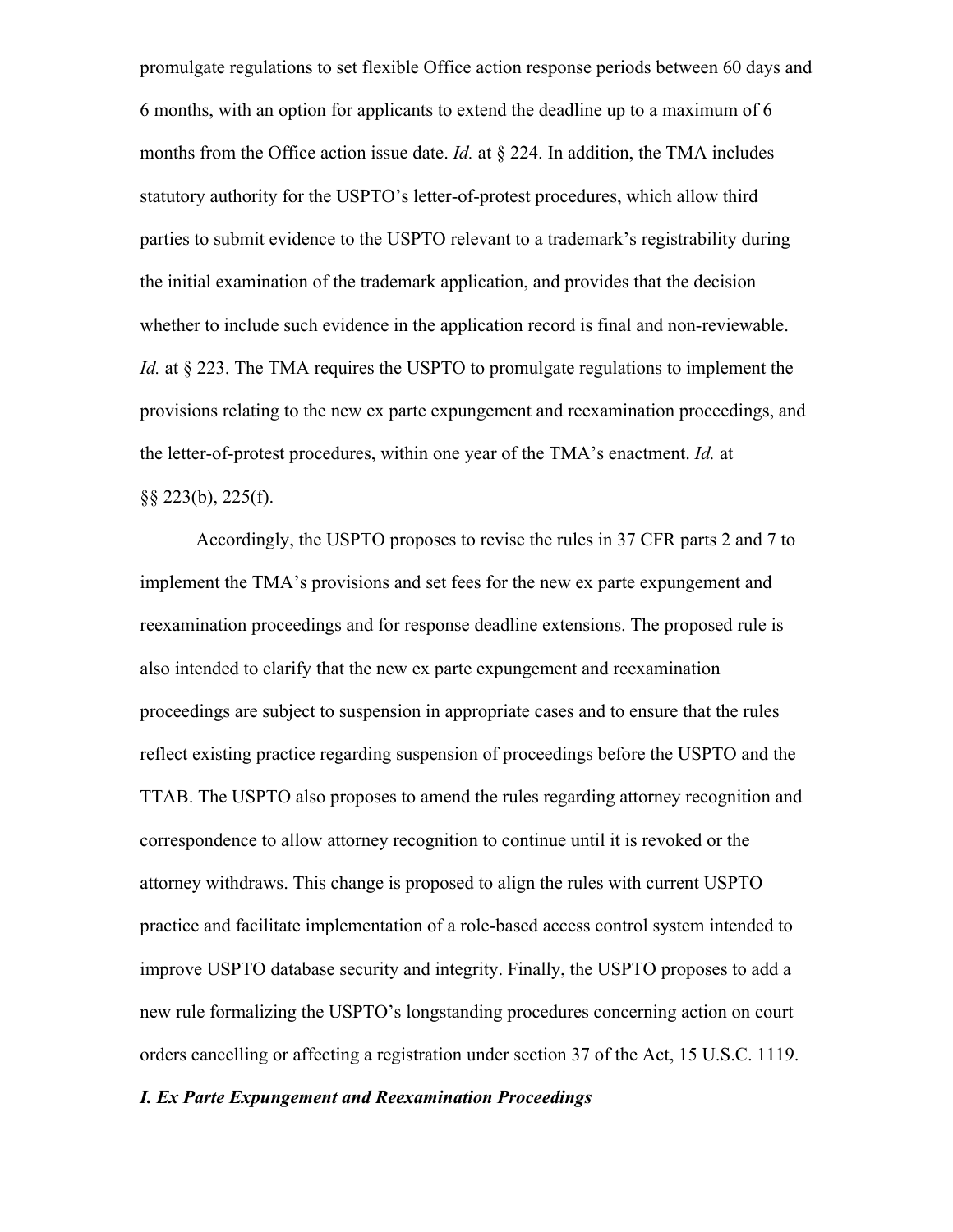As the House Report for the TMA explained, "[t]rademarks are at the foundation of a successful commercial marketplace. Trademarks allow companies to identify their goods and services, and they ensure that consumers know whose product they are buying. . . . By guarding against deception in the marketplace, trademarks also serve an important consumer protection role." H. Rep. No. 116-645, at 8-9 (2020) (citation omitted).

In order to have a well-functioning trademark system, the trademark register should accurately reflect trademarks that are currently in use. *Id*. at 9. When the register includes marks that are not currently in use, it is more difficult for legitimate businesses to clear and register their own marks. *Id.* It has become apparent in recent years that registrations are being obtained and maintained for marks that are not properly in use in commerce. *Id*. at 9-10. Moreover, this "cluttering" has real-world consequences when the availability of marks is depleted. *Id*. at 9.

The House Report also noted that "[a] recent rise in fraudulent trademark applications has put further strain on the accuracy of the federal register. . . . Although trademark applications go through an examination process, some of these forms of fraud are difficult to detect in individual applications (even if patterns of fraud can be seen across multiple applications), leading to illegitimate registrations. Although the USPTO can try to develop better systems to detect fraud during the examination process, its authority to reconsider applications after registration is currently limited." *Id*. at 10-11 (citation omitted).

To address these problems, the TMA created two new ex parte processes that will allow a third party, or the Director, to challenge whether a registrant made use of its registered trademark in commerce. If the registered mark was not properly used, the Office will be able to cancel the registration. *Id.* at 11. The TMA also provided for improvements to make the trademark examination process more efficient and more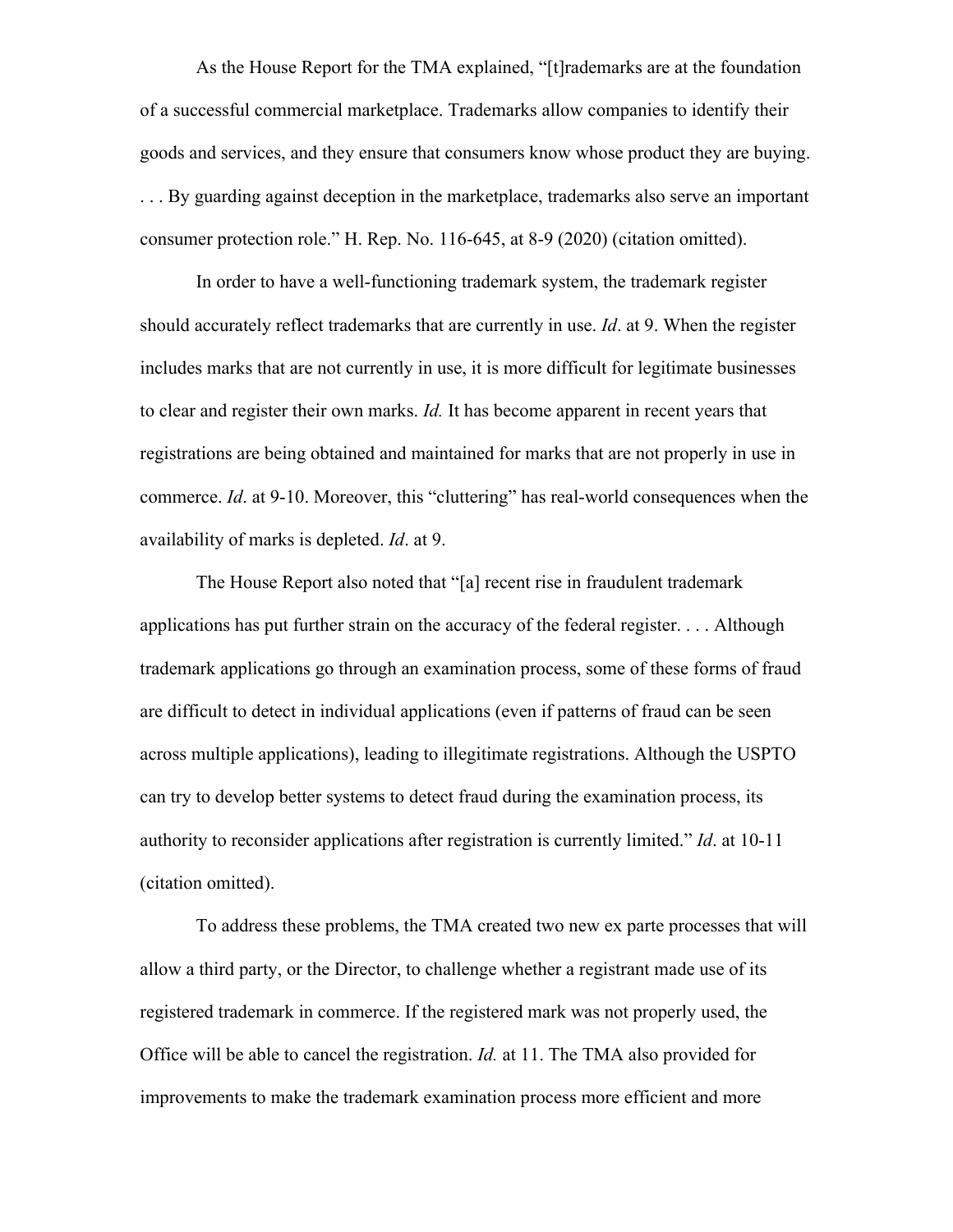effective at clearing applications that may block later-filed applications from proceeding to registration. *Id*.

The two new ex parte proceedings created by the TMA—one for expungement and one for reexamination—are intended to help ensure the accuracy of the trademark register by providing a new mechanism for removing a registered mark from the trademark register, or cancelling the registration as to certain goods and/or services, when the registrant has not used the mark in commerce as of the relevant date as required by the Act. In an expungement proceeding, the USPTO must determine whether the evidence of record supports a finding that the registered mark has never been used in commerce on or in connection with some or all of the goods and/or services recited in the registration. In a reexamination proceeding, the USPTO must determine whether the evidence of record supports a finding that the mark registered under section 1 of the Act was not in use in commerce on or in connection with some or all of the goods and/or services as of the filing date of the application or amendment to allege use, or before the deadline for filing a statement of use, as applicable. If the USPTO finds that the required use was not made for the goods or services at issue in the proceeding, and that determination is not overturned on review, the registration will be cancelled in whole or in part, as appropriate.

These new proceedings are intended to provide a faster, more efficient, and less expensive alternative to a contested inter partes cancellation proceeding before the TTAB. While the authority for the expungement and reexamination proceedings is set forth in separate subsections of the Act, the procedures for instituting the proceedings, the nature of the evidence required, and the process for evaluating evidence and corresponding with the registrant will be essentially the same. Thus, for administrative efficiency, proceedings involving the same registration may be consolidated by the USPTO for review.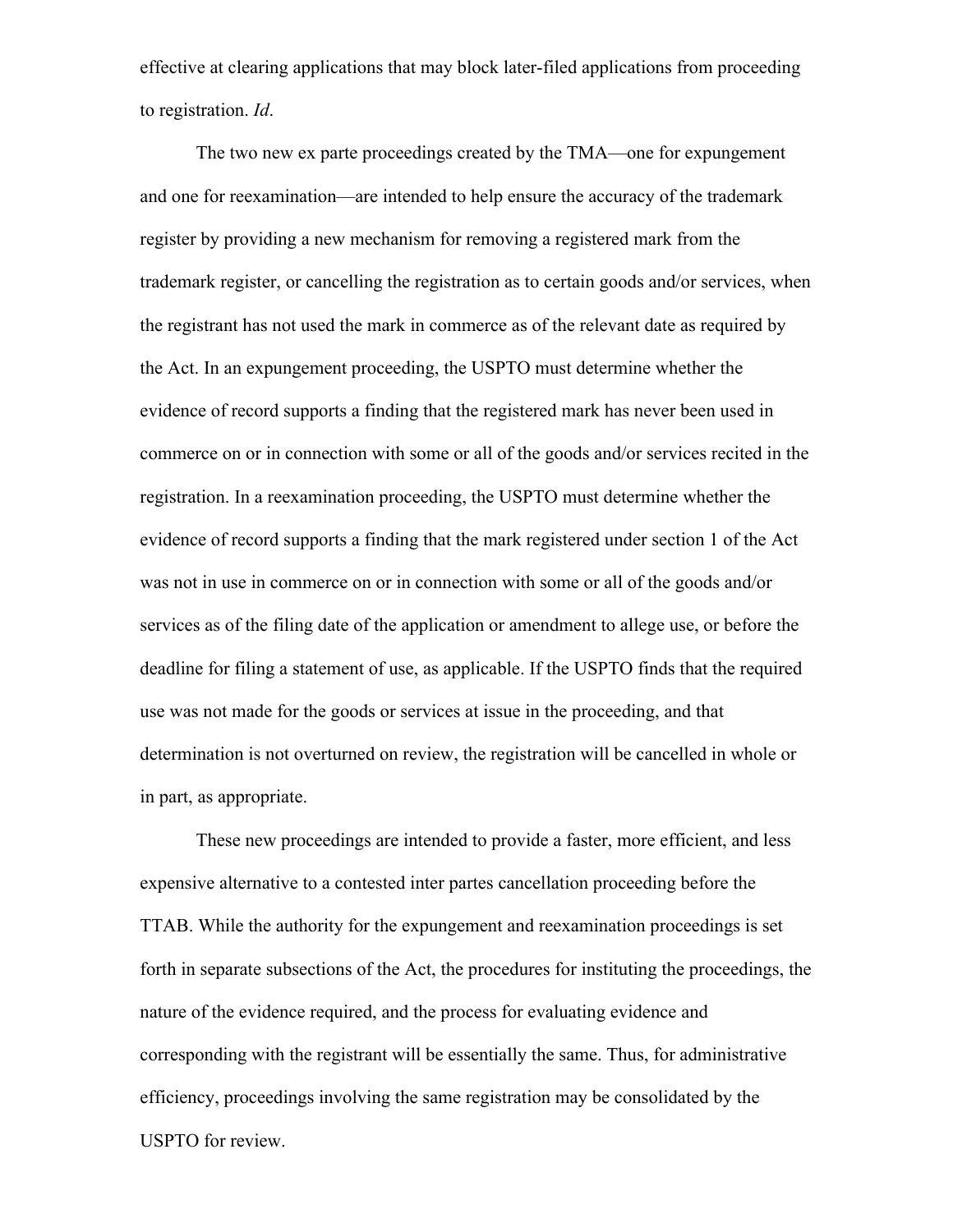To implement these new proceedings and related procedures, as required by the TMA, the USPTO proposes the following new rules:

- Section 2.91, setting forth the requirements for a petition requesting the institution of expungement or reexamination proceedings;
- Section 2.92, regarding the institution of expungement and reexamination proceedings;
- Sections 2.93 through 2.94, setting forth the procedures for expungement and reexamination proceedings; and
- Section 2.143, addressing appeals to the TTAB in connection with these new proceedings.

In addition, conforming amendments are proposed for the following existing rules:

- Section 2.11, which requires U.S. counsel for foreign-domiciled petitioners and registrants;
- $\bullet$  Section 2.23, which addresses the duty to monitor the status of a registration;
- Section 2.142, which addresses the time and manner of ex parte appeals;
- Section 2.145, which addresses appeals to the U.S. Court of Appeals for the Federal Circuit;
- Section 2.146, which addresses petitions to the Director; and
- Section 2.193, which addresses signature requirements.

# *A. Timing for Requests for Proceedings*

The TMA specifies the time periods during which a petitioner can request institution of expungement and reexamination proceedings, and during which the Director may institute such proceedings based on a petition or on the Director's own initiative. Accordingly, under proposed  $\S 2.91(b)(1)$ , a petitioner may request, and the Director may institute, an ex parte expungement proceeding between 3 and 10 years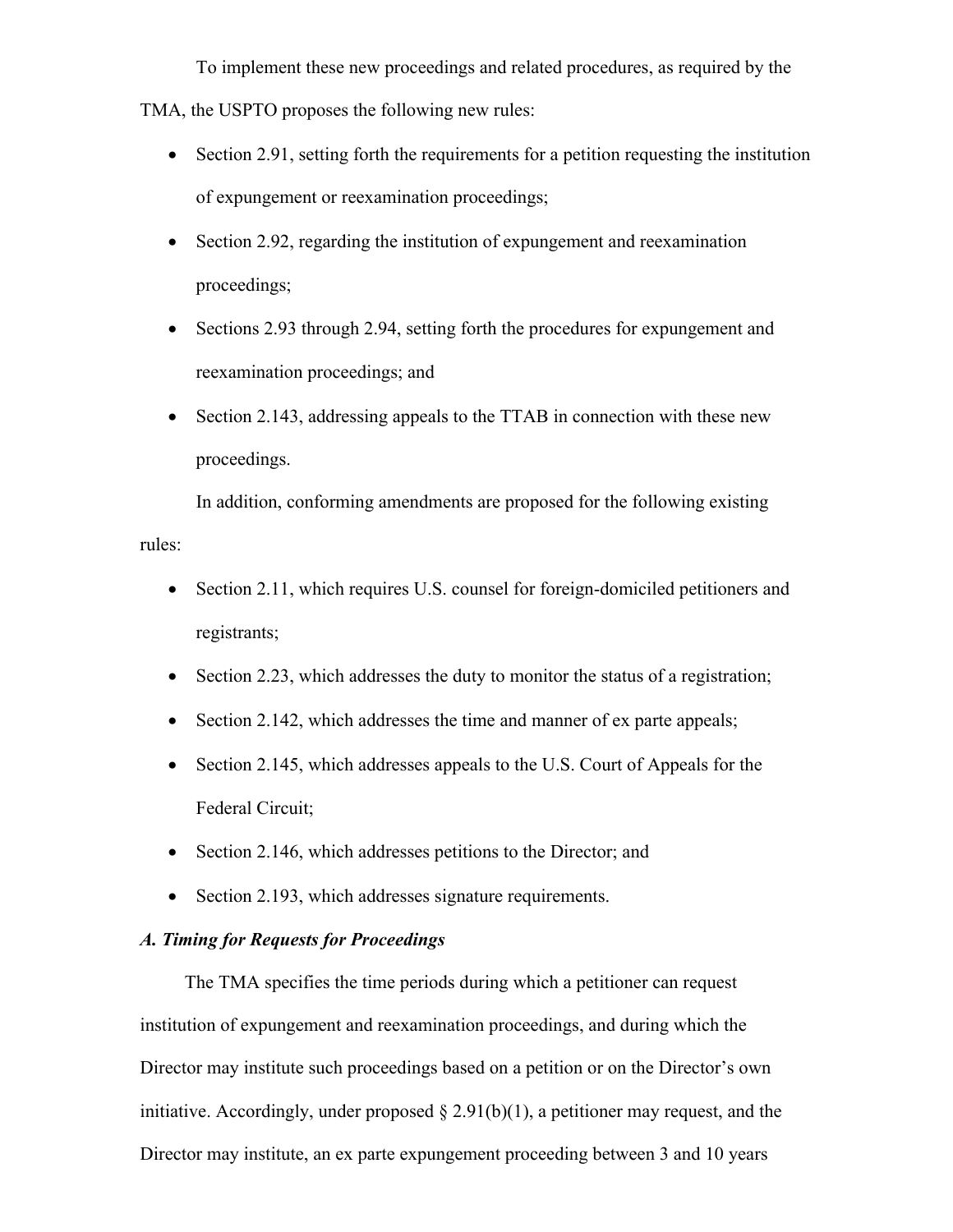following the date of registration. However, the TMA provides that, until December 27, 2023 (3 years from the TMA's enactment date), a petitioner may request, and the Director may institute, an expungement proceeding for a registration that is at least 3 years old, regardless of the 10-year limit. Under proposed  $\S 2.91(b)(2)$ , a petitioner may request, and the Director may institute, a reexamination proceeding during the first five years following the date of registration.

The TMA gives discretion to the Director to establish by rule a limit on the number of petitions for expungement or reexamination that can be filed against a registration. However, it is envisioned that the USPTO will not initially propose such a limitation to foster clearing of the register of unused marks and also to determine whether existing safeguards in the statute and the proposed regulations suffice to protect registrants from potential misuse of the proceedings. These safeguards include the fact that the registrant does not participate until after the Director institutes a proceeding based on a prima facie case of nonuse of the mark, and the registrant cannot be subject to another proceeding for the same goods and/or services for which use of the mark was established in a prior proceeding. If the existing safeguards in the statute and the proposed regulations do not suffice to protect registrants from misuse of the proceedings, the USPTO may establish a limit on the number of petitions for expungement or reexamination that can be filed against a registration. The USPTO seeks comment on this approach.

# *B. Petition Requirements*

Under the TMA, and proposed  $\S 2.91$ , any person may file a petition with the USPTO requesting institution of an expungement or reexamination proceeding. Although the USPTO does not anticipate requiring real-party-in-interest information from the petitioner, the USPTO is seeking comments on whether and when the Director should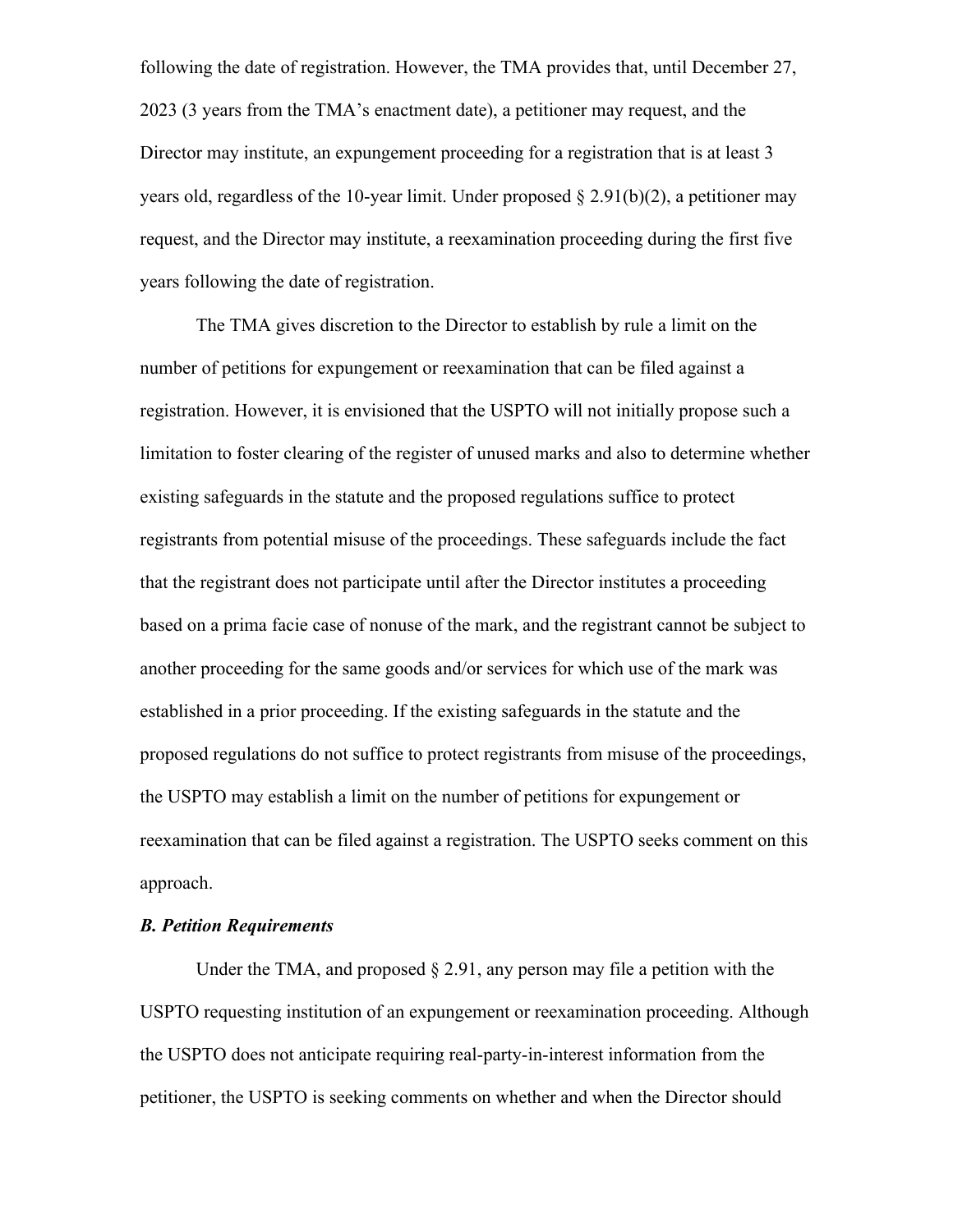require a petitioner to identify the name of the real party in interest on whose behalf the petition is filed.

Reexamination and expungement petitions are intended to allow third parties to bring unused registered marks to the attention of the USPTO. To the extent a registrant believes its own mark was not used in commerce, or is no longer used in commerce, on or in connection with some or all of the goods and/or services listed in the registration, the registrant should utilize the existing mechanisms for voluntarily amending the registration to delete the goods and/or services or surrendering the registration in its entirety, pursuant to section 7 of the Act, 15 U.S.C. 1057. To incentivize registrants to keep their registrations accurate and up to date as to the goods and/or services on which the mark is actually used in commerce, the USPTO established a \$0 fee for voluntary deletions of goods and/or services made outside of a maintenance examination as of January 2, 2021, in the Trademark Fee Adjustment rule (85 FR 73197, November 17, 2020).

A petition for expungement must allege that the relevant registered trademark has never been used in commerce on or in connection with some or all of the goods and/or services listed in the registration.

A petition for reexamination must allege that the trademark was not in use in commerce on or in connection with some or all of the goods and/or services listed in the registration on or before the relevant date, which, for any particular goods and/or services, is determined as follows:

• In a use-based application for registration of a mark with an initial filing basis of section 1(a) of the Act for the goods and/or services listed in the petition, and not amended at any point to be filed pursuant to section 1(b) of the Act, 15 U.S.C. 1051(b), the relevant date is the filing date of the application; or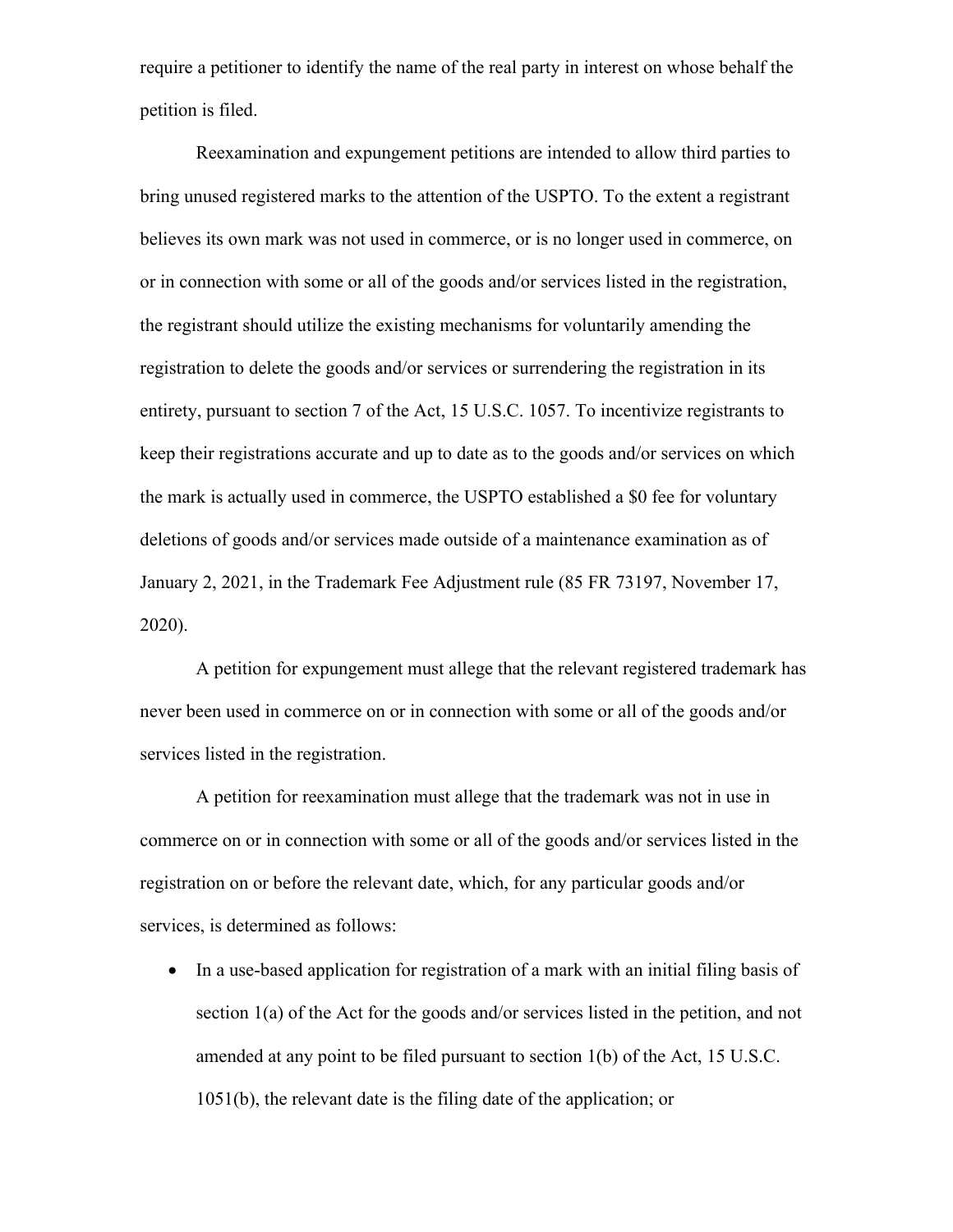• In an intent to use application for registration of a mark with an initial filing basis or amended basis of section 1(b) of the Act for the goods and/or services listed in the petition, the relevant date is the later of the filing date of an amendment to allege use identifying the goods and/or services listed in the petition, pursuant to section 1(c) of the Act, or the expiration of the deadline for filing a statement of use for the goods and/or services listed in the petition, pursuant to section 1(d), including all approved extensions thereof.

Under proposed  $\S 2.91(c)$ , the Director will consider only complete petitions for expungement or reexamination. To be considered complete, the petition must be made in writing and filed through the USPTO's Trademark Electronic Application System (TEAS), and must include:

- (1) The fee required under proposed  $\S 2.6(a)(26)$ ;
- (2) The U.S. trademark registration number corresponding to the registration that is the subject of the petition;
- (3) The basis for the petition under proposed  $\S 2.91(a)$ ;
- (4) The name, domicile address, and email address of the petitioner;
- (5) If the domicile of the petitioner is not located within the United States or its territories, a designation of an attorney, as defined in § 11.1, who is qualified to practice under § 11.14;
- (6) If the petitioner is, or must be, represented by an attorney, as defined in § 11.1, who is qualified to practice under  $\S$  11.14, the attorney's name, postal address, email address, and bar information under  $\S 2.17(b)(3)$ ;
- (7) Identification of each good and/or service recited in the registration for which the petitioner requests that the proceeding be instituted on the basis identified in the petition;
- (8) A verified statement that sets forth in numbered paragraphs: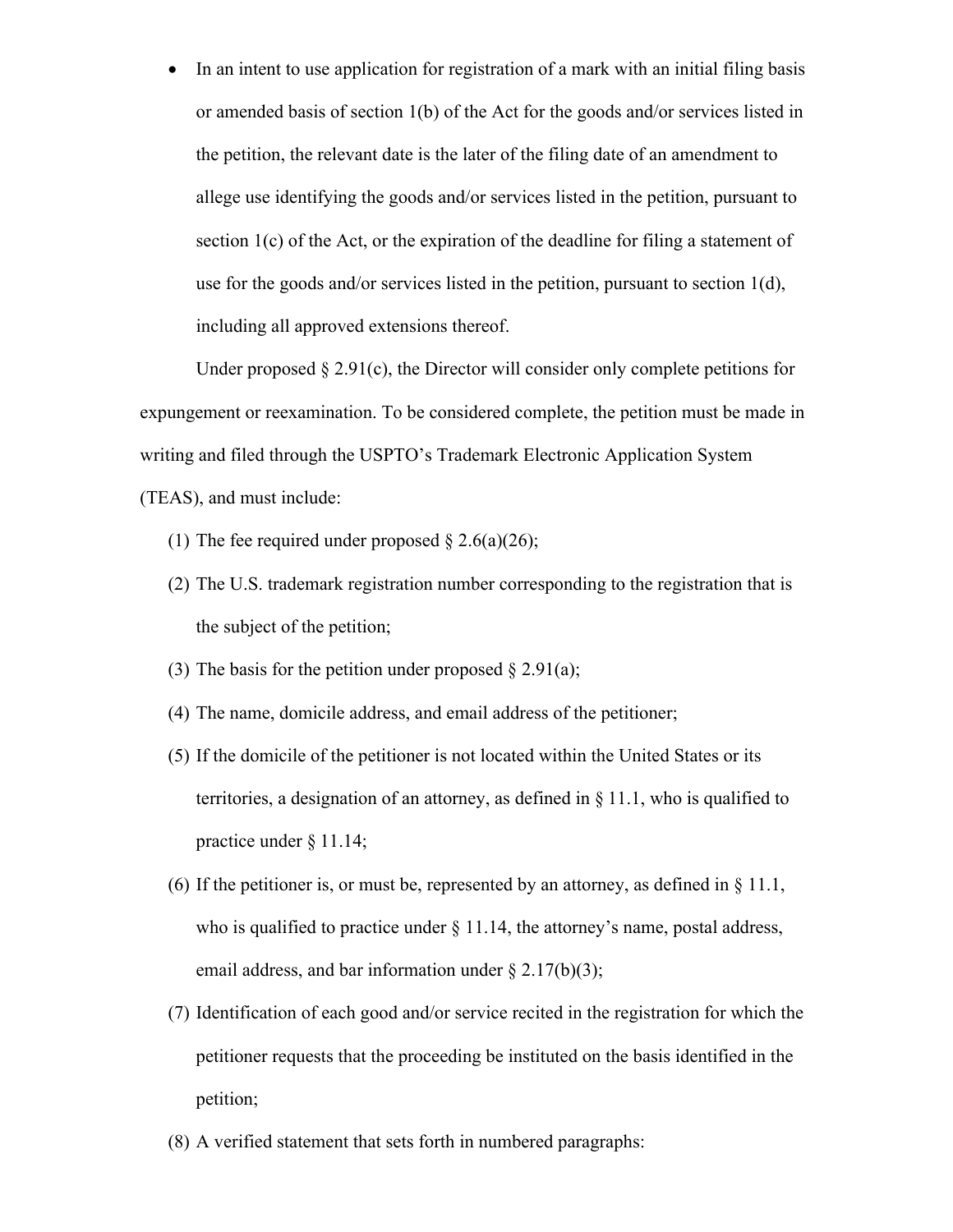(i) The elements of the reasonable investigation of nonuse the petitioner conducted, and, for each source of information relied upon, a description of how and when the searches were conducted and what the searches disclosed; (ii) A concise factual statement of the relevant basis for the petition, including any additional facts that support the allegation of nonuse of the mark in commerce on

or in connection with the relevant goods and services; and

(9) A clear and legible copy of all documentary evidence supporting a prima facie case of nonuse of the mark in commerce and an itemized index of such evidence. If a petition does not satisfy the requirements for a complete petition, the USPTO plans to issue a letter providing the petitioner 30 days to perfect the petition by complying with the outstanding requirements, if otherwise appropriate.

# *C. Petition Fee*

Proposed  $\S 2.6(a)(26)$  sets a fee of \$600, per class, for a petition for expungement or reexamination. In setting this fee, the USPTO intends to strike a balance between recovering the costs associated with conducting these proceedings (including Directorinitiated proceedings) and providing a less expensive alternative to a contested inter partes cancellation proceeding before the TTAB.

#### *D. Reasonable Investigation Requirement*

Under proposed  $\S 2.91(c)$ , a petition requesting institution of an expungement or reexamination proceeding must include a verified statement that sets forth the elements of the reasonable investigation the petitioner conducted to determine that the mark was never used in commerce (for expungement petitions) or not in use in commerce as of the relevant date (for reexamination petitions) on or in connection with the goods and/or services identified in the petition.

A reasonable investigation is an appropriately comprehensive search likely to reveal use of the mark in commerce on or in connection with the relevant goods and/or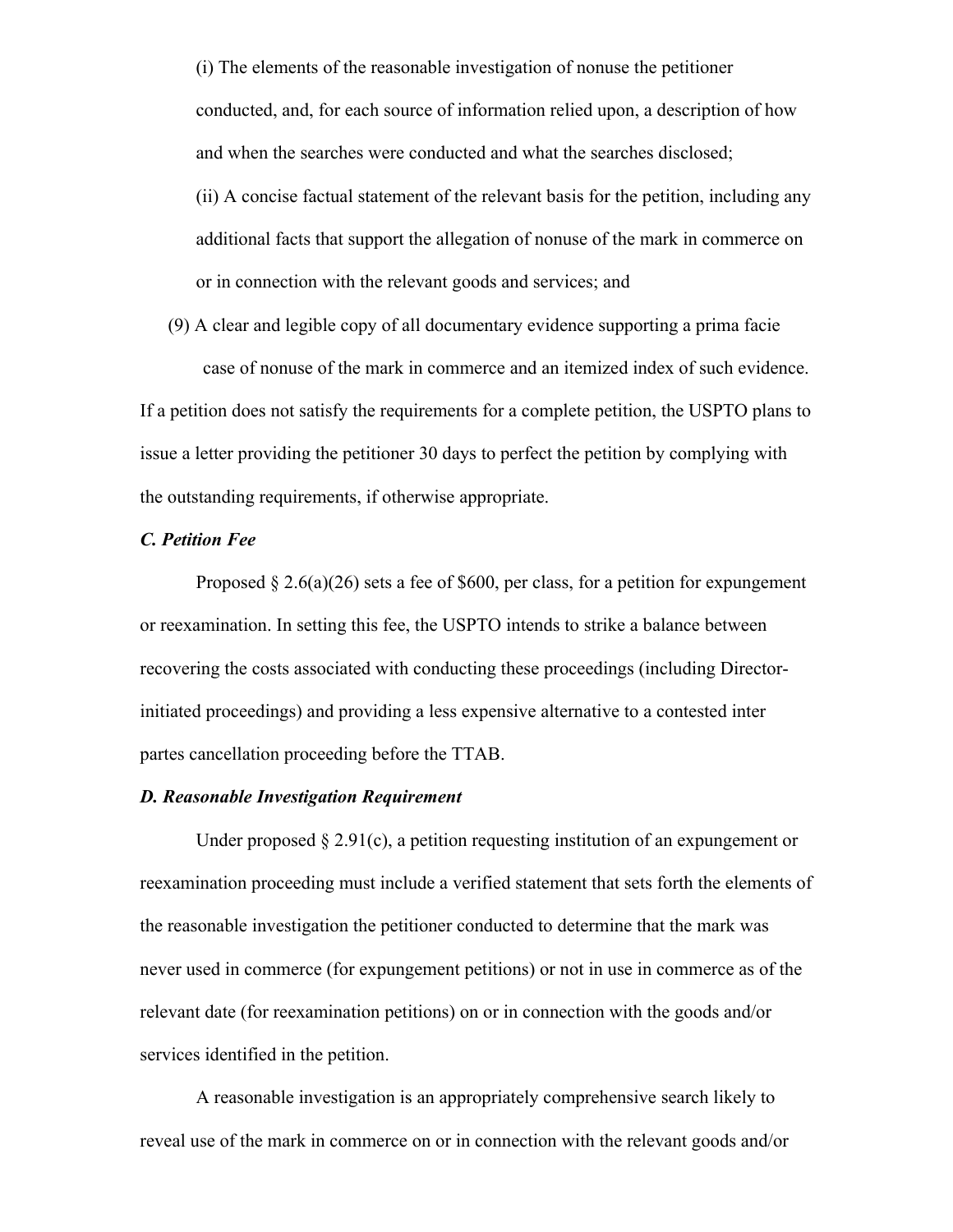services, if such use was, in fact, made. Thus, what constitutes a reasonable investigation is a case-by-case determination, but any investigation should focus on the mark disclosed in the registration and the identified goods and/or services, keeping in mind their scope and applicable trade channels.

The elements of a petitioner's investigation should demonstrate that a search for use in relevant channels of trade and advertising for the identified goods and/or services did not reveal any relevant use. In addition, the petitioner's statement regarding the elements of the reasonable investigation should specifically describe the sources searched, how and when the searches were conducted, and what information and evidence, if any, the searches produced.

Sources of information and evidence should include reasonably accessible sources that can be publicly disclosed, because petitions requesting institution of expungement and reexamination proceedings will be entered in the registration record and thus publicly viewable through the USPTO's Trademark Status & Document Retrieval (TSDR) database. The number and nature of the sources a petitioner must check in order for its investigation to be considered reasonable, and the corresponding evidence that would support a prima facie case, will vary depending on the goods and/or services involved, their normal trade channels, and whether the petition is for expungement or reexamination. Because nonuse for purposes of expungement and reexamination is necessarily determined in reference to a time period that includes past activities (not just current activities), a petitioner's investigation normally would include research into past usage of the mark for the goods and/or services at issue in the petition and thus may include archival evidence.

As a general matter, a single search using an internet search engine likely would not be considered a reasonable investigation. See H. Rep. No. 116-645, at 15 (2020). On the other hand, a reasonable investigation does not require a showing that all of the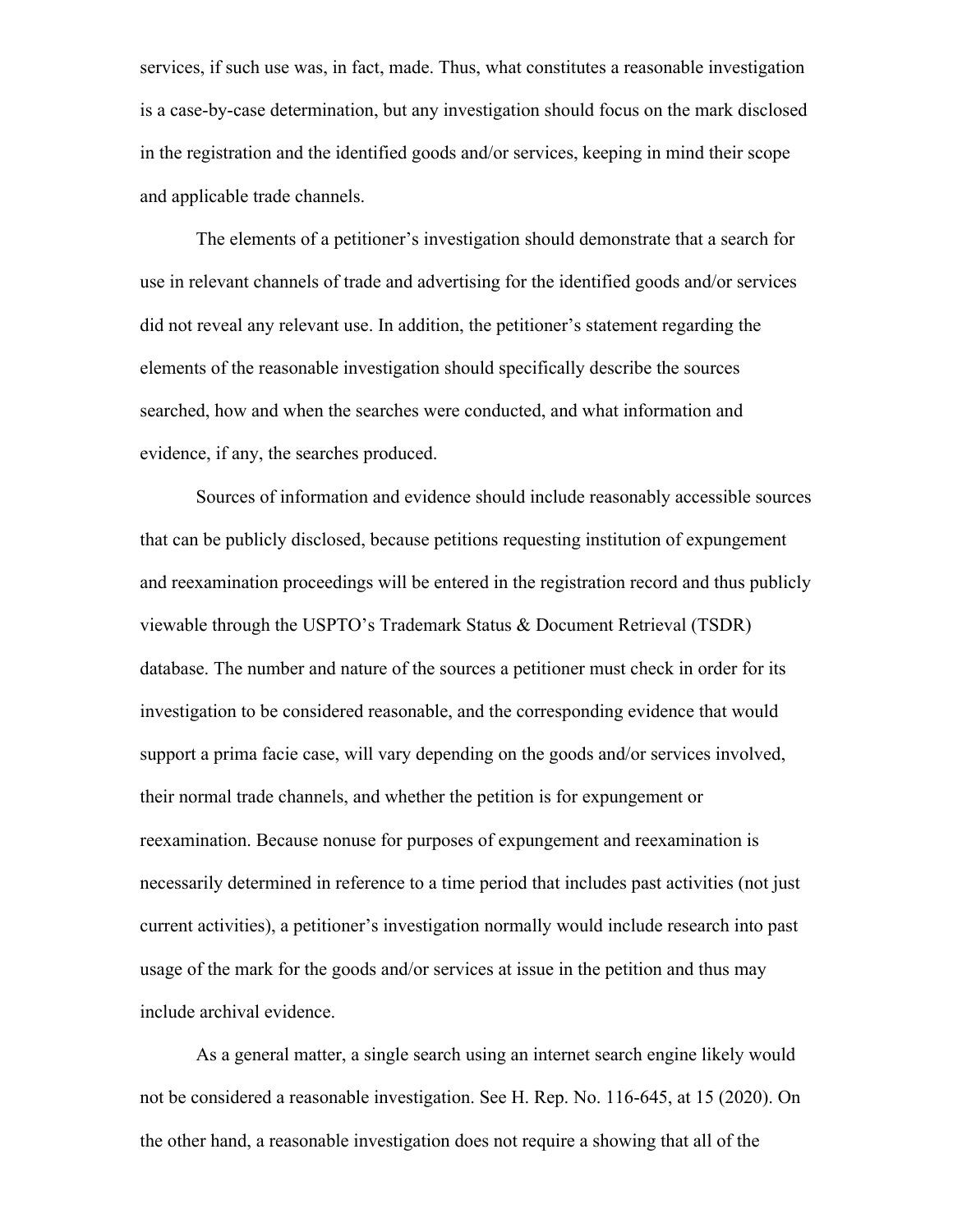potentially available sources of evidence were searched. Generally, an investigation that produces reliable and credible evidence of nonuse at the relevant time should be sufficient.

As set forth in proposed  $\S 2.91(d)(2)$ , appropriate sources of evidence and information for a reasonable investigation may include, but are not limited to:

- State and Federal trademark records;
- Internet websites and other media likely to or believed to be owned or controlled by the registrant;
- Internet websites, other online media, and publications where the relevant goods and/or services likely would be advertised or offered for sale;
- Print sources and webpages likely to contain reviews or discussion of the relevant goods and/or services;
- Records of filings made with or of actions taken by any State or Federal business registration or regulatory agency;
- The registrant's marketplace activities, including, for example, any attempts to contact the registrant or purchase the relevant goods and/or services;
- Records of litigation or administrative proceedings reasonably likely to contain evidence bearing on the registrant's use or nonuse of the registered mark; and
- Any other reasonably accessible source with information establishing that the mark was never in use in commerce (expungement), or was not in use in commerce as of the relevant date (reexamination), on or in connection with the relevant goods and/or services.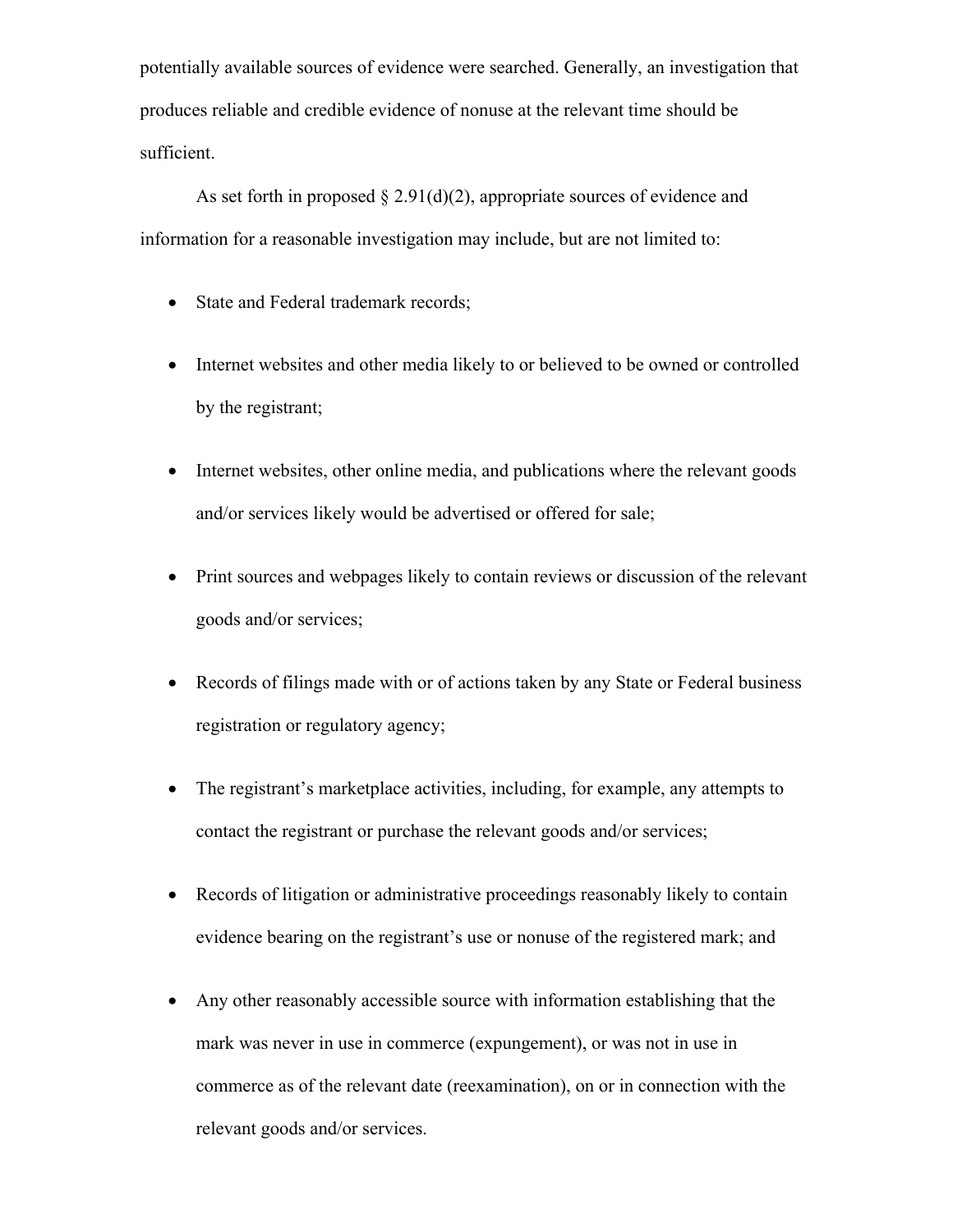A petitioner is not required or expected to commission a private investigation, but may choose to generally reference the results of any report from such an investigation, without disclosing specific information that would waive any applicable privileges.

Finally, any party practicing before the USPTO, including those filing petitions to request institution of these ex parte proceedings, is bound by all ethical rules involving candor toward the USPTO as the adjudicating tribunal. Of particular relevance in expungement and ex parte reexamination proceedings is 37 CFR 11.303(d), which provides: "In an ex parte proceeding, a practitioner shall inform the tribunal of all material facts known to the practitioner that will enable the tribunal to make an informed decision, whether or not the facts are adverse."

#### *E. Director-Initiated Proceedings*

As authorized by the TMA, proposed  $\S 2.92(b)$  provides that the Director may, within the time periods set forth in proposed  $\S 2.91(b)$ , institute an expungement or reexamination proceeding on the Director's own initiative, if the information and evidence available to the USPTO supports a prima facie case of nonuse.

Proposed  $\S 2.92(e)(1)$  provides that, for efficiency and consistency, the Director may consolidate proceedings (including a Director-initiated proceeding with a petitioninitiated proceeding). Consolidated proceedings are related parallel proceedings that may include both expungement and reexamination grounds.

In addition, under proposed  $\S 2.92(e)(2)$ , if two or more petitions under proposed § 2.91 are directed to the same registration and are pending concurrently (i.e., expungement or reexamination proceedings based on these petitions are not yet instituted), or the Director wishes to institute an ex parte expungement or reexamination proceeding on the Director's own initiative under proposed  $\S 2.92(b)$  concerning a registration for which one or more petitions under  $\S 2.91$  are pending, the Director may elect to institute a single proceeding.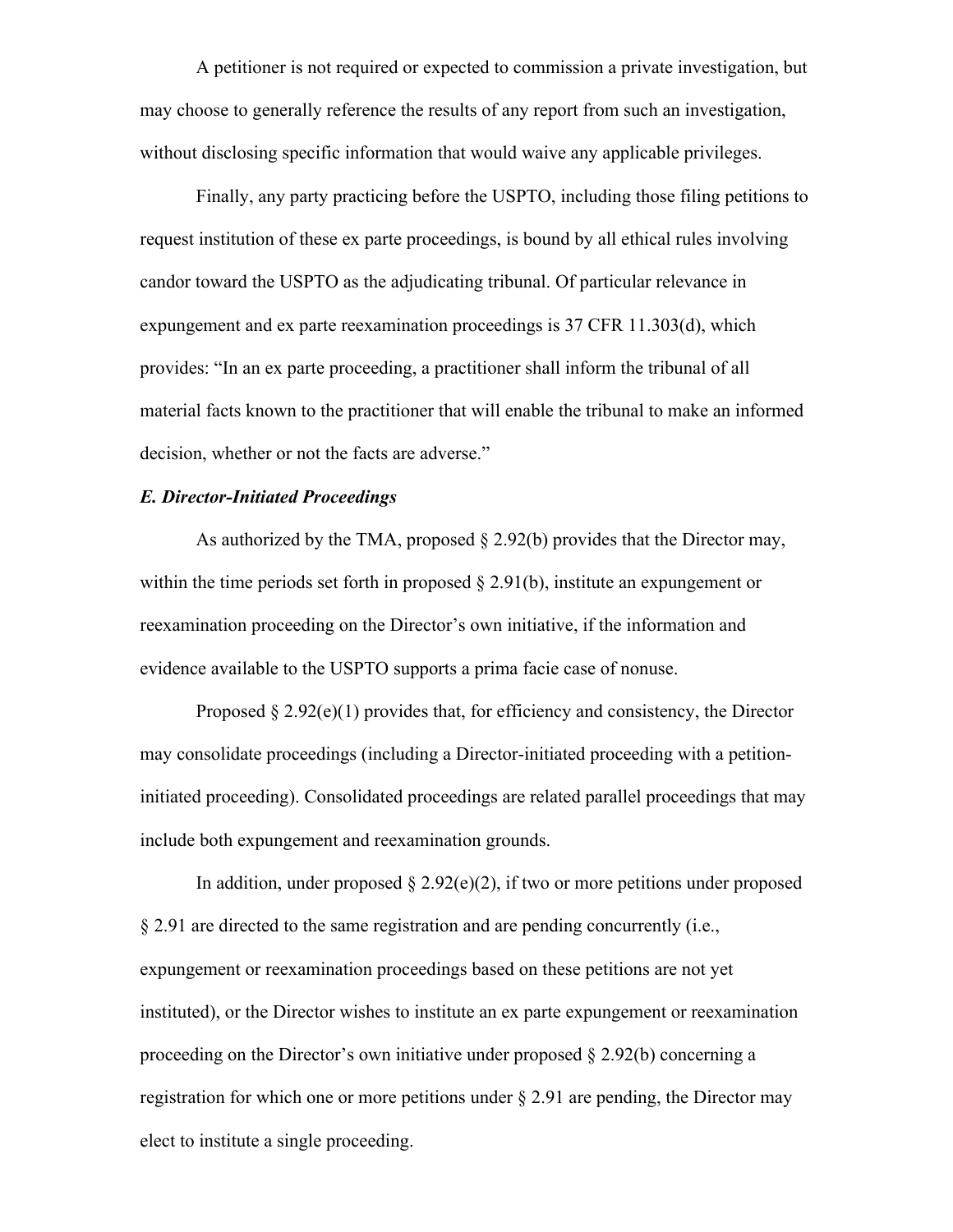### *F. Establishing a Prima Facie Case*

Under proposed  $\S 2.92$ , as provided for explicitly in the TMA, an expungement or reexamination proceeding will be instituted only in connection with the goods and/or services for which a prima facie case of relevant nonuse has been established. *See* Pub. L. No. 116-260, Div. Q, Tit. II, Subtit. B, § 225(a), (c). For the purpose of the proposed rule, a "prima facie case" requires only that a reasonable predicate concerning nonuse be established. *See* H. Rep. No. 116-645, at 8, citing *In re Pacer Tech.*, 338 F.3d 1348, 1351 (Fed. Cir. 2003) and *In re Loew's Theatres, Inc.*, 769 F.2d 764, 768 (Fed. Cir. 1985). Thus, with respect to these proceedings, a prima facie case includes sufficient notice of the claimed nonuse to allow the registrant to respond to and potentially rebut the claim with competent evidence, which the USPTO must then consider before making a determination as to whether the registration should be cancelled in whole or in part, as appropriate.

For expungement and reexamination proceedings instituted based on a petition under proposed  $\S 2.91$ , the determination of whether a prima facie case has been made is based on the evidence and information that is collected as a result of the petitioner's reasonable investigation and set forth in the petition along with the USPTO's electronic record of the involved registration. Appropriate sources of such evidence and information include those listed in proposed  $\S 2.91(d)(2)$ .

For Director-initiated expungement and reexamination proceedings, the evidence and information that may be relied upon to establish a prima facie case may be from essentially the same sources as in the petition-initiated proceeding.

### *G. Notice of Petition and Proceedings*

When a petitioner files a petition requesting institution of expungement or reexamination proceedings, the petition will be uploaded into the registration record and viewable through TSDR. The USPTO plans to send a courtesy email notification to the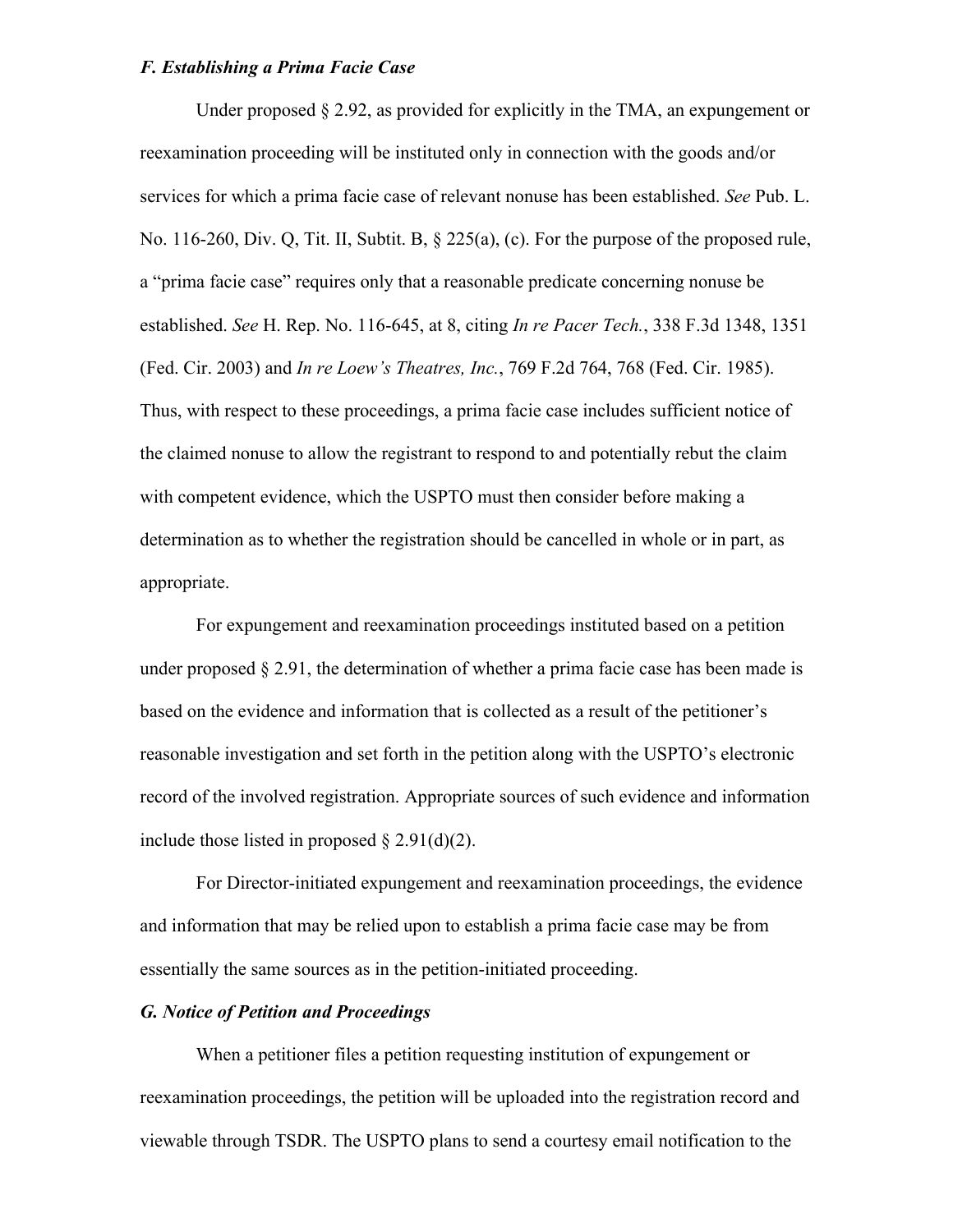registrant and/or registrant's attorney, as appropriate, if a valid email address is of record. The registrant may not respond to this courtesy notice. No response from the registrant will be accepted unless and until the Director institutes a proceeding under proposed § 2.92.

Once the Director has determined whether to institute a proceeding based on the petition, notice of that determination will be sent to the petitioner and the registrant, along with the means to access the petition and supporting documents and evidence.

If a proceeding is instituted, the petitioner will not have any further involvement. In the case of Director-initiated proceedings, there is no petitioner, and thus all relevant notices will be provided only to the registrant. In both types of proceedings, official documents associated with the proceeding will be uploaded into the registration record and will be publicly viewable through TSDR.

Under the TMA and proposed  $\S 2.92(c)(1)$ , any determination by the Director whether to institute an expungement or reexamination proceeding, based either on a petition or on the Director's own initiative, is final and non-reviewable. See Pub. L. No. 116-260, Div. Q, Tit. II, Subtit. B, § 225(a), (c).

Finally, for purposes of correspondence relating to these proceedings, the "registrant" is the owner/holder currently listed in USPTO records.

#### *H. Procedures for Expungement and Reexamination Proceedings*

Under proposed  $\S 2.92(f)$ , a proceeding is instituted by notifying the registrant through an Office action, which, in accordance with proposed  $\S 2.93(a)$ , will require the registrant to provide such evidence of use, information, exhibits, affidavits, or declarations as may be reasonably necessary to rebut the prima facie case by establishing that the required use in commerce has been made on or in connection with the goods and/or services at issue as required by the Act. While institution necessitates a response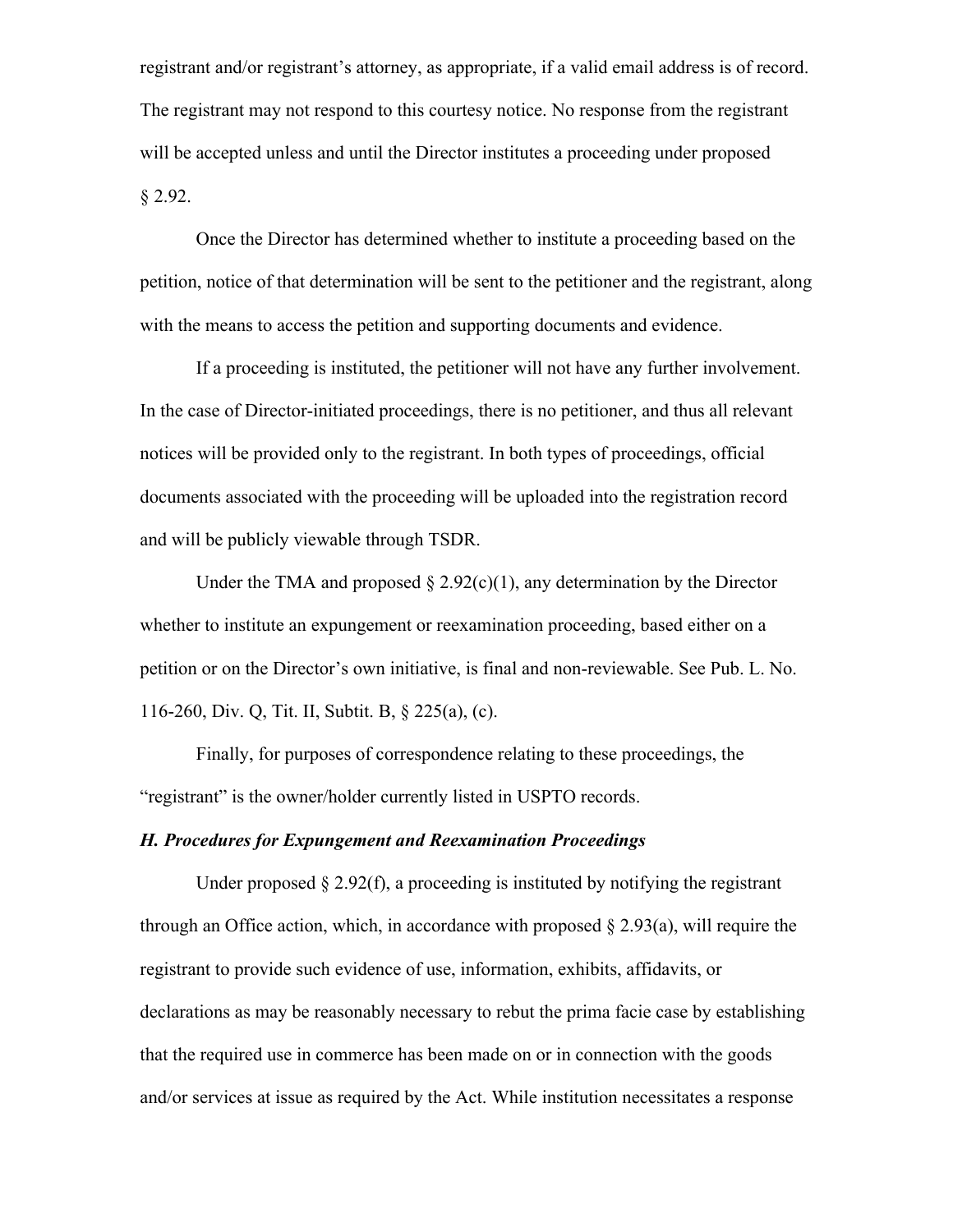from the registrant that includes evidence rebutting the prima facie case, the ultimate burden of proving nonuse by a preponderance of the evidence remains with the Office.

Although the Office action will be substantively limited in scope to the question of use in commerce, the registrant will also be subject to the requirements of  $\S$ § 2.11 (requirement for representation), 2.23 (requirement to correspond electronically), and 2.189 (requirement to provide a domicile address). Thus, the USPTO will require the registrant to furnish domicile information to determine whether the registrant is required to be represented by a U.S.-licensed attorney. In addition, all registrants will be required to provide a valid email address for correspondence, if one is not already in the record, and to update the email address as necessary to facilitate communication with the USPTO.

The TMA provides that any documentary evidence of use provided by the registrant need not be the same as that required under the USPTO's rules of practice for specimens of use under section 1(a) of the Act, 15 U.S.C. 1051(a), but must be consistent with the definition of "use in commerce" set forth in section 45 of the Act, 15 U.S.C. 1127, and in relevant case law. Although testimonial evidence may be submitted, it should be supported by corroborating documentary evidence.

The expected documentary evidence of use in most cases will, in fact, take the form of specimens of use, but the TMA contemplates situations where, for example, specimens for particular goods and/or services are no longer available, even if they may have been available at the time the registrant filed an allegation of use. In these cases, the registrant may be permitted to provide additional evidence and explanations supported by declaration to explain how the mark was used in commerce at the relevant time. As a general matter, because the registration file, including any specimens, already has been considered in instituting the proceeding based on a prima facie case of nonuse, merely resubmitting the same specimen of use previously submitted prior to registration or a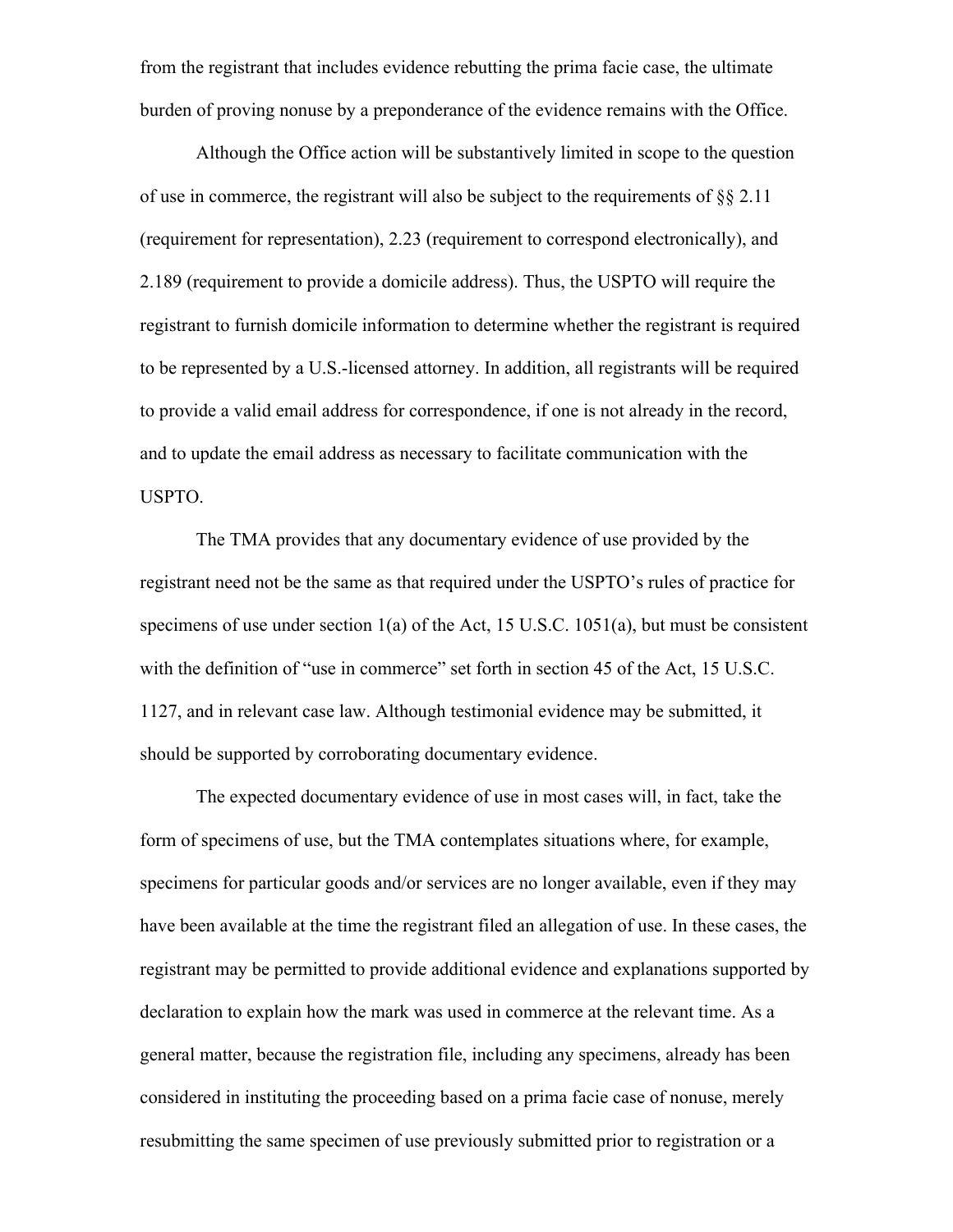verified statement alone, without additional supporting evidence, will likely be insufficient to rebut a prima facie case of nonuse.

For expungement proceedings, the registrant's evidence of use must show that the use occurred before the filing date of the granted petition to expunge under  $\S 2.91(a)$ , or before the date the proceeding was instituted by the Director under § 2.92(b), as appropriate. For reexamination proceedings, the registrant's evidence of use must demonstrate use of the mark on or in connection with the goods and/or services at issue on or before the relevant date established under the TMA and the relevant section of the Act.

Under proposed  $\S 2.93(b)(4)(ii)$ , a registrant in an expungement proceeding may provide verified statements and evidence to establish that any nonuse as to particular goods and/or services with a sole registration basis under section 44(e) of the Act, 15 U.S.C. 1126(e), or section 66(a) of the Act, 15 U.S.C. 1141f(a), is due to special circumstances that excuse such nonuse, as set forth in  $\S 2.161(a)(6)(ii)$ . However, excusable nonuse will not be considered for any goods and/or services registered under section 1 of the Act, 15 U.S.C. 1051.

Proposed § 2.93(d) provides that a registrant in an expungement or reexamination proceeding may also respond to an Office action by deleting some or all of the goods and/or services at issue in the proceeding and that an acceptable deletion will be immediately effective. The proposed rule further specifies that no other amendment to the identification of goods and/or services in a registration will be permitted as part of the proceeding. If goods and/or services that are subject to an expungement or reexamination proceeding are deleted after the filing, and before the acceptance, of an affidavit or declaration under section 8 or 71 of the Act, the deletion will be subject to the fee under §  $2.161(c)$  or § 7.37(c).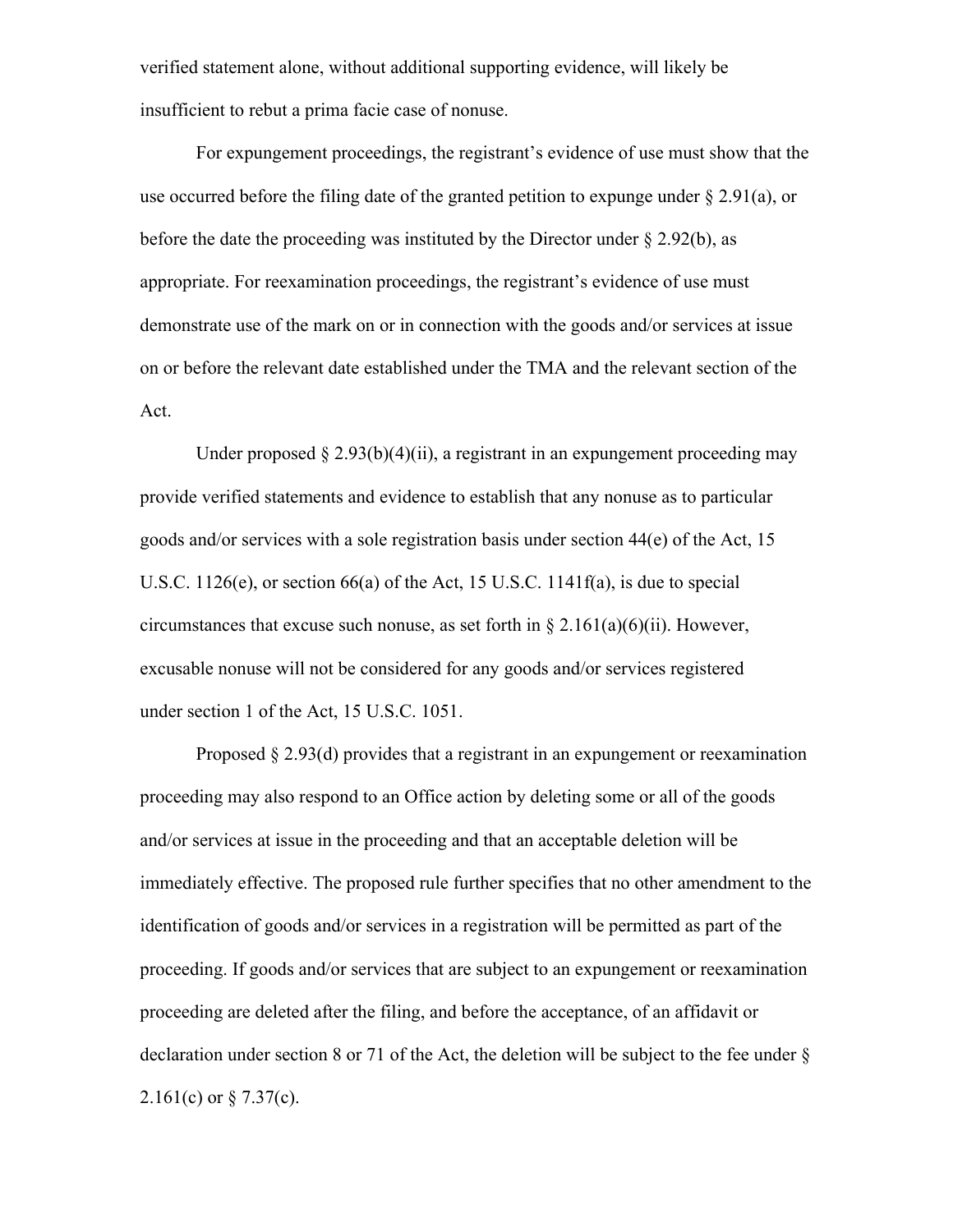In addition, a registrant may submit a request to surrender the subject registration for cancellation under  $\S 2.172$  or a request to amend the registration under  $\S 2.173$ , but the mere filing of these requests will not constitute a sufficient response to an Office action requiring the registrant to provide evidence of use of the mark in the expungement or reexamination proceeding. The registrant must affirmatively notify the Office of the separate request in a timely response to the Office action.

Any deletion of goods and/or services at issue in a pending proceeding requested in a response, a surrender for cancellation under  $\S 2.172$ , or an amendment of the registration under § 2.173, shall render the proceeding moot as to those goods and/or services, and the Office will not make any further determination regarding the registrant's use of the mark in commerce as to those goods and/or services.

Under proposed  $\S 2.93(b)(1)$ , the registrant must respond to the initial Office action via TEAS within two months of the issue date. If the registrant fails to timely respond, the proposed rule provides that the USPTO will terminate the proceedings and the registration will be cancelled, in whole or in part, as appropriate. However, a registrant may request reinstatement of the registration and resumption of the proceeding if the registrant failed to respond to the Office action because of an extraordinary situation. Under proposed  $\S 2.146(d)(2)(iv)$ , such a petition must be filed no later than two months after the date of actual knowledge of the cancellation of goods and/or services in a registration and not later than six months after the date of cancellation as indicated in TSDR. Proposed  $\S 2.146(c)(2)$  requires the registrant to include a response to the Office action with the petition.

Relatedly, proposed  $\S 2.23(d)(3)$  provides that registrants are responsible for monitoring the status of their applications and registrations in the USPTO's electronic systems at least every two months after notice of the institution of an expungement or reexamination proceeding until a notice of termination issues under § 2.94, or, if no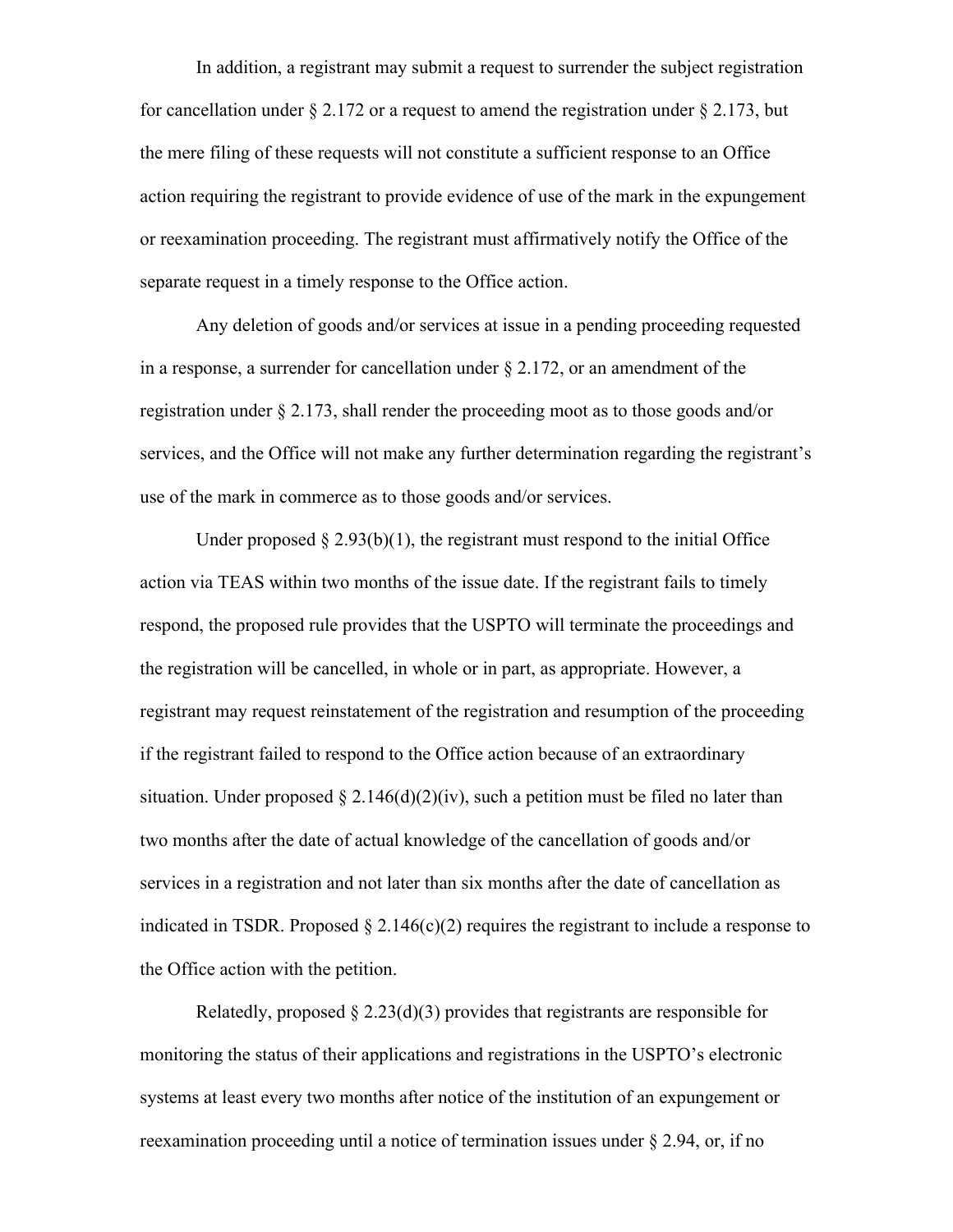notice of institution was received, at least every six months following the issue date of the registration.

The USPTO is also considering whether proposed  $\S 2.93$  should provide that, when a timely response by the registrant is a bona fide attempt to advance the proceeding and is a substantially complete response to the Office action, but consideration of some matter or compliance with a requirement has been omitted, the registrant may be granted thirty days, or to the end of the response period set forth in the Office action to which the substantially complete response was submitted, whichever is longer, to resolve the issue before the question of terminating the proceeding is considered. The USPTO seeks comments on whether to include this provision.

In addition, the USPTO is considering whether it should take additional action when a registrant's failure to respond in an expungement or reexamination proceeding leads to cancellation of some of the goods and/or services in the registration. Specifically, the USPTO is considering whether, in these cases, the registration should also be selected for audit under 37 CFR 2.161(b) or 7.37(b) if a registration maintenance filing is pending or, if one is not pending, when the next maintenance filing is submitted. As under current practice, if selected for audit, the registrant would be required to substantiate use for some or all of the remaining goods and/or services recited in the registration. The USPTO seeks comments on this alternative.

If the registrant timely responds to the initial Office action in the expungement or reexamination proceeding, the USPTO will review the response to determine if use of the mark in commerce at the relevant time has been established for each of the goods and/or services at issue. If the USPTO finds during the course of the proceeding that the registrant has demonstrated relevant use of the mark in commerce on or in connection with the goods and/or services at issue sufficient to rebut the prima facie case, demonstrated excusable nonuse in appropriate expungement cases, or deleted the relevant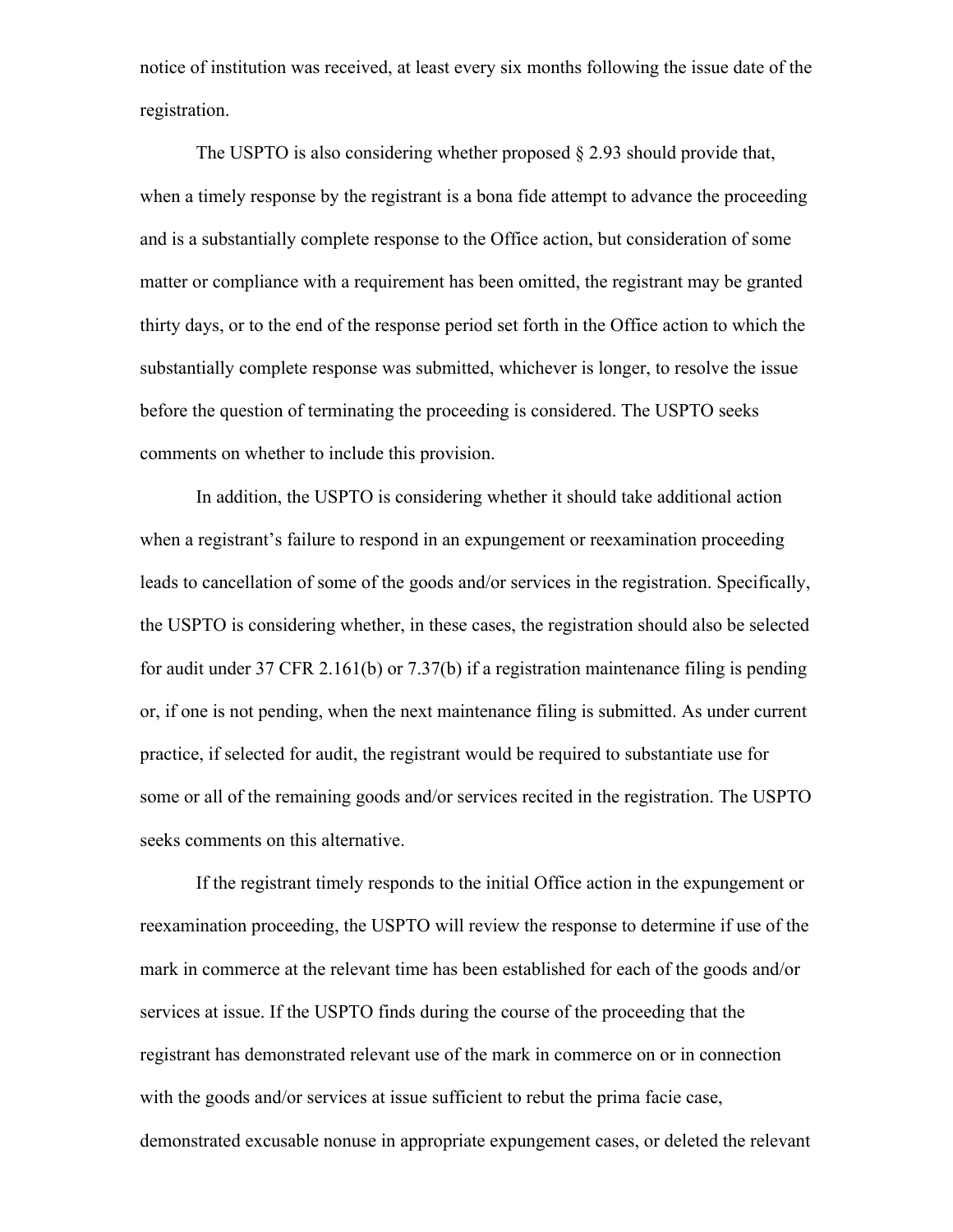goods and/or services, such that no goods and/or services remain at issue, the USPTO will issue a notice of termination under proposed  $\S 2.94$ , the proceeding will be terminated, and the registration will not be cancelled.

If, however, the response fails to establish use of the mark in commerce at the relevant time (or excusable nonuse, if applicable) for all of the goods and/or services at issue, or otherwise fails to comply with all outstanding requirements, the USPTO will issue a final action. In an expungement proceeding, the final action will include the examiner's decision that the registration should be cancelled for each good or service for which the mark was determined to have never been used in commerce or for which no excusable nonuse was established. In a reexamination proceeding, the final action will include the examiner's decision that the registration should be cancelled for each good and/or service for which it was determined the mark was not in use in commerce on or before the relevant date. As appropriate, in either an expungement or reexamination proceeding, the final action will include the examiner's decision that the registration should be cancelled in whole for noncompliance with any requirement under  $\S$ § 2.11, 2.23, and 2.189.

If a final action is issued, the registrant will have two months to file a request for reconsideration or an appeal to the TTAB, if appropriate. In accordance with proposed §§ 2.93(c)(3)(ii) and 2.94, if the registrant fails to timely appeal or file a request for reconsideration that establishes use of the mark in commerce at the relevant time for all goods and/or services that remain at issue in a final action (or that deletes the relevant goods and/or services), the USPTO will issue a notice of termination of the proceeding, clearly setting forth the goods and/or services for which relevant use was, or was not, established, as well as any other additional outstanding requirements. The notice of termination is a statement intended to provide notice to the registrant and the public of the ultimate outcome of the proceedings and is not itself reviewable. The USPTO will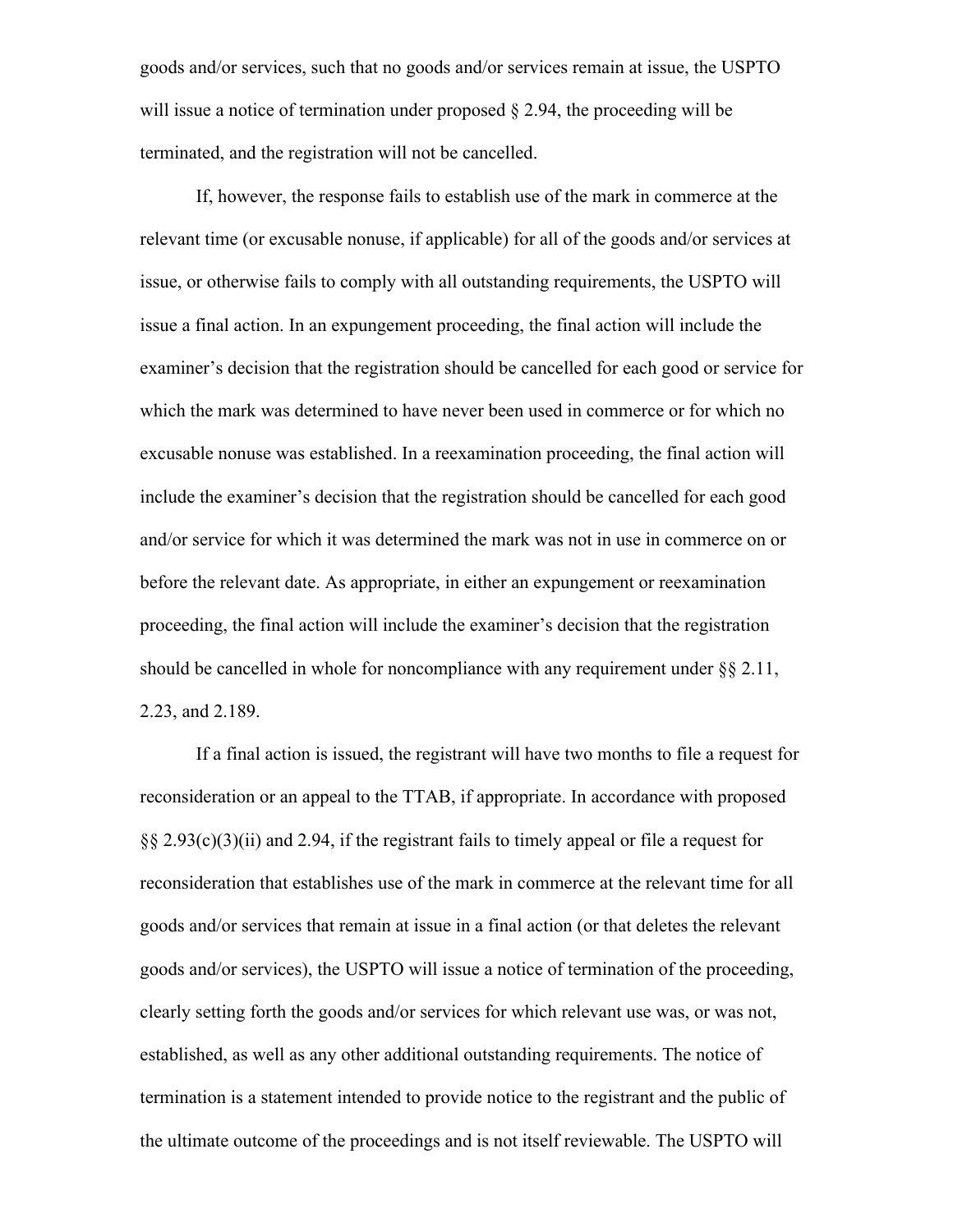also issue, as appropriate, an order cancelling the registration in whole or in part in accordance with the examiner's decision in the final action. The proposed rule provides that, if the registrant fails to timely respond, the USPTO will terminate the proceedings, and the registration will be cancelled, in whole or in part, as appropriate. However, a registrant may request reinstatement of the registration and resumption of the proceeding if the registrant failed to respond to the Office action because of an extraordinary situation. Under proposed  $\S 2.146(d)(2)(iv)$ , such a petition must be filed no later than two months after the date of actual knowledge of the cancellation of goods and/or services in a registration and may not be filed later than six months after the date of cancellation in TSDR. Proposed  $\S 2.146(c)(2)$  requires the registrant to include a response to the Office action with the petition.

Under proposed  $\S 2.94$ , if the required use in commerce (or excusable nonuse, in appropriate cases) is not established, the notice of termination will indicate a cancellation of either some of the goods and/or services or the entire registration, depending on the circumstances. If the goods and/or services for which use (or excusable nonuse) was not demonstrated are the only goods and/or services in the registration, or there remain any additional outstanding requirements, the whole registration will be cancelled. However, if the notice of termination relates only to a portion of the goods and/or services in the registration, and there are no other outstanding requirements, the registration will be cancelled in part, as appropriate. A notice of termination will not issue until all outstanding issues are satisfactorily resolved (and thus no cancellation is necessary) or the time for appeal has expired or any appeal proceeding has terminated. Petitioners and other interested parties may monitor the progress of a proceeding by reviewing the status and associated documents through TSDR.

In setting the proposed deadlines for expungement and reexamination proceedings, the USPTO considered the amount of time a registrant might need in order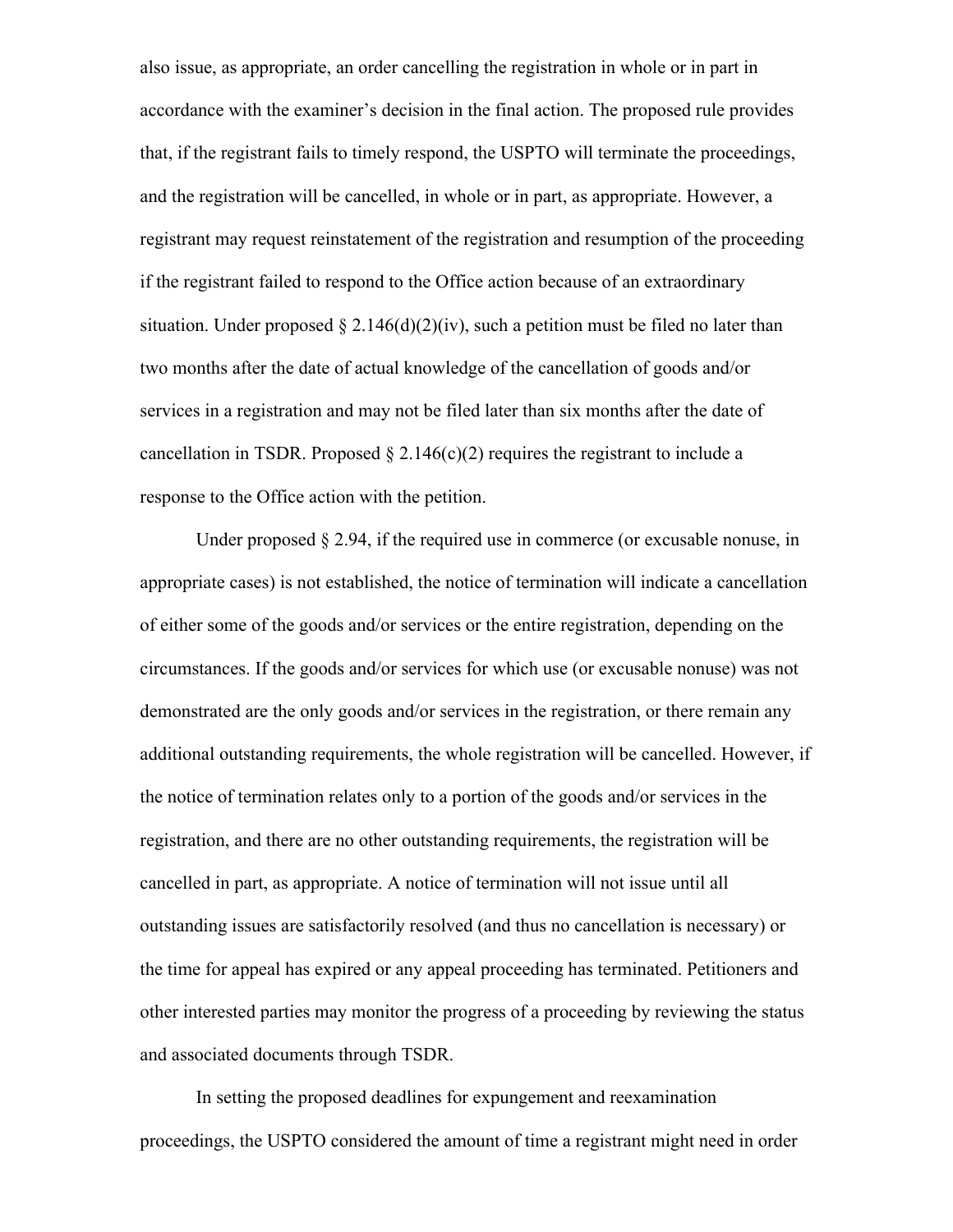to research and collect relevant evidence of use, as well as the fact that some proceedings may involve more goods and/or services than others. The USPTO also weighed these considerations against the goal that these proceedings be faster and more efficient than other available options for cancellation of registrations for marks not used with goods and/or services listed therein, as well as the fact that most registrants are likely to have evidence of use that is contemporaneous with the relevant date at issue.

# *I. Estoppel and Co-pending Proceedings*

Proposed § 2.92(d) includes provisions for estoppel and bars co-pending proceedings involving the same registration and the same goods and/or services.

Specifically, proposed  $\S 2.92(d)(1)$  provides that, upon termination of an expungement proceeding, including after any appeal, where it has been established that the registered mark was used in commerce on or in connection with any of the goods and/or services at issue in the proceedings prior to the date a petition to expunge was filed under proposed  $\S 2.91$  or the Director-initiated proceedings were instituted under proposed § 2.92, no further expungement proceedings may be instituted as to those particular goods and/or services. Subsequent reexamination proceedings for marks registered under section 1 of the Act are not barred under these circumstances because reexamination proceedings involve a question of whether the mark was in use in commerce as of a particular relevant date, whereas earlier expungement proceedings would only have involved a determination of whether the mark was never used. Proof of use sufficient to rebut a prima facie case of nonuse in an expungement proceeding might not establish use as of a particular relevant date, as required in a reexamination proceeding.

Proposed  $\S 2.92(d)(2)$  provides that, upon termination of a reexamination proceeding, including after any appeal, where it is determined that the registered mark was used in commerce on or in connection with any of the goods and/or services at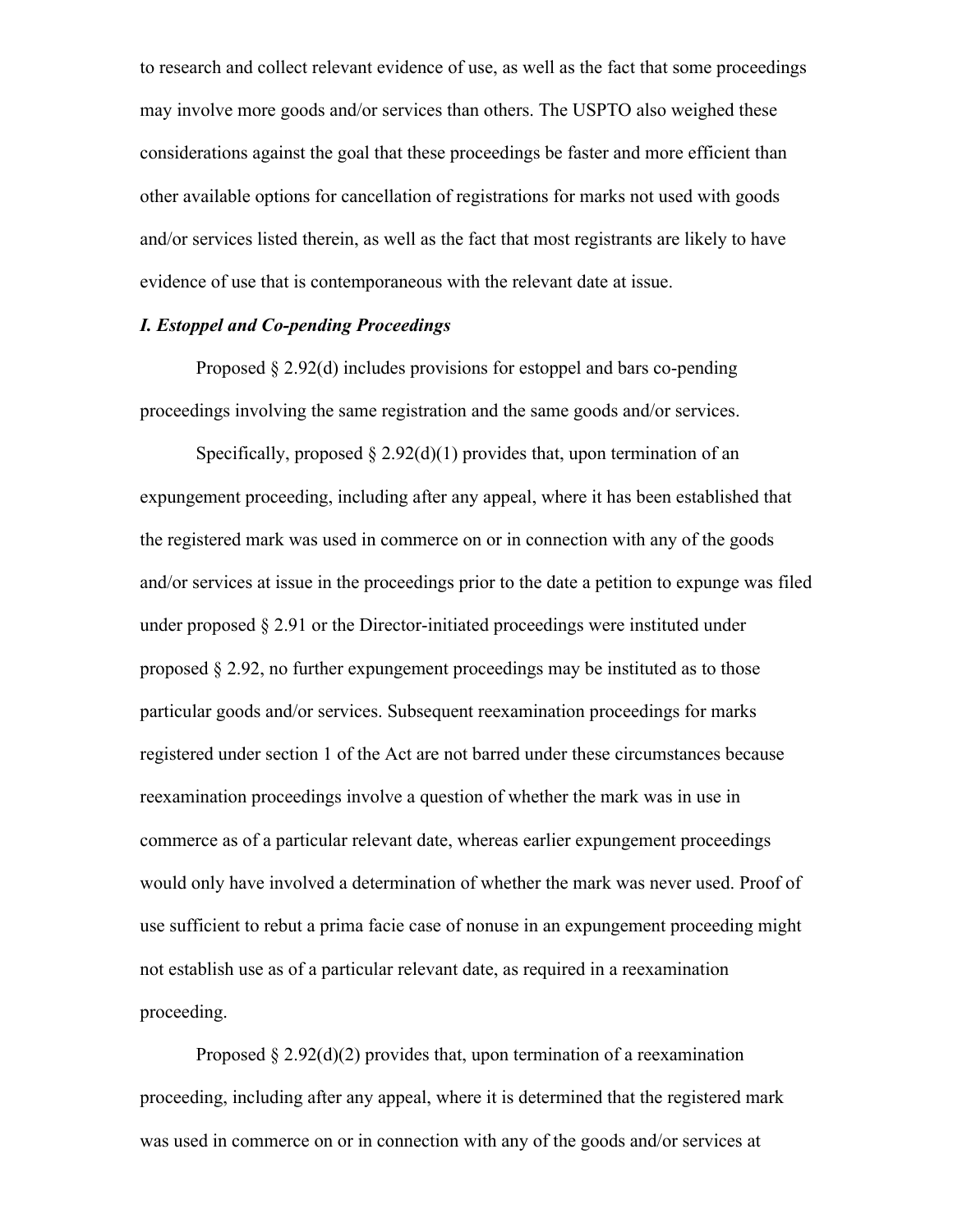issue, on or before the relevant date at issue in the proceedings, no further expungement or reexamination proceedings may be instituted as to those particular goods and/or services. The TMA does not explicitly bar a subsequent expungement proceeding following a determination in a reexamination proceeding. However, the rule takes into account that it would be unnecessary for the registrant to be subjected to a later-instituted proceeding alleging the mark was never used in commerce when the USPTO has already determined that the mark was used in commerce on or before the relevant date.

In addition, proposed  $\S 2.92(d)(3)$  provides that, with respect to a particular registration, while an expungement proceeding is pending, no later expungement proceeding may be instituted with respect to the same goods and/or services at issue in the pending proceeding. Proposed  $\S 2.92(d)(4)$  establishes that, with respect to a particular registration, while a reexamination proceeding is pending, no later expungement or reexamination proceeding may be instituted with respect to the same goods and/or services at issue in the pending proceeding.

For the purposes of these rules, the wording "same goods and/or services" refers to identical goods and/or services that are the subject of the pending proceeding or the prior determination. Thus, for example, if a subsequent petition for reexamination identifies goods that are already the subject of a pending reexamination proceeding and goods that are not, only the latter goods could potentially be the subject of a new proceeding. The fact that there is some overlap between the goods and/or services in the pending proceeding and those identified in a petition would not preclude the goods and/or services that are not the same from being the subject of a new proceeding, if otherwise appropriate. This situation is addressed in proposed rule  $\S 2.92(c)(2)$ , which permits the Director to institute a proceeding on petition for fewer than all of the goods and/or services identified in the petition.

### *II. New Nonuse Ground for Cancellation Before the TTAB*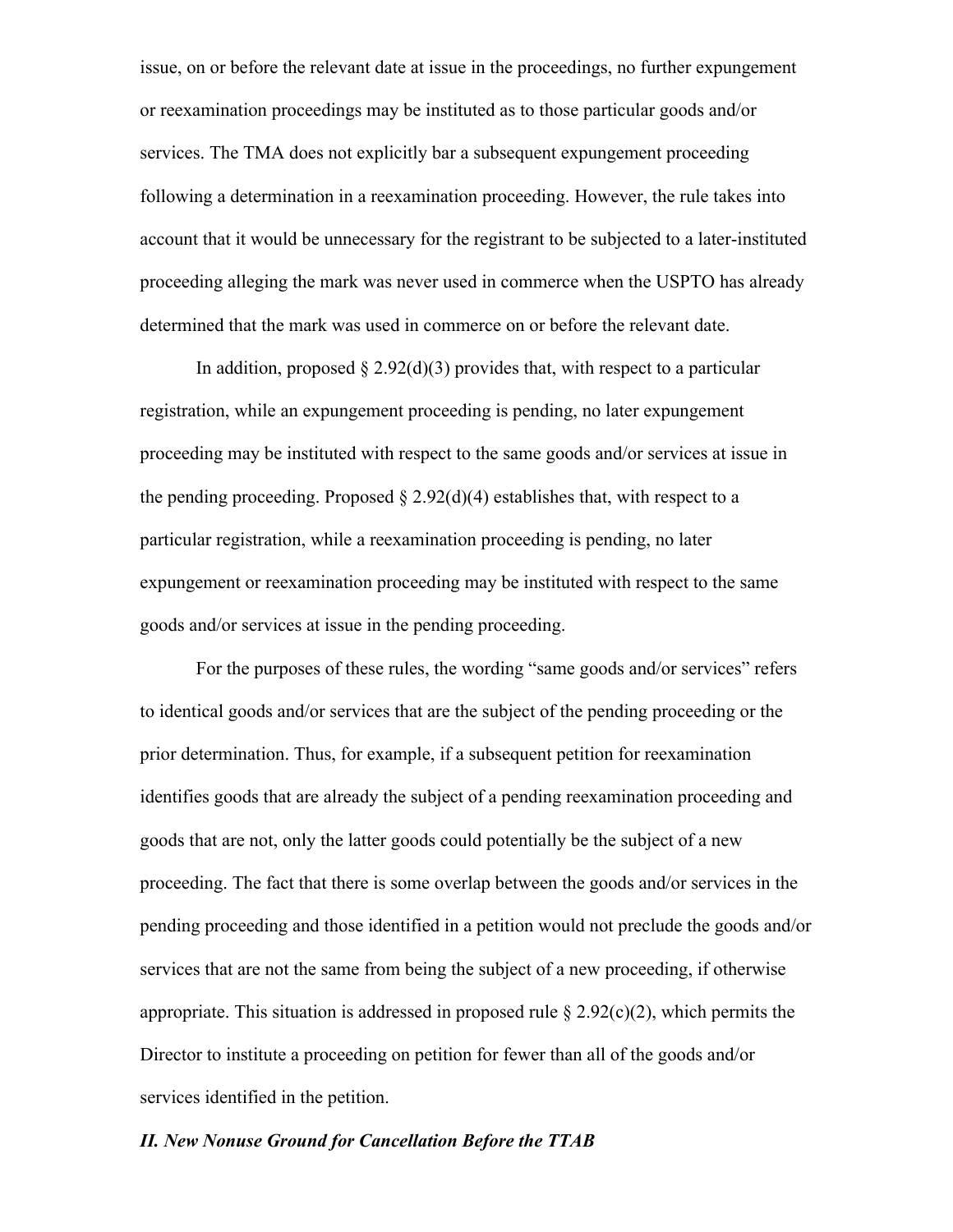The TMA created a new nonuse ground for cancellation under section 14 of the Act, allowing a petitioner to allege that a mark has never been used in commerce as a basis for cancellation before the TTAB. This ground is available at any time after the first three years from the registration date. Therefore, the USPTO proposes amending § 2.111(b) to indicate when a petition on this ground may be filed and to distinguish it from the timing of other nonuse claims.

# *III. Flexible Response Periods*

The TMA amended section 12(b) of the Act, 15 U.S.C. 1062(b), to allow the USPTO to set response periods by regulation for a time period between 60 days and 6 months, with the option for extensions to a full 6-month period. Under current § 2.62(a), applicants have six months to respond to Office actions issued during examination of a trademark application. Many examination issues, particularly formal requirements like amendments to identifications or mark descriptions, can be resolved well before the current six-month deadline. However, the USPTO also recognizes that Office actions containing statutory refusals may present complex issues that require more time to address, and thus applicants and their attorneys may need the full response period to prepare and submit a response.

USPTO data analytics indicate that, in fiscal year (FY) 2020, 42% of represented applicants and 66% of unrepresented applicants responded to an Office action with a single substantive ground of refusal within three months from the issuance of a non-final Office action. Where the Office action covered multiple refusals, 31% of represented applicants and 56% of unrepresented applicants responded within three months.

Accordingly, the USPTO proposes amending § 2.62 to set a response period of three months for responses to Office actions in applications under sections 1 and/or 44 of the Act. Under proposed  $\S 2.62(a)(2)$ , applicants may request a single three-month extension of this three-month deadline, subject to payment of the fee in proposed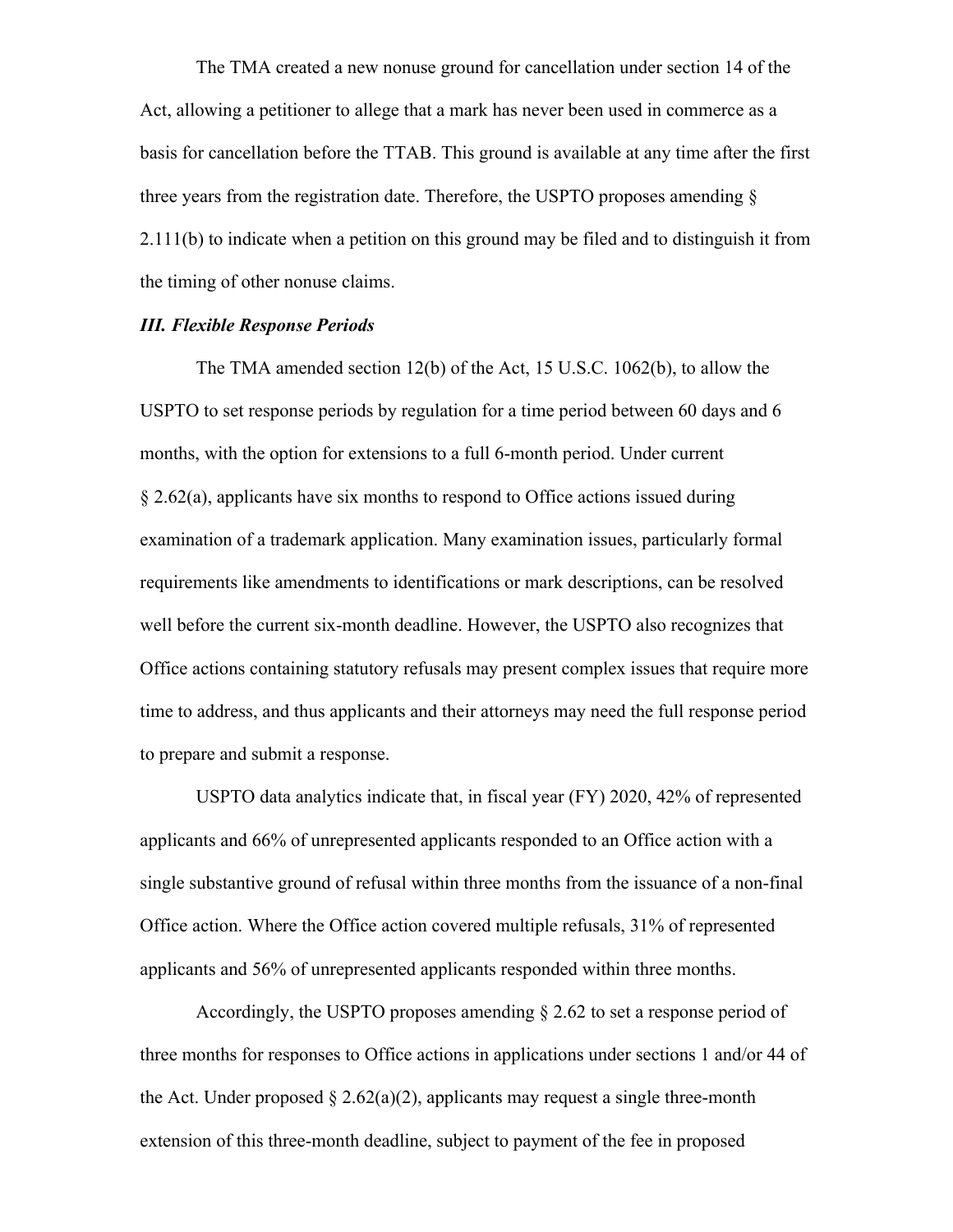§ 2.6(a)(27), namely, \$125 for an extension request filed through TEAS and \$225 for a permitted paper-filed request. To be considered timely, the request for an extension must be received by the USPTO on or before the deadline for response, which, consistent with current examination practice, will be set forth in the Office action. If an applicant fails to respond or request an extension within the specified time period, the application will be abandoned. This extension will not affect the existing practice under  $\S 2.65(a)(2)$  that permits an examiner to grant an applicant 30 days, or to the end of the response period set forth in the action to which a substantially complete and timely response was submitted, whichever period is longer, to explain or supply an omission. The proposed amendments to § 2.66 address the requirement for the extension fee in situations where an applicant files a petition to revive past a three-month deadline.

Although post-registration actions are not subject to the response provisions in section 12 of the Act, for convenience and predictability, the USPTO proposes to have the same three-month response period and single three-month extension apply to Office actions issued in connection with post-registration review of registration maintenance and renewal filings.

However, applications under section 66(a) of the Act will not be subject to the three-month deadline for Office action responses; the deadline will instead remain at six months. USPTO data analytics indicate that in FY 2020, only 11% of Madrid applicants filed a response to a non-final Office action with multiple grounds within three months, while 62% of Madrid applicants took six months to file a response. The additional processing required for these applications, both at the USPTO and the World Intellectual Property Organization's International Bureau, per article 5(2) of the Madrid Protocol, introduces time constraints that justify maintaining the current deadlines.

These flexible response periods are intended to promote efficiency in examination by shortening the prosecution timeline for applications with issues that are relatively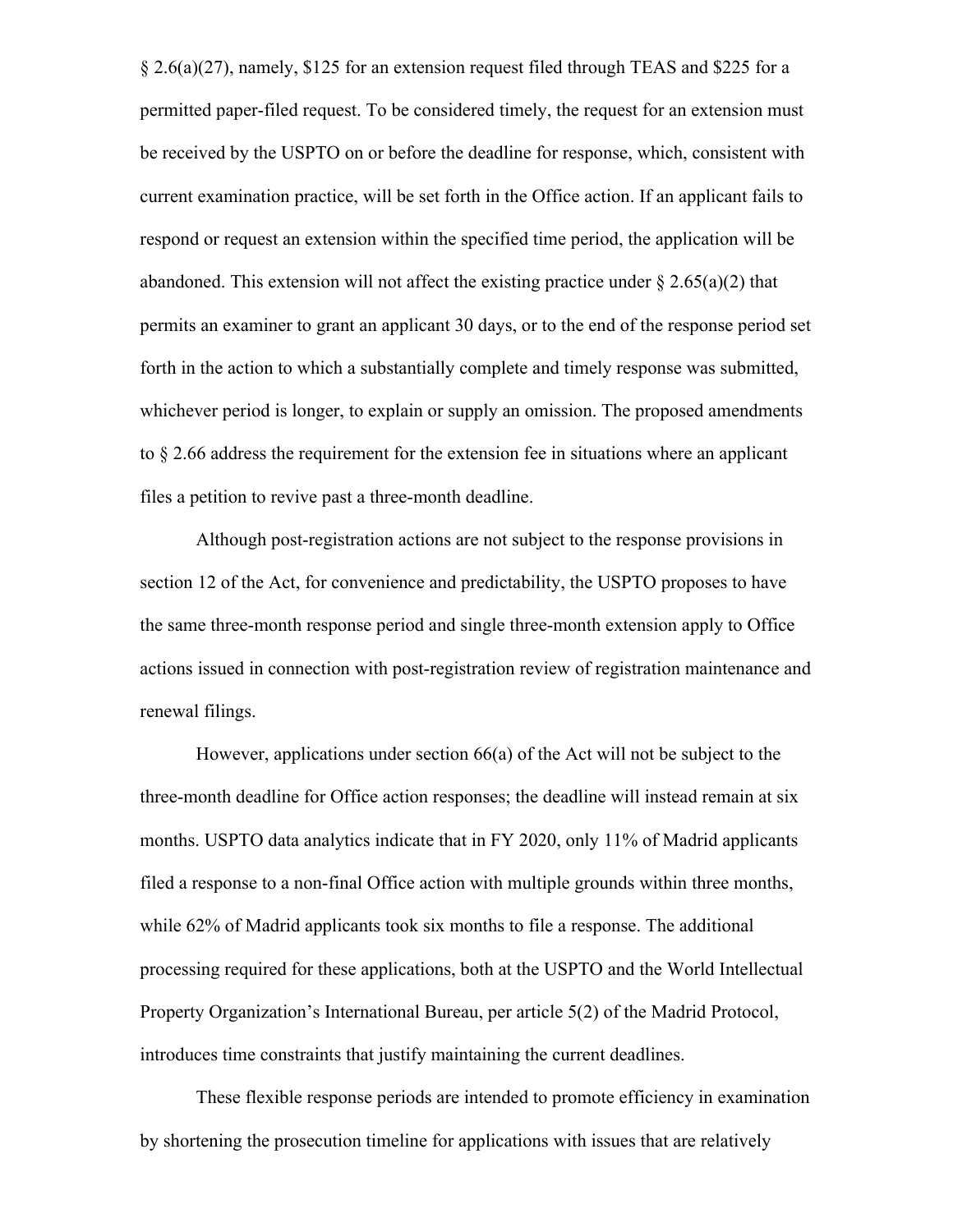simple to address, while providing sufficient time, through an optional extension, for responses to Office actions with more complex issues. In addition, shorter response periods may result in faster disposal of applications and thus reduce the potential delay in examination of later-filed applications for similar marks.

The proposed rule includes conforming revisions to §§ 2.63, 2.65, 2.66, 2.141, 2.142, 2.163, 2.165, 2.184, 2.186, 7.6, 7.39, and 7.40 to account for the proposed deadlines and extensions.

These flexible response periods and extensions will likely involve significant changes to examination processes and the USPTO's information technology (IT) systems. Although the rules regarding expungement and reexamination proceedings must be implemented within one year of the TMA's enactment, there is no required date of implementation for the flexible response and extension provisions. The Office proposes a delayed implementation date of June 27, 2022, in order to allow customers to update their practices and IT systems for these changes. The USPTO seeks comments on this approach.

Finally, the USPTO is seeking comments on two alternatives to the procedures proposed above. One alternative under consideration is a two-phase examination system, with each phase having separate shortened, but extendable, response periods. This alternative may allow more flexibility in setting response periods to promote efficiency in examination to address the recent increase in applications. For example, a USPTO examiner could review application formalities and issue a formalities Office action with a shortened response period of two months, extendable in two-month increments to a full six months upon request and payment of a fee. Once the formalities are addressed, the application could enter the second phase of the examination, whereby an examiner would issue an Office action, containing any substantive refusals, that identifies a response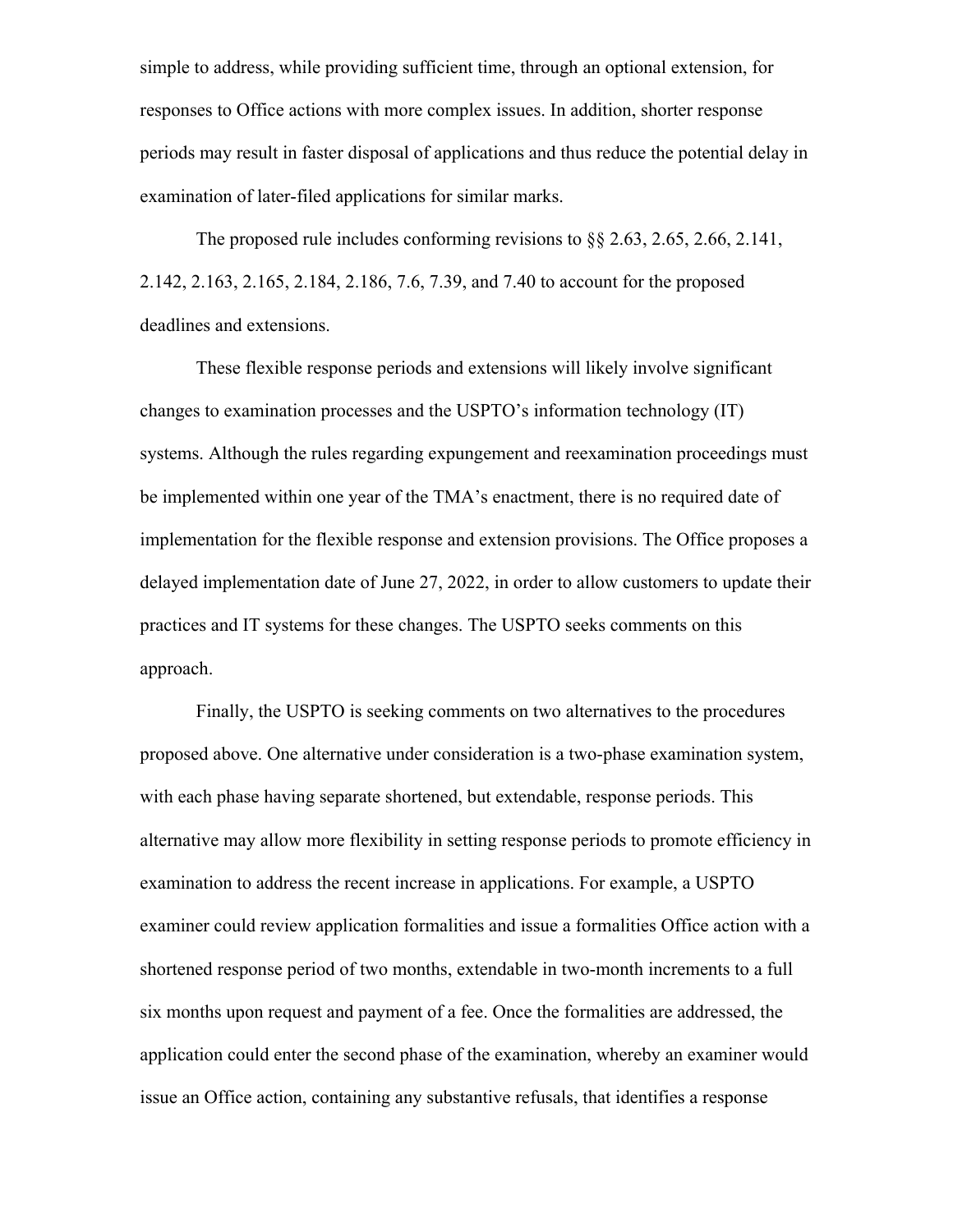deadline of the time of three months, extendable for another three months to a total of six months, upon request and payment of a fee.

The other alternative under consideration is to set the initial period for responding to an Office action at two months, but allow applicants to file a response in the third, fourth, fifth, or sixth month after issuance of the Office action by submitting an extension request and fee payment along with the response. The fee for extension would be progressively higher the later the filing of the response and extension request. For example, responses filed in the third, fourth, fifth, and sixth month after issuance of the Office action would have an extension fee of \$50, \$75, \$125, and \$150, respectively. An application would be abandoned when a response is not received within the two-month period or such other extended deadline as requested and paid for by applicant, not to exceed six months from the Office action issue date. If an application abandons, the applicant may submit a petition to revive the application that must include the applicable petition fee and the appropriate extension fee. For example, if the petition to revive is filed in the fifth month after the Office action issues, the extension fee would be \$125. If the petition is filed in the sixth month or later, the extension fee would be \$150. The USPTO seeks comments on these alternatives.

#### *IV. Letters of Protest*

The TMA amends section 1 of the Act, 15 U.S.C. 1051, to add a new paragraph (f), providing express statutory authority for the USPTO's existing letter-of-protest procedure, which allows third parties to submit to the USPTO for consideration and entry into the record evidence bearing on the registrability of a mark. This procedure is intended to aid in examination without causing undue delay or compromising the integrity and objectivity of the ex parte examination process. The TMA also provides that the Director shall determine whether evidence should be included in the record of the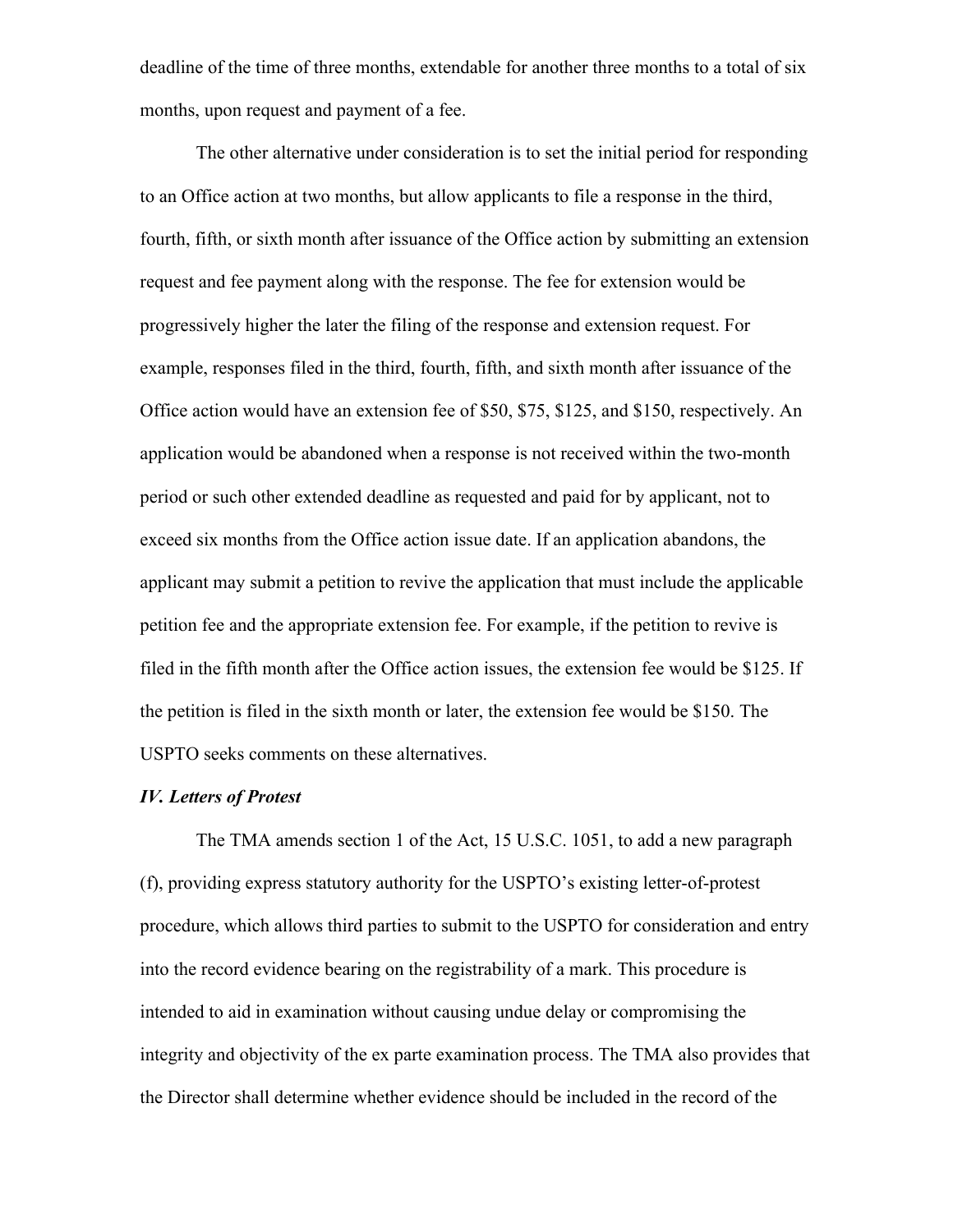relevant application within two months of the date on which a letter-of-protest submission is filed.

The USPTO promulgated letter-of-protest procedures at 37 CFR 2.149 in a final rule published in the Federal Register on November 17, 2020 (85 FR 73197). The requirements set out in § 2.149 are consistent with those in the TMA. However, the TMA further provides that any determination by the Director of the USPTO whether to include letter-of-protest evidence in the record of an application shall be final and nonreviewable, and that such a determination shall not prejudice any party's right to raise any issue and rely on any evidence in any other proceeding. *See* Pub. L. No. 116-260, Div. Q, Tit. II, Subtit. B,  $\S$  223(a) (Dec. 27, 2020). The USPTO proposes to revise  $\S$  2.149 to include these additional provisions.

The TMA also authorizes the USPTO to charge a fee for letters of protest. *Id.*  Under existing  $\S 2.6(a)(25)$ , the USPTO currently charges \$50 per letter-of-protest submission. That fee is not changed in this proposed rulemaking.

# *V. Suspension of Proceedings*

The USPTO proposes to revise §§ 2.67 and 2.117 to clarify that expungement and reexamination proceedings are included among the types of proceedings for which suspension of action by the Office or the TTAB is authorized. In addition, the USPTO proposes to revise these rules to align them with the existing practice regarding suspension of proceedings before the USPTO or the TTAB. Generally, the USPTO will suspend prosecution of a trademark application or a matter before the TTAB during the pendency of a court or TTAB proceeding that is relevant to the issue of registrability of the involved mark, and so the USPTO proposes to eliminate the limitation in § 2.117 to other proceedings in which a party or parties are engaged.

Suspension normally will be maintained until the outcome of the proceeding has been finally determined. As set forth in the current version of the Trademark Trial and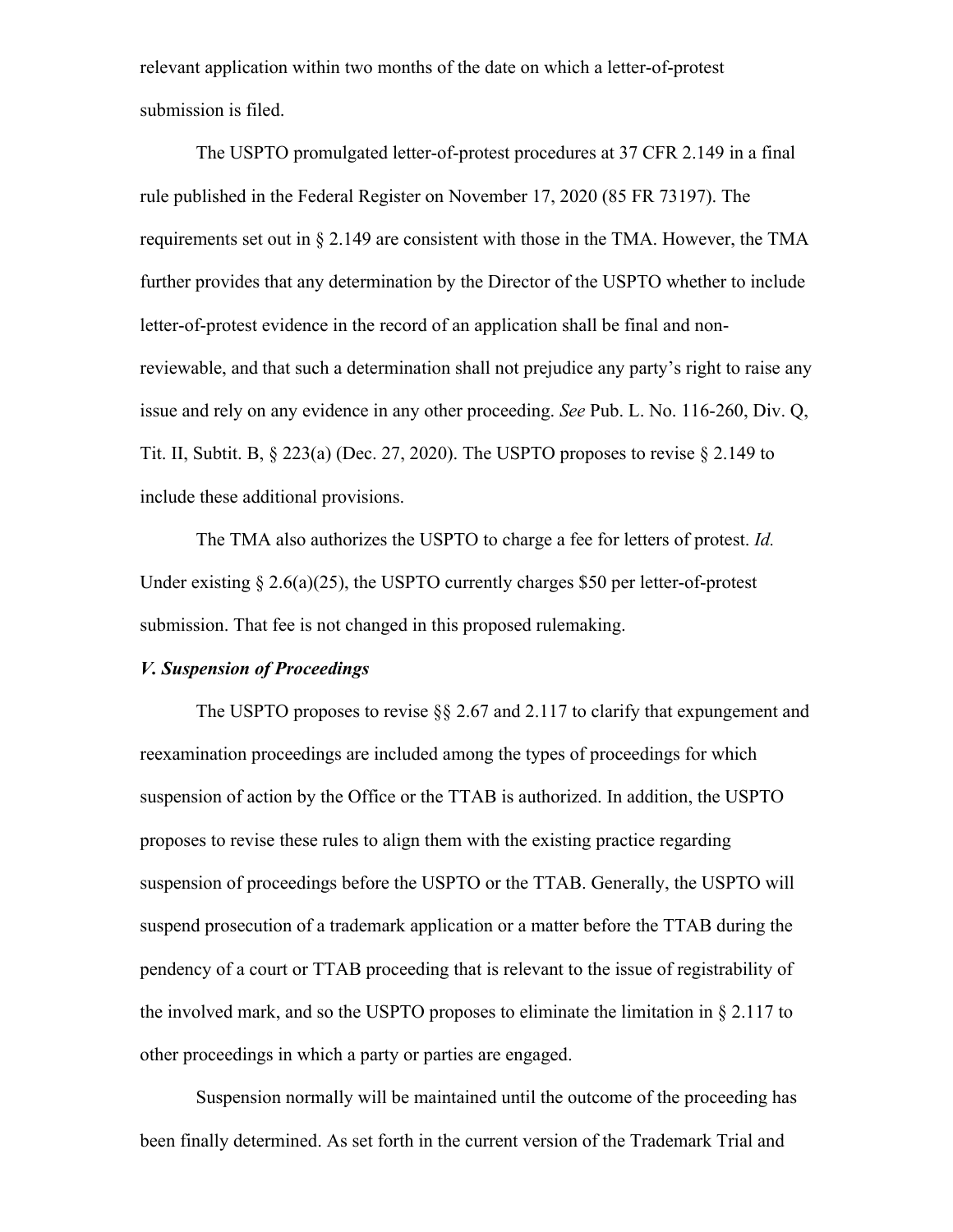Appeal Board Manual of Procedure § 510.02(b), the USPTO considers a proceeding to have been finally determined when an order or ruling that ends litigation has been rendered and noticed, and no appeal has been filed, or all appeals filed have been decided and the time for any further review has expired without further review being sought. The expiration of any further review includes the time for petitioning for rehearing or U.S. Supreme Court review. Thus, the Office normally will not lift a suspension until after the time for seeking such review has expired, a decision denying or granting such review has been rendered, and any further review has been completed.

#### *VI. Attorney Recognition*

The USPTO proposes revising  $\S 2.17(g)$  to indicate that, for the purposes of an application or registration, recognition of a qualified attorney as the applicant's or registrant's representative will continue until the owner revokes the appointment or the attorney withdraws from representation. Thus, recognition would continue when, for example, an application abandons, post-registration documents are filed and accepted, or a registration expires or is cancelled. Accordingly, to end attorney recognition by the USPTO under the proposed rule, owners and attorneys would be required to proactively file an appropriate revocation or withdrawal document under  $\S 2.19$ , rather than the current situation, where recognition automatically ends when one of the events listed in current  $\S 2.17(g)$  occurs.

Under current  $\S 2.17(g)$ , once recognition has ended because of one of these events, either the previously recognized attorney or a newly appearing attorney may be recognized as the attorney of record by signing a submission to the USPTO on behalf of the applicant or registrant or by being named as the attorney in a submission filed on behalf of the applicant. *See* 37 CFR 2.17(b)(1)(ii), (iii). By contrast, under the proposed revision to  $\S 2.17(g)$ , if the applicant or registrant wishes to retain a new attorney for submissions to the USPTO following abandonment or registration, the applicant or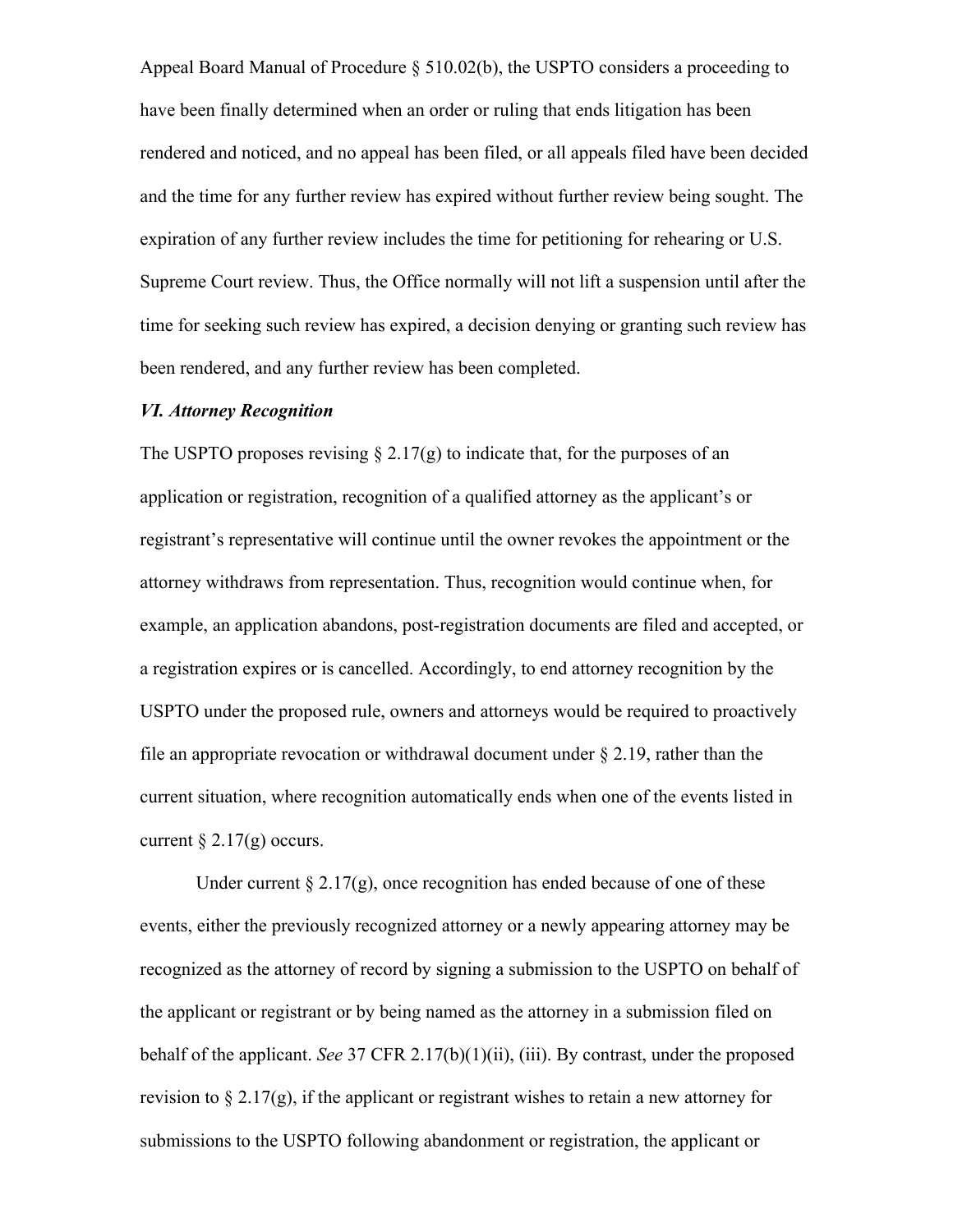registrant would be required to revoke the original power of attorney, or the attorney would need to request to withdraw from representation, before a new attorney could be recognized.

The proposed revision to  $\S 2.17(g)$  would also apply to attorney recognition when a change of ownership occurs. The USPTO does not require an assignment to be filed when a change of ownership occurs, and when an assignment is filed, the ownership information must be reviewed and manually entered into the relevant database fields. Therefore, the USPTO records may not reflect that an ownership change has occurred, and, in some cases, an ownership change does not result in a change in attorney representation. Accordingly, under the proposed rule, recognition of the attorney of record will continue, even when there is a change of ownership, until the attorney affirmatively withdraws or representation is revoked.

The USPTO is proposing this revision because current  $\S 2.17(g)$  does not align with USPTO practice under  $\S 2.18(a)$ , which requires the USPTO to correspond with the applicant's or registrant's attorney if one is recognized. Section 2.18 states that the USPTO will correspond only with the applicant or registrant if the applicant or registrant is not represented by an attorney. Further, because recognition of representation ends at registration or abandonment under current  $\S 2.17(g)$ , the USPTO should cease recognition of the attorney and stop sending correspondence to the attorney's correspondence address. However, the USPTO's existing practice reflects that, in most cases, after an occurrence of an event list in current  $\S 2.17(g)$ , representation continues and the attorney is the intended recipient of the trademark registration certificate, renewal reminders, and any other correspondence. For this reason, the USPTO continues to send correspondence to the attorney of record, except in connection with petitions to cancel filed with the TTAB, which are served on the registrant.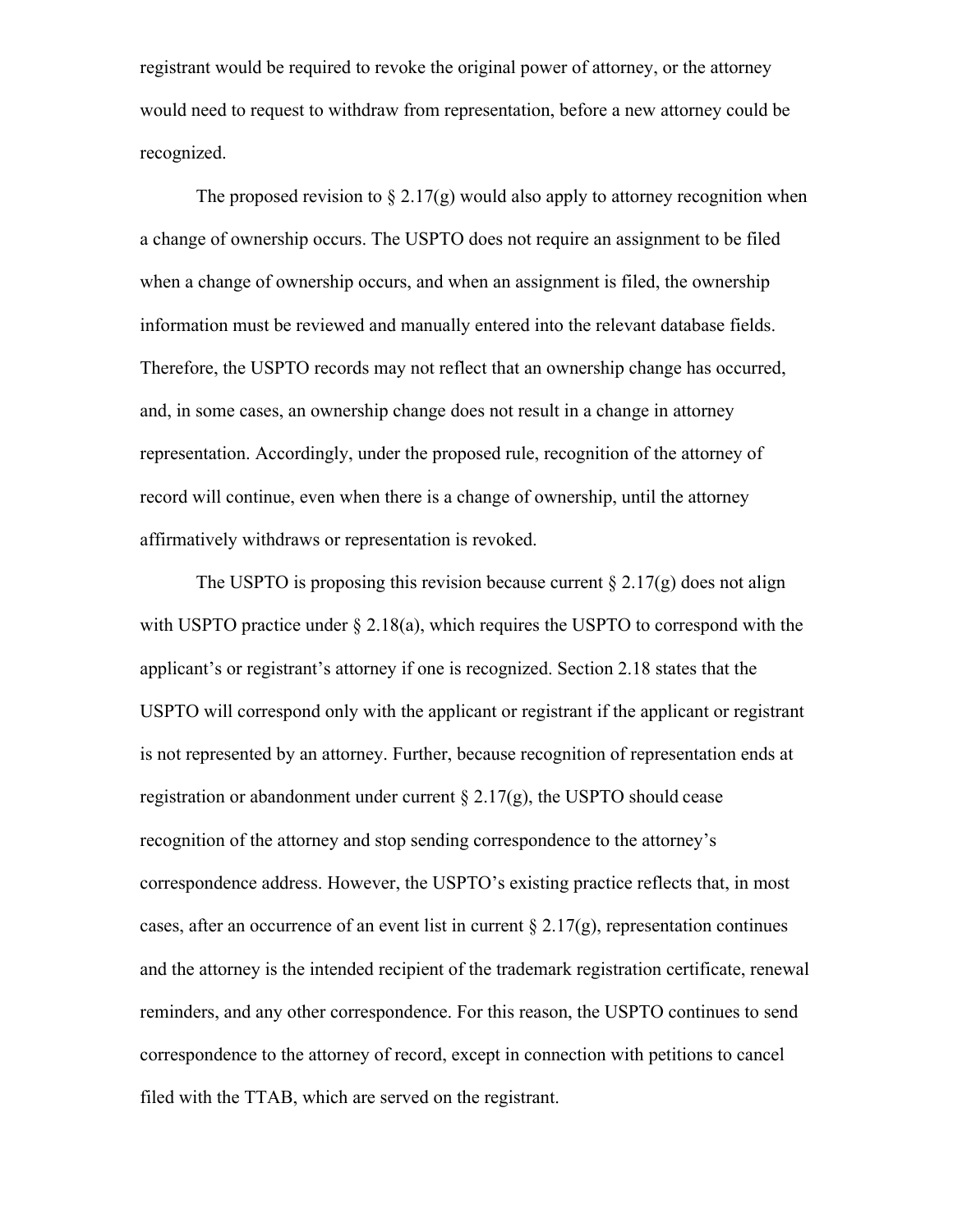The USPTO's existing practice concerning attorney information is based on feedback from some stakeholders who expressed a preference for the USPTO to retain the information in the USPTO's database so that they would continue to receive correspondence without needing to be re-designated as attorney of record. In addition, despite the requirements of §§ 2.18(c) and 2.23(a), registrants do not always maintain upto-date correspondence addresses. Therefore, they might not receive correspondence from the USPTO regarding post-registration actions, such as USPTO courtesy reminder notices to registrants regarding the time periods to file maintenance or renewal documents. Likewise, registrants who do not update their correspondence address might not receive notices of a petition to cancel filed with the TTAB. To help ensure receipt, in addition to emailing certain notices to the registrant's email address, the USPTO generally also emails them to the former attorney's email address.

Furthermore, the proposed revision is needed to facilitate implementation of a role-based access control system intended to improve USPTO database integrity. The USPTO recently required anyone filing applications or other documents to create a MyUSPTO.gov account to log in and access the filing and response forms in TEAS. This login requirement is intended to increase the security of the USPTO's electronic systems. In the near future, the USPTO plans to introduce identity verification requirements, assign roles to customer accounts (role-based access control), and restrict access to files to exclude actions by unauthorized parties. As part of the USPTO's forthcoming identity verification process, users are likely to be assigned a limited number of roles to control and delegate access to filings, including attorney, attorney support, owner, and public administrator roles. If the USPTO were to retain  $\S 2.17(g)$  in its current form, while the last attorney of record could submit the TEAS form to file a maintenance document, the role-based access controls would require the attorney to first request IT permission from the owner to do so. This could result in missed deadlines.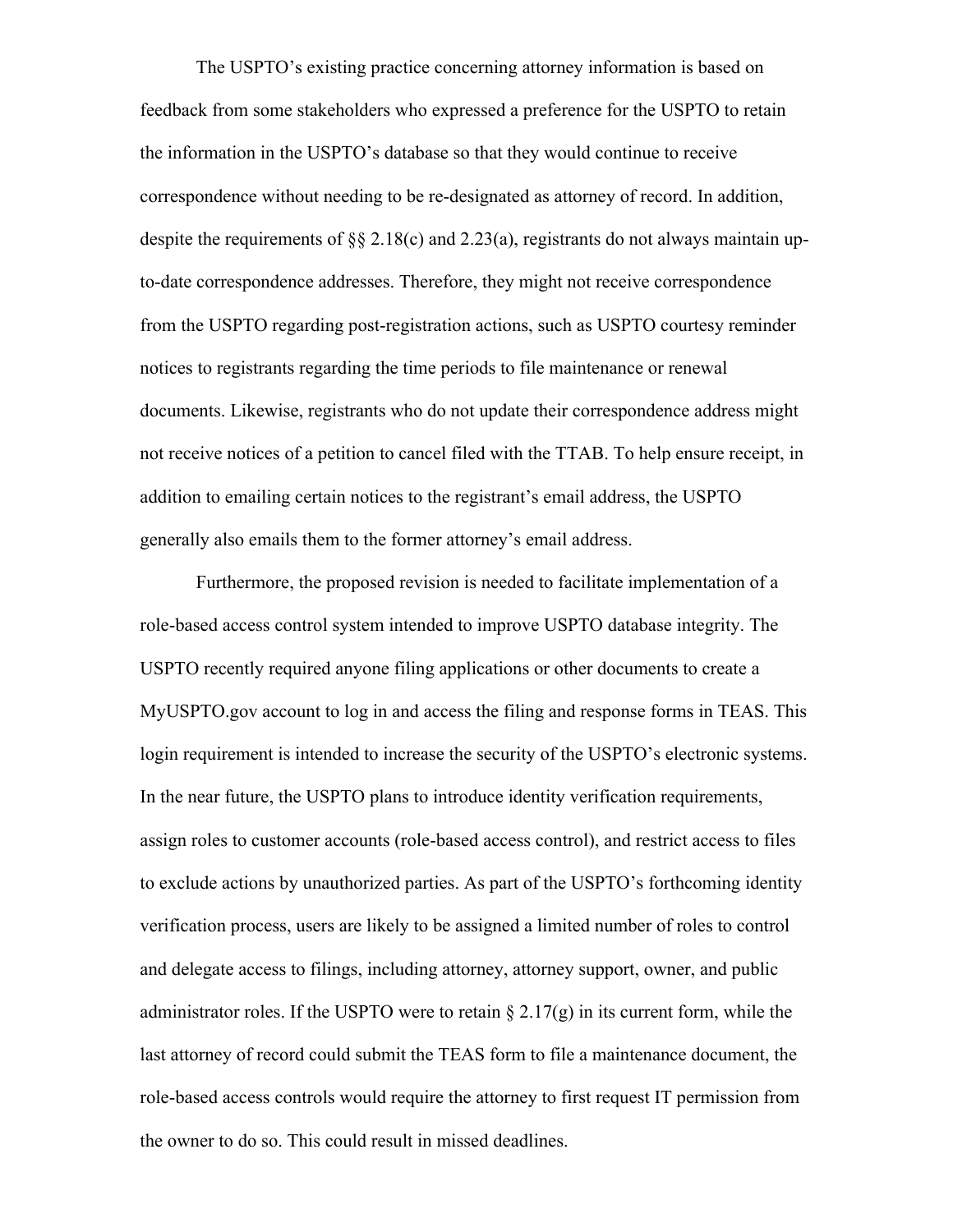Another consideration in revising this rule is the USPTO's continued efforts to track and combat misleading solicitations sent to trademark applicants and registrants. These misleading solicitations often offer unnecessary services to owners of trademark applications and registrations, and are created so as to deceive owners into believing the solicitations are official USPTO correspondence. Some of these solicitations offer services that are never provided, potentially putting a trademark application or registration at risk of abandonment, cancellation, or expiration. In other cases, these entities may engage in the unauthorized practice of law and file renewals and affidavits with bad specimens of use or improper signatures. These entities also frequently charge inflated fees for questionable and predominantly unnecessary services. Because an experienced trademark attorney may be in a better position than an unrepresented applicant or registrant to discern whether a particular item of correspondence is legitimate, the continuation of attorney recognition after abandonment or registration would allow attorneys of record to either intercept potentially fraudulent correspondence from reaching registrants or be alerted to solicitations their clients are receiving and counsel them appropriately.

Should the proposed revision to  $\S 2.17(g)$  become effective, the USPTO plans to remove the name of any attorney whose recognition has already ended under existing § 2.17(g) from the current attorney-of-record field in the USPTO's database, along with the attorney's bar information and any docketing information. However, the attorney's correspondence information, including any correspondence email address, will be retained so that relevant correspondence and notices can continue to be sent to both the formerly recognized attorney and the owner. This will facilitate a period of transition to the new attorney recognition procedures while allowing the USPTO to proceed with its plans to implement updates to TEAS login processes. In accordance with  $\S 2.17(b)(1)$ , any attorney whose name is removed as attorney of record for this reason who wishes to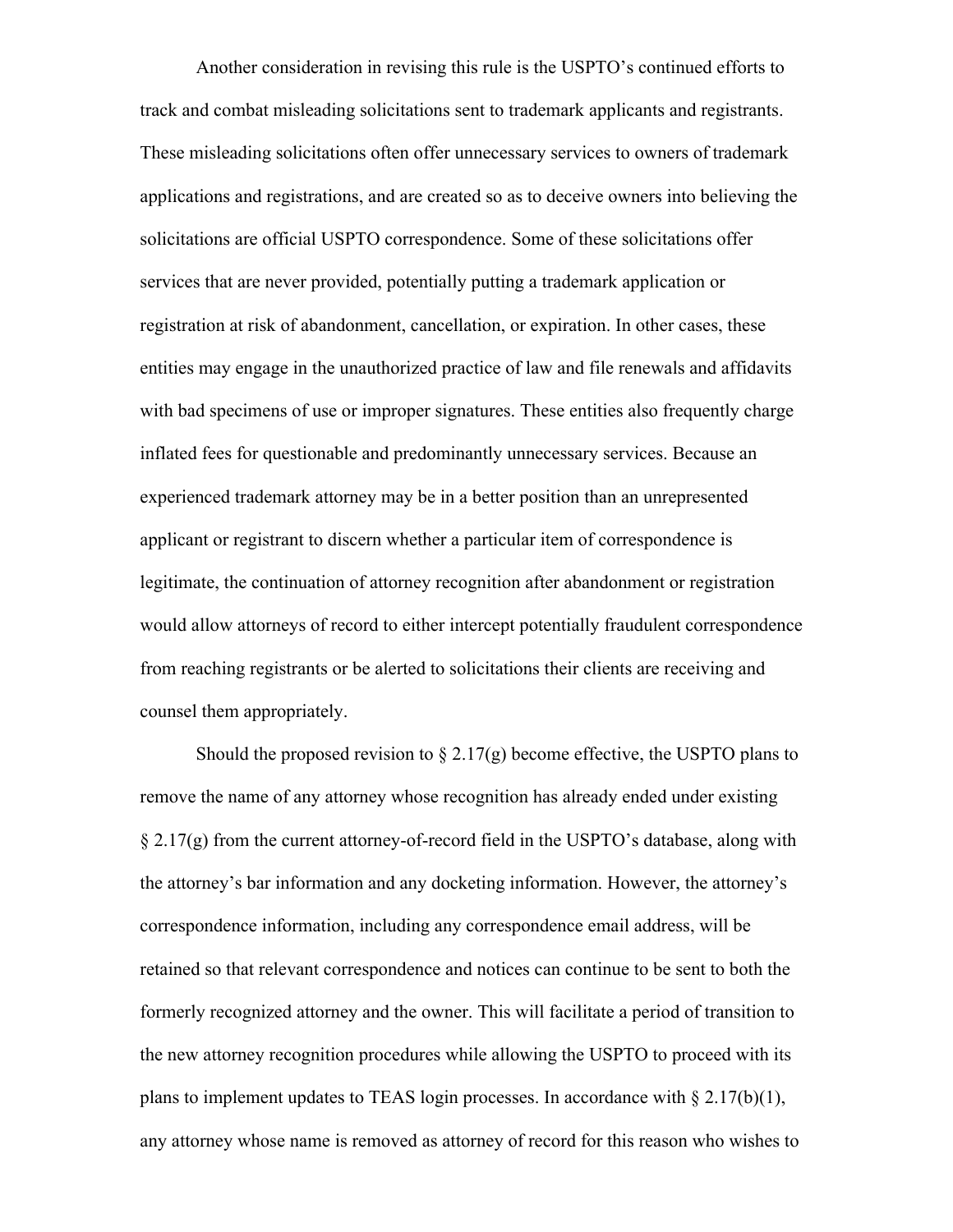be re-recognized as attorney of record may do one of the following: (1) file an attorney appointment consistent with  $\S 2.17(c)$ ; (2) sign a document on behalf of an unrepresented applicant, registrant, or party to a proceeding; or (3) appear by being identified as the attorney of record in a document submitted to the USPTO on behalf of an unrepresented applicant, registrant, or party to a proceeding.

The USPTO also proposes to add  $\S 2.17(b)(4)$  to specify that, when a practitioner has been mistakenly, falsely, or fraudulently designated as an attorney for an applicant, registrant, or party to a proceeding without the practitioner's prior authorization or knowledge, recognition of that practitioner shall be ineffective.

In addition, the USPTO proposes to revise  $\S 2.18(a)(1)$  to refer to "recognition" instead of "representation," consistent with the wording in  $\S 2.18(a)(2)$ . The term "recognition" reflects the fact that the USPTO does not control representation agreements between practitioners and clients but merely recognizes an attorney for purposes of representation before the USPTO. A revision is also proposed for  $\S 2.18(a)(2)$  to indicate that, as with service of a cancellation petition, the USPTO may correspond directly with a registrant in connection with notices of institution of expungement or reexamination proceedings. Accordingly, the USPTO plans to send notices of institution of expungement and reexamination proceedings to the owner currently identified in the registration record and to the attorney of record, if any, or any previous attorney of record whose contact information is still in the record.

The USPTO also proposes revising  $\S 2.19$  to clarify practitioner obligations when withdrawing from representation and to specifically differentiate the grounds under which the attorney may request to withdraw versus those situations where an attorney must request withdrawal, consistent with the USPTO Rules of Professional Conduct. See 37 CFR 11.116.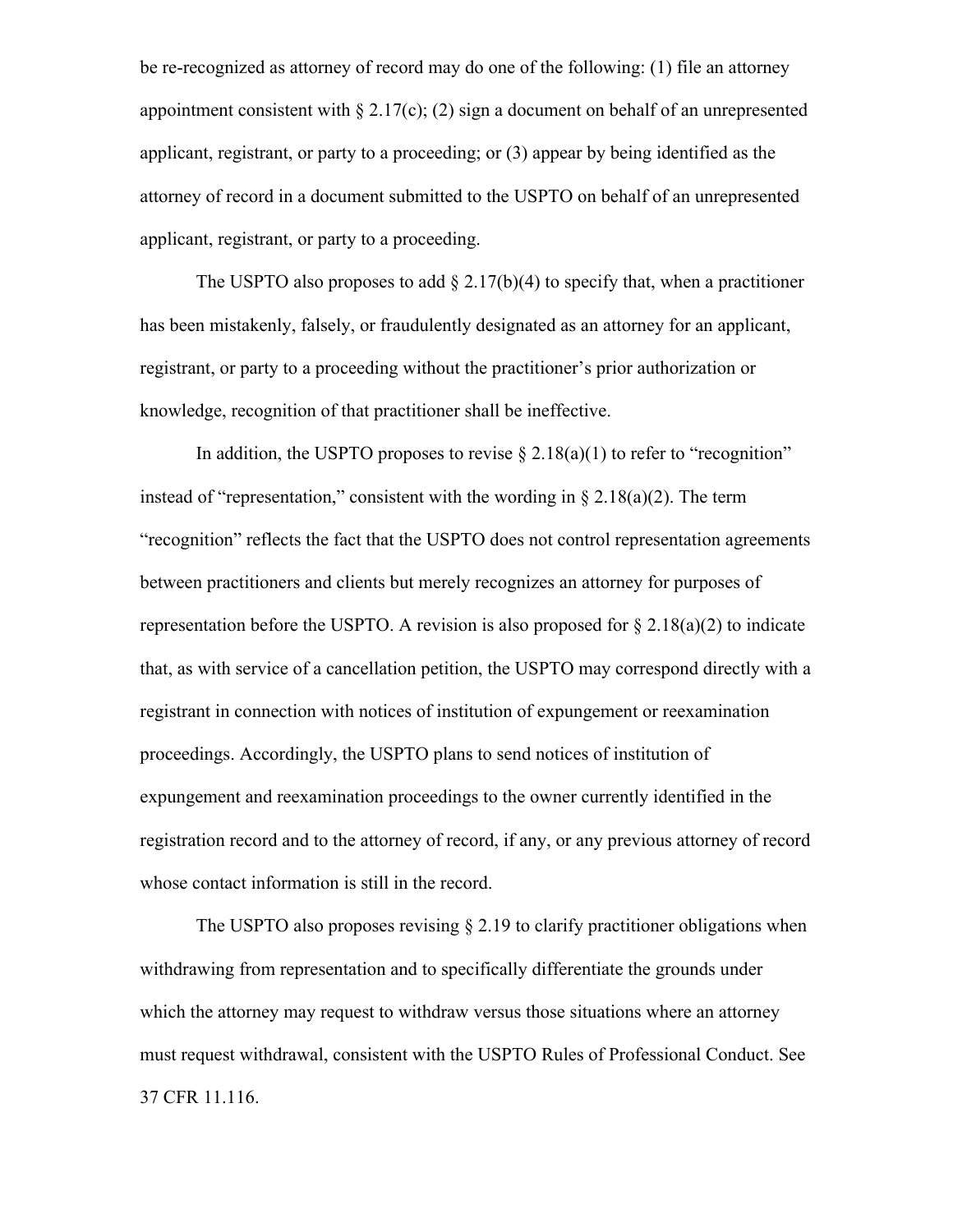Finally, the USPTO proposes amending § 2.61 to remove paragraph (c), which provides that, "[w]henever it shall be found that two or more parties whose interests are in conflict are represented by the same attorney, each party and also the attorney shall be notified of this fact." This provision directly conflicts with  $\S 2.18$ , and the attorney conduct addressed by this rule is encompassed and superseded by the USPTO Rules of Professional Conduct. See 37 CFR 11.107, 11.108.

# *VII. Court Orders Concerning Registrations*

The USPTO also proposes the new § 2.177 to codify the USPTO's longstanding procedures concerning action on court orders cancelling or affecting a registration under section 37, 15 U.S.C. 1119, that are currently set forth in § 1610 of the Trademark Manual of Examining Procedure. The USPTO requires submission of a certified copy of the order and normally does not act on such orders until the case is finally determined.

# *Discussion of Proposed Rule Changes*

The USPTO proposes to add  $\S 2.6(a)(26)$  to establish a fee of \$600, per class, for filing a petition for expungement and/or reexamination under  $\S 2.91$ .

The USPTO proposes to add  $\S 2.6(a)(27)(i)$  to establish a fee of \$225 for a request for an extension of time for filing a response to an Office action, under  $\S 2.62(a)(2)$ ,  $2.163(c)$ , 2.165(c), 2.184(a)(2), or 2.186(c), on paper and  $\S 2.6(a)(27)(ii)$  to establish a fee of  $$125$ for a request for an extension of time for filing a response to an Office action, under §§ 2.62(a)(2), 2.163(c), 2.165(c), 2.184(a)(2), or 2.186(c), via TEAS.

The USPTO proposes to amend  $\S 2.11(d)$  to add cross-reference citations to §§ 2.93, 2.163, and 7.39, and to amend § 2.11(f) to add a cross-reference citation to  $§ 2.93(c)(1).$ 

The USPTO proposes to add  $\S 2.17(b)(4)$  to specify that when a practitioner has been mistakenly, falsely, or fraudulently designated as a representative for an applicant,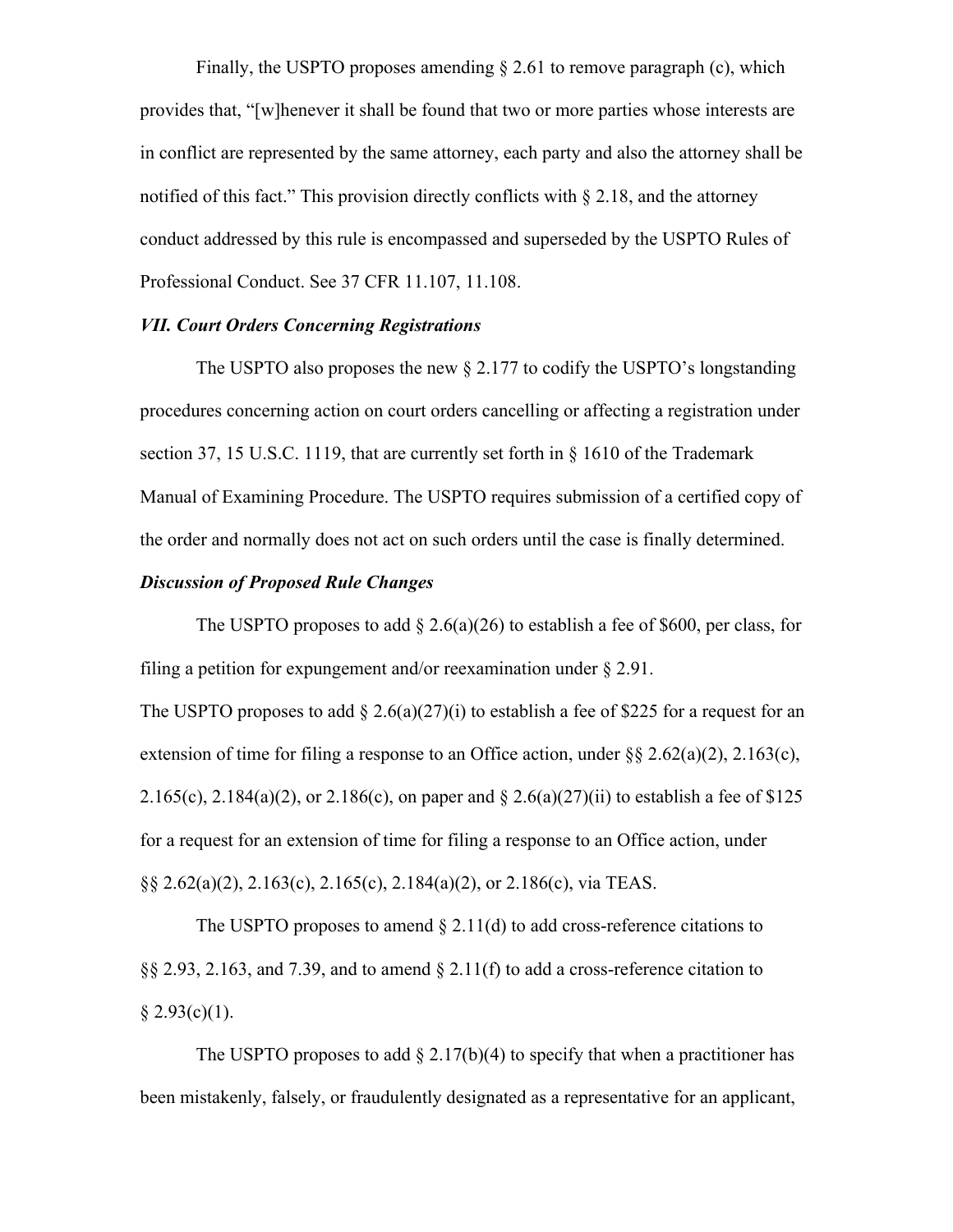registrant, or party to a proceeding without the practitioner's prior authorization or knowledge, recognition of that practitioner shall be ineffective.

The USPTO proposes to amend  $\S 2.17(g)$  to indicate that, for the purposes of a pending application or registration, recognition of a power of attorney will continue until the applicant or registrant revokes it or the attorney withdraws from representation.

The USPTO proposes to amend  $\S 2.18$  to revise paragraph (a)(1) to clarify the circumstances when the Office will communicate directly with an applicant, registrant, or party to a proceeding and to revise paragraph (a)(2) to indicate that, with respect to notices of institution of expungement and reexamination proceedings, the Office may correspond directly with the applicant, registrant, or party to a proceeding.

The USPTO proposes to amend  $\S 2.19$  to revise paragraph (b) and add paragraphs (c) and (d) to better align this rule with attorney obligations under the USPTO Rules of Professional Conduct by clarifying practitioner obligations regarding withdrawing from representation and aligning the rules for permissive withdrawal with Office practice.

The USPTO proposes to amend  $\S$  2.23 to add paragraph (d)(3) to address the duty to monitor the status of a registration once an expungement or reexamination proceeding has been instituted.

The USPTO proposes to amend  $\S 2.61$  to remove paragraph (c).

The USPTO proposes to amend  $\S 2.62$  to revise paragraph (a) to provide for flexible response periods and extensions of time to respond and paragraph (c) to include a reference to requests for extensions of time to respond.

The USPTO proposes to amend  $\S$  2.63 to revise paragraph (b) to include a request for an extension of time to respond or appeal under  $\S 2.62(a)(2)$  as a response option, and other minor stylistic changes; to revise paragraph (c) to include a reference to requests for extensions of time to respond or appeal under  $\S 2.62(a)(2)$ , and other minor stylistic changes; and to revise paragraph (d) to remove the wording "six-month."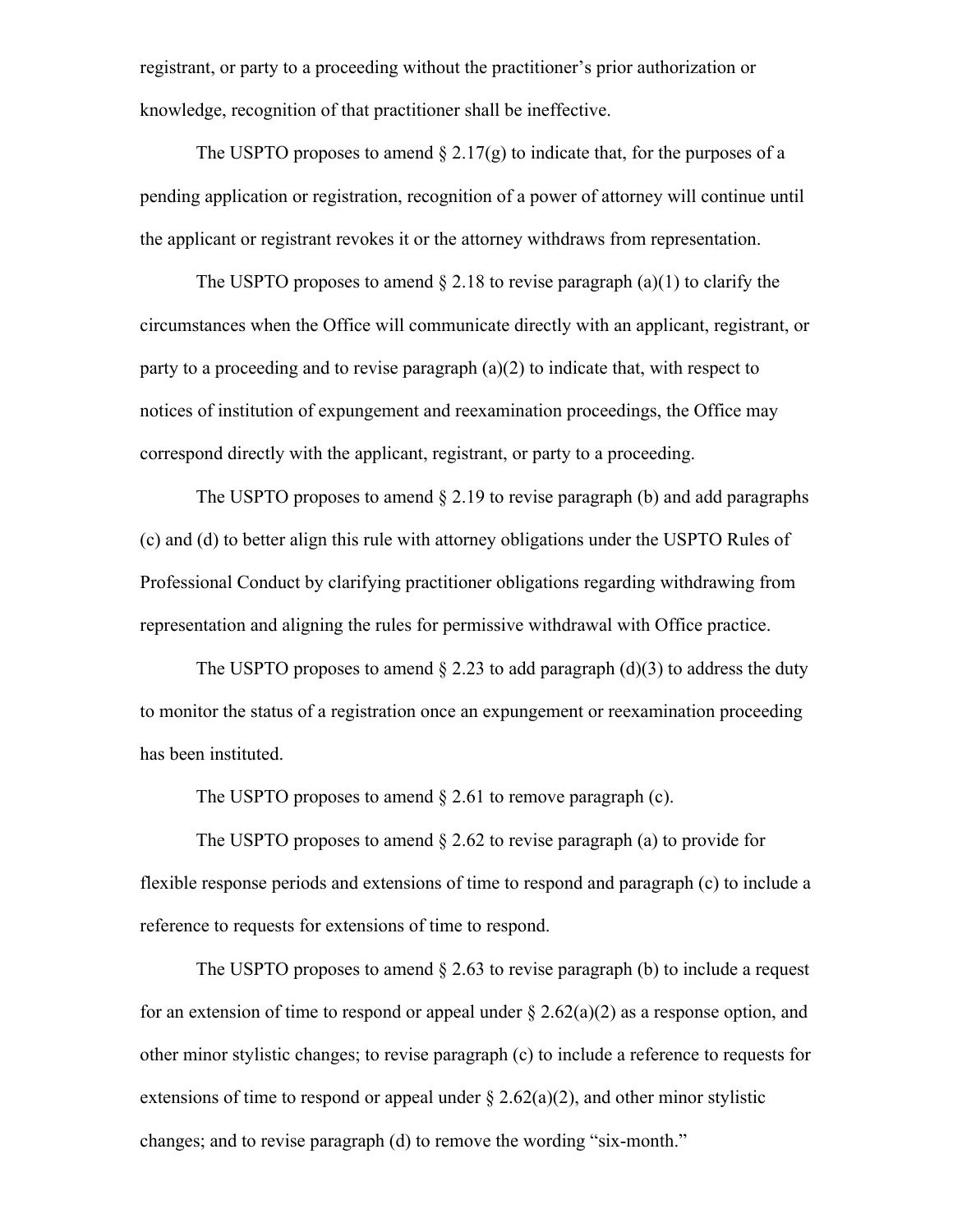The USPTO proposes to amend  $\S 2.65$  to revise paragraph (a) to replace "six months from the date of issuance" with "the relevant time period for response under  $\S 2.62(a)$ , including any granted extension of time to respond under  $\S 2.62(a)(2)$ ."

The USPTO proposes to amend  $\S 2.66$  to revise paragraph (b)(1) to replace the citation to § 2.6 with a citation to § 2.6(a)(15); revise paragraph (b)(3) by removing a portion to create new paragraph  $(b)(5)$ ; and add paragraph  $(b)(4)$  to include a provision for Office actions with a three-month response period.

The USPTO proposes to amend  $\S 2.67$  to codify the existing practice regarding suspension of proceedings before the USPTO and the TTAB.

The USPTO proposes to revise the undesignated center heading appearing before § 2.91 from "CONCURRENT USE PROCEEDINGS" to "EX PARTE EXPUNGEMENT AND REEXAMINATION."

The USPTO proposes to add  $\S 2.91$  to set forth the procedures for petitions for expungement or reexamination.

The USPTO proposes to add  $\S 2.92$  to set forth the procedures for instituting ex parte expungement and reexamination proceedings.

The USPTO proposes to add § 2.93 to set forth the procedures for conducting expungement and reexamination proceedings.

The USPTO proposes to add § 2.94 to set forth the procedures for action after expungement or reexamination.

The USPTO proposes to add the undesignated center heading "CONCURRENT USE PROCEEDINGS" before existing § 2.99.

The USPTO proposes to revise the undesignated center heading appearing before § 2.111 from "CANCELLATION" to "CANCELLATION PROCEEDINGS BEFORE THE TRADEMARK TRIAL AND APPEAL BOARD" to differentiate cancellation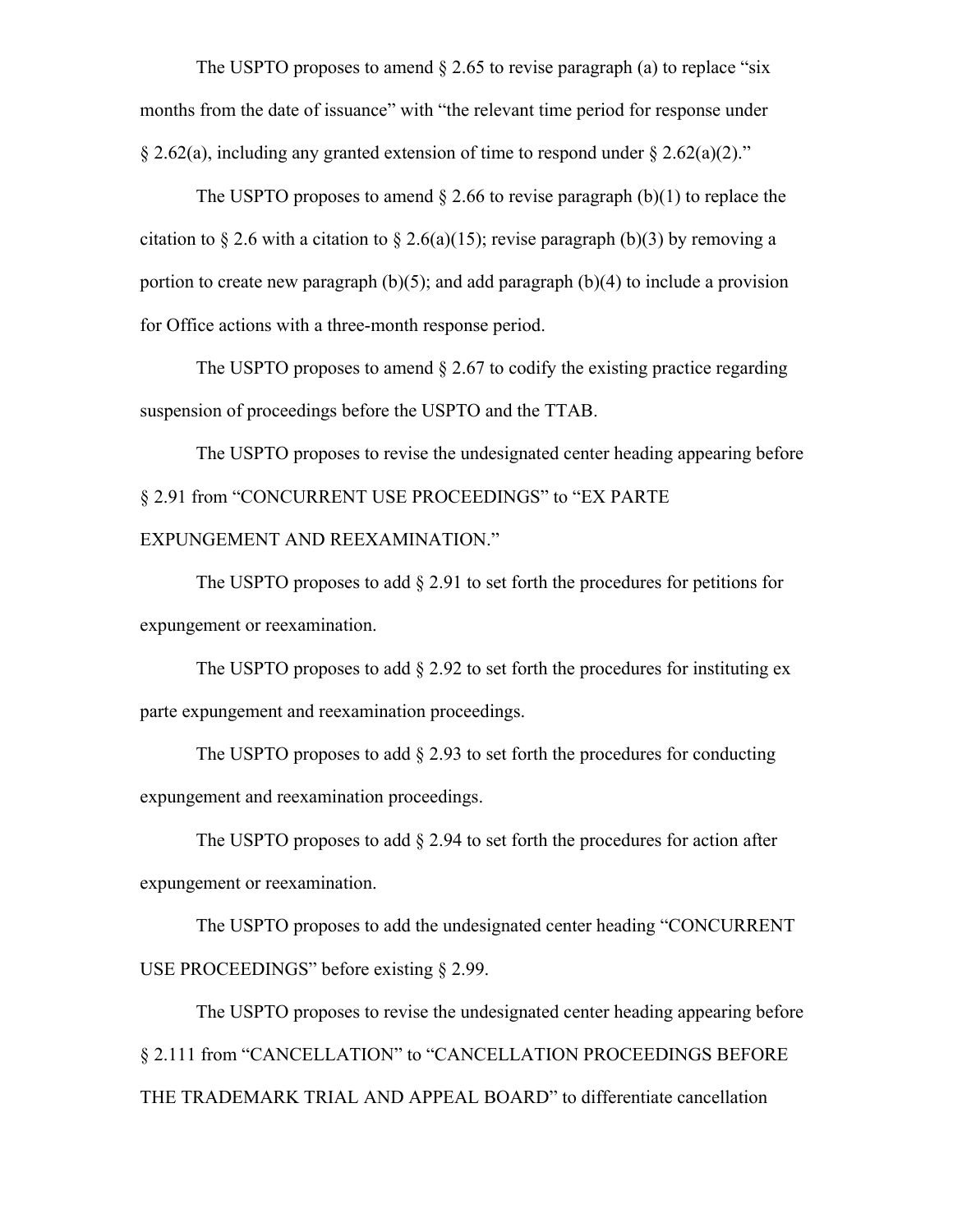proceedings before the TTAB from ex parte expungement and reexamination proceedings.

The USPTO proposes to amend  $\S 2.111(b)$  to specify the time for filing a petition for cancellation with the TTAB on the ground specified in  $\S$  14(6) of the Act and to distinguish it from the timing of other nonuse claims.

The USPTO proposes to amend  $\S 2.117(a)$  to include a reference to an expungement or reexamination proceeding instituted under § 2.92, to eliminate the limitation to other proceedings in which a party or parties are engaged, and to indicate that a civil action or proceeding is not considered to have been terminated until an order or ruling that ends litigation has been rendered and noticed and the time for any further review has expired with no further review sought.

The USPTO proposes to amend  $\S 2.141$  to revise the heading to "Ex parte appeals" from refusal to register by action of trademark examining attorney"; revise paragraph (a) to replace the six-month deadline with a reference to the deadline and extension of time under proposed  $\S 2.62(a)$ ; and revise paragraph (b) to remove the wording "six-month statutory" and to clarify that, if the applicant does not submit the required fee or specify the class(es) being appealed within the set time period, the TTAB will apply the fee(s) to the class(es) in ascending order, beginning with the lowest numbered class containing goods and/or services at issue in the appeal.

The USPTO proposes to amend  $\S 2.142$  to revise paragraph (a) to replace the sixmonth deadline with a reference to the deadline and extension of time under proposed  $\S 2.62(a)$ ; revise paragraph (b)(3) to include reference to proceedings involving registrations; revise paragraph (d) for clarity and to create paragraphs  $(d)(1)$  and  $(d)(2)$  to address appeals from a refusal to register and appeals from an expungement or reexamination proceeding respectively; and add a subheading to paragraph (f) to clarify that this paragraph only applies to an appeal from a refusal to register.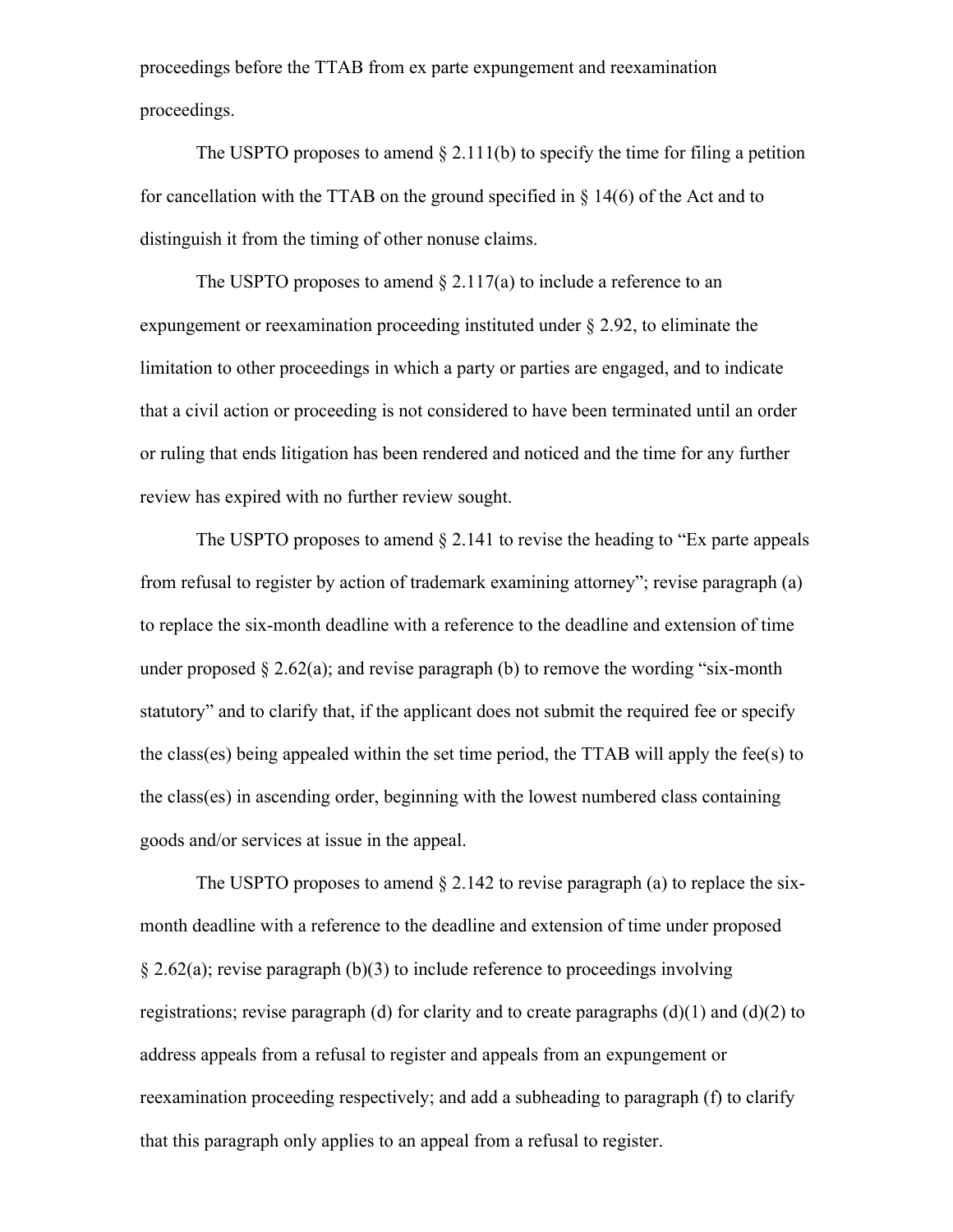The USPTO proposes to add § 2.143, which sets forth the procedures and requirements for ex parte appeals in expungement and reexamination proceedings.

The USPTO proposes to amend  $\S 2.145$  to revise paragraph (a)(1) to include a reference to ex parte expungement or reexamination proceedings and to revise paragraph (c)(1) to add an exception for ex parte expungement or reexamination proceedings.

The USPTO proposes to amend § 2.146 to include expungement and reexamination in paragraph (b); revise paragraph (c) to indicate that a petition requesting reinstatement of a registration cancelled in whole or in part for failure to timely respond to an Office action issued in an expungement and/or reexamination proceeding must include a response to the Office action, signed in accordance with § 2.193; and add paragraph  $(d)(2)(iv)$  to specify the filing deadline for a petition in connection with an expungement or reexamination proceeding.

The USPTO proposes to amend  $\S 2.149$  to revise paragraph (a) to replace the word "entry" with "inclusion" and amend paragraph (i) for clarity and to replace the words "not petitionable" with "final and non-reviewable and that a determination to include or not include evidence in the record shall not prejudice any party's right to raise any issue and rely on any evidence in any other proceeding."

The USPTO proposes to amend  $\S$  2.163 to revise paragraph (b) to specify a response deadline of three months; revise paragraph (c) to provide for extensions of time to respond; add paragraph (d) to address substantially complete responses; and add paragraph (e) to set forth the wording formerly in paragraph (c) with conforming revisions.

The USPTO proposes to amend  $\S 2.165$  to revise paragraph (a) to revise the internal citation to  $\S 2.163(b)-(c)$ ; revise paragraph (b) to specify a response deadline of three months; revise paragraph (c) to provide for extensions of time to respond; add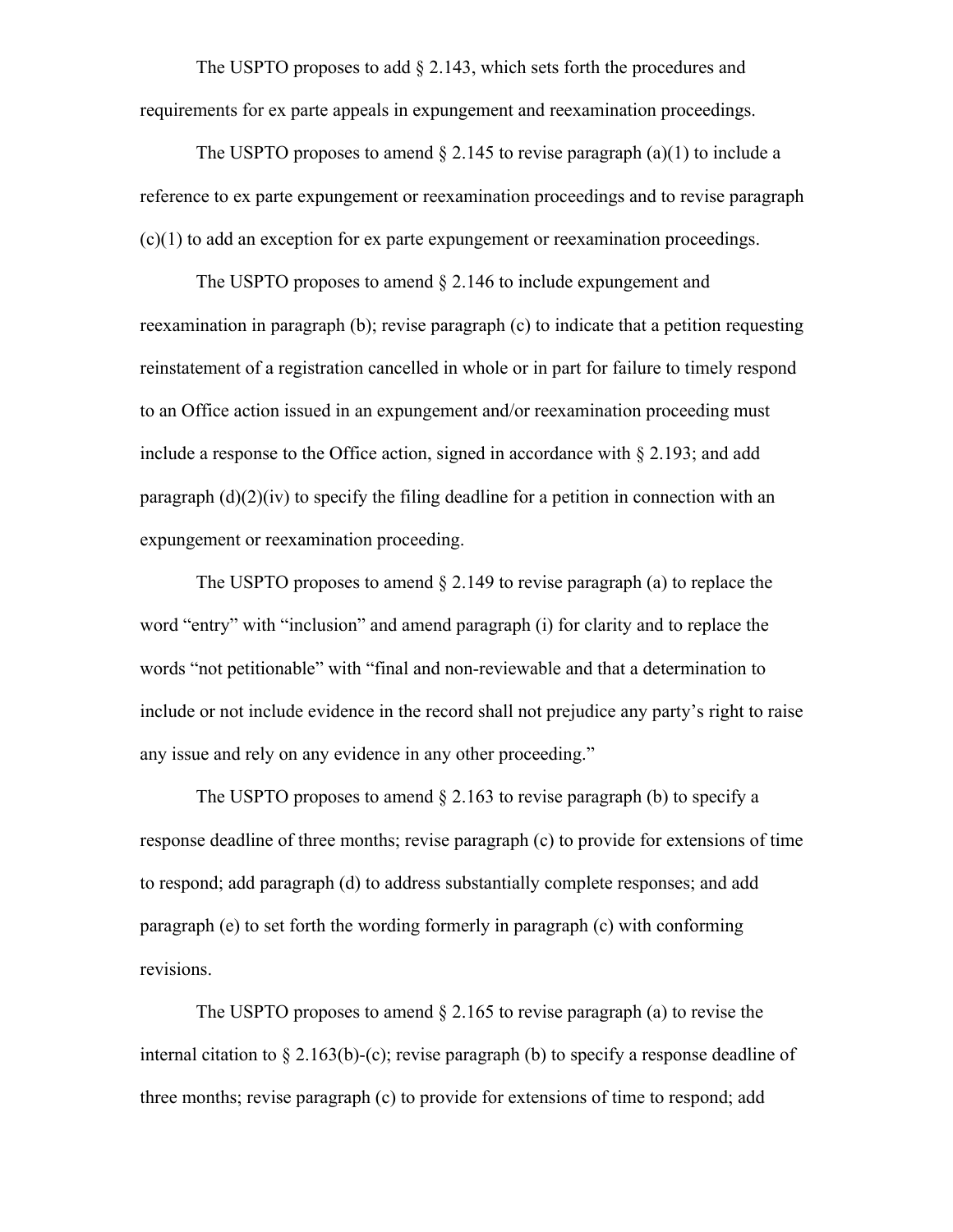paragraph (d) to specify that a registration will be cancelled if a response is not timely filed; and add paragraph (e) to set forth wording formerly in paragraph (c).

The USPTO proposes to add the undesignated center heading "COURT ORDERS UNDER SECTION 37" before § 2.177.

The USPTO proposes to add  $\S 2.177$  to address procedures concerning action on court orders cancelling or affecting a registration under section 37 of the Act.

The USPTO proposes to amend  $\S 2.184$  to revise paragraph (b)(1) to specify a response deadline of three months; revise paragraph (b)(2) to provide for extensions of time to respond; add paragraph (b)(3) to address substantially complete responses; add paragraph (b)(4) to set forth wording formerly in paragraph (b)(1); and add paragraph  $(b)(5)$  to set forth wording formerly in paragraph  $(b)(2)$ .

The USPTO proposes to amend § 2.186 to revise paragraph (b) to specify a response deadline of three months; revise paragraph (c) to provide for extensions of time to respond; add paragraph (d) to specify that a registration will expire if a response is not timely filed; and add paragraph (e) to set forth wording formerly in paragraph (c).

The USPTO proposes to amend  $\S 2.193(e)(5)$  to include a reference to petitions for expungement or reexamination.

The USPTO proposes to amend  $\S$  7.6 to add paragraph (a)(9)(i) to establish a fee of \$225 for a request for an extension of time for filing a response to an Office action under §§ 7.39(b) or 7.40(c) on paper and to add paragraph  $(a)(9)(ii)$  to establish a fee of \$125 for a request for an extension of time for filing a response to an Office action under §§ 7.39(b) or 7.40(c) via TEAS.

The USPTO proposes to amend  $\S$  7.39 to revise paragraph (a) to specify a response deadline of three months; revise paragraph (b) to provide for extensions of time to respond; revise paragraph (c) to address substantially complete responses; revise paragraph (d) to set forth wording formerly in paragraph (b); add paragraph (e) to set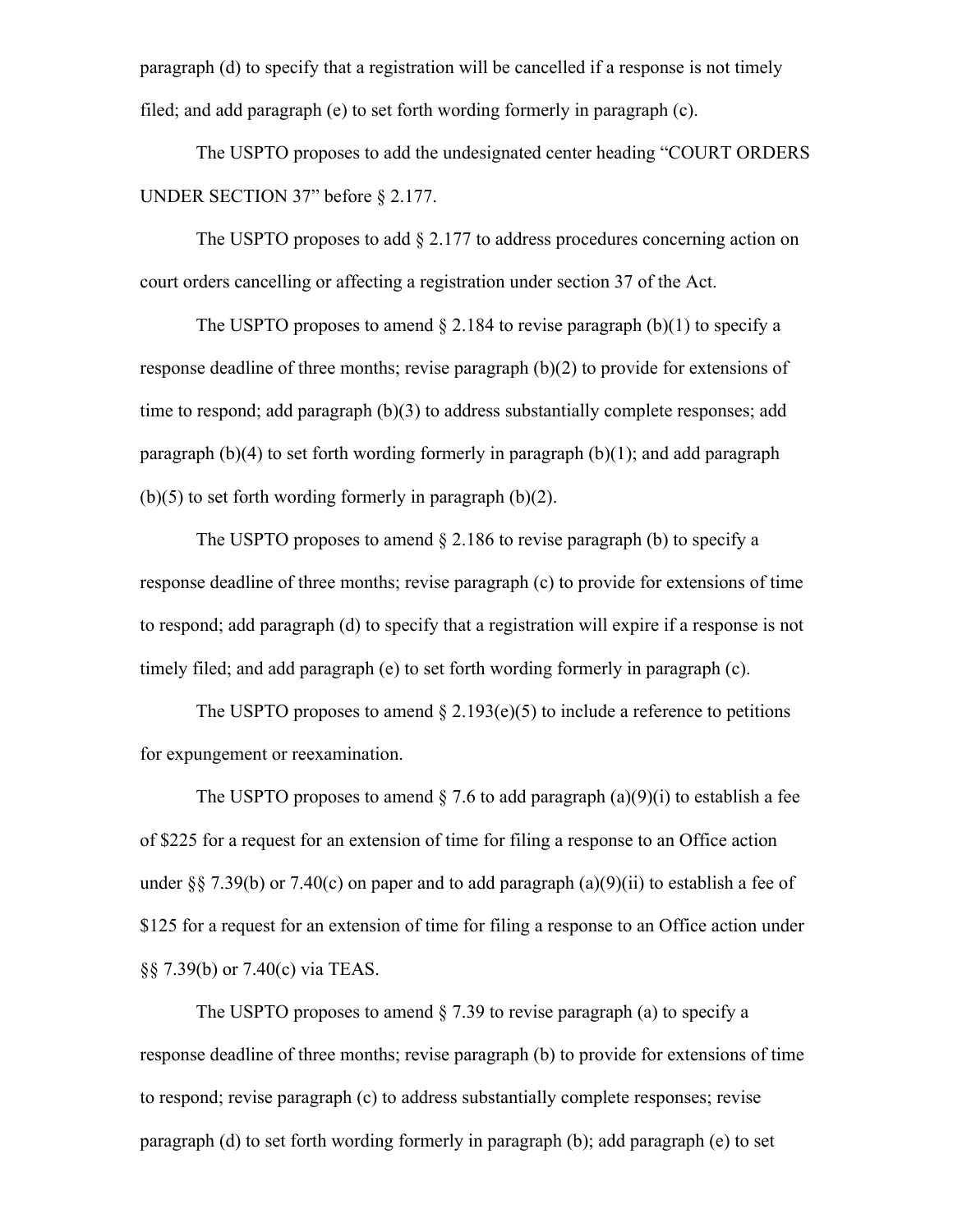forth wording formerly in paragraph (c); and add paragraph (f) to set forth wording formerly in paragraph (d).

The USPTO proposes to amend  $\S$  7.40 to revise paragraph (a) to revise the internal citation to  $\S 7.39(b)$ -(c); revise paragraph (b) to specify a response deadline of three months; revise paragraph (c) to provide for extensions of time to respond; add paragraph (d) to specify that a registration will be cancelled if a response is not timely filed; and add paragraph (e) to set forth wording formerly in paragraph (c).

# *Rulemaking Requirements*

*A. Administrative Procedure Act:* The changes proposed in this rulemaking involve rules of agency practice and procedure, and/or interpretive rules. See *Bachow Commc'ns Inc. v. FCC*, 237 F.3d 683, 690 (D.C. Cir. 2001) (rules governing an application process are procedural under the Administrative Procedure Act); *Inova Alexandria Hosp. v. Shalala*, 244 F.3d 342, 350 (4th Cir. 2001) (rules for handling appeals are procedural where they do not change the substantive standard for reviewing claims); *Nat'l Org. of Veterans' Advocates v. Sec'y of Veterans Affairs*, 260 F.3d 1365, 1375 (Fed. Cir. 2001) (rule that clarifies interpretation of a statute is interpretive).

Accordingly, prior notice and opportunity for public comment for the changes proposed in this rulemaking are not required pursuant to 5 U.S.C. 553(b) or (c), or any other law. See *Cooper Techs. Co. v. Dudas*, 536 F.3d 1330, 1336-37 (Fed. Cir. 2008) (stating that 5 U.S.C. 553, and thus 35 U.S.C. 2(b)(2)(B), do not require notice and comment rulemaking for "interpretative rules, general statements of policy, or rules of agency organization, procedure, or practice" (quoting 5 U.S.C. 553(b)(A))). However, the USPTO has chosen to seek public comment before implementing the rule to benefit from the public's input.

*B. Regulatory Flexibility Act:* The USPTO publishes this Initial Regulatory Flexibility Analysis (IRFA), as required by the Regulatory Flexibility Act (RFA) (5 U.S.C. 601 et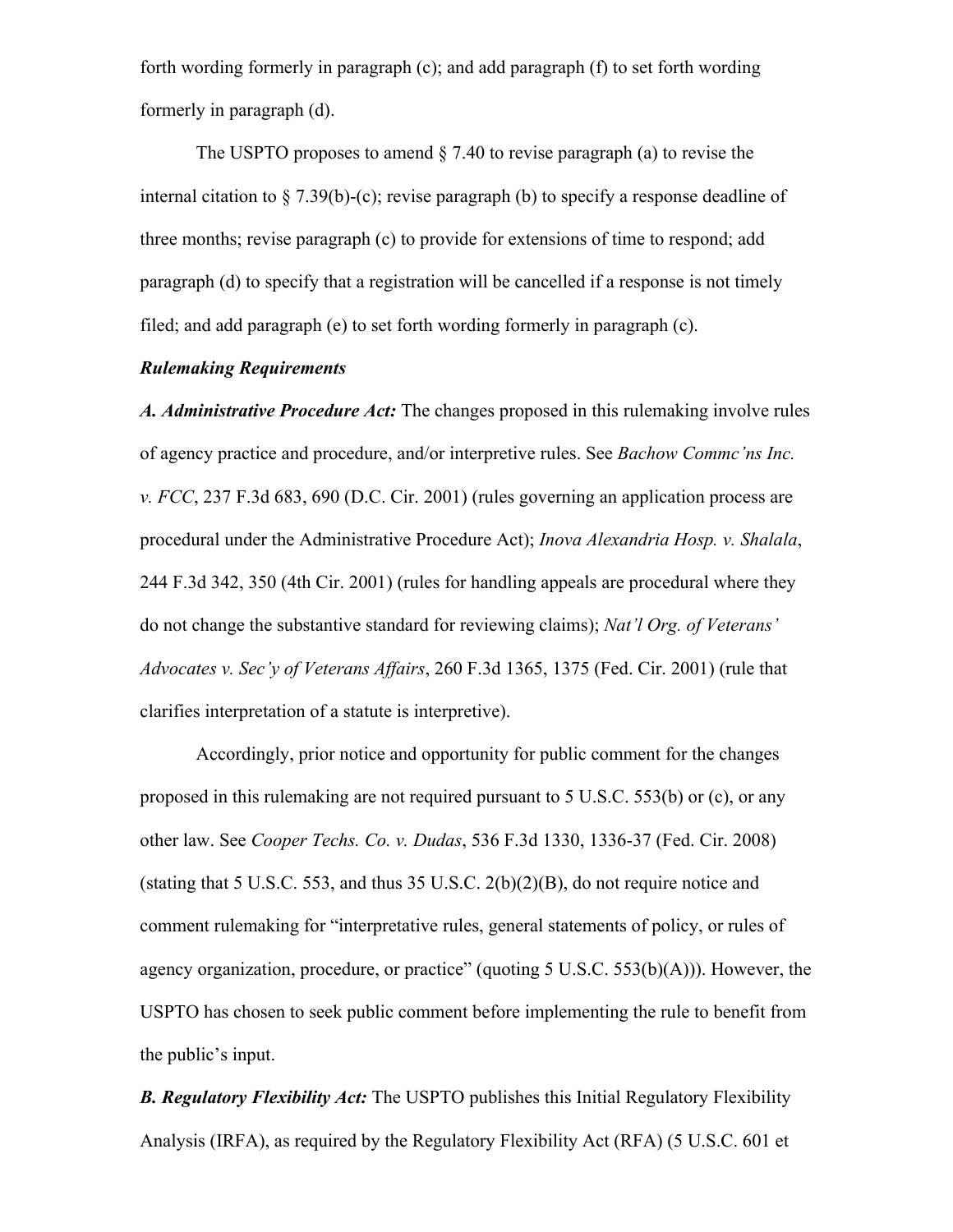seq.), to examine the impact of the Office's proposed changes to trademark fees on small entities and to seek the public's views. Under the RFA, whenever an agency is required by 5 U.S.C. 553 (or any other law) to publish a notice of proposed rulemaking (NPRM), the agency must prepare and make available for public comment an IRFA, unless the agency certifies under 5 U.S.C. 605(b) that the proposed rule, if implemented, will not have a significant economic impact on a substantial number of small entities. 5 U.S.C. 603, 605.

Items 1-5 below discuss the five items specified in 5 U.S.C. 603(b)(1)-(5) to be addressed in an IRFA. Item 6 below discusses alternatives to this proposal that the Office considered. The USPTO invites public comments on these items.

## **1. Description of the reasons that action by the USPTO is being considered:**

The USPTO proposes to amend the rules of practice in trademark cases to implement provisions of the Trademark Modernization Act of 2020, Pub. L. No. 116- 260, Div. Q, Tit. II, Subtit. B, § 228 (Dec. 27, 2020). The TMA sets a deadline of December 27, 2021, for the USPTO to promulgate rules governing letter-of-protest procedures and implementing ex parte expungement and reexamination proceedings for cancellation of a registration when the required use in commerce of the registered mark has not been made. In addition, the TMA authorizes the USPTO to promulgate rules to provide for flexible Office action response periods. The USPTO also proposes to set fees for petitions requesting institution of ex parte expungement and reexamination proceedings and for requests to extend Office action response deadlines, as required or authorized by the TMA, and to amend the rules concerning the suspension of USPTO proceedings and the rules governing attorney recognition in trademark matters.

#### **2. Succinct statement of the objectives of, and legal basis for, the proposed rule:**

As required or authorized by the TMA, the objective of the proposed rule is to implement the provisions of the TMA by: (1) establishing ex parte expungement and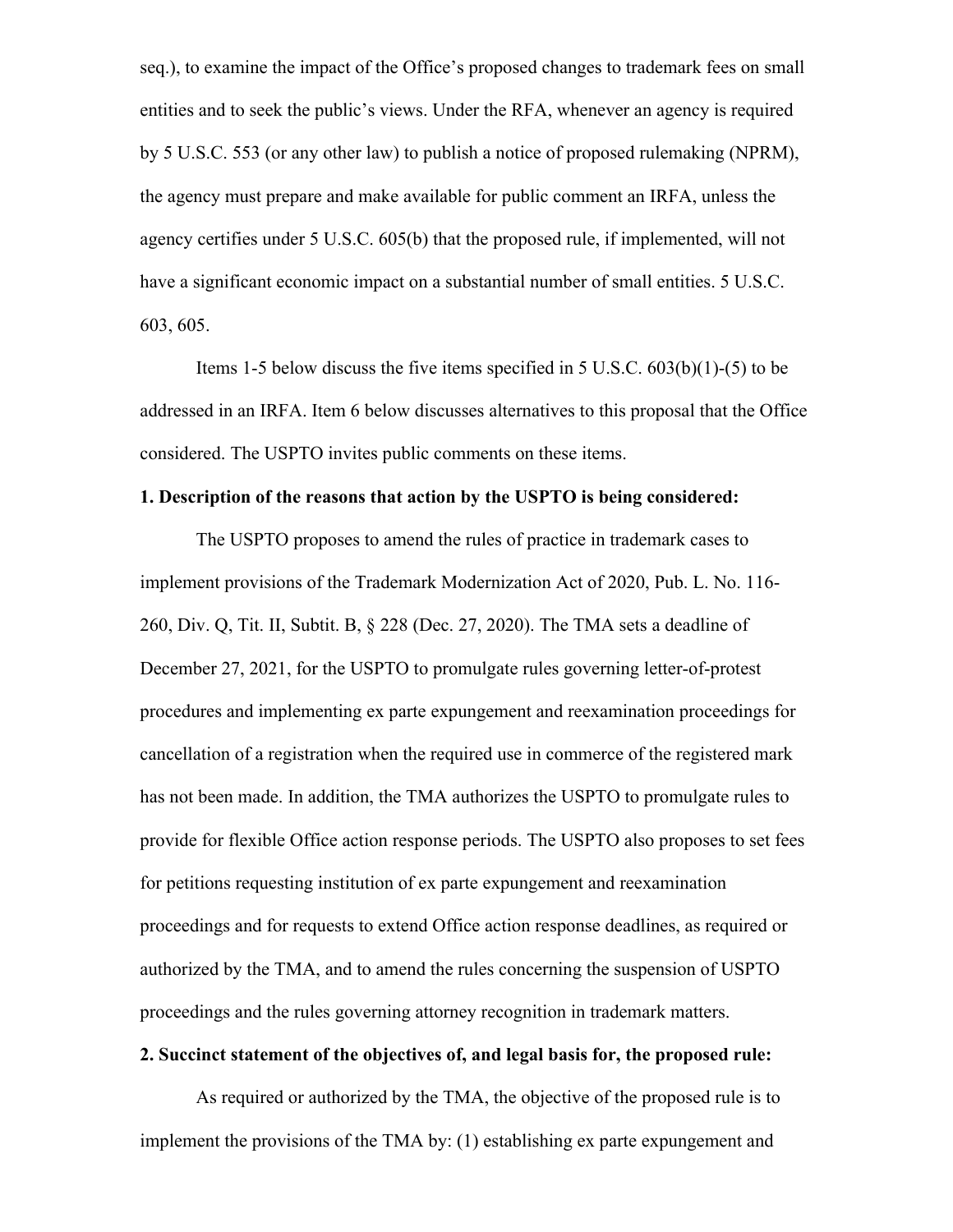reexamination proceedings for cancellation of a registration when the required use in commerce of the registered mark has not been made, to ensure an accurate trademark register that supports and promotes commerce; (2) amending the rules governing the USPTO's letter-of-protest procedures, which allow third parties to submit evidence to the USPTO regarding a trademark's registrability during the initial examination of the trademark application, to provide that the decision whether to include such evidence in the application record is final and non-reviewable and that such a determination shall not prejudice any party's right to raise any issue and rely on any evidence in any other proceeding; and (3) implementing flexible response periods, along with optional extensions of time, to promote efficiency in examination by shortening the prosecution timeline for applications with issues that are relatively simple to address, while providing sufficient time for response to Office actions with more complex issues. In addition, this proposed rule is also intended to formalize existing practice regarding suspension of proceedings before the Office and the TTAB; to align the rules on attorney recognition with current USPTO practice, facilitate implementation of a role-based access control system intended to improve USPTO database integrity, and ensure trademark correspondence is sent to the appropriate party; and to add a new rule to address procedures regarding court orders cancelling or affecting registrations. Finally, the proposed rule establishes fees for the ex parte expungement and reexamination proceedings and for extensions of time to respond to an Office action.

# **3. Description of and, where feasible, estimate of the number of affected small entities:**

The USPTO does not collect or maintain statistics in trademark cases on smallversus large-entity applicants, and this information would be required in order to determine the number of small entities that would be affected by the proposed rule. The proposed rule would apply to all persons who are filing a response to an Office action,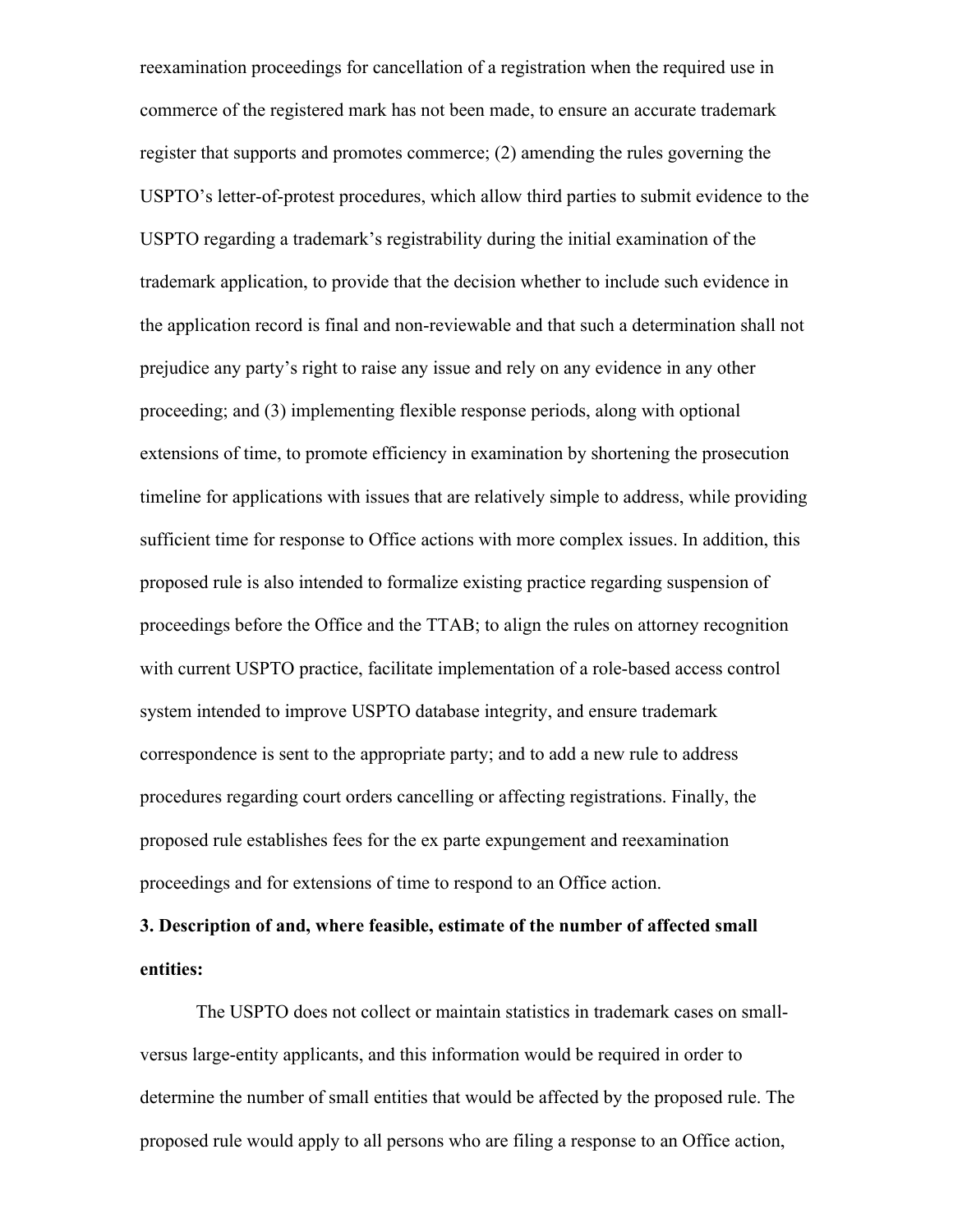are represented by an attorney, are seeking to submit a petition requesting institution of an expungement or reexamination proceeding, or are providing a response in such a proceeding.

The proposed rule includes provisions for flexible response periods to respond to Office actions. Under this proposed rule, all filers would have an option to file a no-cost response if they do so within three months of the Office action's issue date. The proposed changes would benefit all trademark owners by encouraging faster prosecution of applications, and USPTO believes this three-month response period is reasonable for all applicants, including small entities, given the efficiencies of current practices utilizing email and electronic filing and notification of all documents.

The proposed changes to the rule regarding attorney recognition benefit all parties, including small entities, by conforming USPTO rules with current practices, facilitating implementation of a role-based access control system intended to improve USPTO database integrity, and aiding the USPTO's continued efforts to track and combat misleading solicitations sent to trademark applicants and registrants.

Lastly, the proposed provisions governing the ex parte expungement and reexamination proceedings created under the TMA will benefit all parties, including small entities, by helping to ensure the accuracy of the USPTO's trademark register by cancelling registrations, in whole or in part, for which the required use of the registered mark in commerce has not been made. Moreover, these proceedings will provide a faster, more efficient, and less costly alternative to proceedings before the TTAB or civil litigation in the courts. This should decrease or eliminate the potential costs that otherwise would have been incurred to litigate in proceedings to cancel a registration or resolve a dispute over a mark, or to change business plans to avoid the use of a chosen mark when the required use has not been made.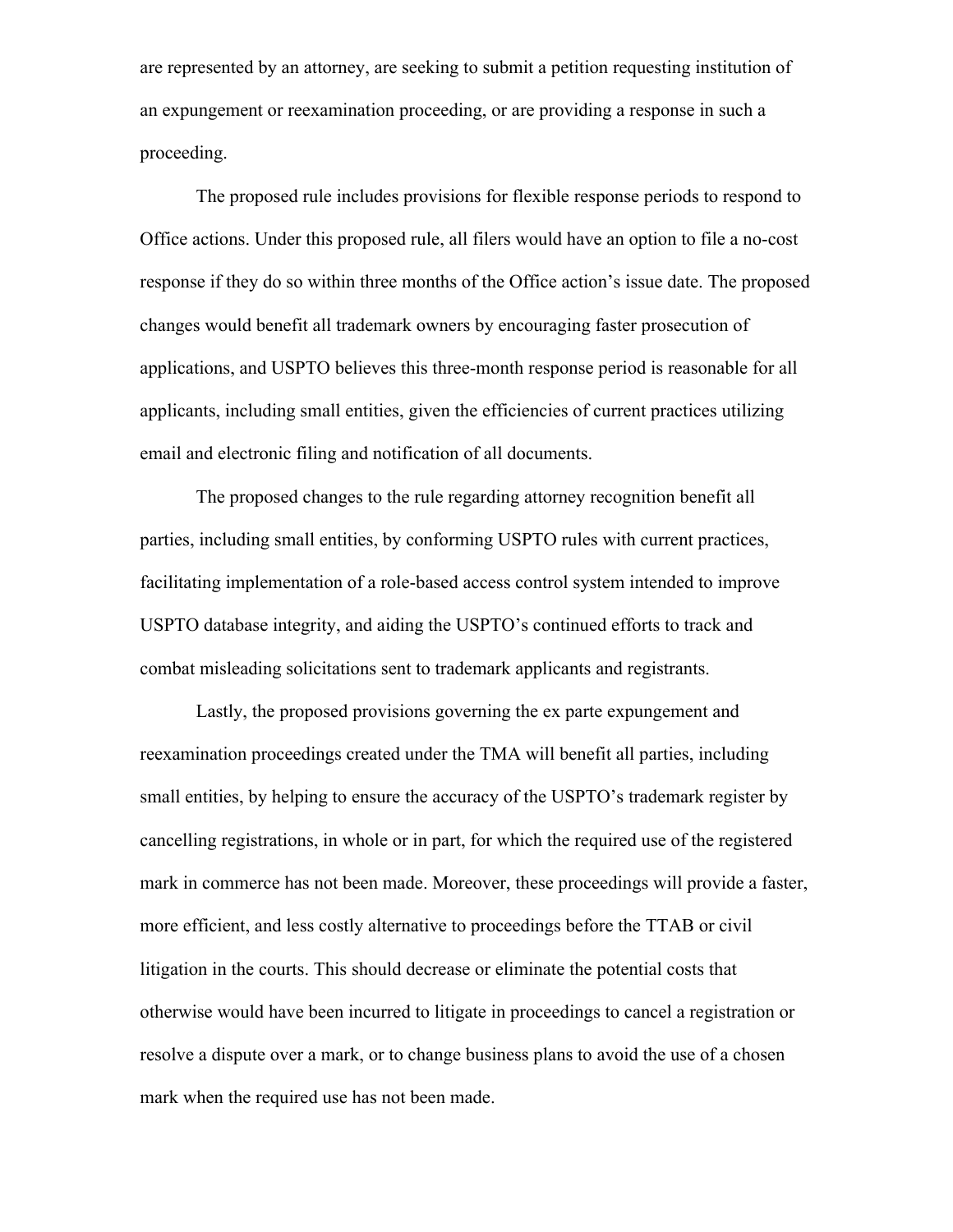**4. Description of the reporting, recordkeeping, and other compliance requirements of the proposed rule, including an estimate of the classes of small entities which will be subject to the requirement and the type of professional skills necessary for preparation of the report or record:**

The proposed rule will require creation of new online forms to submit a request to institute an expungement or reexamination proceeding, to respond to Office actions issued during such proceedings, and to request extensions of time to respond to Office actions, as further described in the preamble of this proposed rule.

The USPTO does not anticipate the proposed rule to have a disproportionate impact upon any particular class of small or large entities. Any entity that has a pending trademark application or a registered trademark could potentially be impacted by this proposed rule.

The professional skills necessary for completion of the online forms are not more burdensome than the skills necessary for completion of current USPTO reporting requirements and would not be disproportionately burdensome for small entities.

**5. Identification, to the extent practicable, of all relevant Federal rules which may duplicate, overlap, or conflict with the proposed rule:**

The proposed rule would not duplicate, overlap, or conflict with any other Federal rules.

**6. Description of any significant alternatives to the proposed rule which accomplish the stated objectives of applicable statutes and which minimize any significant economic impact of the rule on small entities:**

The TMA mandates the framework for many of the procedures proposed in this rulemaking, particularly in regard to the changes to the letter of protest procedures and most of the procedures for the new ex parte expungement and reexamination proceedings, except for those indicated below. Thus, the USPTO has little to no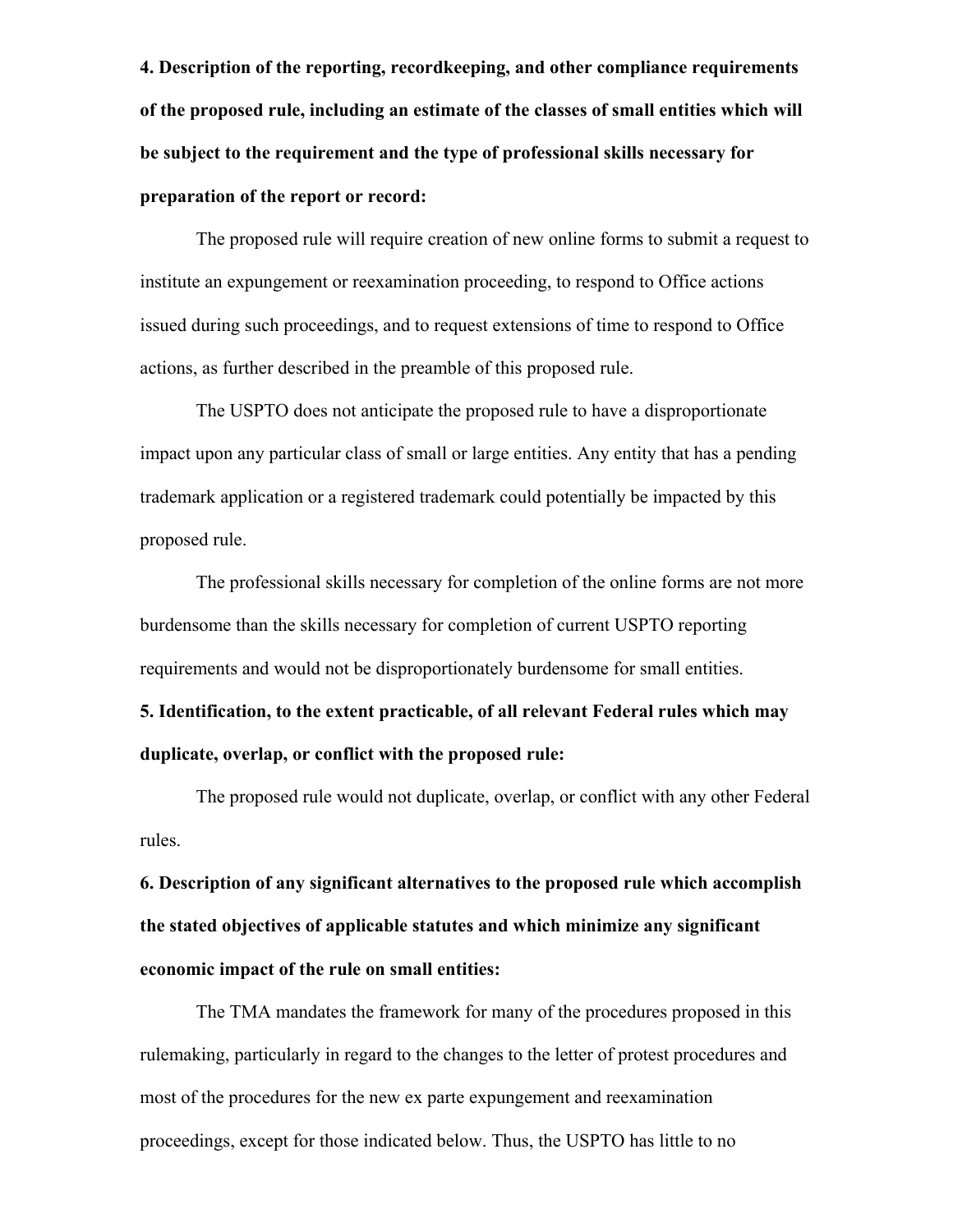discretion in the rulemaking required to implement those procedures. Accordingly, the discussion below addresses only those provisions for which alternatives were possible because the TMA provided the Director discretion to implement regulations. In those cases, the USPTO chose the option that best balanced the need to achieve the stated objectives with the need to create processes that are the least burdensome on all parties.

*Fees:* As authorized by the TMA, the proposed rule establishes fees for petitions requesting ex parte expungement or reexamination of a registration and for extensions of time to respond to an Office action. The USPTO proposes a fee of \$600 per class for a petition requesting ex parte expungement or reexamination of a registration, with the intent to balance the need for cost recovery with the objective of providing a lower-cost alternative for third parties to seek cancellation of registered marks for which the required use in commerce has not been made. The USPTO considered alternative fee proposals for these newly created ex parte proceedings. One option was to charge \$250 per petition, which is the same amount as the current fee for electronically filed petitions to the Director under § 2.146. However, that amount was determined to be insufficient for cost recovery because petitions for expungement or reexamination are different proceedings than other petitions to the Director, because reviewing these petitions and conducting any resulting proceeding will require more time and resources. Therefore they are likely to incur higher processing costs. In addition, the USPTO considered setting the fee at \$1,000 per class of goods or services involved in the petition. However, this amount was deemed too high in view of the USPTO's objective to provide an inexpensive mechanism for cancellation of a registration when the required use in commerce of the registered mark has not been made.

The USPTO is also proposing a fee of \$125 for electronically filed extensions of time to respond to an Office action and a fee of \$225 for such extensions that are filed on paper. These fees are consistent with the current fees for requesting an extension of time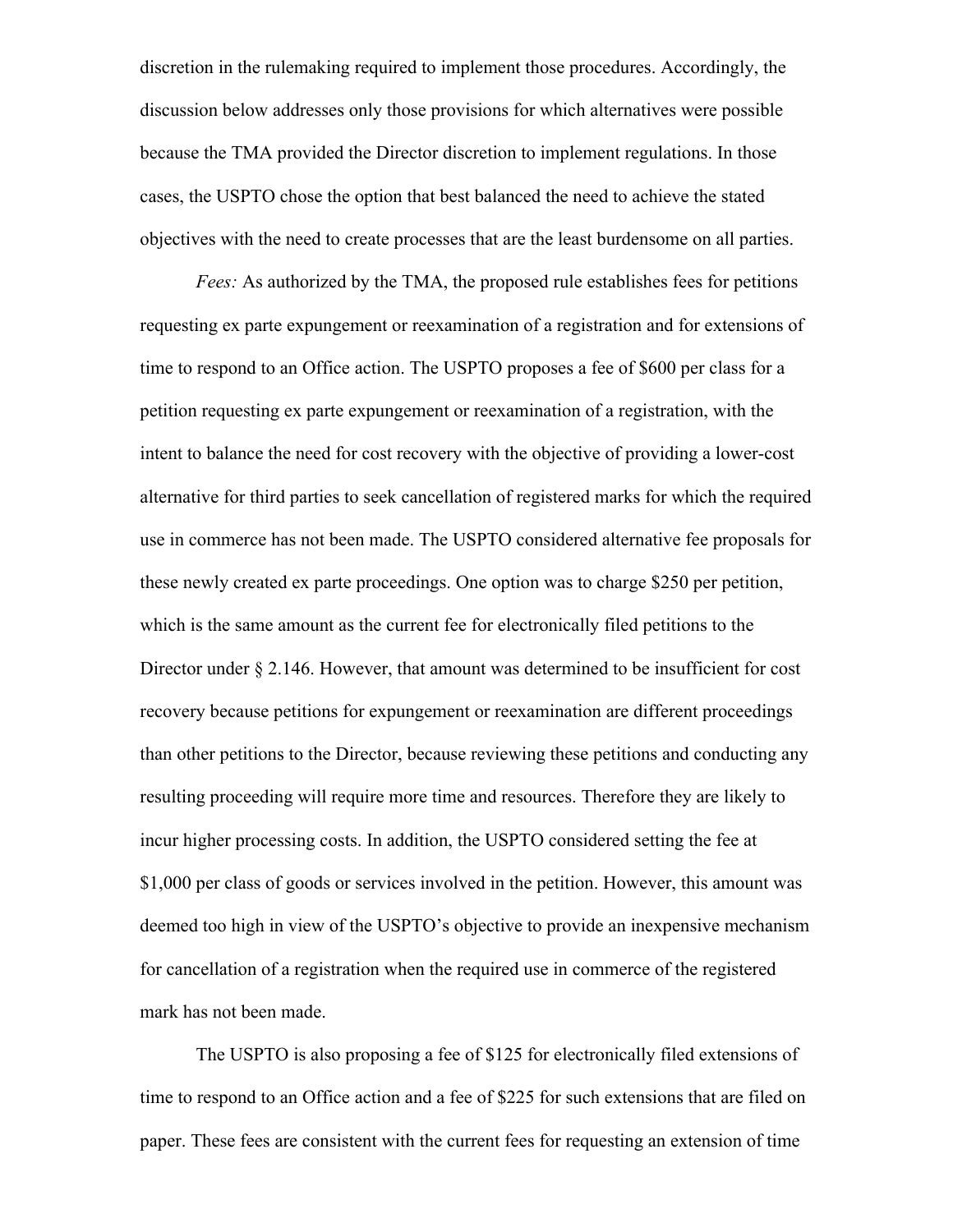to file a statement of use and are intended to recover associated costs while incentivizing applicants to respond to Office actions within the initial three-month deadline. The USPTO considered the alternative to charge no fee for such extensions, but that option would not aid in cost recovery and would not provide an incentive to respond earlier, undermining the purpose of the proposed flexible response periods.

*Limit on petitions requesting expungement or reexamination:* The USPTO is not currently proposing a limitation on the number of petitions for expungement or reexamination that can be filed against a registration. However, the Office did consider such a limit of petition-initiated proceedings against a registration that had already been the subject of instituted proceedings in order to provide a definite end to challenges, leaving any further challenges to TTAB cancellation proceedings. Considering that there are already safeguards in place to prevent abuse, the Office was concerned that imposing artificial limitations might undermine the utility of the proceedings to clear the register of unused marks. In addition, the USPTO considered the alternatives of limiting the number of petitions a particular petitioner or real party in interest may file, but those options did not further the ultimate purpose of the expungement or reexamination proceeding, which is to cancel a registration in whole or in part when evidence shows that use of the mark in commerce has not been made.

*Reasonable investigation and evidence:* Under the TMA and the proposed rule, a petition for expungement or reexamination must include a verified statement that sets forth the elements of the reasonable investigation the petitioner conducted to determine that the mark was never used in commerce (for expungement petitions) or not in use in commerce as of the relevant date (for reexamination petitions) on or in connection with the goods and/or services identified in the petition. The proposed rule defines a "reasonable investigation" as one that is based on available information and must include searches calculated to return information about the underlying inquiry from reasonably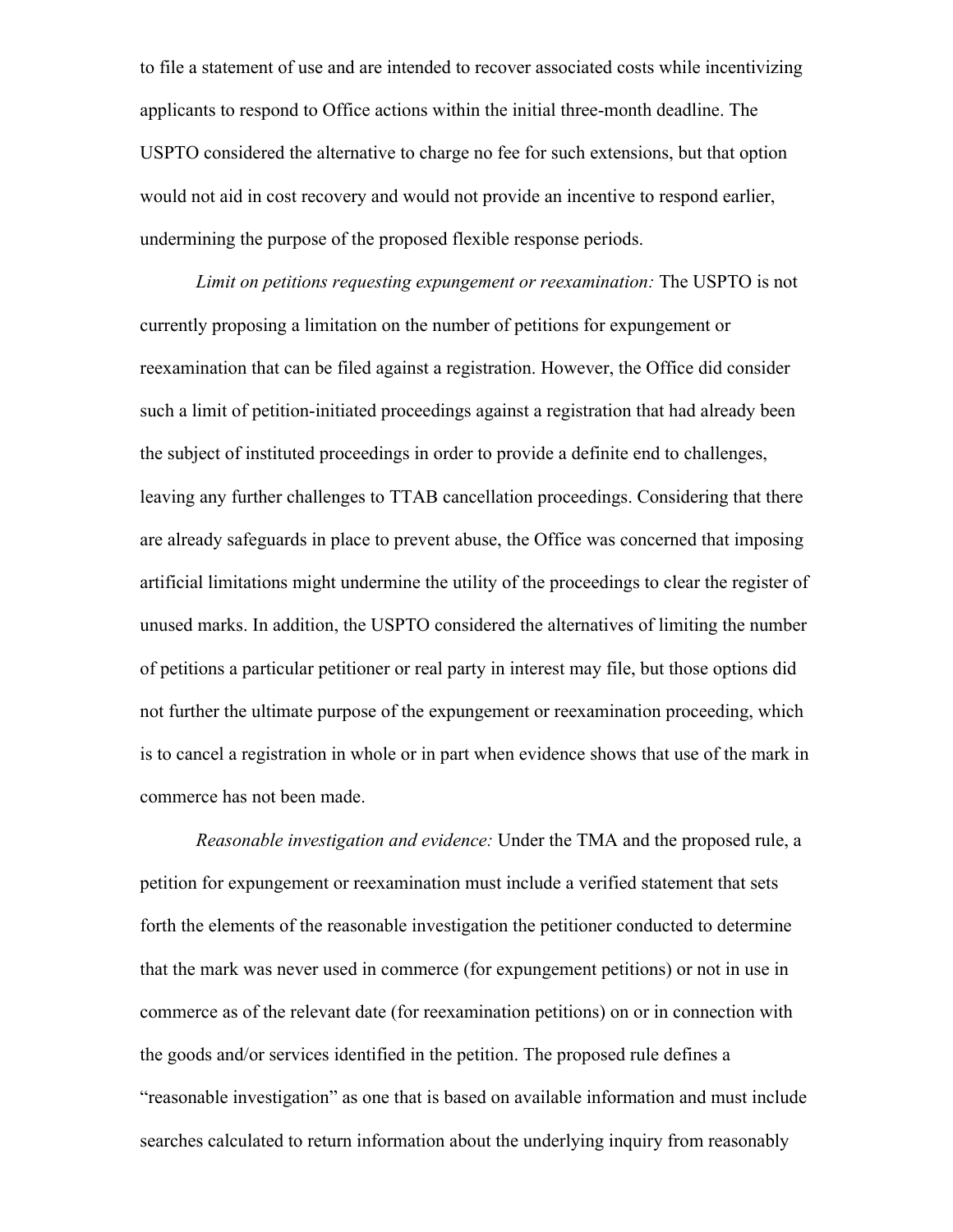accessible sources where evidence concerning use of the mark during the relevant time period on or in connection with the relevant goods and/or services would normally be found. The proposed rule indicates that a sufficient reasonable investigation will depend on the individual circumstances, but includes a non-exhaustive list of sources of evidence for a reasonable investigation. These include State and Federal trademark records, internet websites, records from State and Federal agencies, litigation records, knowledge of marketplace activities, and any other reasonably accessible source with information relevant to whether the mark at issue was used in commerce.

The USPTO considered an alternative approach of providing a more exhaustive list of the types of evidence that would meet the burden for these newly created proceedings. However, the USPTO acknowledges that the types of evidence will vary by industry and the types of goods and services being challenged. Therefore, it is not practical to create a complete list in the rule that would apply in all situations. Instead, the USPTO opted to identify a standard in line with the statute and legislative history, and to include a non-exhaustive list of efforts and evidence to meet the standard. This alternative provides guidance to filers while not limiting them to specific types of evidence listed in the rule.

*Director-initiated proceedings:* The TMA authorizes Director-initiated expungement and reexamination proceedings. In addition to the requirements in the TMA, the proposed rule explains that the Director may institute a proceeding that includes additional goods and/or services identified in the subject registration on the Director's own initiative and consolidate consideration of the new proceeding with the pending proceeding. The USPTO considered an alternative approach that involved not allowing consolidation of proceedings in this circumstance, but this option would hinder proper and efficient management of multiple related proceedings.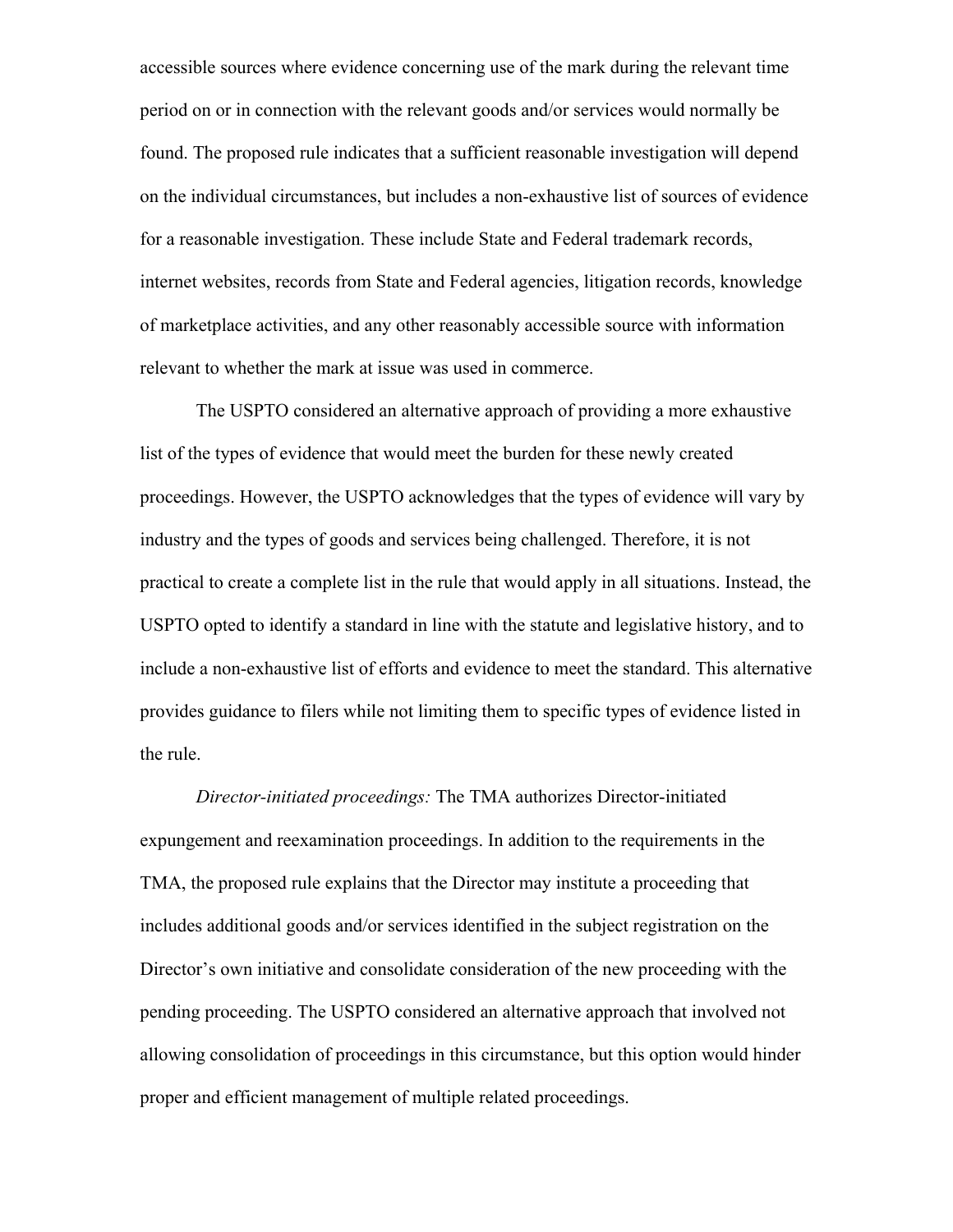*Response time periods in new ex parte proceedings:* The proposed rule sets a deadline of two months for responding to a non-final or final Office action issued in a reexamination and/or expungement proceeding. The USPTO considered a number of alternatives to this response deadline framework. These alternatives included a twomonth response period with an optional one-month extension; a three-month response period for the initial Office action and a three-month period for the final Office action; and different response periods for the initial Office action and the final Office action.

In weighing these options, the Office considered the fact that, once an Office action has been received by a registrant, the registrant will need time to review the content of the Office action, hire counsel if needed, and conduct fact-finding and evidence gathering in order to provide a response. The Office also considered the fact that a traditional six-month response period maximizes the time for the registrant to engage in these necessary activities but could potentially result in prolonged review, which is contrary to the objective to provide a faster and more efficient alternative to addressing claims of lack of proper use.

The selected two-month response period balances this objective with the registrant's need for time to engage in the necessary activities to provide a response to the Office action. Furthermore, the USPTO plans to provide a courtesy notification to the registrant that a petition has been filed so as to facilitate early notice of a possible proceeding.

*Flexible response periods:* The TMA authorizes the USPTO to establish flexible response periods to respond to Office actions. The proposed rule sets a period of three months for responding to an Office action in applications under sections 1 and/or 44 of the Act, but provides an option for applicants to request a single three-month extension of this three-month deadline, for a total response time of up to six months. The same response deadline framework is also proposed for post-registration Office actions issued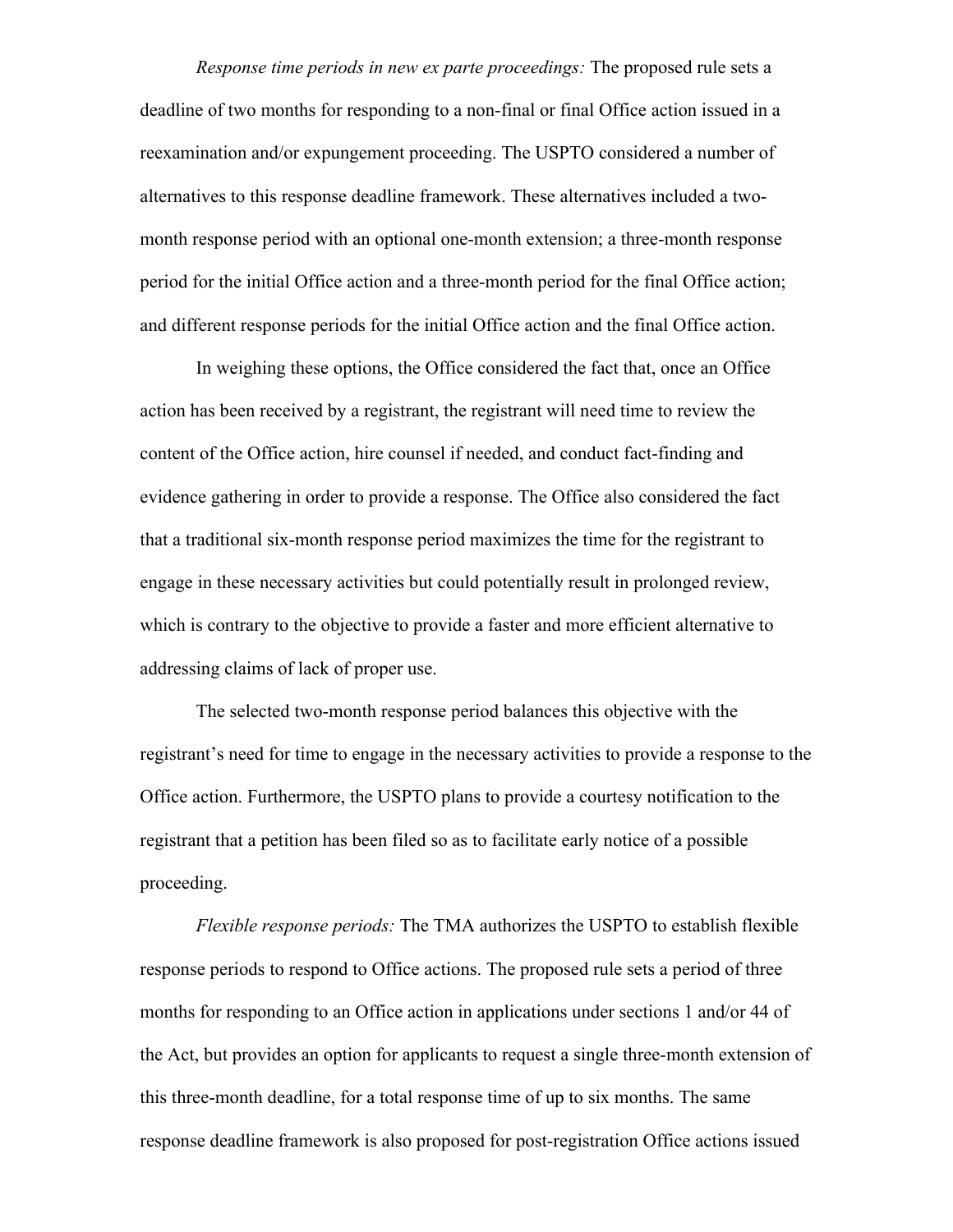in connection with the examination of registration maintenance documents. This proposed alternative was selected because it is supported by the USPTO's data analytics regarding average response times, is the option with the least burden and costs for filers, and avoids uncertainty in filing deadlines by providing consistent deadlines for responses.

The USPTO considered three alternatives to the proposals to implement flexible response periods. The first alternative was to maintain six-month response periods for any Office action that contains a substantive refusal and provide a shorter response period for any Office action that contained only formal requirements, because responses for these typically require less time. This alternative may require some discretion by examining attorneys to decide which response period applies if, for example, it is not clear whether the Office action contains a substantive refusal. Additionally, public feedback indicated that this approach results in the length of the response period being unknown until the Office action is received and would require the monitoring of multiple possible deadlines.

A second alternative considered was to offer shorter response periods for all Office actions, but to offer an initial response period of two months, with one-month extensions with a corresponding fee, to reach the full six months. The fee for extension would be progressively higher, depending on when the response and extension request were filed. For example, responses filed in the third, fourth, fifth, or sixth month would, respectively, have an extension fee of \$50, \$75, \$125, and \$150. An application would be abandoned when a response is not received within the two-month period or such other extended deadline as requested and paid for by applicant, not to exceed six months from the Office action issue date. This alternative puts a greater burden on filers to track multiple deadlines and could also increase costs to filers to file and pay for multiple extensions to reach the full six-month period for response.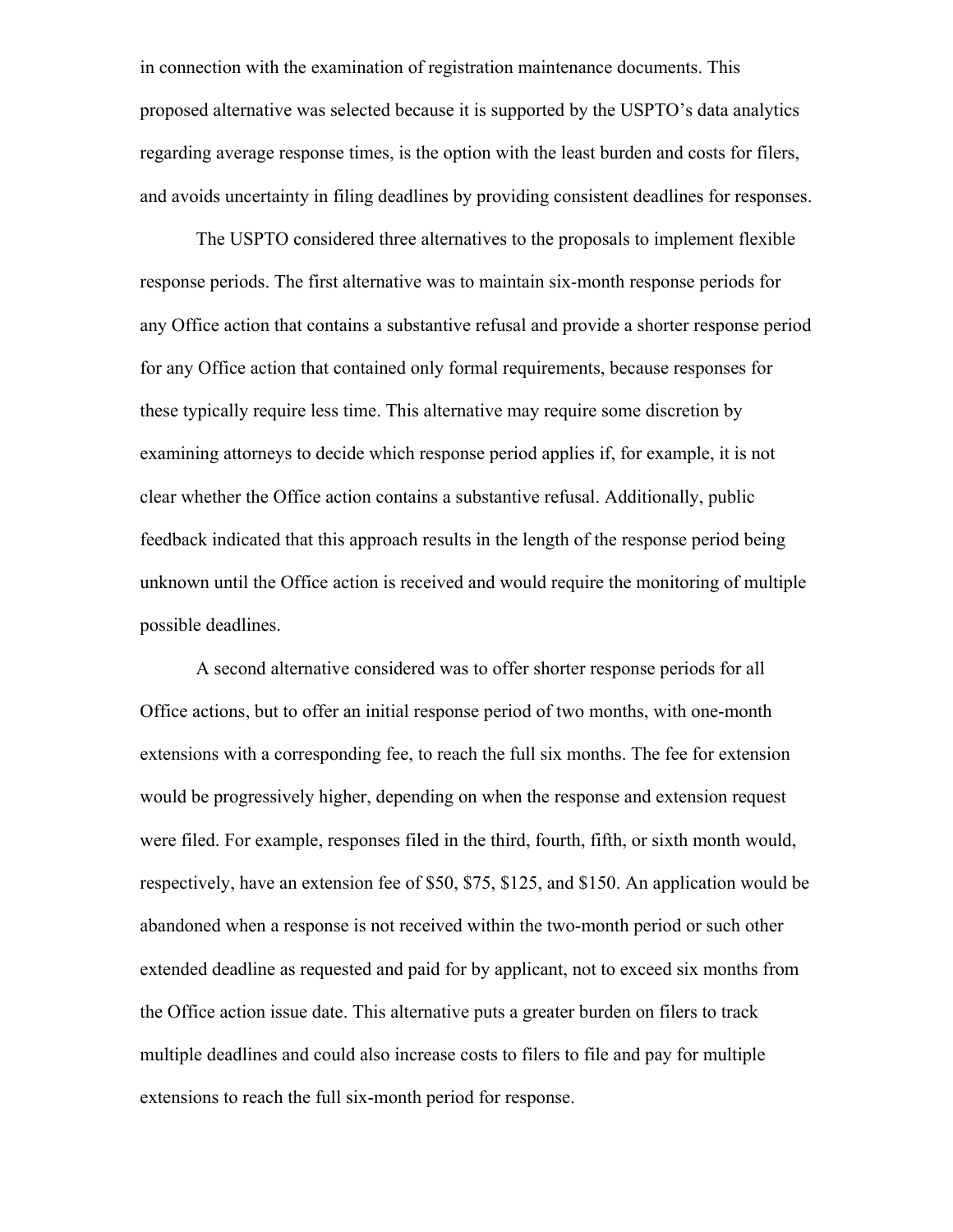Finally, the USPTO considered a two-phase examination system. Under this approach, a USPTO examiner could review application formalities and issue a formalities Office action with a shortened response period of two months, extendable in two-month increments to a full six months upon request and payment of a fee. Once the formalities were addressed, the application could enter the second phase of the examination, whereby an examiner would issue an Office action containing any substantive refusals that identifies a response deadline of three months, extendable for another three months to a total of six months, upon request and payment of a fee.

*Suspension of proceedings:* The USPTO proposes amendments to the rules concerning suspension of proceedings to align them with current practice and to clarify that the new ex parte expungement and reexamination proceedings are among the types of proceedings for which suspension of action by the Office or the TTAB is authorized.

The alternative was to take no action in amending these rules, but that option would result in a continued misalignment of the rules and USPTO practice, and could hinder proper and efficient management of multiple related proceedings.

*Attorney recognition:* The proposed rule provides that, for the purposes of an application or registration, recognition of a qualified attorney as the applicant's or registrant's representative will continue until the owner revokes the appointment or the attorney withdraws from representation. This would allow recognition to continue when an application abandons, post-registration documents are filed, or a registration expires or is cancelled. Accordingly, owners and attorneys would be required to proactively file documents to, respectively, revoke an appointment or withdraw from representation when the representation has ended, rather than simply having recognition by the USPTO end automatically when certain events, including abandonment or registration, occur. In addition, the proposed rule provides that, when a practitioner has been mistakenly, falsely, or fraudulently designated as a representative for an applicant, registrant, or party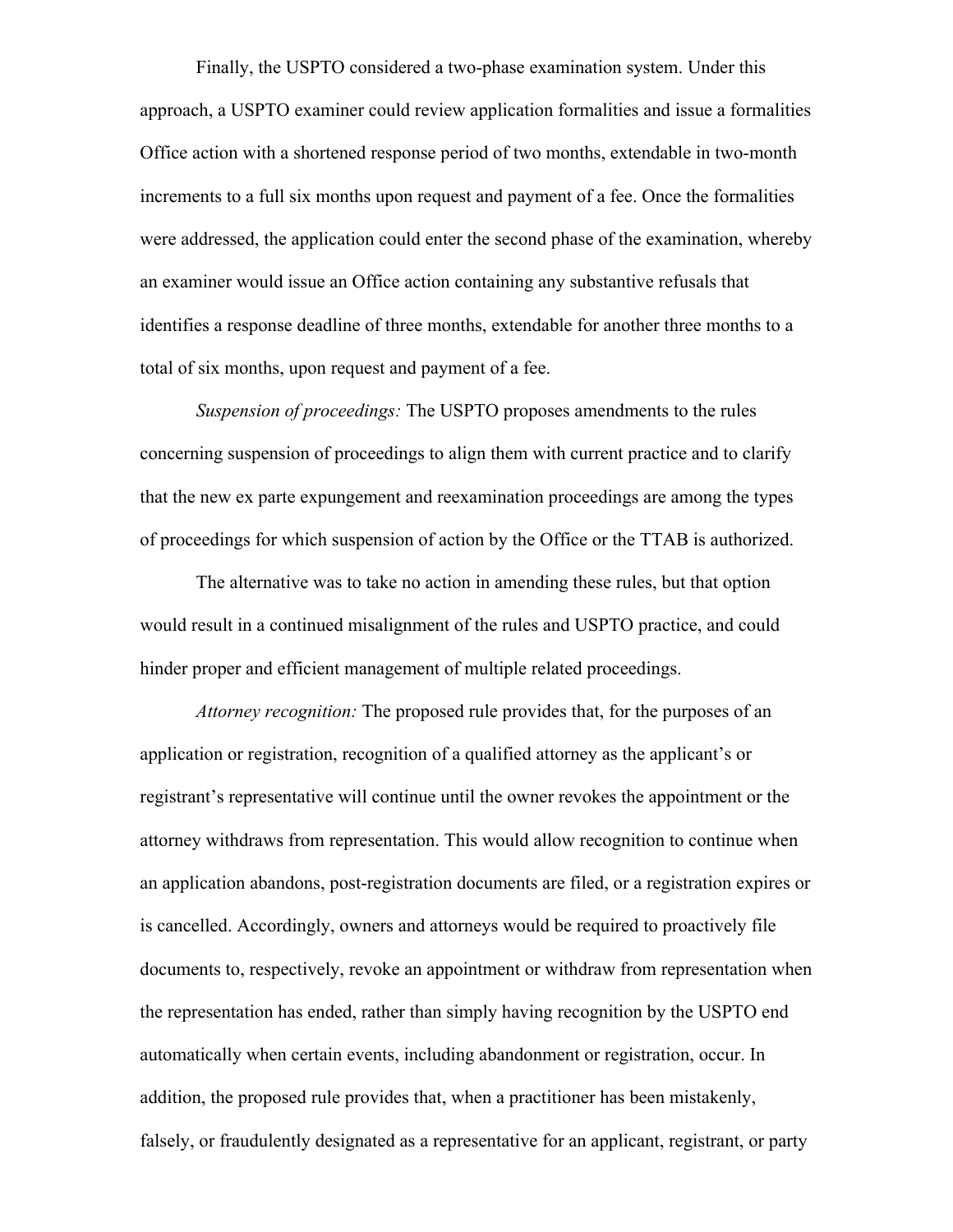to a proceeding without the practitioner's prior authorization or knowledge, recognition of that practitioner shall be ineffective. It also clarifies practitioners' obligations when withdrawing from representation and proposes to delete a provision relating to conflicts of interest that has been superseded by the USPTO's Rules of Professional Conduct.

The USPTO considered not updating the current rules on attorney recognition as an alternative to the proposed rule. However, leaving the regulations as they are currently written would result in continued inconsistency between the rule and current USPTO practice, would complicate the implementation a role-based access control system that is intended to improve USPTO database integrity, and would potentially hinder the USPTO's ability to combat misleading solicitations sent to trademark applicants and registrants as well as other improper activities.

*C. Executive Order 12866 (Regulatory Planning and Review):* This rule has been determined to be Significant for purposes of Executive Order 12866 (Sept. 30, 1993).

# *D. Executive Order 13563 (Improving Regulation and Regulatory Review):* The

USPTO has complied with Executive Order 13563 (Jan. 18, 2011). Specifically, the USPTO has, to the extent feasible and applicable: (1) made a reasoned determination that the benefits justify the costs of the rule; (2) tailored the rule to impose the least burden on society consistent with obtaining the regulatory objectives; (3) selected a regulatory approach that maximizes net benefits; (4) specified performance objectives; (5) identified and assessed available alternatives; (6) provided the public with a meaningful opportunity to participate in the regulatory process, including soliciting the views of those likely affected prior to issuing an NPRM, and provided online access to the rulemaking docket; (7) attempted to promote coordination, simplification, and harmonization across government agencies and identified goals designed to promote innovation; (8) considered approaches that reduce burdens and maintain flexibility and freedom of choice for the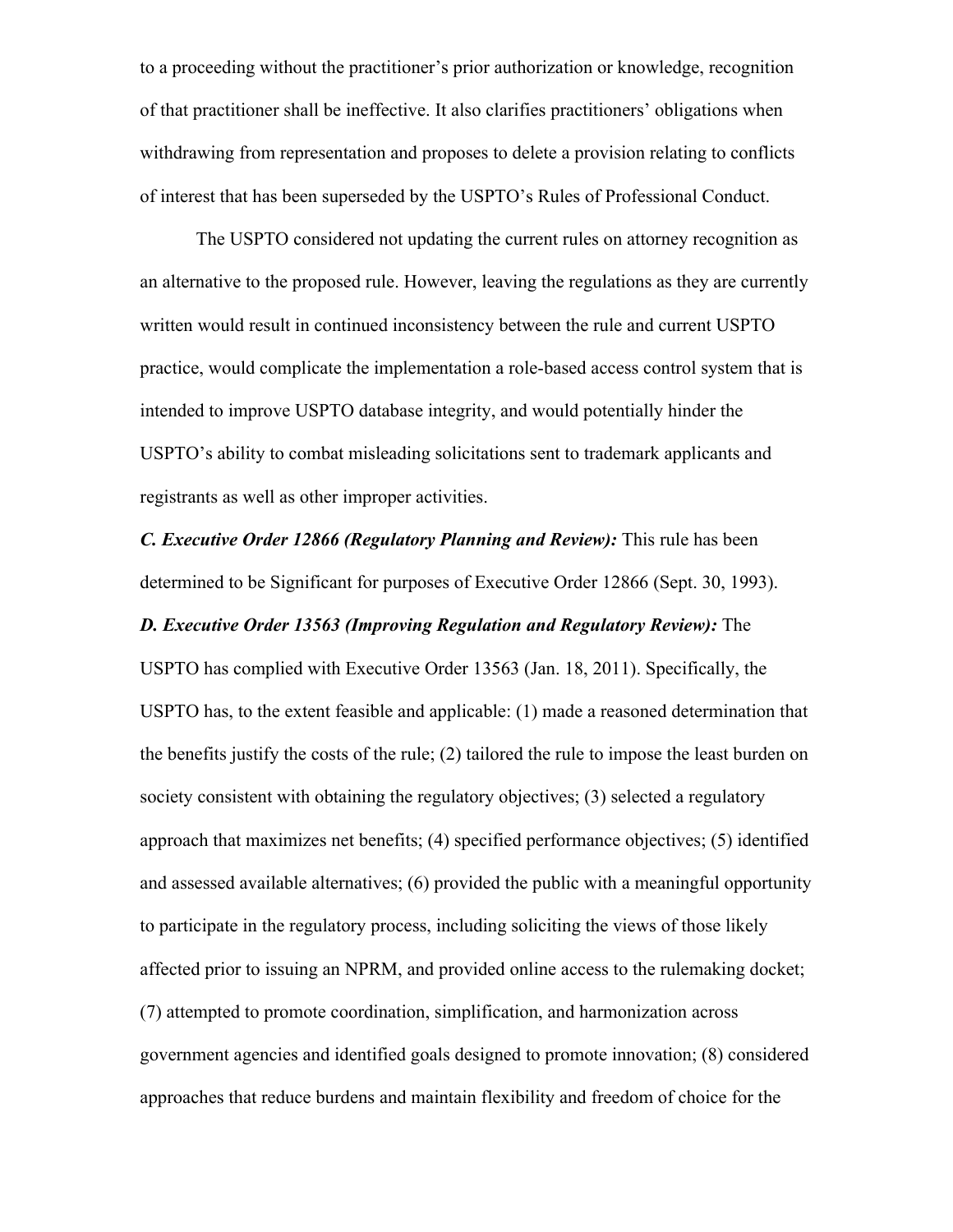public; and (9) ensured the objectivity of scientific and technological information and processes, to the extent applicable.

*E. Executive Order 13132 (Federalism):* This rulemaking does not contain policies with federalism implications sufficient to warrant preparation of a Federalism Assessment under Executive Order 13132 (Aug. 4, 1999).

*F. Executive Order 13175 (Tribal Consultation):* This rulemaking will not: (1) have substantial direct effects on one or more Indian tribes, (2) impose substantial direct compliance costs on Indian tribal governments, or (3) preempt tribal law. Therefore, a tribal summary impact statement is not required under Executive Order 13175 (Nov. 6, 2000).

*G. Executive Order 13211 (Energy Effects***)***:* This rulemaking is not a significant energy action under Executive Order 13211 because this rulemaking is not likely to have a significant adverse effect on the supply, distribution, or use of energy. Therefore, a Statement of Energy Effects is not required under Executive Order 13211 (May 18, 2001).

*H. Executive Order 12988 (Civil Justice Reform):* This rulemaking meets applicable standards to minimize litigation, eliminate ambiguity, and reduce burden as set forth in sections 3(a) and 3(b)(2) of Executive Order 12988 (Feb. 5, 1996).

*I. Executive Order 13045 (Protection of Children):* This rulemaking does not concern an environmental risk to health or safety that may disproportionately affect children under Executive Order 13045 (Apr. 21, 1997).

*J. Executive Order 12630 (Taking of Private Property):* This rulemaking will not affect a taking of private property or otherwise have taking implications under Executive Order 12630 (Mar. 15, 1988).

*K. Congressional Review Act:* Under the Congressional Review Act provisions of the Small Business Regulatory Enforcement Fairness Act of 1996 (5 U.S.C. 801 et seq.),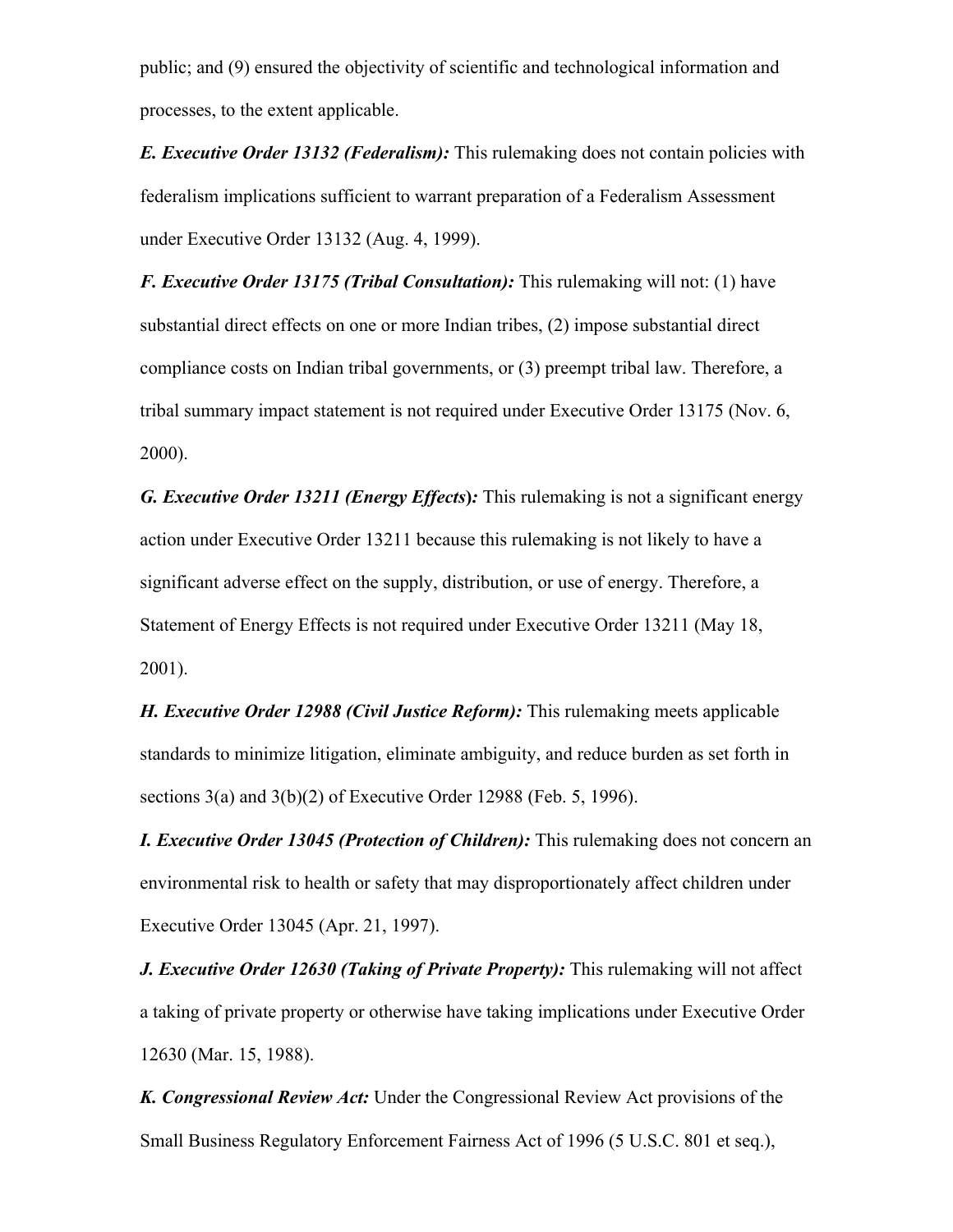prior to issuing any final rule, the USPTO will submit a report containing the final rule and other required information to the United States Senate, the United States House of Representatives, and the Comptroller General of the Government Accountability Office. The changes in this proposed rule are not expected to result in an annual effect on the economy of \$100 million or more, a major increase in costs or prices, or significant adverse effects on competition, employment, investment, productivity, innovation, or the ability of United States-based enterprises to compete with foreign-based enterprises in domestic and export markets. Therefore, this proposed rule is not expected to result in a "major rule" as defined in 5 U.S.C. 804(2).

*L. Unfunded Mandates Reform Act of 1995:* The changes set forth in this rulemaking do not involve a Federal intergovernmental mandate that will result in the expenditure by State, local, and tribal governments, in the aggregate, of \$100 million (as adjusted) or more in any one year, or a Federal private sector mandate that will result in the expenditure by the private sector of \$100 million (as adjusted) or more in any one year, and will not significantly or uniquely affect small governments. Therefore, no actions are necessary under the provisions of the Unfunded Mandates Reform Act of 1995. See 2 U.S.C. 1501 et seq.

*M. National Environmental Policy Act of 1969:* This rulemaking will not have any effect on the quality of the environment and is thus categorically excluded from review under the National Environmental Policy Act of 1969. See 42 U.S.C. 4321 et seq.

*N. National Technology Transfer and Advancement Act of 1995:* The requirements of section 12(d) of the National Technology Transfer and Advancement Act of 1995 (15 U.S.C. 272 note) are not applicable because this rulemaking does not contain provisions that involve the use of technical standards.

*O. Paperwork Reduction Act of 1995:* In accordance with section 3507(d) of the Paperwork Reduction Act of 1995 (44 U.S.C. 3501 et seq.), some of the paperwork and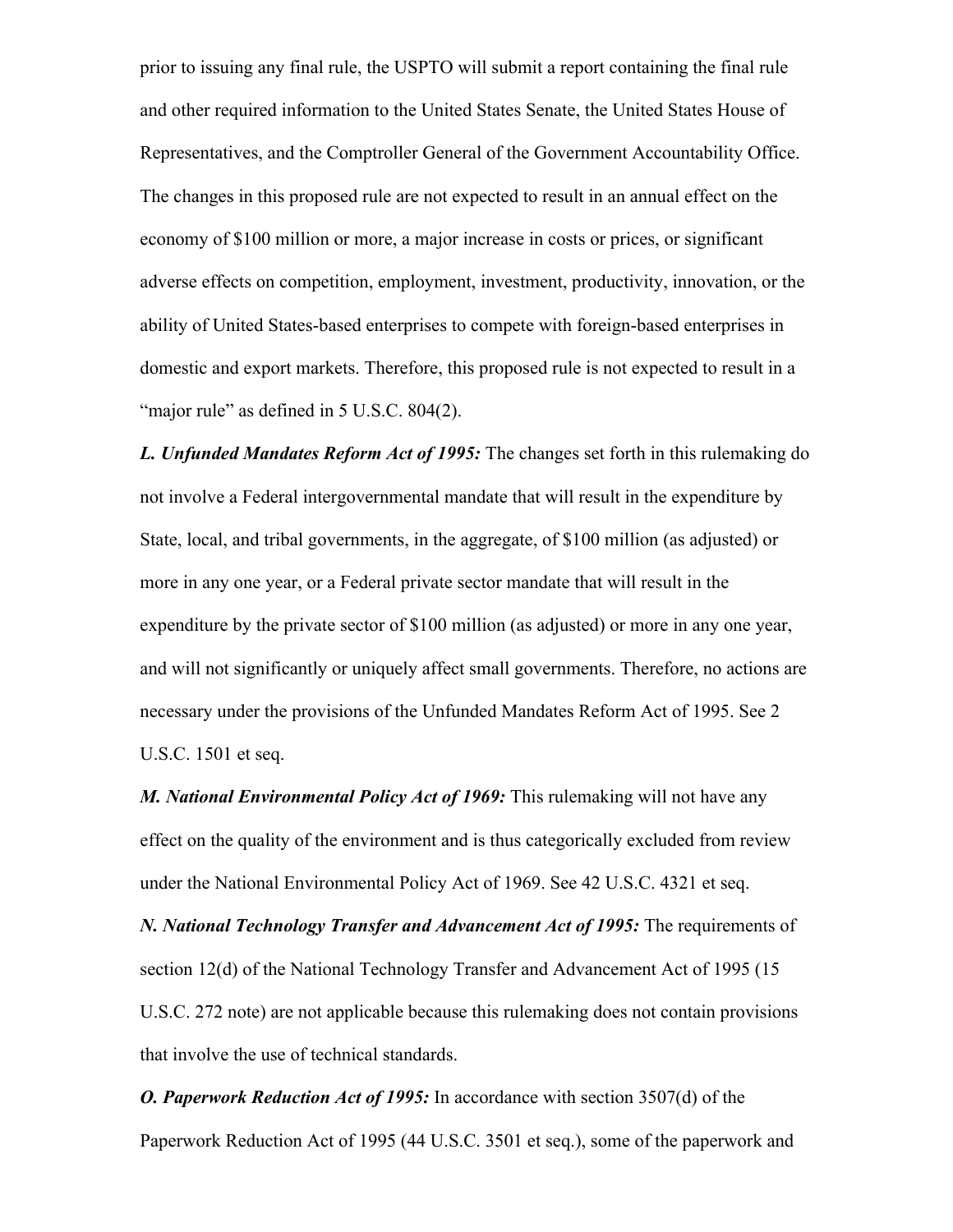other information collection burdens discussed in this proposed rulemaking have already been approved under Office of Management and Budget (OMB) Control Numbers 0651- 0040 (Trademark Trial and Appeal Board (TTAB) Actions), 0651-0050 (Response to Office Action and Voluntary Amendment Forms), and 0651-0055 (Post Registration (Trademark Processing)).

In addition, this proposed rulemaking adds new items and fees regarding petitions requesting institution of expungement and reexamination proceedings, responses to Office actions issued in connection with expungement and reexamination, and requests for an extension of time to respond to an Office action. The new information collection requirements included in this proposed rulemaking have been submitted as a new information collection request (ICR) for approval to OMB.

Please send comments on this new ICR to OMB's Office of Information and Regulatory Affairs via email to *oira\_submissions@omb.eop.gov*, Attention: Desk Officer for USPTO, Washington, DC 20503. Please state that your comments refer to Docket No. PTO-T-2021-0008. Please send a copy of your comments to USPTO using one of the methods described under ADDRESSES at the beginning of this document. *Title of information collection:* Expungement and Reexamination Proceedings. *Affected public:* Private sector, individuals, and households.

*Estimated annual number of respondents:* 10,561.

*Estimated annual number of responses:* 11,116.

*Estimated total annual burden hours:* 10,865.

*Estimated total annual respondent hourly cost burden:* \$4,346,000.

#### **Table 1: Proposed Burden Hours for Private Sector Respondents**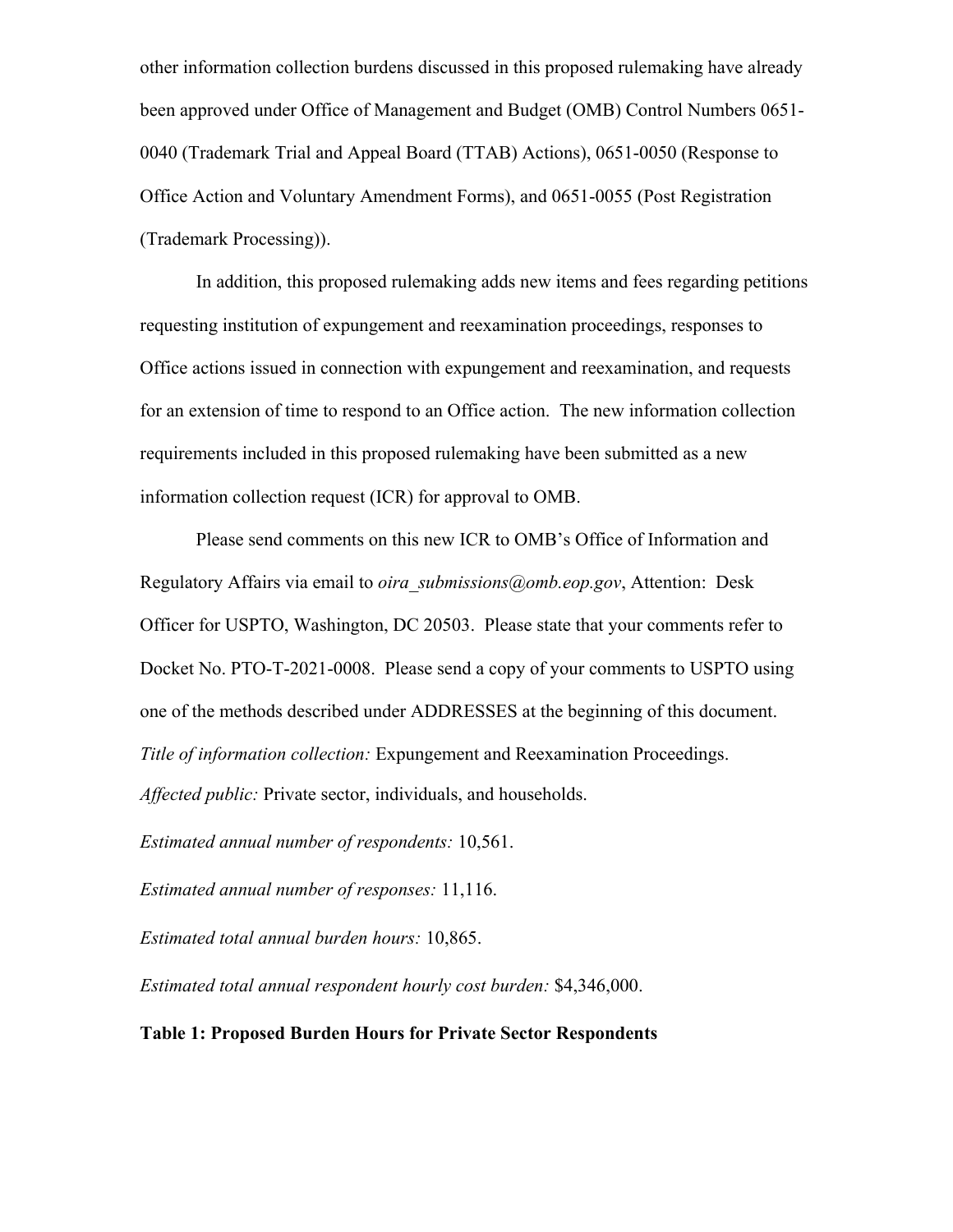| <b>Item</b><br>No. | Item                                                                                | <b>Estimated</b><br>Annual<br><b>Respondents</b> | <b>Estimated</b><br>Annual<br><b>Responses</b><br>(year) | <b>Estimated</b><br><b>Time for</b><br><b>Response</b><br>(hour) | <b>Estimated</b><br>Annual<br><b>Burden</b><br>(hour/year) | Rate <sup>1</sup><br>(S/hour) | <b>Estimated</b><br>Annual<br><b>Burden</b> |
|--------------------|-------------------------------------------------------------------------------------|--------------------------------------------------|----------------------------------------------------------|------------------------------------------------------------------|------------------------------------------------------------|-------------------------------|---------------------------------------------|
|                    |                                                                                     |                                                  | (a)                                                      | (b)                                                              | (a) $x(b) = (c)$                                           | (d)                           | (c) $x(d) = (e)$                            |
| $\mathbf{1}$       | Petition for Ex<br>Parte<br>Expungement                                             | 1,843                                            | 1,940                                                    | 1.5                                                              | 2,910                                                      | \$400                         | \$1,164,000                                 |
| $\overline{2}$     | Response to<br>Ex Parte<br>Expungement<br>Office Action                             | 1,659                                            | 1,746                                                    | $\mathbf{1}$                                                     | 1,746                                                      | \$400                         | \$698,400                                   |
| $\mathfrak{Z}$     | Response to<br>Director-<br>Initiated<br>Expungement<br>Office Action               | 185                                              | 194                                                      | $\mathbf{1}$                                                     | 194                                                        | \$400                         | \$77,600                                    |
| $\overline{4}$     | Petition for Ex<br>Parte<br>Reexamination                                           | 1,229                                            | 1,294                                                    | 1.5                                                              | 1941                                                       | \$400                         | \$776,400                                   |
| $\mathfrak{S}$     | Response to<br>Ex Parte<br>Reexamination<br>Office Action                           | 1,106                                            | 1,164                                                    | $\mathbf{1}$                                                     | 1,164                                                      | \$400                         | \$465,600                                   |
| 6                  | Response to<br>Ex Parte<br>Director-<br>Initiated<br>Reexamination<br>Office Action | 123                                              | 130                                                      | $\mathbf{1}$                                                     | 130                                                        | \$400                         | \$52,000                                    |
| $\tau$             | Request for<br>Extension of<br>Time for<br>Filing a<br>Response to<br>Office Action | 2,304                                            | 2,425                                                    | 0.25                                                             | 606                                                        | \$400                         | \$242,400                                   |
|                    | <b>Totals</b>                                                                       | 8,449                                            | 8,893                                                    |                                                                  | 8,691                                                      |                               | \$3,476,400                                 |

#### **Table 2: Proposed Burden Hours for Individual and Household Respondents**

| <b>Item</b> | Item | <b>Estimated</b>   | <b>Estimated</b> | <b>Estimated</b> | <b>Estimated</b> | Rate <sup>2</sup> | <b>Estimated</b> |
|-------------|------|--------------------|------------------|------------------|------------------|-------------------|------------------|
| No.         |      | Annual             | Annual           | Time for         | Annual           | (S/hour)          | Annual           |
|             |      | <b>Respondents</b> | <b>Responses</b> | <b>Response</b>  | <b>Burden</b>    |                   | <b>Burden</b>    |
|             |      |                    | (vear)           | (hour)           | (hour/vear)      |                   |                  |

<sup>&</sup>lt;sup>1</sup> 2019 Report of the Economic Survey, published by the Committee on Economics of Legal Practice of the American Intellectual Property Law Association (AIPLA), https://www.aipla.org/detail/journal-issue/2019-report-of-the-economic-survey. The USPTO uses the mean rate for attorneys in private firms, which is \$400 per hour.

 $2$  2019 Report of the Economic Survey, published by the Committee on Economics of Legal Practice of the American Intellectual Property Law Association (AIPLA), https://www.aipla.org/detail/journal-issue/2019-report-of-the-economic-survey. The USPTO uses the mean rate for attorneys in private firms, which is \$400 per hour.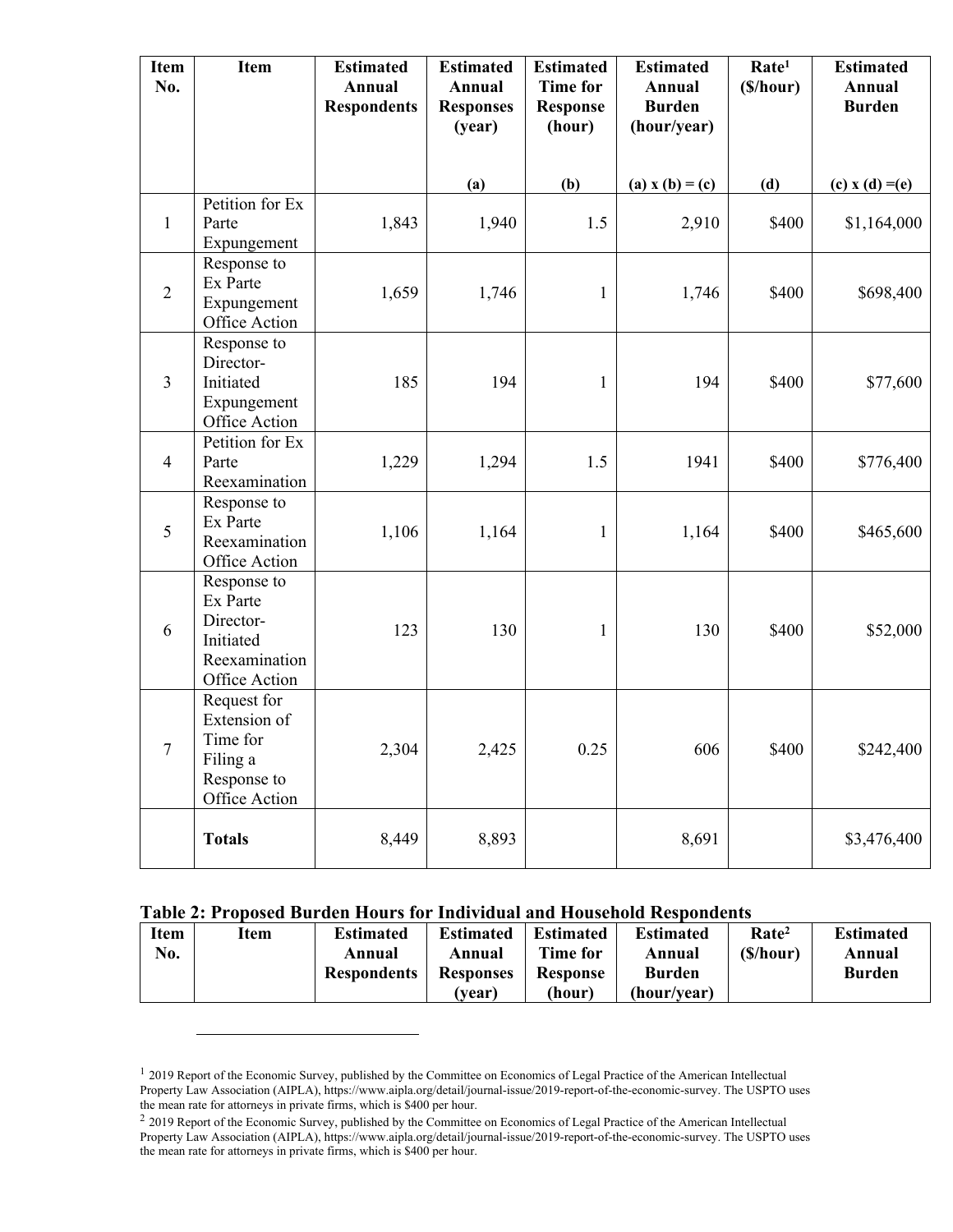|                |                                                                                     |       | (a)   | (b)          | (a) $x(b) = (c)$ | (d)   | (c) $x(d) = (e)$ |
|----------------|-------------------------------------------------------------------------------------|-------|-------|--------------|------------------|-------|------------------|
| $\mathbf{1}$   | Petition for Ex<br>Parte<br>Expungement                                             | 461   | 485   | 1.5          | 728              | \$400 | \$291,200        |
| $\overline{2}$ | Response to<br>Ex Parte<br>Expungement<br>Office Action                             | 415   | 437   | $\mathbf{1}$ | 437              | \$400 | \$174,800        |
| $\overline{3}$ | Response to<br>Director-<br>Initiated<br>Expungement<br>Office Action               | 46    | 49    | $\mathbf{1}$ | 49               | \$400 | \$19,600         |
| $\overline{4}$ | Petition for Ex<br>Parte<br>Reexamination                                           | 307   | 323   | 1.5          | 485              | \$400 | \$194,000        |
| 5              | Response to<br>Ex Parte<br>Reexamination<br>Office Action                           | 276   | 291   | $\mathbf{1}$ | 291              | \$400 | \$116,400        |
| 6              | Response to<br>Ex Parte<br>Director-<br>Initiated<br>Reexamination<br>Office Action | 31    | 32    | 1            | 32               | \$400 | \$12,800         |
| $\overline{7}$ | Request for<br>Extension of<br>Time for<br>Filing a<br>Response to<br>Office Action | 576   | 606   | 0.25         | 152              | \$400 | \$60,800         |
|                | <b>Totals</b>                                                                       | 2,112 | 2,223 |              | 2,174            |       | \$869,600        |

*Estimated total annual respondent non-hourly cost burden:* \$2,810,175.

This information collection has non-hourly cost burden in fees paid by the respondents. There are filing fees associated with this information collection for a total of \$2,810,175 per year as outlined in Table 3 below. The filing fees for petitions for expungement or reexamination are based on the number of classes of goods and/or services in the petition; therefore, the total filing fees for these submissions can vary depending on the number of classes. The filing fees shown here are the minimum fees associated with this information collection.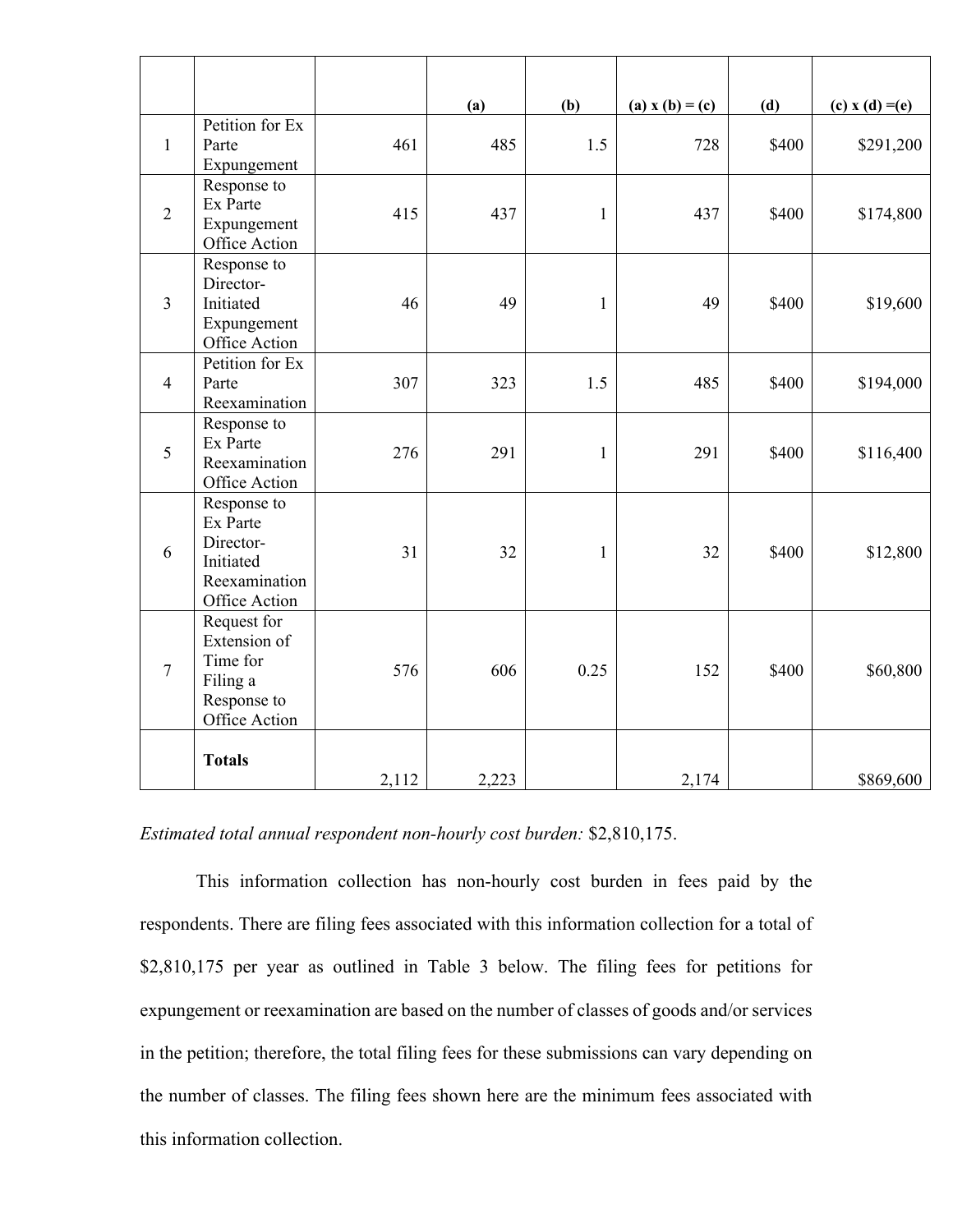| <b>Item</b><br>No. | Item                                                                               | <b>Estimated</b><br><b>Annual</b><br><b>Responses</b> | <b>Filing</b><br>Fees $(\$)$ | <b>Total Cost</b><br>$\left( \mathbb{S}\right)$ |
|--------------------|------------------------------------------------------------------------------------|-------------------------------------------------------|------------------------------|-------------------------------------------------|
| $\mathbf{1}$       | Petition for Ex Parte<br>Expungement                                               | (a)<br>2,425                                          | (b)<br>\$600                 | (a) $x(b) = (c)$<br>\$1,455,000                 |
| $\overline{4}$     | Petition for Ex Parte<br>Reexamination                                             | 1,617                                                 | \$600                        | \$970,200                                       |
| $\overline{7}$     | Request for Extension of Time<br>for Filing a Response to Office<br>Action (paper) | 61                                                    | \$225                        | \$13,725                                        |
| 8                  | Request for Extension of Time<br>for Filing a Response to Office<br>Action (TEAS)  | 2,970                                                 | \$125                        | \$371,250                                       |
|                    | <b>Totals</b>                                                                      | 7,073                                                 |                              | \$2,810,175                                     |

**Table 3: Filing Fees/Non-hourly Cost Burden to Respondents**

The USPTO is soliciting public comments on this new ICR to:

(a) Evaluate whether the proposed collection of information is necessary for the proper performance of the functions of the Agency, including whether the information will have practical utility;

(b) Evaluate the accuracy of the Agency's estimate of the burden of the proposed collection of information, including the validity of the methodology and assumptions used;

(c) Enhance the quality, utility, and clarity of the information to be collected; and

(d) Minimize the burden of the collection of information on those who are to respond, including through the use of appropriate automated, electronic, mechanical, or other technological collection techniques or other forms of IT, e.g., permitting electronic submission of responses.

Please submit comments on this new collection of information at

www.reginfo.gov/public/do/PRAMain. Find this particular information collection by selecting "Currently under Review" or by using the search function and entering the title of the collection. Please send a copy of your comments to the USPTO using one of the methods described under "ADDRESSES" at the beginning of this document.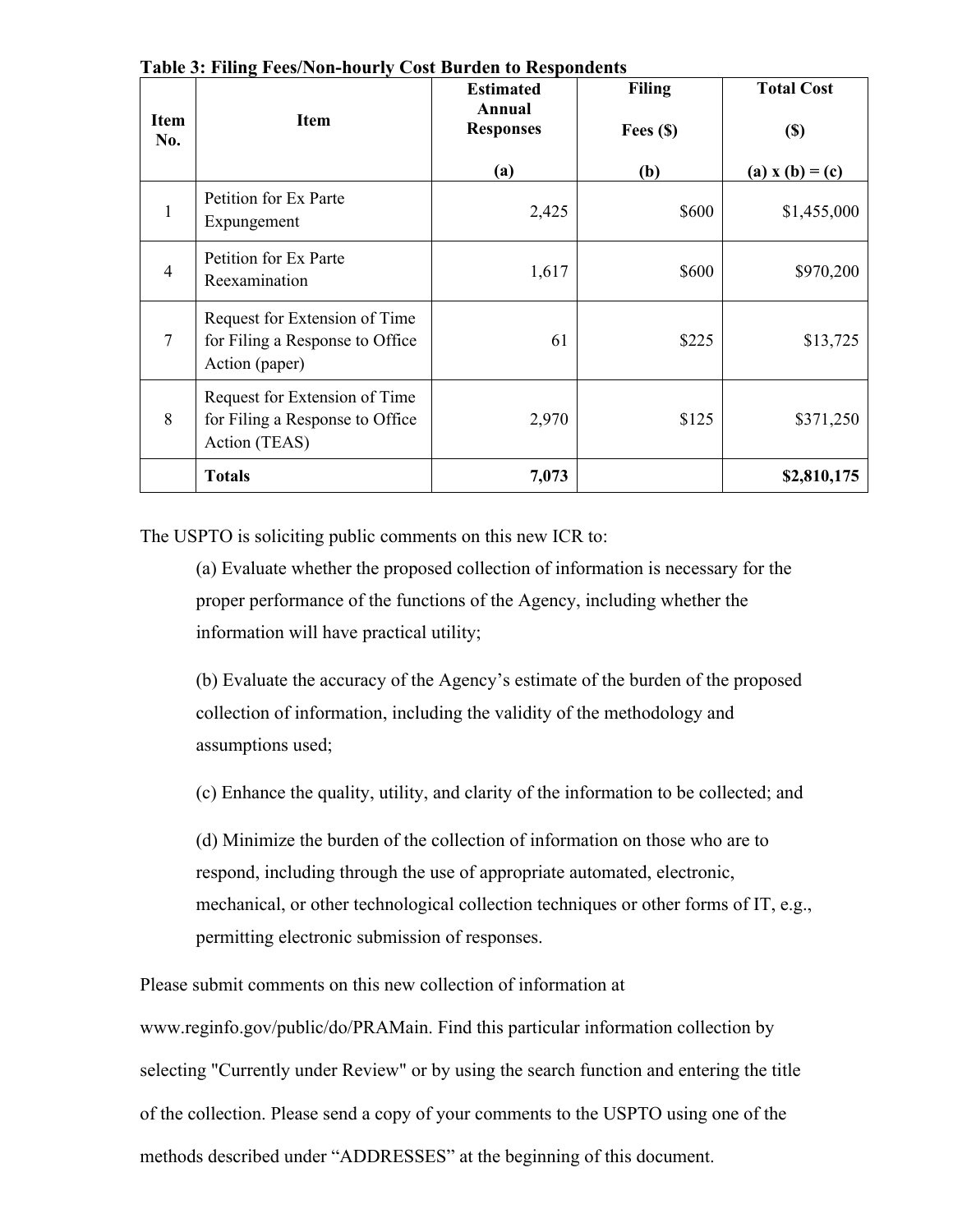All comments submitted in response to this proposed rulemaking are a matter of public record. The USPTO will respond to any ICR-related comments in the final rulemaking. Copies of this information collection may be viewed at the Federal eRulemaking Portal (www.regulations.gov) or can be requested from the USPTO via email at Information.Collection@uspto.gov.

Notwithstanding any other provision of law, no person is required to respond to, nor shall any person be subject to, a penalty for failure to comply with a collection of information subject to the requirements of the Paperwork Reduction Act unless that collection of information has a valid OMB control number.

*P. E-Government Act Compliance:* The USPTO is committed to compliance with the E-Government Act to promote the use of the internet and other information technologies to provide increased opportunities for citizen access to Government information and services, and for other purposes. For information pertinent to E-Government Act compliance related to this proposed rule, please contact Kimberly Hardy, USPTO Information Collection Officer, via email at Information.Collection@uspto.gov or via telephone at 571-270-0968.

# **List of Subjects**

#### **37 CFR Part 2**

Administrative practice and procedure, Courts, Lawyers, Trademarks.

#### **37 CFR Part 7**

Administrative practice and procedure, Trademarks. For the reasons stated in the preamble and under the authority contained in 15 U.S.C. 1123 and 35 U.S.C. 2, as amended, the USPTO proposes to amend parts 2 and 7 of title 37 as follows:

## **PART 2 - RULES OF PRACTICE IN TRADEMARK CASES**

**1.** The authority citation for 37 CFR part 2 is revised to read as follows: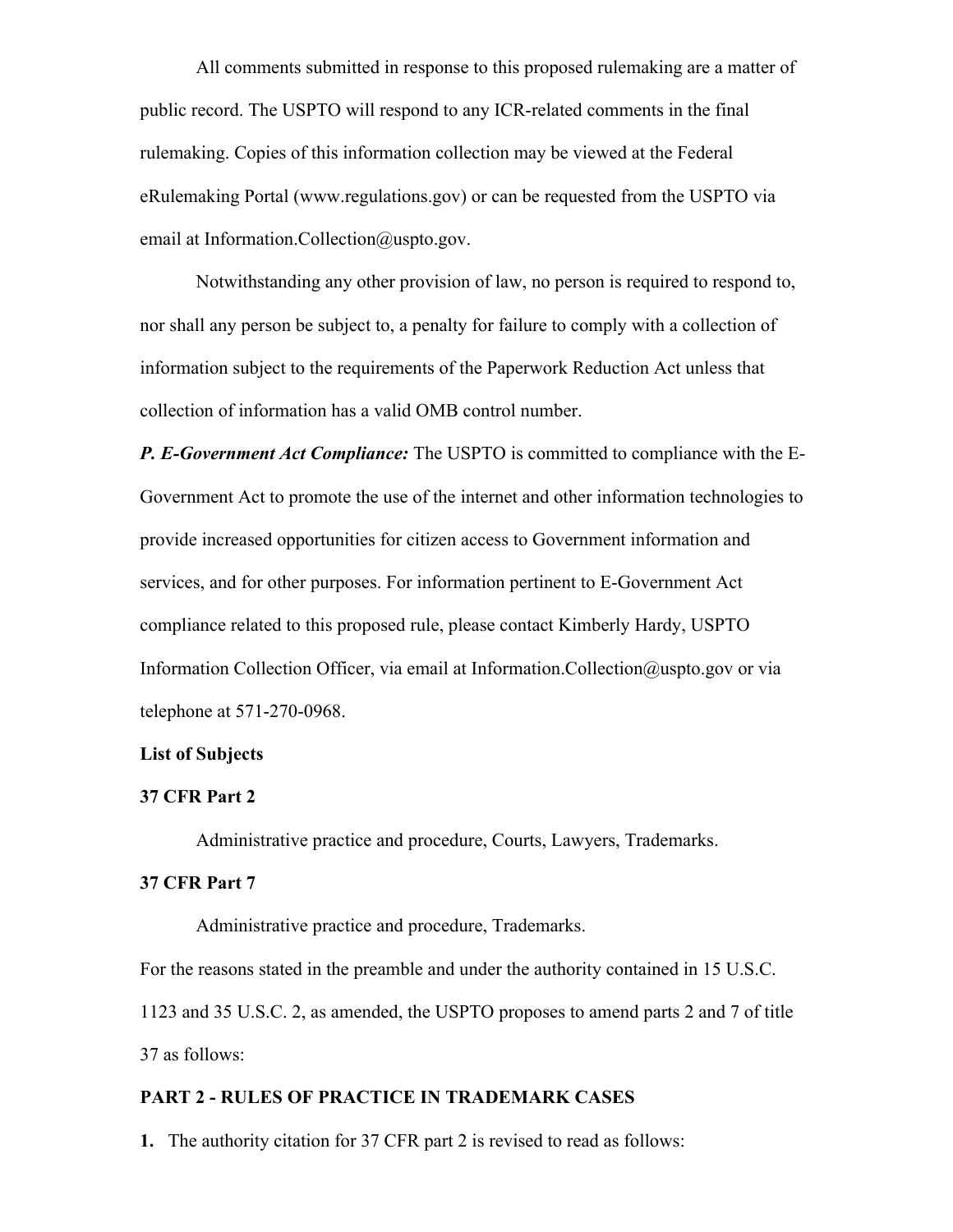**Authority:** 15 U.S.C. 1113, 1123; 35 U.S.C. 2; Section 10, Pub. L. 112-29; Pub. L. 116-260, 134 Stat. 1182, unless otherwise noted. Sec. 2.99 also issued under secs. 16, 17, 60 Stat. 434; 15 U.S.C. 1066, 1067.

**2.** Amend § 2.6 by adding paragraphs (a)(26) and (27) to read as follows:

### **§ 2.6 Trademark fees.**

 $(a) * * *$ 

(26) *Petition for expungement and/or reexamination.* For filing a petition for

expungement and/or reexamination under § 2.91, per class—\$600.00

(27) *Extension of time for filing a response to an Office action under* 

*§§ 2.62(a)(2), 2.141(a), 2.163(c), 2.165(c), 2.184(b)(2) or 2.186(c).* 

(i) For filing a request for extension of time for filing a response to an Office

action under §§ 2.62(a)(2), 2.141(a), 2.163(c), 2.165(c), 2.184(b)(2) or

2.186(c) on paper—\$225.00

(ii) For filing a request for extension of time for filing a response to an Office action under §§ 2.62(a)(2), 2.141(a), 2.163(c), 2.165(c), 2.184(b)(2) or

2.186(c) via TEAS—\$125.00

**3.** Amend § 2.11 by revising paragraphs (d) and (f) to read as follows:

#### **§ 2.11 Requirement for representation.**

\* \* \* \* \*

(d) Failure to respond to requirements issued pursuant to paragraphs (a) through (c) of this section is governed by  $\S$  2.65, 2.93, 2.163, and 7.39, as appropriate. \* \* \* \* \*

(f) Notwithstanding  $\S$ § 2.63(b)(2)(ii) and 2.93(c)(1), if an Office action maintains only requirements under paragraphs (a), (b), and/or (c) of this section, or only requirements under paragraphs (a), (b), and/or (c) of this section and the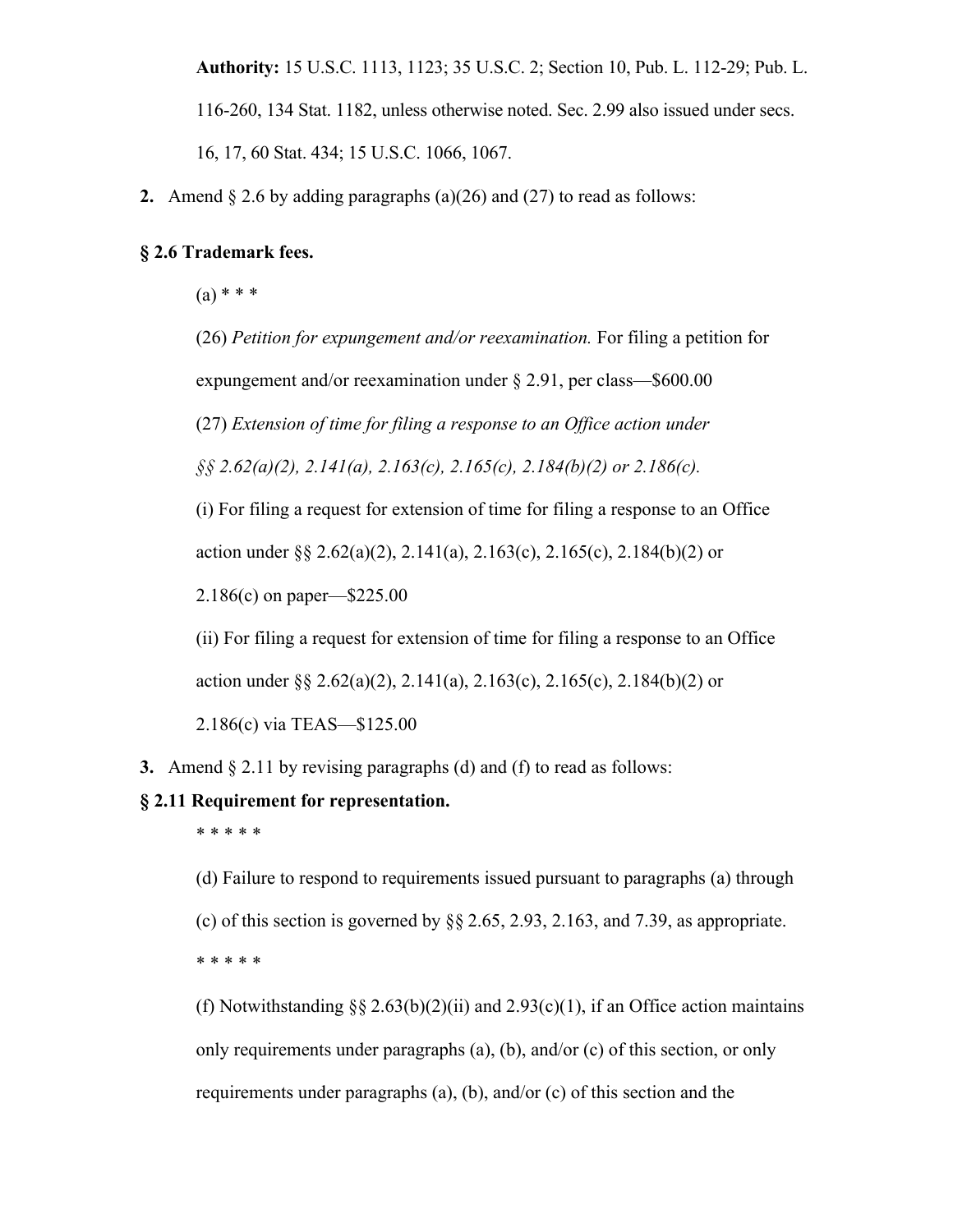requirement for a processing fee under  $\S 2.22(c)$ , the requirements may be reviewed only by filing a petition to the Director under § 2.146.

**4.** Amend § 2.17 by:

**a.** Adding a new paragraph (b)(4), and

**b.** Revising paragraph (g).

The addition and revision read as follows:

#### **§ 2.17 Recognition for representation.**

\* \* \* \* \*

(b) \* \* \*

(4) *False, fraudulent, or mistaken designation.* Regardless of paragraph (b)(1) of this section, where a practitioner has been mistakenly, falsely, or fraudulently designated as a representative for an applicant, registrant, or party to a proceeding without the practitioner's prior authorization or knowledge, recognition of that practitioner shall be ineffective.

\* \* \* \* \*

(g) *Duration of recognition*. The USPTO considers recognition as to an application or registration to continue until the applicant, registrant, or party to a proceeding revokes authority pursuant to  $\S 2.19(a)(1)$  or the representative withdraws from representation under § 2.19(b).

**5.** Amend § 2.18 by revising paragraphs (a)(1) and (2) to read as follows:

# **§ 2.18 Correspondence, with whom held.**

 $(a) * * * *$ 

(1) If an attorney is not recognized as a representative pursuant to  $\S 2.17(b)(1)$ , the Office will send correspondence to the applicant, registrant, or party to the proceeding.

(2) If an attorney is recognized as a representative pursuant to  $\S 2.17(b)(1)$ , the Office will correspond only with that attorney, except as set forth below. A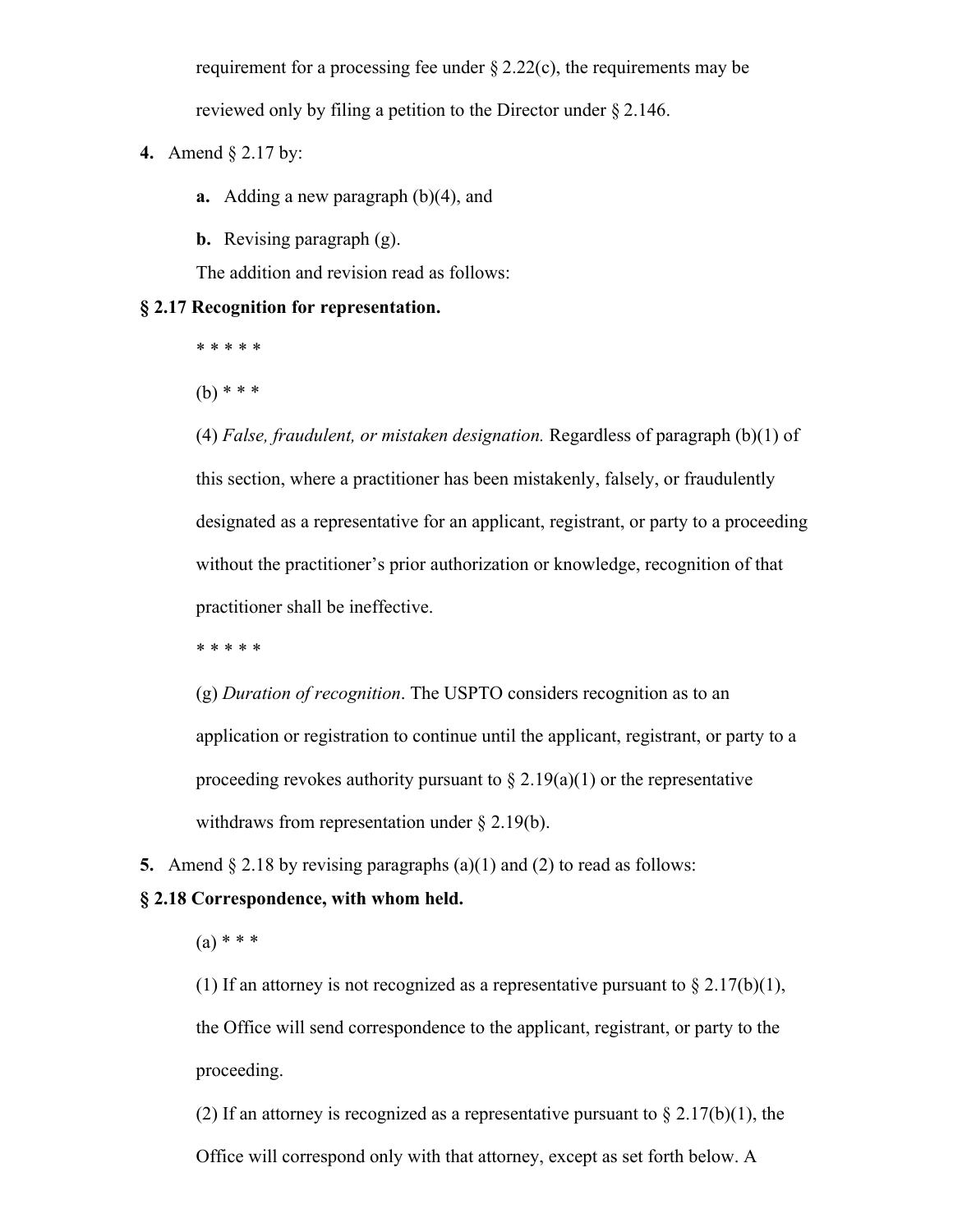request to change the correspondence address does not revoke a power of attorney. The Office will not correspond with another attorney from a different firm and, except for service of a cancellation petition and notices of institution of expungement or reexamination proceedings, will not correspond directly with the applicant, registrant, or a party to a proceeding, unless:

(i) Recognition of the attorney has ended pursuant to  $\S 2.19$ ; or

(ii) The attorney has been suspended or excluded from practicing in trademark matters before the USPTO.

\* \* \* \* \*

**6.** Amend § 2.19 by:

- **a.** Revising paragraph (b), and
- **b.** Adding paragraphs (c) and (d).

The revision and addition read as follows:

# **§ 2.19 Revocation or withdrawal of attorney.**

\* \* \* \* \*

(b) *Withdrawal of attorney required*. If the requirements of § 11.116(a) of this chapter are met, a practitioner authorized to represent an applicant, registrant, or party to a proceeding in a trademark case must withdraw from representation before the USPTO by filing a request to withdraw or, when applicable, a motion with the Trademark Trial and Appeal Board as soon as practicable, but no longer than 30 days after the condition necessitating withdrawal unless the applicant, registrant, or party to a proceeding has already revoked the practitioner's authority pursuant to paragraph (a) of this section. The request or motion to withdraw must include the following:

(1) The application serial number, registration number, or proceeding number; (2) A statement of the reason(s) why withdrawal is required under the rules; and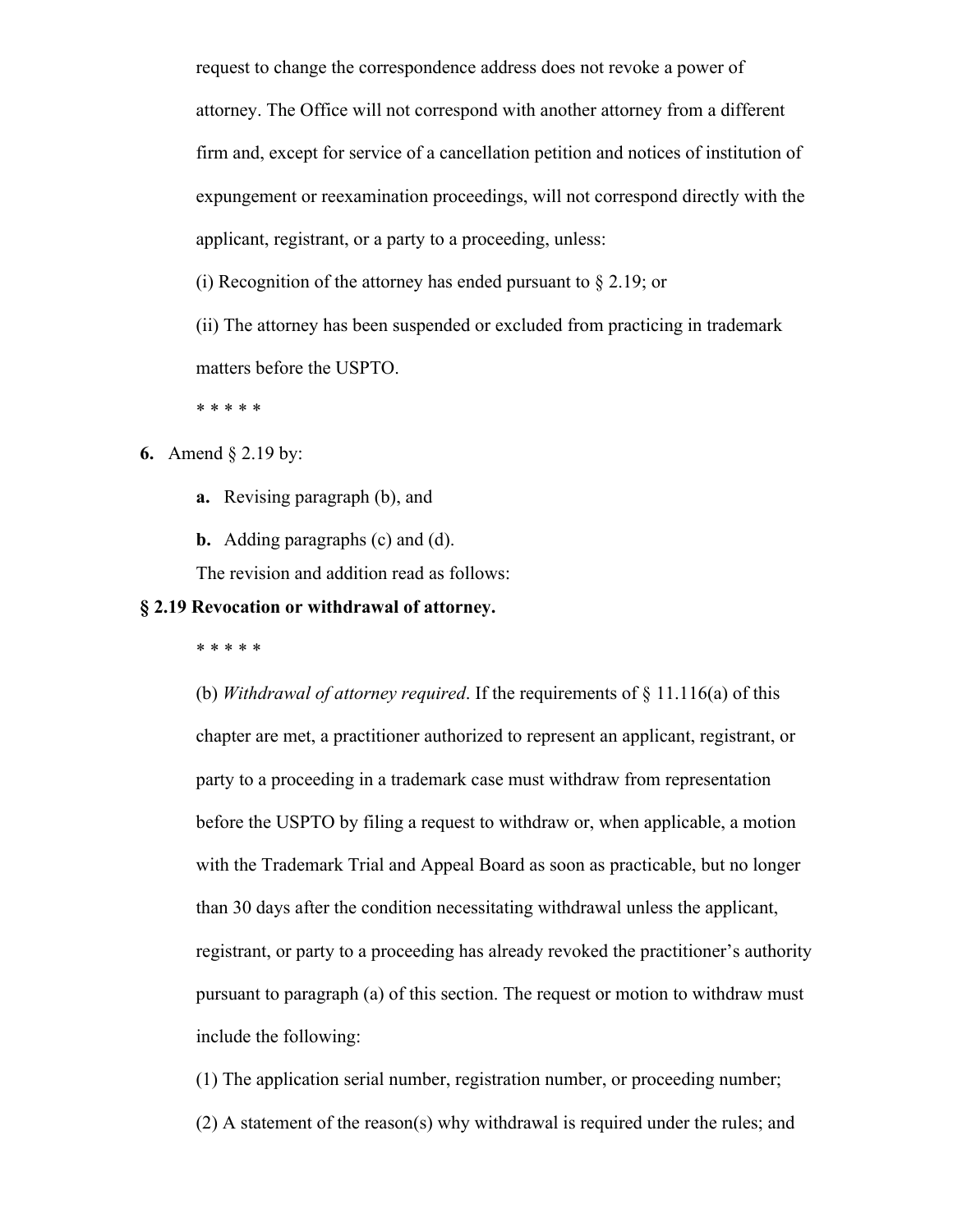(3) A statement that the practitioner shall take steps reasonably practicable under the circumstances to protect the client's interests.

(c) *Withdrawal of attorney permitted*. A practitioner may withdraw from representation before the USPTO if the requirements of  $\S$  11.116(b) of this chapter are met, upon application to and approval by the Director or, when applicable, upon motion granted by the Trademark Trial and Appeal Board. The practitioner must file the request to withdraw as soon as practicable, but no longer than 30 days after the practitioner notifies the client of the termination of representation unless the applicant, registrant, or party to a proceeding has already revoked the practitioner's authority pursuant to paragraph (a) of this section. The request to withdraw must include the following:

(1) The application serial number, registration number, or proceeding number;

(2) A statement of the reason(s) for the request to withdraw; and

(3) Either:

(i) A statement that the practitioner has given notice to the client that the practitioner is withdrawing from employment and will be filing the necessary documents with the Office; that the client was given notice of the withdrawal at least two months before the expiration of any applicable deadline; that the practitioner has delivered to the client all documents and property in the practitioner's file to which the client is entitled; and that the practitioner has notified the client of any pending or upcoming submission deadlines; or (ii) If more than one qualified practitioner is of record, a statement that representation by another currently recognized attorney is ongoing. (d) *Recognition ineffective.* If recognition is not effective under § 2.17(b)(4), then revocation under paragraph (a) of this section or withdrawal under paragraph (b)

or (c) of this section is not required.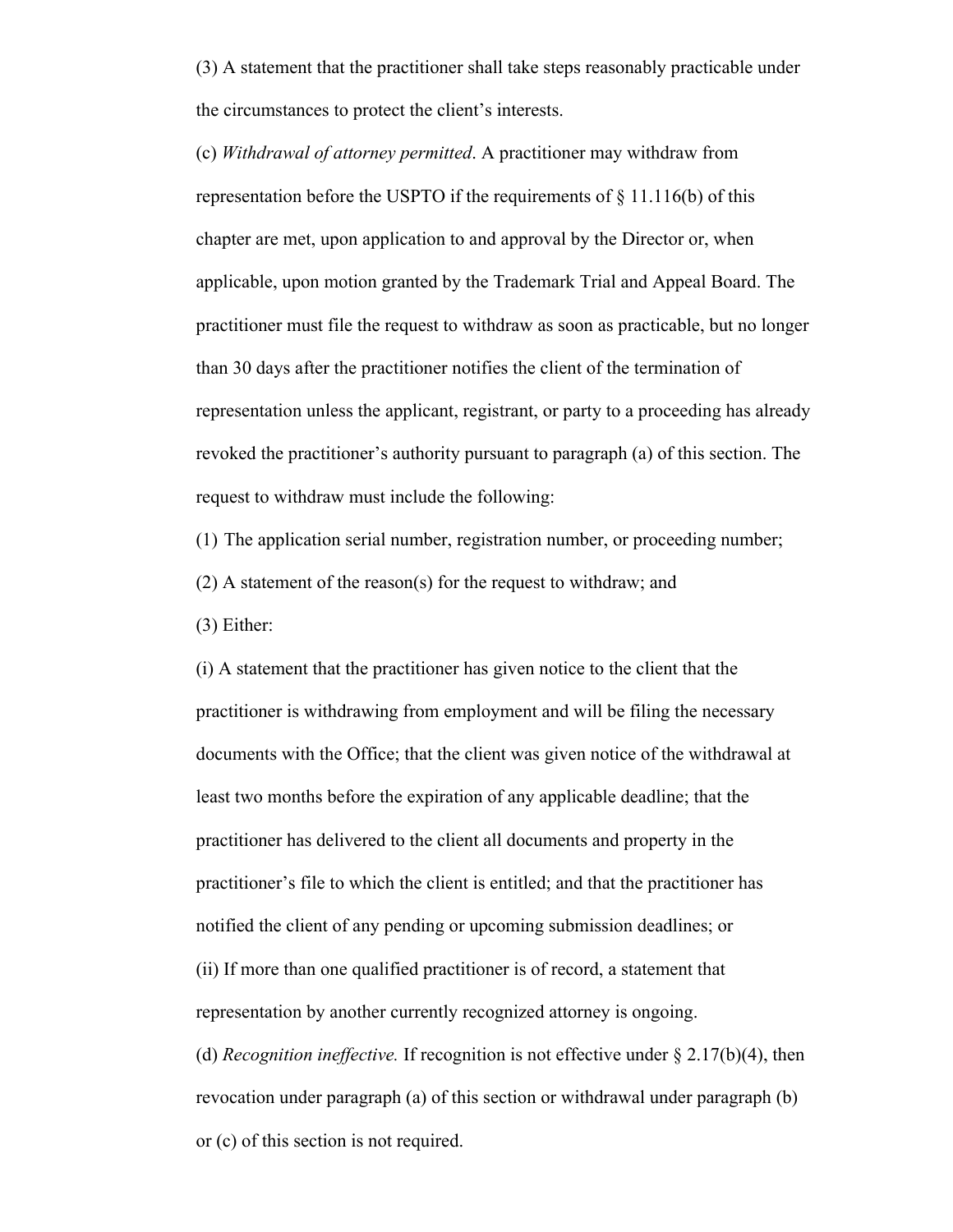**7.** Amend § 2.23 by adding paragraph (d)(3), to read as follows:

# **§ 2.23 Requirement to correspond electronically with the Office and duty to monitor status.**

\* \* \* \* \*

 $(d)$  \* \* \*

(3) After notice of the institution of an expungement or reexamination proceeding under § 2.92, at least every two months until the registrant receives a notice of termination under § 2.94, or, if no notice of institution was received, at least every six months following the issue date of the registration.

## **§ 2.61 [Amended]**

- **8.** Amend § 2.61 by removing paragraph (c).
- **9.** Amend § 2.62 by revising paragraphs (a) and (c) to read as follows:

# **§ 2.62 Procedure for submitting response.**

(a) *Deadline.* Each Office action shall set forth the deadline for response.

(1) *Response periods*. Unless the applicant is notified otherwise in an Office action, the response periods for an Office action are as follows:

(i) Three months from the issue date, for an Office action in an application under section 1 and/or section 44 of the Act; and

(ii) Six months from the issue date, for an Office action in an application under section 66(a) of the Act.

(2) *Extensions of time*. Unless the applicant is notified otherwise in an Office action, the time for response designated in paragraph  $(a)(1)(i)$  of this section may be extended by three months up to a maximum of six months from the Office action issue date, upon timely request and payment of the fee set forth in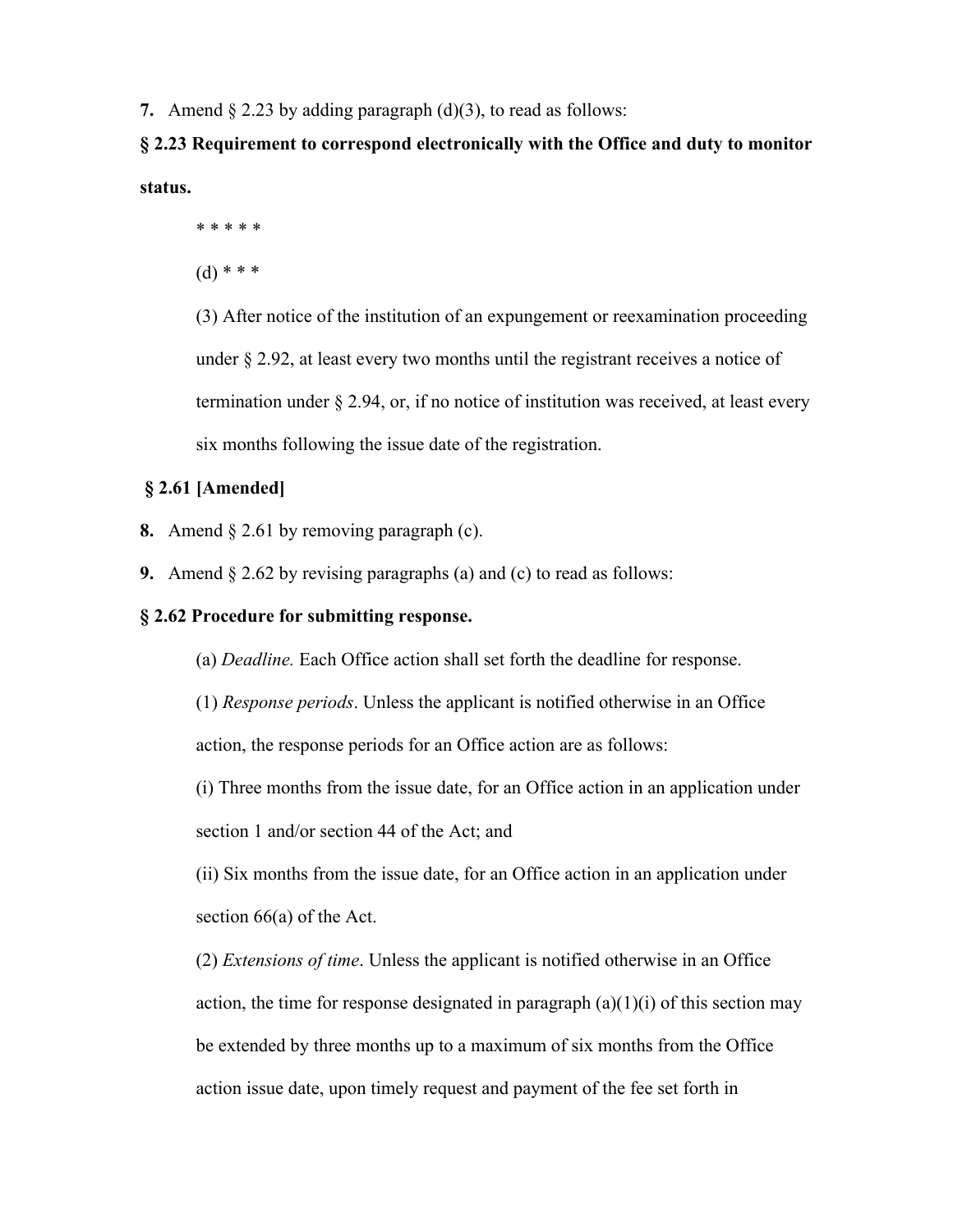§ 2.6(a)(27). To be considered timely, a request for extension of time must be received by the Office on or before the deadline for response set forth in the Office action.

\* \* \* \* \*

(c) *Form.* Responses and requests for extensions of time to respond must be submitted through TEAS pursuant to § 2.23. Responses and requests for extensions of time to respond sent via email or facsimile will not be accorded a date of receipt.

**10.** Amend § 2.63 by revising paragraphs (b) introductory text, (b)(1) and (2), and (c) and (d) to read as follows:

## **§ 2.63 Action after response.**

\* \* \* \* \*

(b) *Final refusal or requirement.* Upon review of a response, the examining attorney may state that any refusal to register or requirement is final.

(1) If the examining attorney issues a final action that maintains any substantive refusal to register, the applicant may respond by timely filing:

(i) A request for reconsideration under paragraph  $(b)(3)$  of this section that seeks to overcome any substantive refusal to register, and comply with any outstanding requirement, maintained in the final action;

(ii) An appeal to the Trademark Trial and Appeal Board under §§ 2.141 and 2.142; or

(iii) A request for extension of time to respond or appeal under  $\S 2.62(a)(2)$ .

(2) If the examining attorney issues a final action that contains no substantive refusals to register, but maintains any requirement, the applicant may respond by timely filing: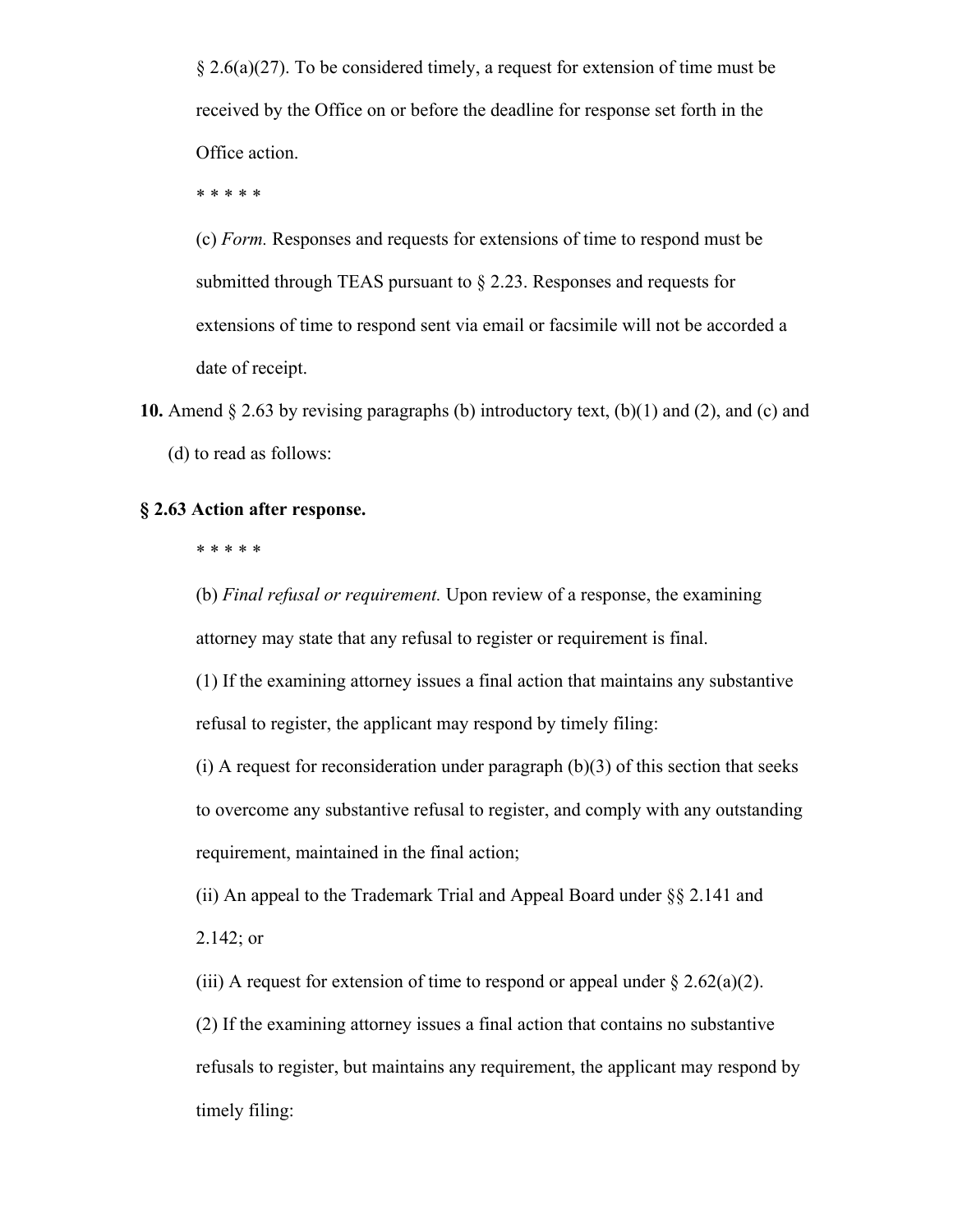$(i)$  A request for reconsideration under paragraph  $(b)(3)$  of this section that seeks to comply with any outstanding requirement maintained in the final action; (ii) An appeal of any requirement to the Trademark Trial and Appeal Board under §§ 2.141 and 2.142;

(iii) A petition to the Director under  $\S 2.146$  to review any requirement, if the subject matter of the requirement is procedural, and therefore appropriate for petition; or

(iv) A request for extension of time to respond or appeal under  $\S 2.62(a)(2)$ . \* \* \* \* \*

(c) *Denial of petition.* A requirement that is the subject of a petition decided by the Director may not subsequently be the subject of an appeal to the Trademark Trial and Appeal Board. If a petition to the Director under § 2.146 is denied, the applicant will have the later of:

(1) The time remaining in the response period set forth in the Office action that repeated the requirement or made it final;

(2) The time remaining after the filing of a timely request for extension of time to respond or appeal under  $\S$  2.62(a)(2); or

(3) Thirty days from the date of the decision on the petition to comply with the requirement.

(d) *Amendment to allege use.* If an applicant in an application under section 1(b) of the Act files an amendment to allege use under  $\S 2.76$  during the response period after issuance of a final action, the examining attorney will examine the amendment. The filing of such an amendment does not stay or extend the time for filing an appeal or petition.

**11.** Amend § 2.65 by revising paragraph (a) to read as follows:

#### **§ 2.65 Abandonment.**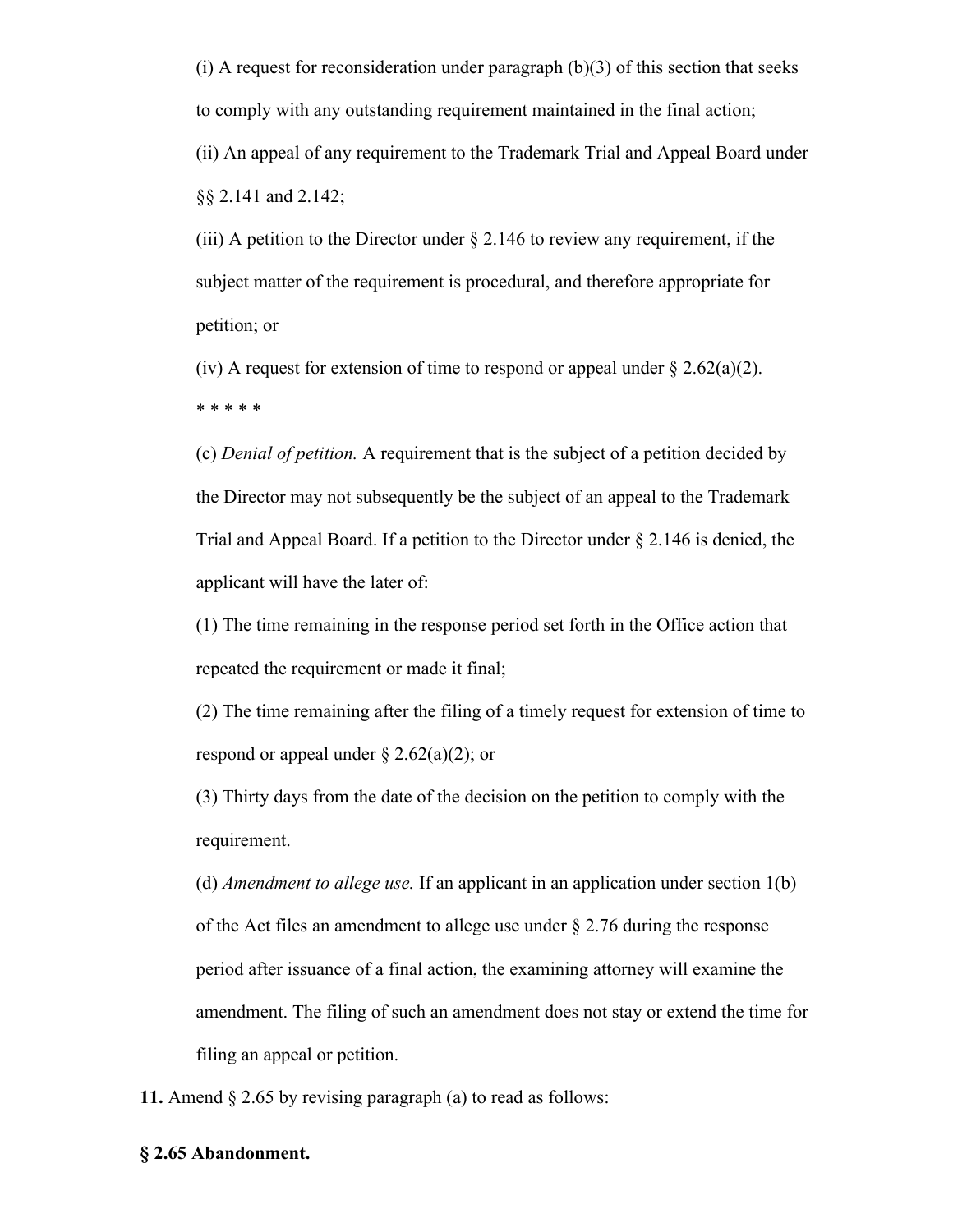(a) An application will be abandoned if an applicant fails to respond to an Office action, or to respond completely, within the relevant time period for response under  $\S 2.62(a)$ , including any granted extension of time to respond under  $\S 2.62(a)(2)$ . A timely petition to the Director pursuant to  $\S § 2.63(a)$  and (b) and 2.146 or notice of appeal to the Trademark Trial and Appeal Board pursuant to § 2.142, if appropriate, is a response that avoids abandonment (see § 2.63(b)(4)). (1) If all refusals and/or requirements are expressly limited to certain goods and/or services, the application will be abandoned only as to those goods and/or services. (2) When a timely response by the applicant is a bona fide attempt to advance the examination of the application and is a substantially complete response to the examining attorney's action, but consideration of some matter or compliance with a requirement has been omitted, the examining attorney may grant the applicant 30 days, or to the end of the response period set forth in the action to which the substantially complete response was submitted, whichever is longer, to explain and supply the omission before the examining attorney considers the question of abandonment.

\* \* \* \* \*

**12.** Amend § 2.66 by revising paragraph (b) to read as follows:

**§ 2.66 Revival of applications abandoned in full or in part due to unintentional delay.**

**\* \* \* \* \***

(b) *Petition to Revive Application Abandoned in Full or in Part for Failure to Respond to an Office Action.* A petition to revive an application abandoned in full or in part because the applicant did not timely respond to an Office action must include: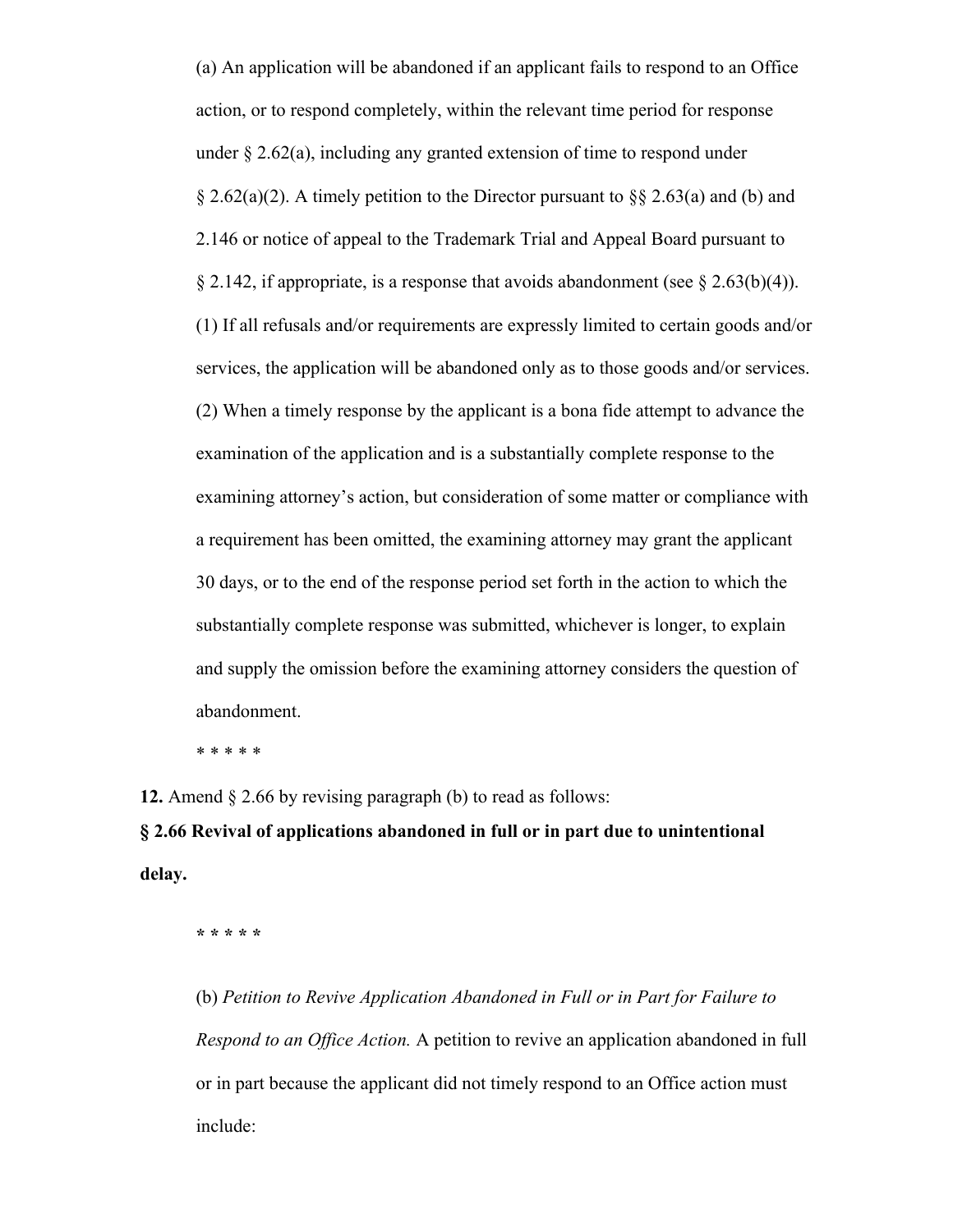(1) The petition fee required by  $\S 2.6(a)(15)$ ;

(2) A statement, signed by someone with firsthand knowledge of the facts, that the delay in filing the response on or before the due date was unintentional; and (3) A response to the Office action, signed pursuant to  $\S 2.193(e)(2)$ , or a statement that the applicant did not receive the Office action or the notification that an Office action issued. If the applicant asserts that the unintentional delay is based on non-receipt of an Office action or notification, the applicant may not assert non-receipt of the same Office action or notification in a subsequent petition.

(4) If the Office action was subject to a three-month response period under  $\S 2.62(a)(1)$ , and the applicant does not assert non-receipt of the Office action or notification, the petition must also include the fee under  $\S 2.6(a)(27)$  for a request for extension of time to respond under  $\S 2.62(a)(2)$ .

(5) If the abandonment was after a final Office action, the response is treated as a request for reconsideration under  $\S 2.63(b)(3)$ , and the applicant must also file: (i) A notice of appeal to the Trademark Trial and Appeal Board under § 2.141 or a petition to the Director under  $\S 2.146$ , if permitted by  $\S 2.63(b)(2)(iii)$ ; or (ii) A statement that no appeal or petition is being filed from any final refusal or requirement.

\* \* \* \* \*

**13.** Revise § 2.67 to read as follows:

#### **§ 2.67 Suspension of action by the Patent and Trademark Office.**

Action by the Office may be suspended for a reasonable time for good and sufficient cause. The fact that a proceeding is pending before the Office or a court that is relevant to the issue of initial or continued registrability of a mark and that proceeding has not been finally determined, or the fact that the basis for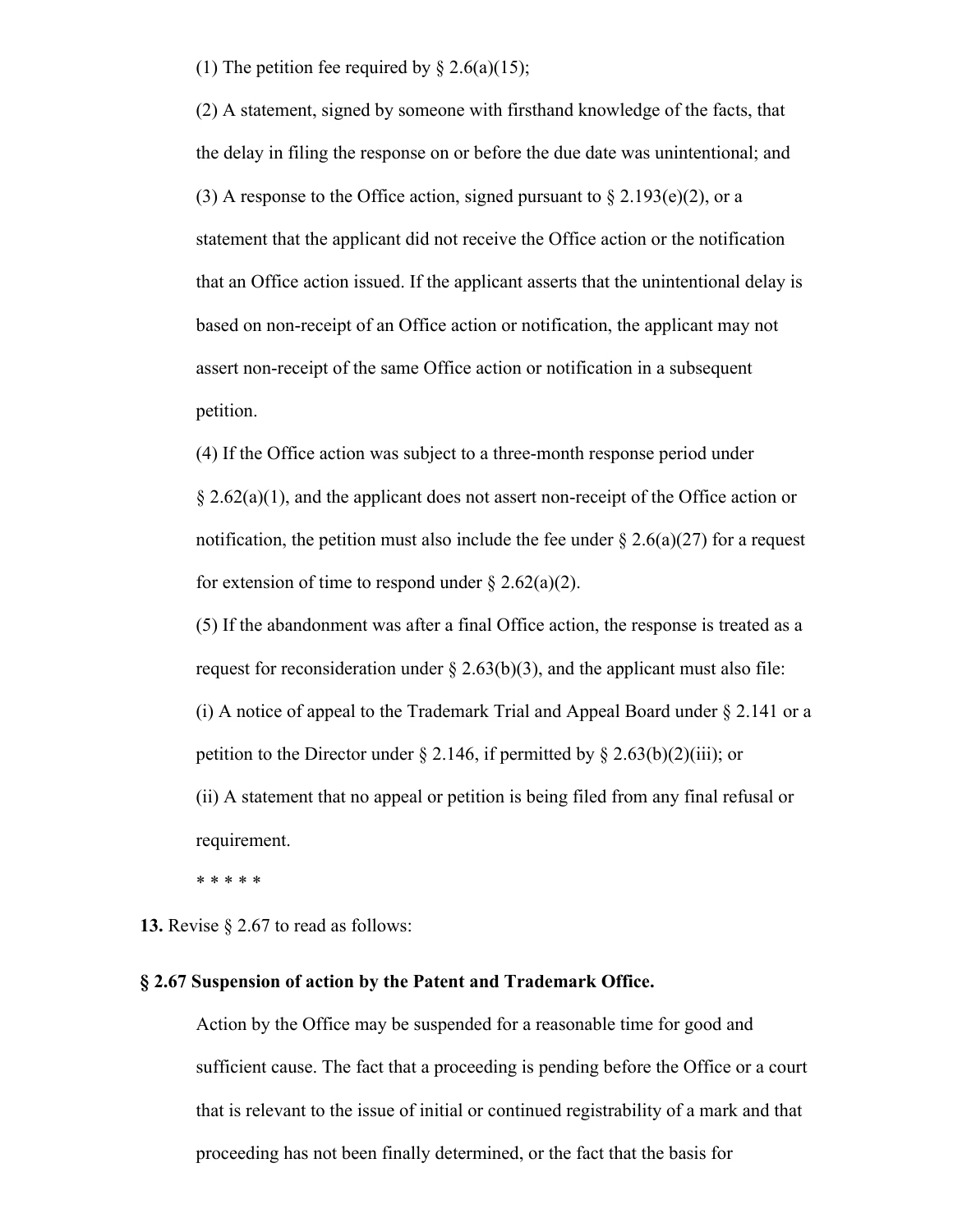registration is, under the provisions of section 44(e) of the Act, registration of the mark in a foreign country and the foreign application is still pending, will be considered prima facie good and sufficient cause. An Office or court proceeding is not considered finally determined until an order or ruling that ends the proceeding or litigation has been rendered and noticed, and the time for any appeal or other further review has expired with no further review sought. An applicant's request for a suspension of action under this section filed within the response period set forth in  $\S 2.62(a)$  may be considered responsive to the previous Office action. The Office may require the applicant, registrant, or party to a proceeding to provide status updates and information relevant to the ground(s) for suspension, upon request.

**14.** Revise the undesignated center heading that precedes § 2.91 "CONCURRENT USE PROCEEDINGS" to read as follows:

#### *EX PARTE* **EXPUNGEMENT AND REEXAMINATION**

#### **15.** Add § 2.91 to read as follows:

#### **§ 2.91 Petition for expungement or reexamination.**

(a) *Petition basis.* Any person may file a petition requesting institution of an ex parte proceeding to cancel a registration of a mark, in whole or in part, on one of the following bases:

(1) Expungement, if the mark is registered under sections 1, 44, or 66 of the Act and has never been used in commerce on or in connection with some or all of the goods and/or services recited in the registration; or

(2) Reexamination, if the mark is registered under section 1 of the Act and was not in use in commerce on or in connection with some or all of the goods and/or services recited in the registration on or before the relevant date, which for any particular goods and/or services, is determined as follows: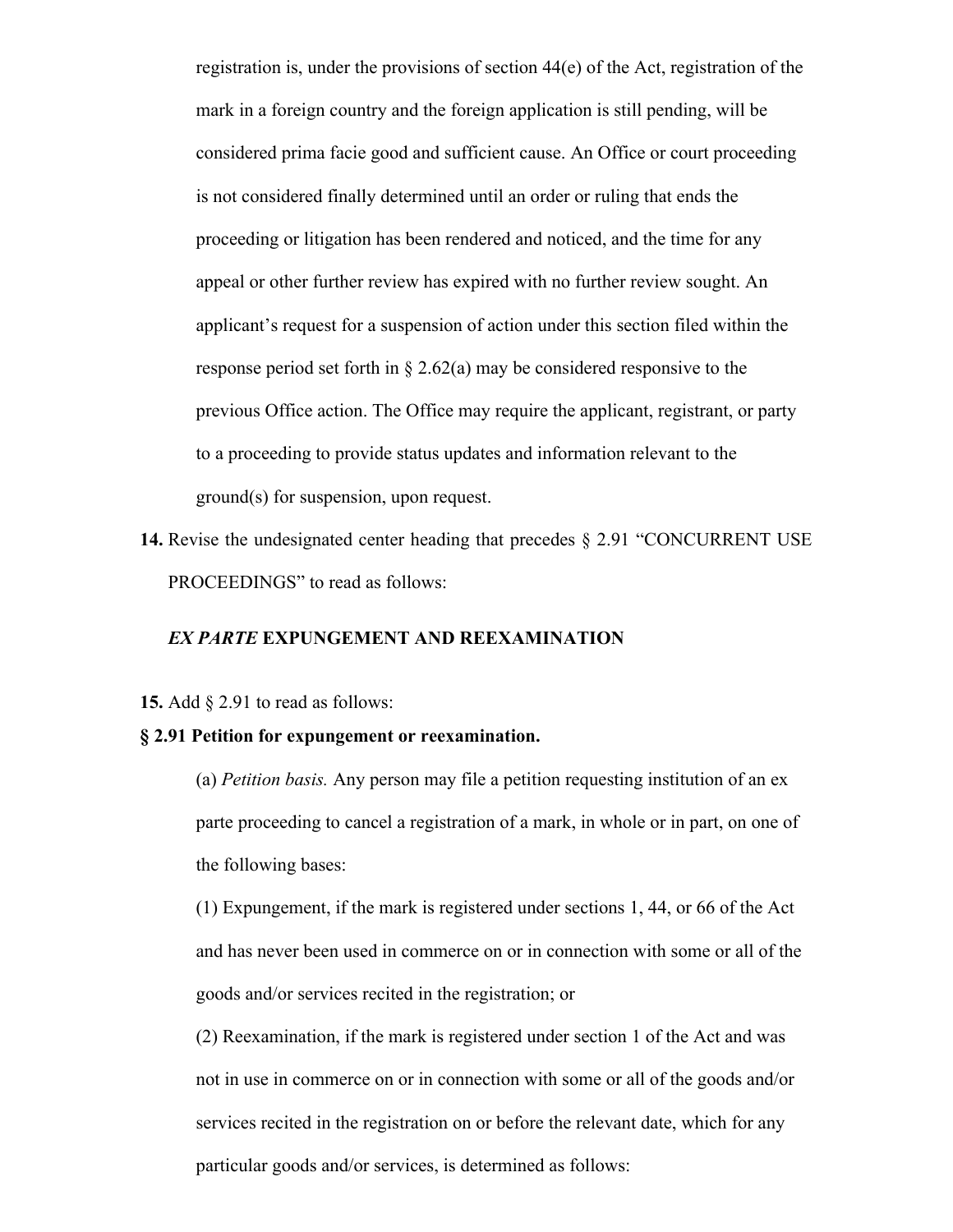(i) In an application for registration of a mark with an initial filing basis of section 1(a) of the Act for the goods and/or services listed in the petition, and not amended at any point to be filed pursuant to section 1(b) of the Act, the relevant date is the filing date of the application; or

(ii) In an application for registration of a mark with an initial filing basis or amended basis of section 1(b) of the Act for the goods and/or services listed in the petition, the relevant date is the later of the filing date of an amendment to allege use identifying the goods and/or services listed in the petition, pursuant to section 1(c) of the Act, or the expiration of the deadline for filing a statement of use for the goods and/or services listed in the petition, pursuant to section 1(d), including all approved extensions thereof.

(b) *Time for filing*. The petition must be filed while the registration is in force and: (1) Where the petition requests institution of an expungement proceeding under paragraph (a)(1) of this section, at any time following the expiration of 3 years after the date of registration and, for petitions made after December 27, 2023, before the expiration of 10 years following the date of registration; or (2) Where the petition requests institution of a reexamination proceeding under paragraph (a)(2) of this section, at any time not later than 5 years after the date of

registration.

(c) *Requirements for complete submission.* Only complete petitions under this section will be considered by the Director under § 2.92, and, once complete, may not be amended by the petitioner. A complete petition must be made in writing, timely filed through TEAS, and include the following:

(1) The fee required by  $\S 2.6(a)(26)$ ;

(2) The U.S. trademark registration number of the registration subject to the petition;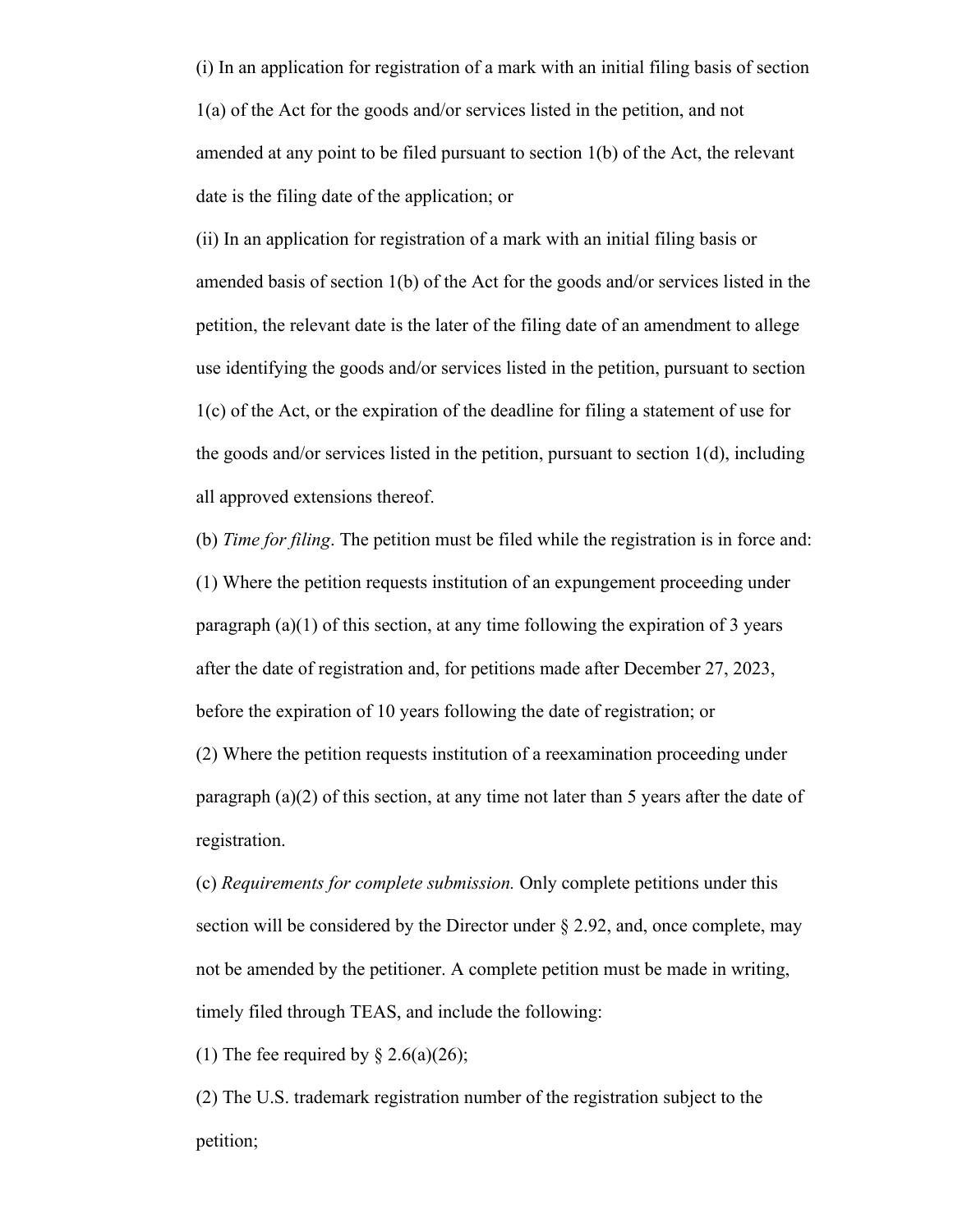(3) The basis for petition under paragraph (a) of this section;

(4) The name, domicile address, and email address of the petitioner;

(5) If the domicile of the petitioner is not located within the United States or its territories, a designation of an attorney, as defined in § 11.1 of this chapter, who is qualified to practice under § 11.14 of this chapter;

(6) If the petitioner is, or must be, represented by an attorney, as defined in  $\S 11.1$ of this chapter, who is qualified to practice under § 11.14 of this chapter, the attorney's name, postal address, email address, and bar information under

 $§$  2.17(b)(3);

(7) Identification of each good and/or service recited in the registration for which the petitioner requests that the proceeding be instituted on the basis identified in the petition;

(8) A verified statement that sets forth in numbered paragraphs:

(i) The elements of the reasonable investigation of nonuse conducted, as defined under paragraph (d) of this section, where for each source of information relied upon, the statement includes a description of how and when the searches were conducted and what the searches disclosed; and

(ii) A concise factual statement of the relevant basis for the petition, including any additional facts that support the allegation of nonuse of the mark in commerce on or in connection with the goods and services as specified in paragraph (a) of this section;

(9) A clear and legible copy of all documentary evidence supporting a prima facie case of nonuse of the mark in commerce and an itemized index of such evidence. Evidence that supports a prima facie case of nonuse may also include, but is not limited to:

(i) Verified statements;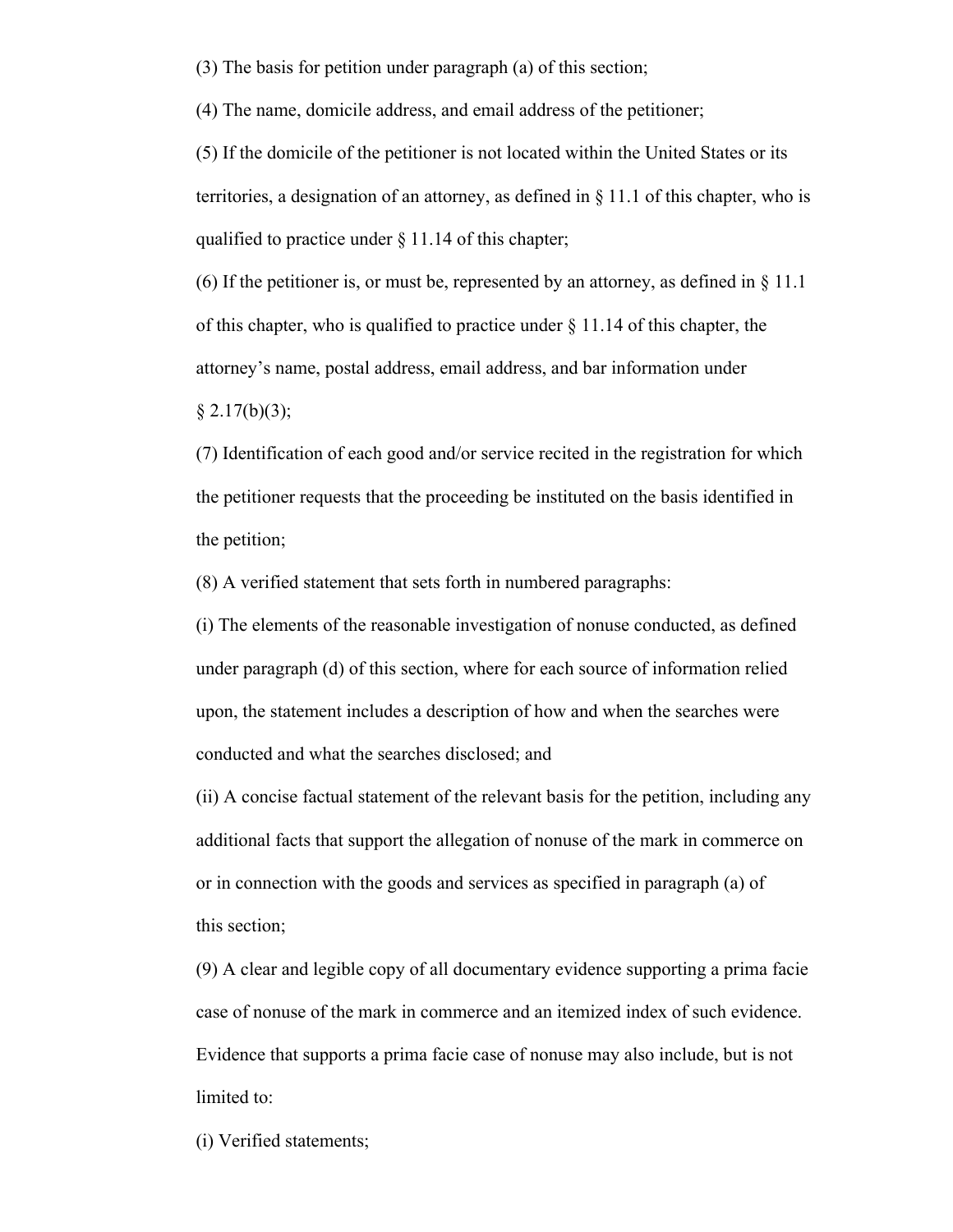(ii) Excerpts from USPTO electronic records in applications or registrations; (iii) Screenshots from relevant webpages, including the URL and access or print date;

(iv) Excerpts from press releases, news articles, journals, magazines, or other publications, identifying the publication name and date of publication; and (v) Evidence suggesting that the verification accompanying a relevant allegation of use in the registration was improperly signed.

(d) *Reasonable investigation of nonuse.* A petitioner must make a bona fide attempt to determine if the registered mark was not in use in commerce or never in use in commerce on or in connection with the goods and/or services as specified in paragraph (a) of this section by conducting a reasonable investigation. (1) A reasonable investigation is an appropriately comprehensive search, which may vary depending on the circumstances, but is calculated to return information about the underlying inquiry from reasonably accessible sources where evidence concerning use of the mark during the relevant time period on or in connection with the relevant goods and/or services would normally be found.

(2) Sources for a reasonable investigation may include, but are not limited to:

(i) State and Federal trademark records;

(ii) Internet websites and other media likely to or believed to be owned or controlled by the registrant;

(iii) Internet websites, other online media, and publications where the relevant goods and/or services likely would be advertised or offered for sale;

(iv) Print sources and webpages likely to contain reviews or discussion of the relevant goods and/or services;

(v) Records of filings made with or of actions taken by any State or Federal business registration or regulatory agency;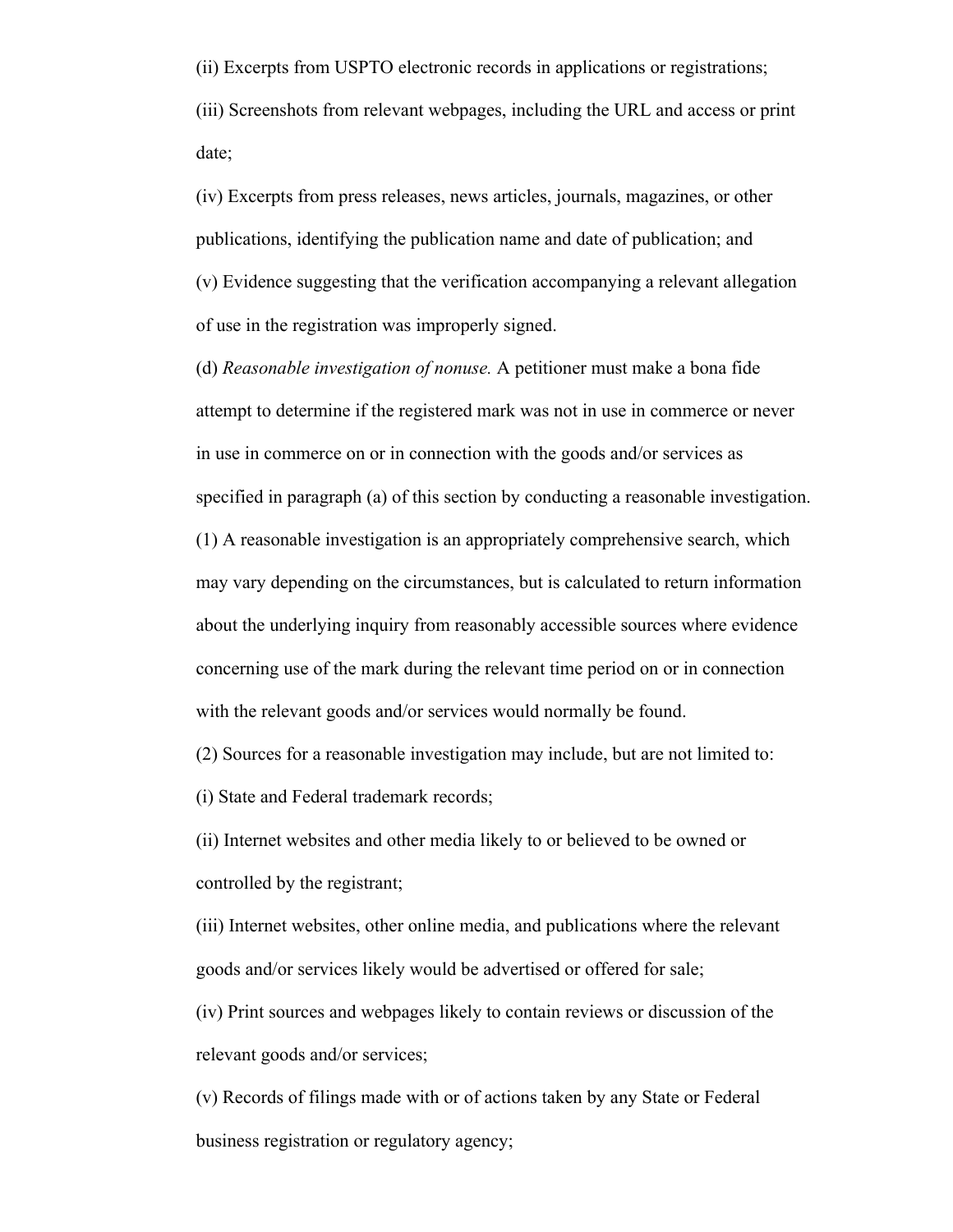(vi) The registrant's marketplace activities, including, for example, any attempts to contact the registrant or purchase the relevant goods and/or services; (vii) Records of litigation or administrative proceedings reasonably likely to contain evidence bearing on the registrant's use or nonuse of the registered mark; and

(viii) Any other reasonably accessible source with information establishing nonuse of the mark as specified in paragraph (a) of this section.

(3) A petitioner need not check all possible appropriate sources for its investigation to be considered reasonable.

(e) *Director's authority.* The authority to act on petitions made under this section is reserved to the Director, and may be delegated.

(f) *Oral hearings.* An oral hearing will not be held on a petition except when considered necessary by the Director.

(g) *No stay.* The mere filing of a petition for expungement or reexamination by itself will not act as a stay in any appeal or inter partes proceeding that is pending before the Trademark Trial and Appeal Board, nor will it stay the period for replying to an Office action in any pending application or registration.

**16.** Add § 2.92 to read as follows:

# **§ 2.92 Institution of** *ex parte* **expungement and reexamination proceedings.**

Notwithstanding section 7(b) of the Act, the Director may, upon a determination that information and evidence supports a prima facie case, institute a proceeding for expungement or reexamination of a registration of a mark, either upon petition or upon the Director's initiative. Information that supports a prima facie case of nonuse with the goods and/or services at issue shall be based upon all information and evidence available to the Office. The electronic record of the registration for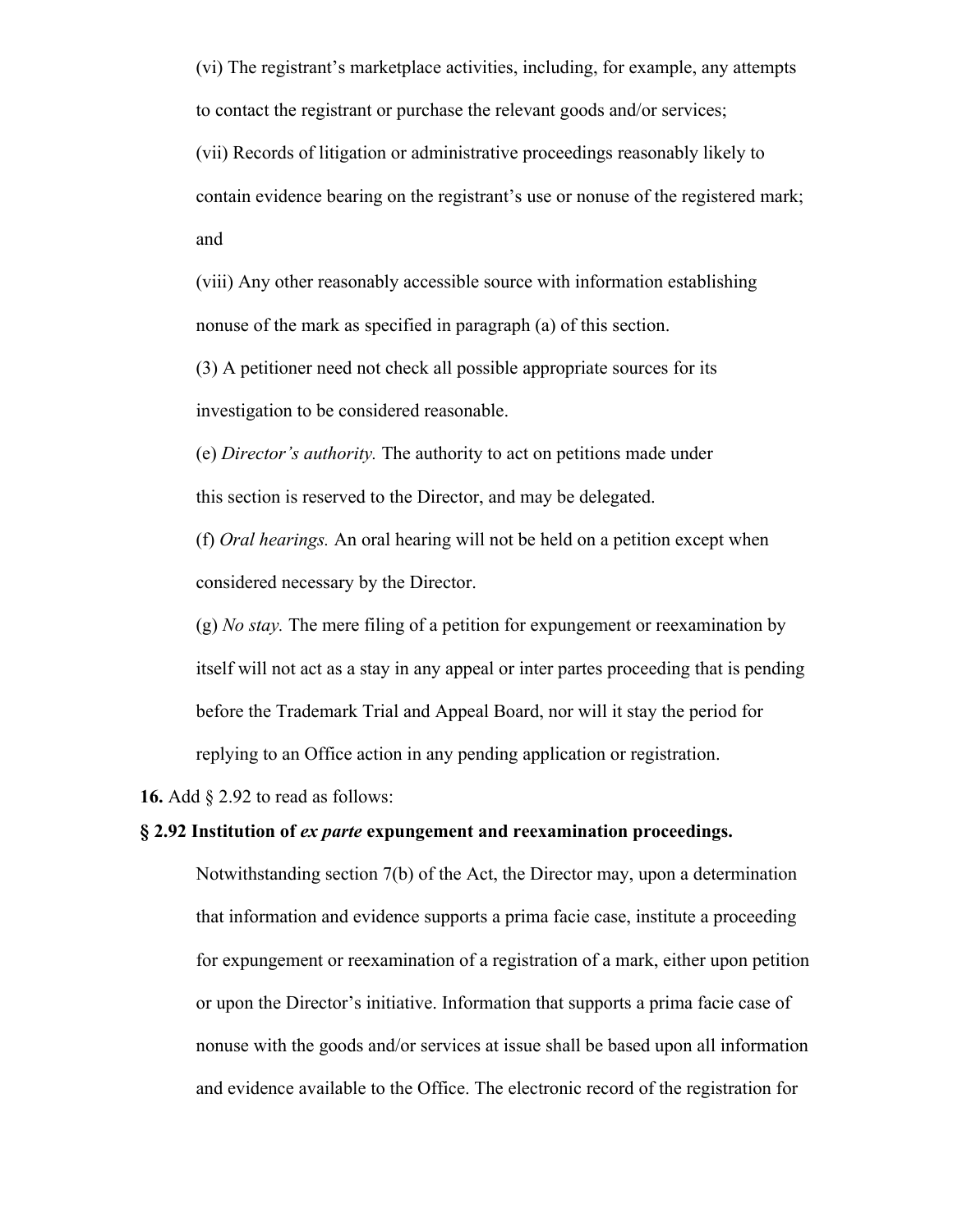which a proceeding has been instituted forms part of the record of the proceeding without any action by the Office, a petitioner, or a registrant.

(a) *Institution upon petition.* For each good and/or service identified in a complete petition under § 2.91, the Director will determine if the petition sets forth a prima facie case of nonuse to support the petition basis and, if so, will institute an ex parte expungement or reexamination proceeding.

(b) *Institution upon the Director's initiative.* The Director may institute an ex parte expungement or reexamination proceeding on the Director's own initiative, within the time periods set forth in  $\S 2.91(b)$ , and for the reasons set forth in § 2.91(a), based on information that supports a prima facie case for expungement or reexamination of a registration for some or all of the goods or services identified in the registration.

(c) *Director's authority.* (1) Any determination by the Director whether to institute an expungement or reexamination proceeding shall be final and nonreviewable.

(2) The Director may institute an expungement and/or reexamination proceeding for fewer than all of the goods and/or services identified in a petition under § 2.91. The identification of particular goods and/or services in a petition does not limit the Director from instituting a proceeding that includes additional goods and/or services identified in the subject registration on the Director's own initiative, under paragraph (b) of this section.

(d) *Estoppel*. (1) Upon termination of an expungement proceeding under §  $2.93(c)(3)$ , including after any appeal, where it has been determined that the registered mark was used in commerce on or in connection with any of the goods and/or services at issue in the proceedings prior to the date a petition to expunge was filed under § 2.91 or the Director-initiated proceedings under § 2.92, no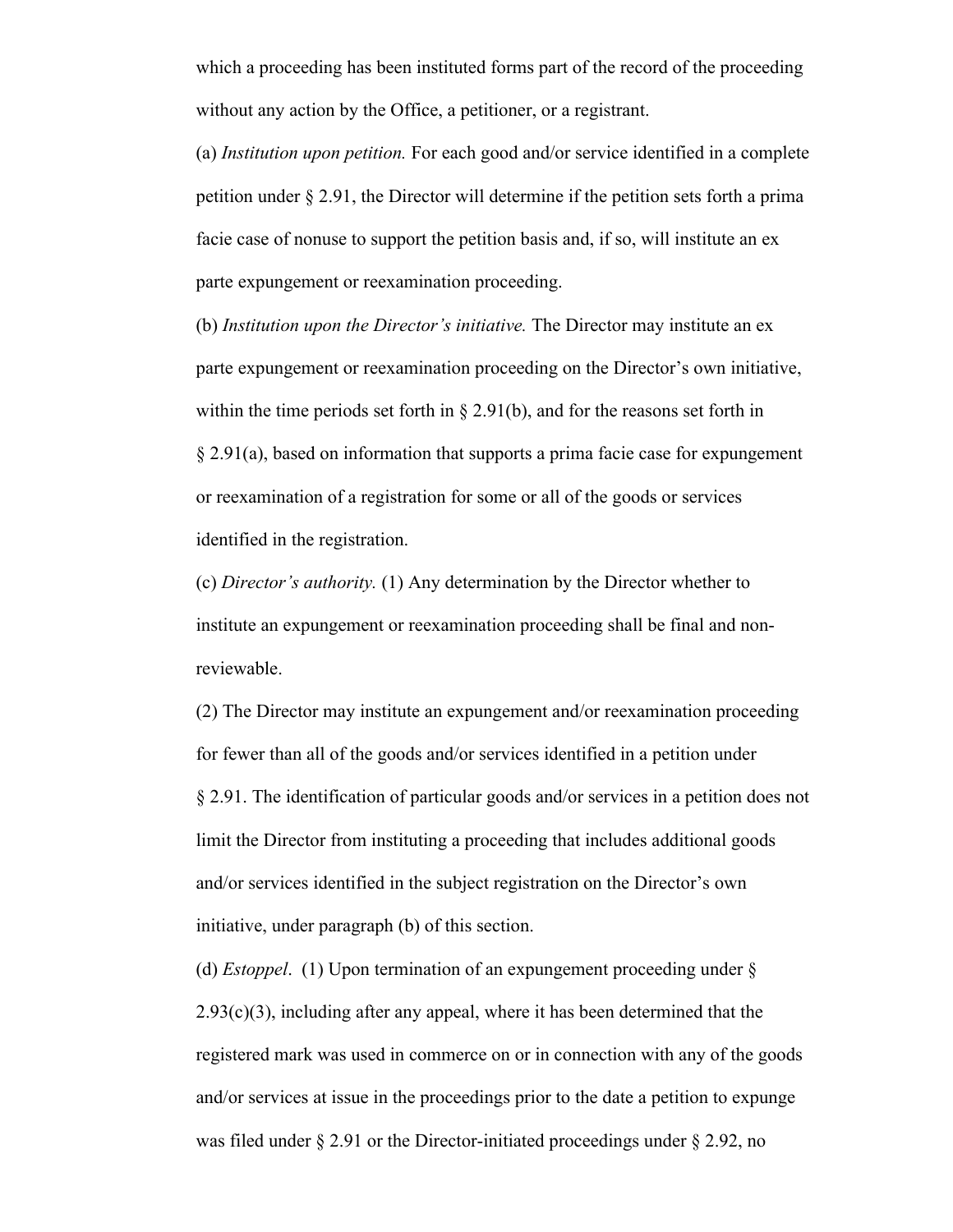further expungement proceedings may be instituted as to those particular goods and/or services.

(2) Upon termination of a reexamination proceeding under  $\S 2.93(c)(3)$ , including any appeal, where it is has been determined that the registered mark was used in commerce on or in connection with any of the goods and/or services at issue, on or before the relevant date established in the proceedings, no further expungement or reexamination proceedings may be instituted as to those particular goods and/or services.

(3) With respect to a particular registration, once an expungement proceeding has been instituted and is pending, no later expungement proceeding may be instituted with respect to the same goods and/or services at issue in the pending proceeding. (4) With respect to a particular registration, while a reexamination proceeding is pending, no later expungement or reexamination proceeding may be instituted with respect to the same goods and/or services at issue in the pending proceeding. (e) *Consolidated proceedings*.

(1) The Director may consolidate expungement and reexamination proceedings involving the same registration. Consolidated proceedings will be considered related parallel proceedings.

(2) If two or more petitions under § 2.91 are directed to the same registration and are pending concurrently, or the Director wishes to institute an ex parte expungement or reexamination proceeding on the Director's own initiative under paragraph (b) of this section concerning a registration for which one or more petitions under § 2.91 are pending, the Director may elect to institute a single proceeding.

(3) Unless barred under paragraph (d) of this section, if any expungement or reexamination proceeding is instituted while a prior expungement or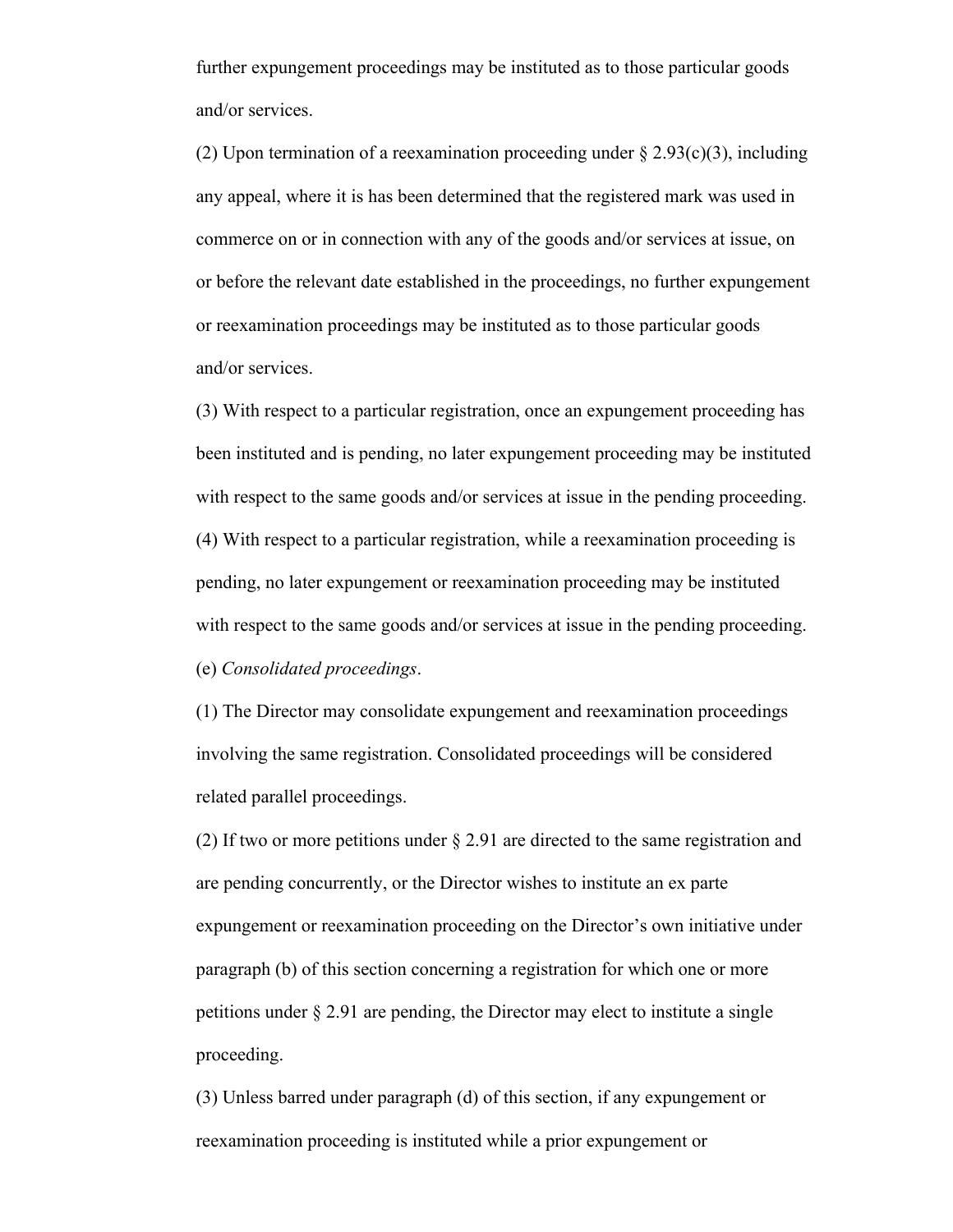reexamination proceeding directed to the same registration is pending, the Director may consolidate the proceedings.

(f) *Notice of Director's determination whether to institute proceedings.* (1) In a determination based on a petition under § 2.91, if the Director determines that no prima facie case of nonuse has been made and thus no proceeding will be instituted, notice of this determination will be provided to the registrant and petitioner, and will include the means to access the petition and supporting documents and evidence.

(2) If the Director determines that a proceeding should be instituted based on a prima facie case of nonuse of a registered mark as to any goods and/or services recited in the registration, or consolidates proceedings under paragraph (e) of this section, the Director's determination and notice of the institution of the proceeding will be set forth in an Office action under  $\S 2.93(a)$ . If a proceeding is instituted based in whole or in part on a petition under  $\S 2.91$ , the Office action will include the means to access any petition and the supporting documents and evidence supporting a prima facie case that formed the basis for the Director's determination. Notice of the Director's determination will also be provided to the petitioner.

(g) *Other mark types.* (1) Registrations subject to expungement and reexamination proceedings include collective trademarks, collective service marks, and certification marks.

(2) The use that is the subject of the inquiry in expungement and reexamination proceedings for these mark types is defined in  $\S 2.2(k)(2)$  for collective trademarks and collective service marks, and  $\S 2.2(k)(4)$  for certification marks.

**17.** Add § 2.93 to read as follows:

#### **§ 2.93 Expungement and reexamination procedures.**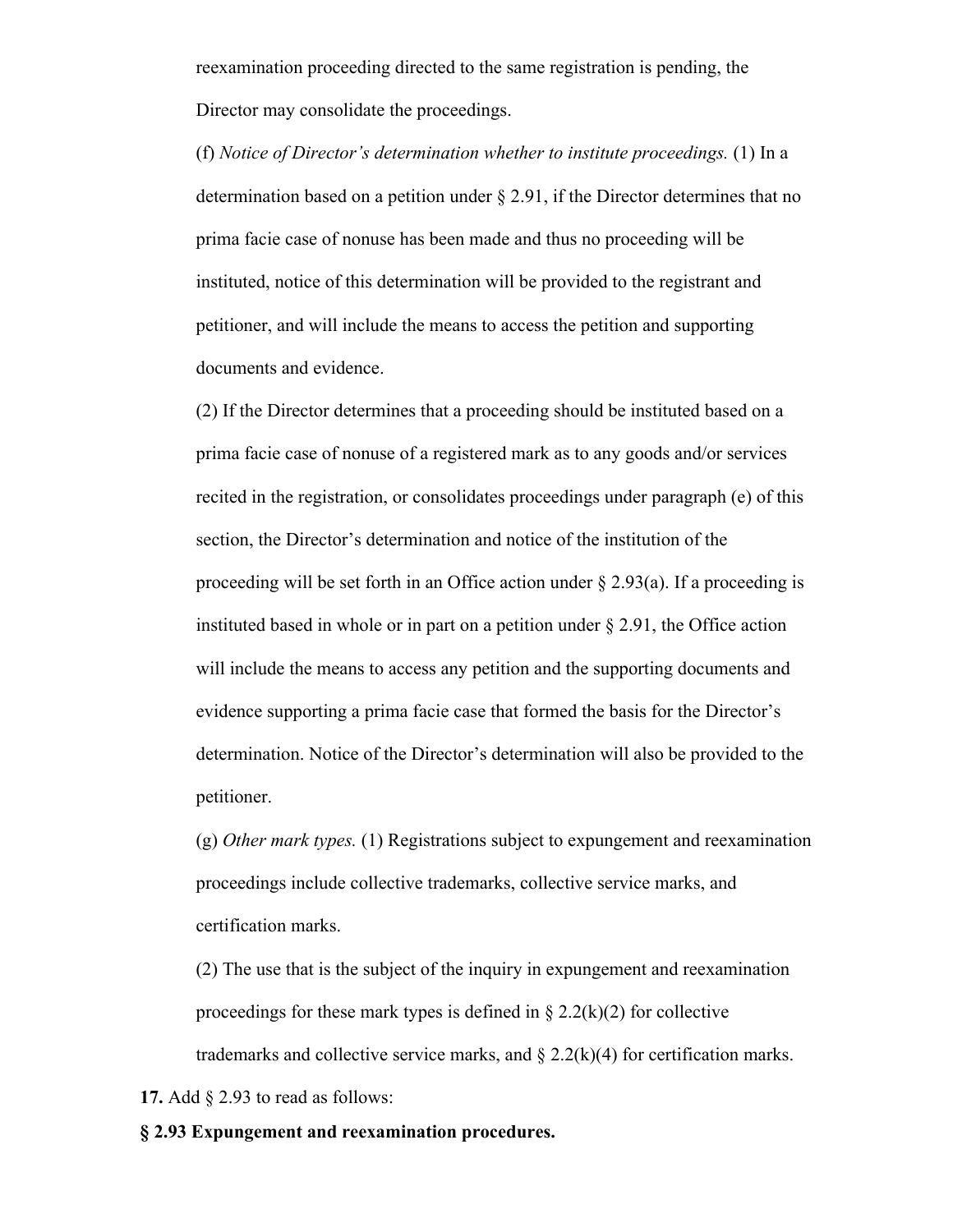(a) *Office action.* An Office action issued to a registrant pursuant to

 $\S 2.92(f)(2)$  will require the registrant to provide such evidence of use, information, exhibits, affidavits, or declarations as may be reasonably necessary to rebut the prima facie case of nonuse by establishing that the required use in commerce has been made on or in connection with the goods and/or services at issue as of the date relevant to the proceeding. The Office action may also include requirements under §§ 2.11, 2.23, and 2.189, as appropriate.

(b) *Response—*(1) *Deadline.* The registrant's response to an Office action must be received by the Office within two months from the issue date. If the registrant fails to timely respond to a non-final Office action, the proceeding will terminate, and the registration will be cancelled as to the relevant goods and/or services. (2) *Signature.* The response must be signed by the registrant, someone with legal authority to bind the registrant (e.g., a corporate officer or general partner of a partnership), or a practitioner qualified to practice under  $\S 11.14$  of this chapter, in accordance with the requirements of  $\S 2.193(e)(2)$ .

(3) *Form*. Responses must be submitted through TEAS. Responses sent via email or facsimile will not be accorded a date of receipt.

(4) *Response in an expungement proceeding.* In an expungement proceeding, an acceptable response consists of one or more of the following:

(i) Evidence of use, in accordance with paragraph  $(b)(6)$  of this section, establishing that use of the mark in commerce occurred on or in connection with the goods and/or services at issue either before the filing date of the relevant granted petition to expunge under  $\S 2.91(a)(1)$  or before the date the proceeding was instituted by the Director under § 2.92(b), as appropriate;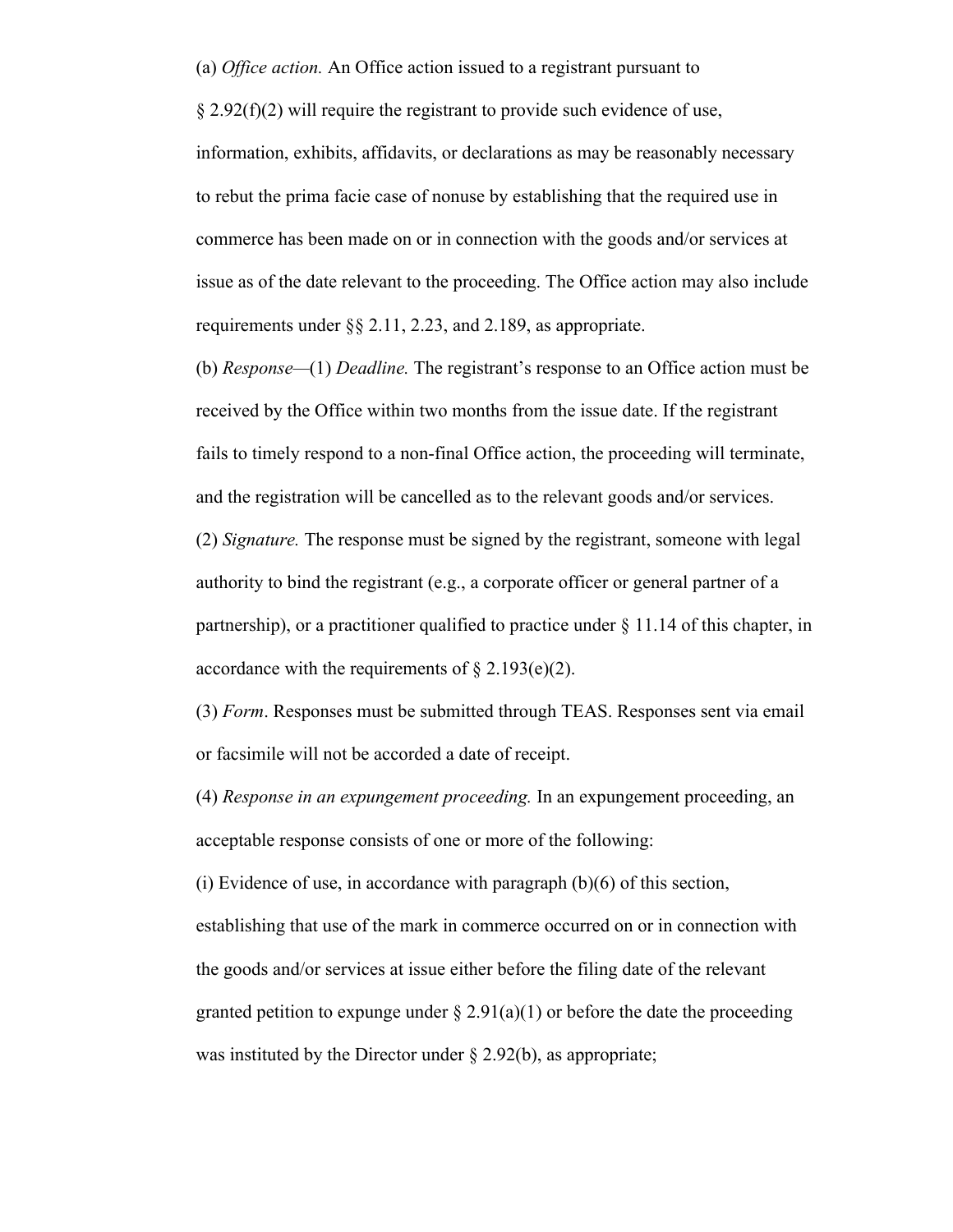(ii) Verified statements and supporting evidence to establish that any nonuse as to particular goods and/or services with a sole basis under section 44(e) or section 66(a) of the Act is due to special circumstances that excuse such nonuse; and/or (iii) Deletion of some or all of the goods and/or services at issue in the proceeding, if appropriate, subject to the provisions of paragraph (d) of this section.

(5) *Response in a reexamination proceeding.* In a reexamination proceeding, an acceptable response consists of one or more of the following: (i) Evidence of use, in accordance with paragraph  $(b)(6)$  of this section, establishing that use of the mark in commerce occurred on or in connection with each particular good and/or service at issue, on or before the relevant date set forth in  $\S 2.91(a)(2)$ ; and/or

(ii) Deletion of some or all of the goods and/or services at issue in the proceeding, if appropriate, subject to the provisions of paragraph (d) of this section.

(6) *Evidence of use.* Evidence of use of the mark in commerce on or in connection with any particular good and/or service must be consistent with the definition of "use in commerce" set forth in section 45 of the Act and is not limited in form to that of specimens under § 2.56. Any evidence of use must be accompanied by a verified statement setting forth in numbered paragraphs factual information about the use of the mark in commerce and the supporting evidence, including how the evidence demonstrates use of the mark in commerce as of any relevant date for the goods and/or services at issue. Evidence must be labeled, and an itemized index of the evidence must be provided such that the particular goods and/or services supported by each item submitted as evidence of use is clear.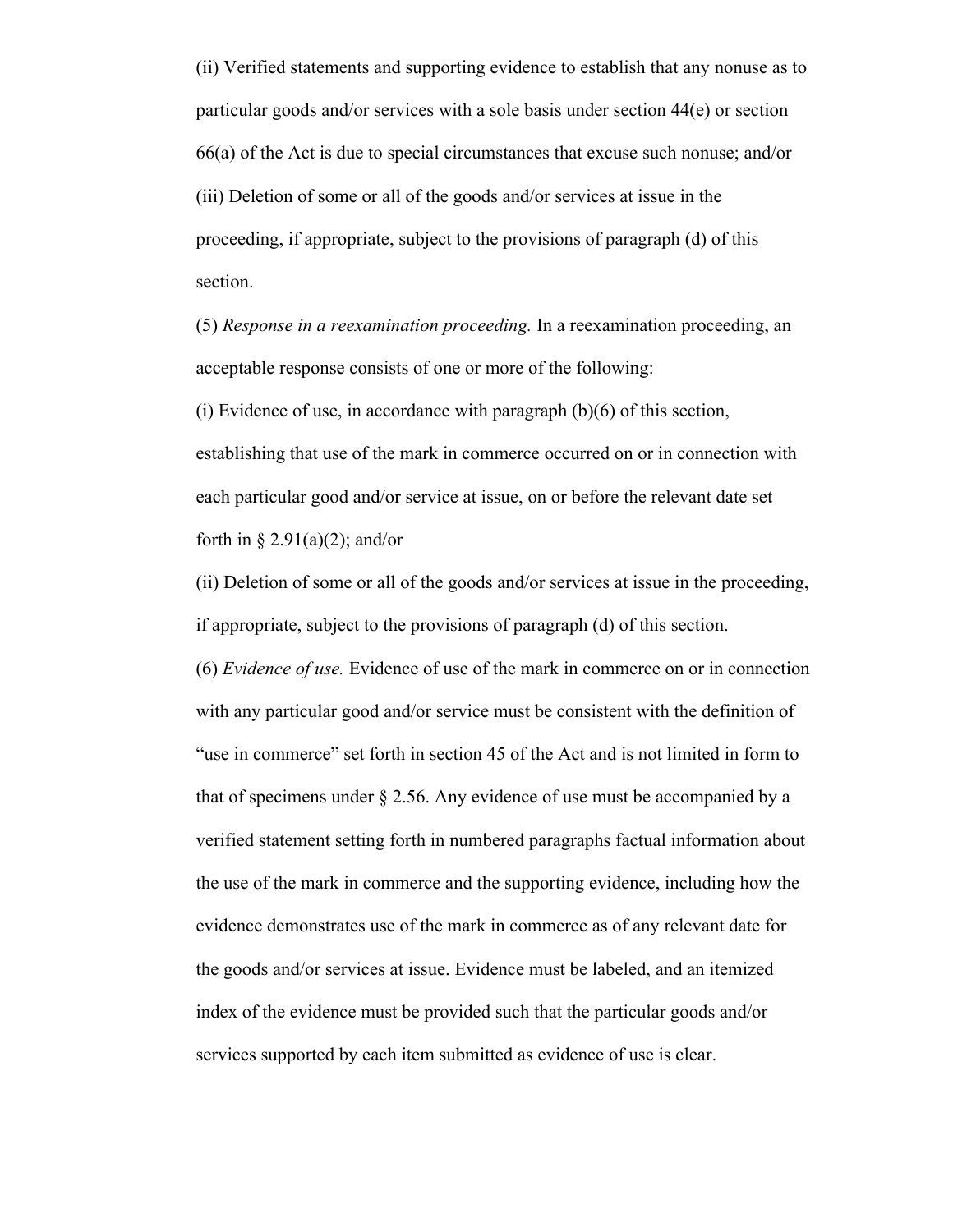(c) *Action after response.* After response by the registrant, the Office will review the registrant's evidence of use or showing of applicable excusable nonuse, and/or arguments, and determine compliance with any requirement. (1) *Final Office action.* If the registrant's timely response fails to rebut the prima facie case of nonuse or fully comply with all outstanding requirements, a final Office action will issue that addresses the evidence, includes the examiner's decision, and maintains any outstanding requirement. After issuance of a final Office action, the registrant may respond by timely filing:

(i) A request for reconsideration of the final Office action that seeks to further address the issue of use of the mark in commerce and/or comply with any outstanding requirement maintained in the final action; or

(ii) An appeal to the Trademark Trial and Appeal Board under § 2.143.

(2) *Time for filing a request for reconsideration or petition to the Director.* (i) A request for reconsideration must be filed prior to the expiration of time provided for an appeal in § 2.143. Filing a request for reconsideration does not stay or extend the time for filing an appeal or a petition under paragraph  $(c)(2)(iv)$  of this section.

(ii) Prior to the expiration of time for filing an appeal to the Trademark Trial and Appeal Board under § 2.143, a registrant may file a petition to the Director under § 2.146 for relief from any outstanding requirement under §§ 2.11, 2.23, and 2.189 made final. If the petition is denied, the registrant will have 2 months from the date of issuance of the final action that contained the final requirement, or 30 days from the date of the decision on the petition, whichever date is later, to comply with the requirement. A requirement that is the subject of a petition decided by the Director may not subsequently be the subject of an appeal to the Trademark Trial and Appeal Board.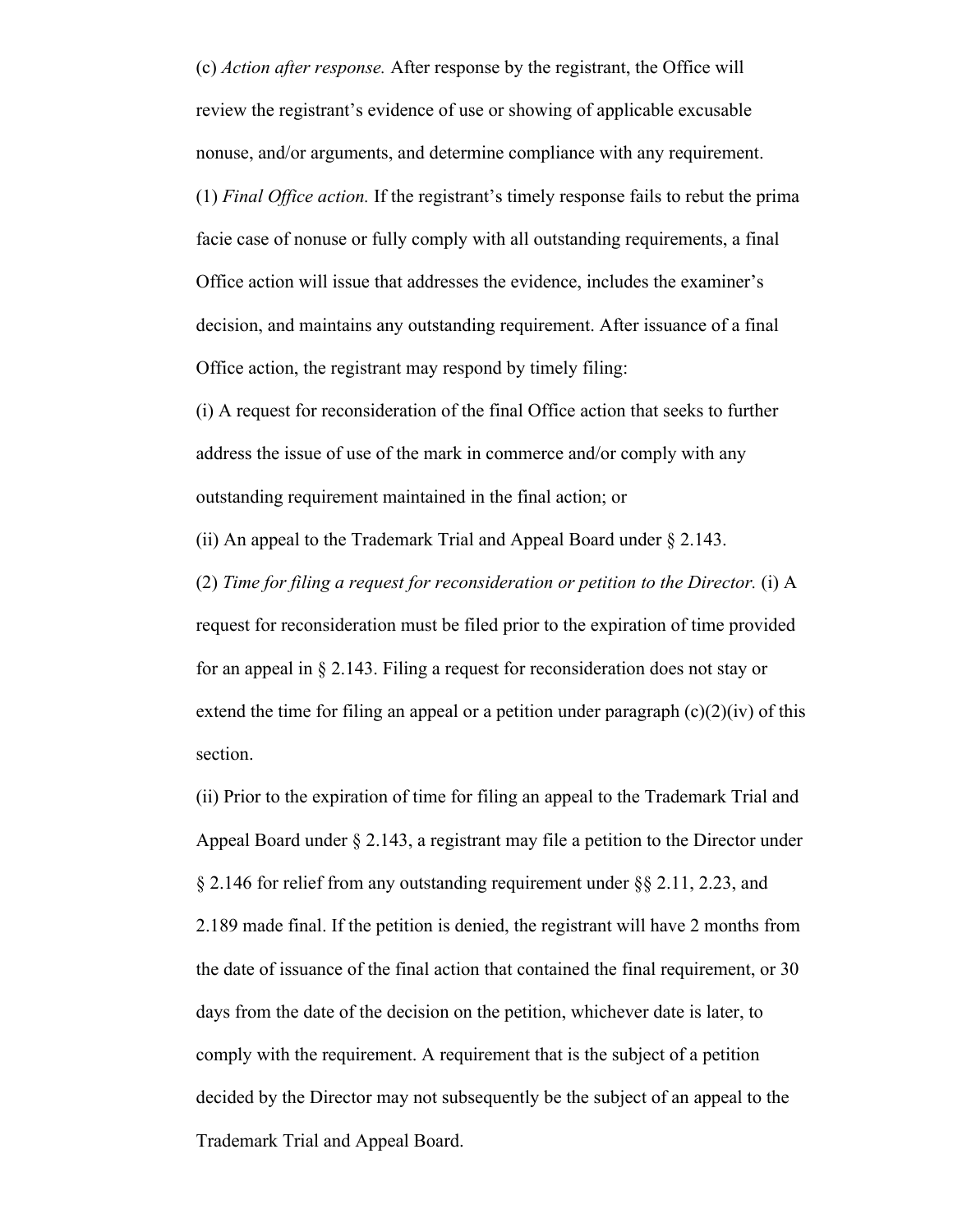(3) *Termination of proceeding.* (i) If, upon review of any timely response, the Office finds that the registrant has rebutted the prima facie case of nonuse and complied with all outstanding requirements, the proceeding will terminate and a notice of termination shall be issued under § 2.94.

(ii) If, after issuance of the final action, the registrant fails to timely comply with any outstanding requirement, or the Office finds that the registrant has failed to rebut the prima facie case of nonuse of the mark on or in connection with any of the goods and/or services at issue in the proceeding, the proceeding will terminate, and a notice of termination shall be issued under § 2.94 after the time for appeal has expired or any appeal proceeding has terminated, pursuant to §§ 2.143-2.145.

(d) *Deletion of goods and/or services.* The registrant may respond to an Office action under this section by requesting that some or all of the goods and/or services at issue in the proceeding be deleted from the registration. No other amendment to the identification of goods or services in a registration will be permitted in a response.

(1) An acceptable deletion requested in a response under this section shall be immediate in effect, and reinsertion of goods and/or services or further amendments that would add to or expand the scope of the goods and/or services shall not be permitted. Deletion of goods and/or services in an expungement or reexamination proceeding after the submission and prior to the acceptance of an affidavit or declaration under section 8 or 71 of the Act will result in a fee under  $§ 2.161(c)$  or  $§ 7.37(c)$ .

(2) A submission other than one made under this section, including a request to surrender the subject registration for cancellation under  $\S 2.172$  or a request to amend the registration under  $\S 2.173$ , filed after the issuance of an Office action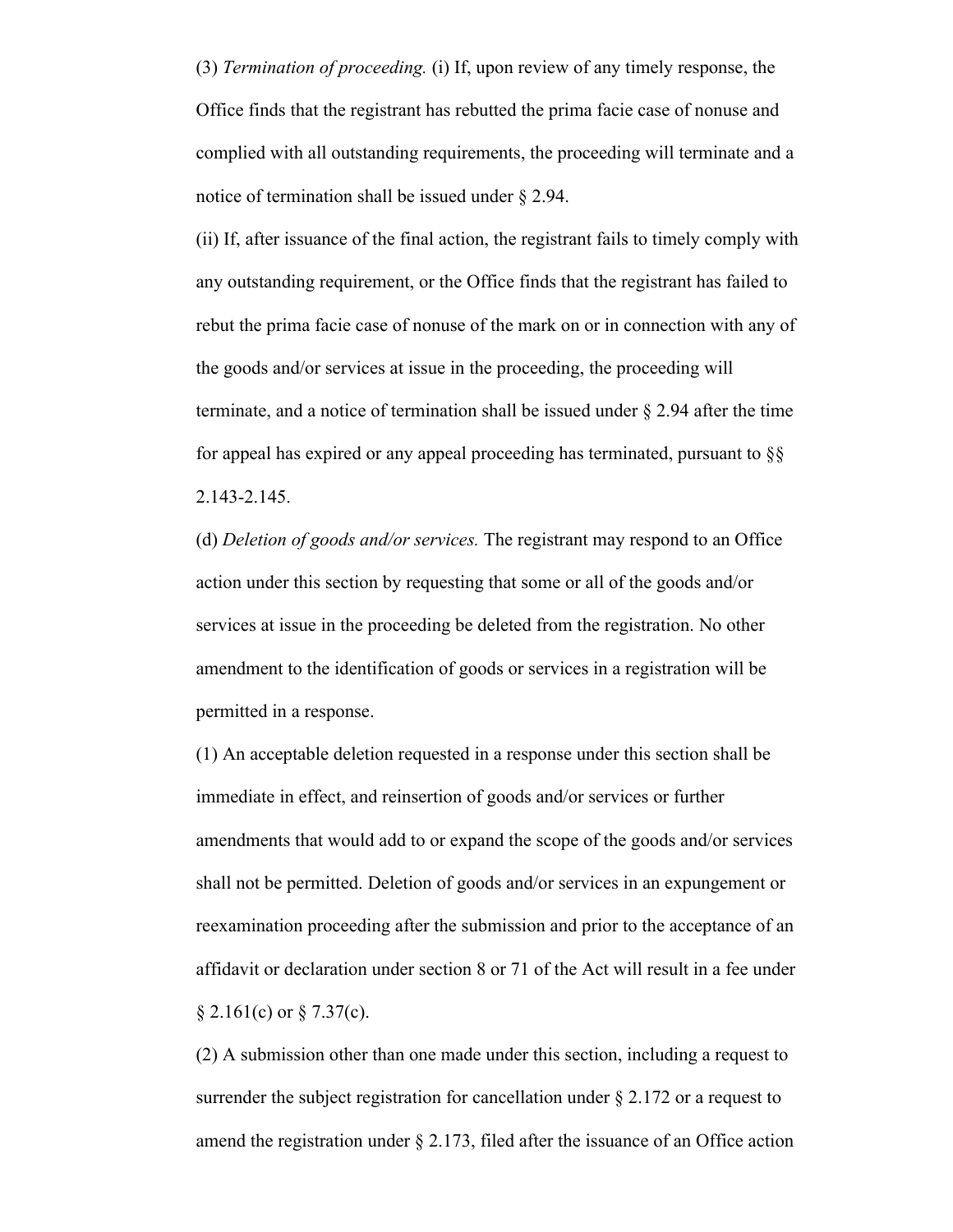under this section, does not constitute a sufficient response to an Office action under this section. The registrant must notify the Office of such submission in a timely response.

(3) Deletion of goods and/or services at issue in a pending proceeding in a response, a surrender for cancellation under § 2.172, an amendment of the registration under § 2.173, or any other accepted submission, shall render the proceeding moot as to those goods and/or services, and no further determination will be made regarding the registrant's use of the mark in commerce as to those goods and/or services.

**18.** Add § 2.94 to read as follows:

### **§ 2.94 Action after expungement or reexamination.**

Upon termination of an expungement or reexamination proceeding, the Office shall issue a notice of termination that memorializes the final disposition of the proceeding as to each of the goods and/or services at issue in the proceeding. Where appropriate, the registration will be cancelled, in whole or in part, based on the final disposition of the proceeding.

- **19.** Add an undesignated center heading that precedes § 2.99 to read as follows: **CONCURRENT USE PROCEEDINGS**
- **20.** Revise the undesignated center heading that precedes § 2.111 "CANCELLATION" to read as follows:

# **CANCELLATION PROCEEDINGS BEFORE THE TRADEMARK TRIAL AND APPEAL BOARD**

- **21.** Amend § 2.111 by revising paragraph (b) to read as follows:
- **§ 2.111 Filing petition for cancellation.**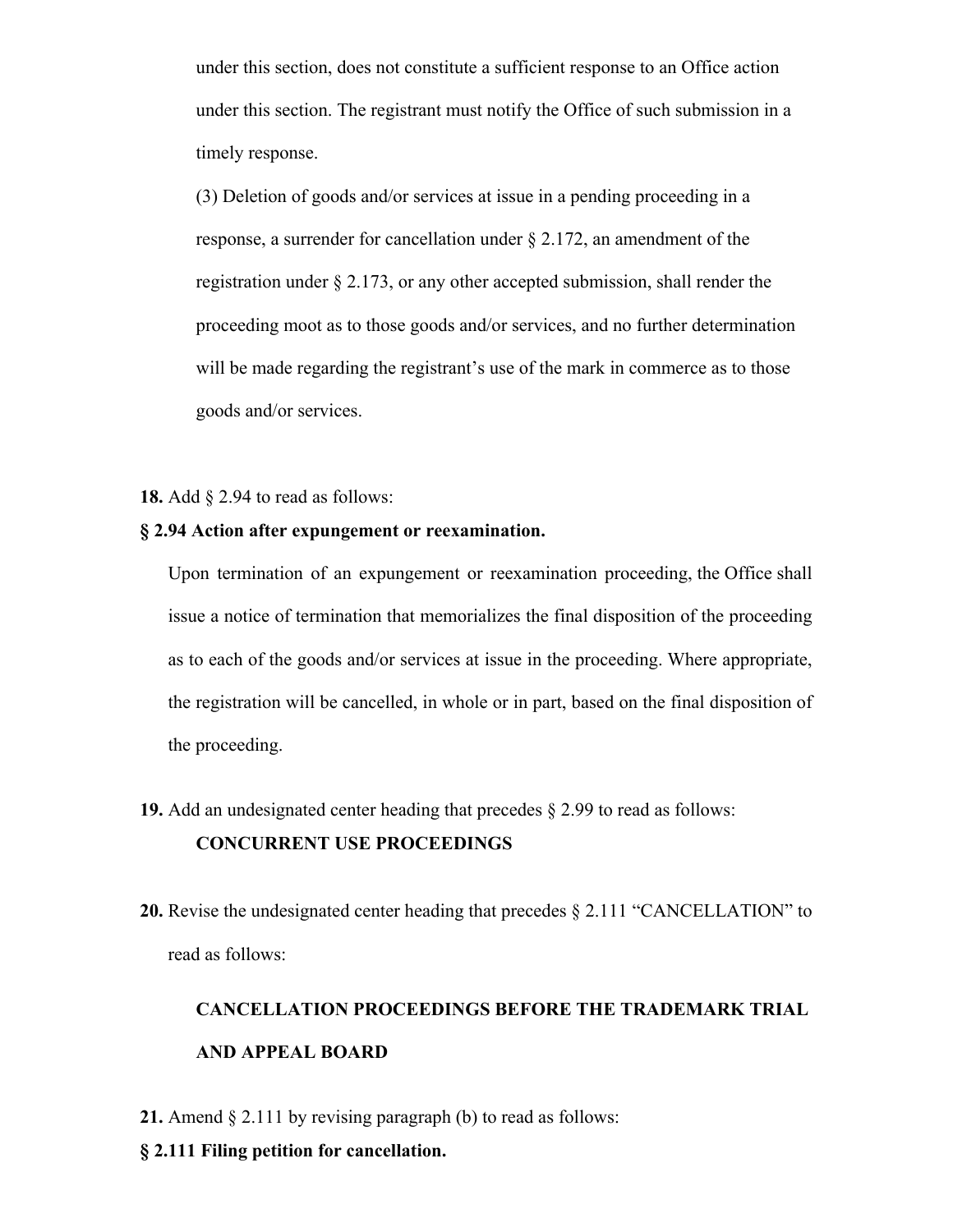\* \* \* \* \*

(b) Any person who believes that he, she, or it is or will be damaged by a registration may file a petition, addressed to the Trademark Trial and Appeal Board, for cancellation of the registration in whole or in part. The petition for cancellation need not be verified, but must be signed by the petitioner or the petitioner's attorney, as specified in § 11.1 of this chapter, or other authorized representative, as specified in § 11.14(b) of this chapter. Electronic signatures pursuant to § 2.193(c) are required for petitions submitted electronically via ESTTA. The petition for cancellation may be filed at any time in the case of registrations on the Supplemental Register or under the Act of 1920, or registrations under the Act of 1881 or the Act of 1905, which have not been published under section 12(c) of the Act, on any ground specified in section 14(3) or section 14(5) of the Act, or at any time after the three-year period following the date of registration on the ground specified in section 14(6) of the Act. In all other cases, including nonuse claims not specified in section 14(6), the petition for cancellation and the required fee must be filed within five years from the date of registration of the mark under the Act or from the date of publication under section 12(c) of the Act.

\* \* \* \* \*

**22.** Amend § 2.117 by revising paragraph (a) to read as follows:

#### **§ 2.117 Suspension of proceedings.**

(a) Whenever it shall come to the attention of the Trademark Trial and Appeal Board that a civil action, another Board proceeding, or an expungement or reexamination proceeding may have a bearing on a pending case, proceedings before the Board may be suspended until termination of the civil action, the other Board proceeding, or the expungement or reexamination proceeding. A civil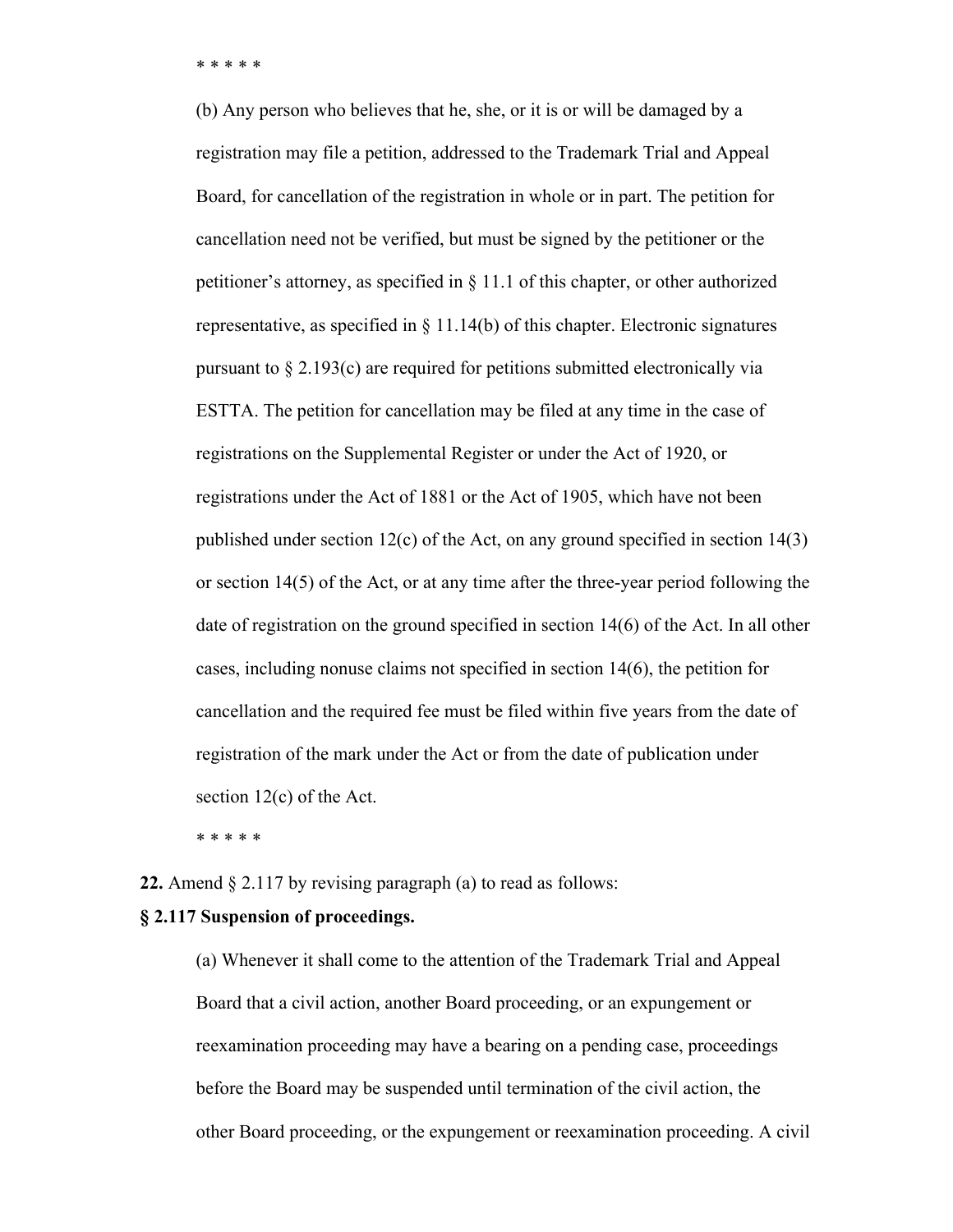action or proceeding is not considered to have been terminated until an order or ruling that ends litigation has been rendered and noticed and the time for any appeal or other further review has expired with no further review sought. \* \* \* \* \*

**23.** Revise § 2.141 to read as follows:

**§ 2.141** *Ex parte* **appeals from refusal to register by action of trademark examining attorney.**

(a) An applicant may, upon final refusal to register by the trademark examining attorney, appeal to the Trademark Trial and Appeal Board upon payment of the prescribed fee for each class in the application for which an appeal is taken, within the time provided in  $\S 2.62(a)$ , including any granted extension of time to respond or appeal under  $\S 2.62(a)(2)$ . A second refusal to register on the same grounds may be considered as final by the applicant for purpose of appeal. (b) The applicant must pay an appeal fee for each class from which the appeal is taken. If the applicant does not pay an appeal fee for at least one class of goods or services before expiration of the filing period, the application will be abandoned. In a multiple-class application, if an appeal fee is submitted for fewer than all classes, the applicant must specify the class(es) in which the appeal is taken. If the applicant timely submits a fee sufficient to pay for an appeal in at least one class, but insufficient to cover all the classes, and the applicant has not specified the class(es) to which the fee applies, the Board will issue a written notice setting a time limit in which the applicant may either pay the additional fees or specify the class(es) being appealed. If the applicant does not submit the required fee or specify the class(es) being appealed within the set time period, the Board will apply the fee(s) to the class(es) in ascending order, beginning with the lowest numbered class containing goods and/or services at issue in the appeal.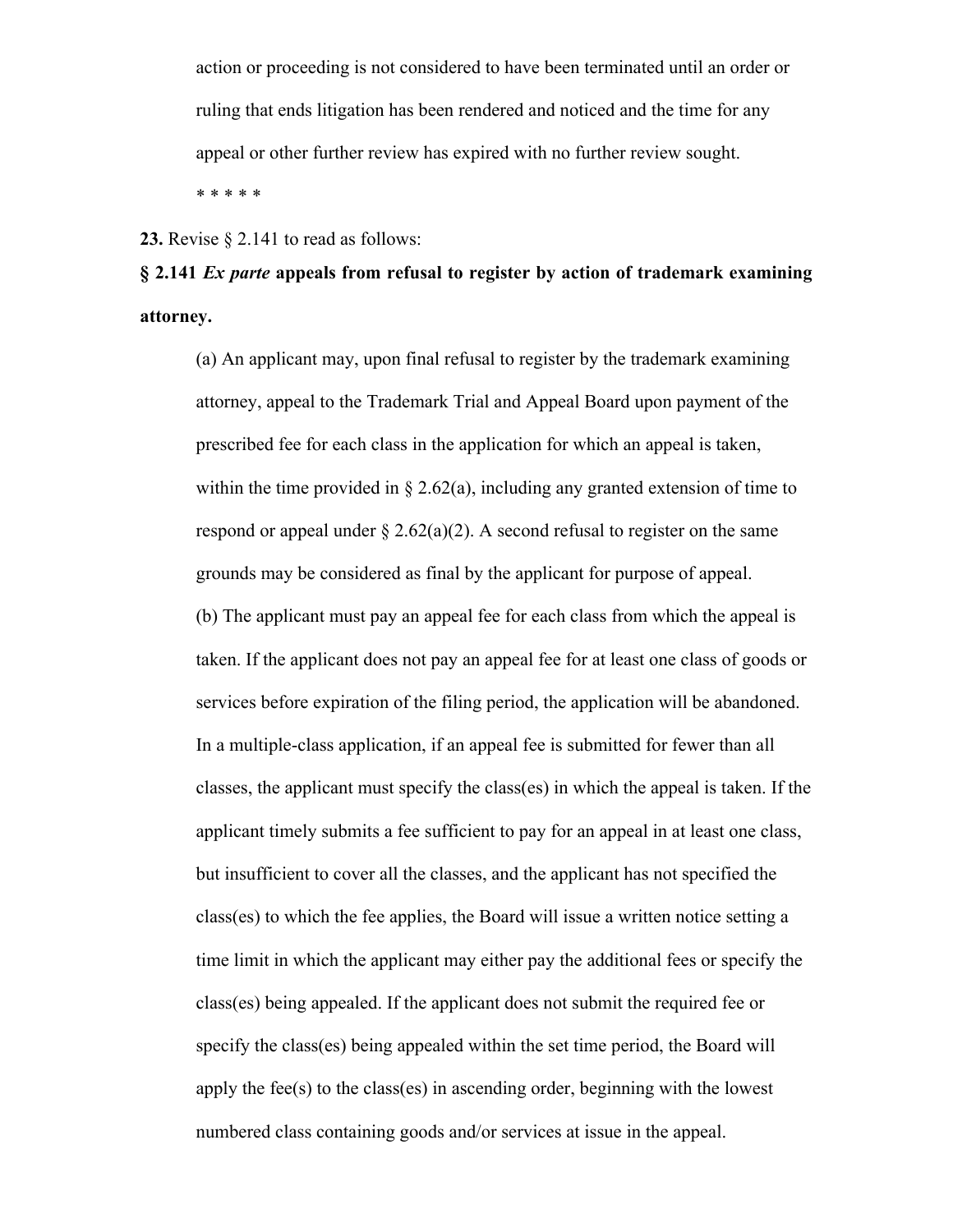**24.** Amend § 2.142 by revising paragraphs (a), (b)(3), and (d) to read as follows:

#### **§ 2.142 Time and manner of** *ex parte* **appeals.**

(a) Any appeal filed under the provisions of  $\S 2.141$  must be filed within the time provided in § 2.62(a), including any granted extension of time to respond or appeal under  $\S 2.62(a)(2)$ . An appeal is taken by filing a notice of appeal, as prescribed in § 2.126, and paying the appeal fee.

 $(b)$  \* \* \*

(3) Citation to evidence in briefs should be to the documents in the electronic record for the subject application or registration by date, the name of the paper under which the evidence was submitted, and the page number in the electronic record.

\* \* \* \* \*

(d) The evidentiary record in the proceeding should be complete prior to the filing of an appeal. Evidence should not be filed with the Board after the filing of a notice of appeal.

(1) In an appeal from a refusal to register, if the appellant or the examining attorney desires to introduce additional evidence after an appeal is filed, the appellant or the examining attorney must submit a request to the Board to suspend the appeal and to remand the application for further examination.

(2) In an appeal from an expungement or reexamination proceeding, no additional evidence may be included once an appeal is initiated, and the Board may not remand for further examination.

\* \* \* \* \*

#### **25.** Add § 2.143 to read as follows:

### **§ 2.143** *Ex parte* **appeals from expungement or reexamination proceeding.**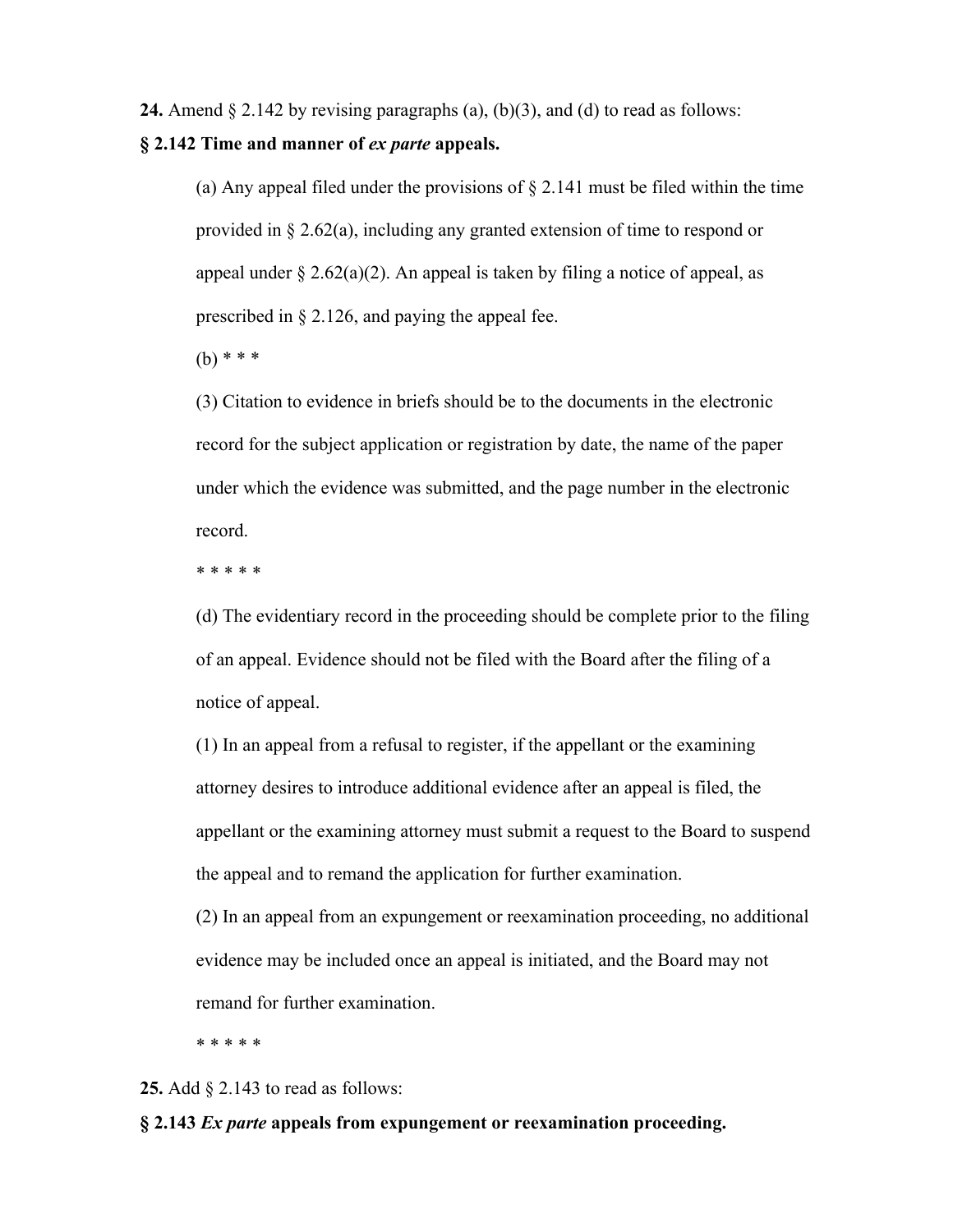(a) A registrant may, upon issuance of a final Office action in an expungement or reexamination proceeding under § 2.93, appeal to the Trademark Trial and Appeal Board by filing a notice of appeal, as prescribed in  $\S 2.126$ , and upon payment of the prescribed fee for each class in the registration for which the appeal is taken, within two months of the date of issuance of the final Office action. If the registrant does not pay an appeal fee for at least one class of goods or services before expiration of the time for appeal, the Office shall terminate the appeal proceeding. In a multiple-class registration, if an appeal fee is submitted for fewer than all classes, the registrant must specify the class(es) in which the appeal is taken. If the registrant timely submits a fee sufficient to pay for an appeal in at least one class, but insufficient to cover all the classes, and the registrant has not specified the class(es) to which the fee applies, the Board will issue a written notice setting a time limit in which the registrant may either pay the additional fees or specify the class(es) being appealed. If the registrant does not submit the required fee or specify the class(es) being appealed within the set time period, the Board will apply the fee to the class(es) in ascending order, beginning with the lowest numbered class containing goods and/or services at issue in the reexamination and/or expungement proceeding.

(b) The time and manner of ex parte appeals made under paragraph (a) of this section shall, in all other respects, follow the time and manner set forth in  $§$  2.142(b)-(e).

**26.** Amend  $\S 2.145$  by revising paragraphs (a)(1) and (c)(1) to read as follows: **§ 2.145 Appeal to court and civil action.**

 $(a)$  \* \* \* (1) An applicant for registration, a registrant in an expungement or reexamination proceeding, or any party to an interference, opposition, or cancellation, or any party to an application to register as a concurrent user,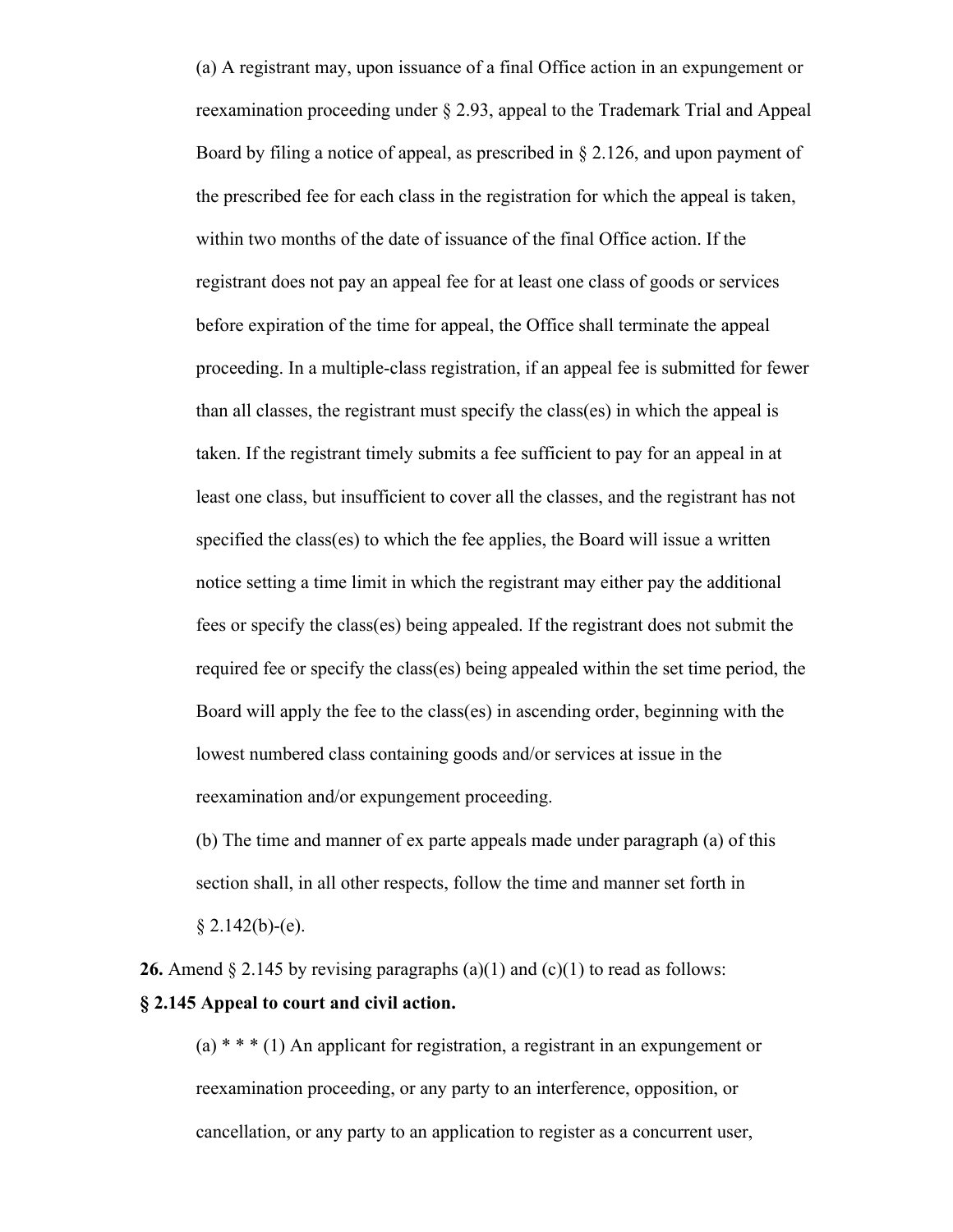hereinafter referred to as inter partes proceedings, who is dissatisfied with the decision of the Trademark Trial and Appeal Board, and any registrant who has filed an affidavit or declaration under section 8 or section 71 of the Act or filed an application for renewal, and is dissatisfied with the decision of the Director (§§ 2.165, 2.184), may appeal to the United States Court of Appeals for the Federal Circuit. It is unnecessary to request reconsideration by the Board before filing any such appeal; however, a party requesting reconsideration must do so before filing a notice of appeal.

\* \* \* \* \*

(c) \* \* \* (1) Any person who may appeal to the United States Court of Appeals for the Federal Circuit (paragraph (a) of this section), except for a registrant subject to an ex parte expungement or reexamination proceeding, may have remedy by civil action under section 21(b) of the Act. It is unnecessary to request reconsideration by the Board before filing any such civil action; however, a party requesting reconsideration must do so before filing a civil action.

\* \* \* \* \*

**27.** Amend § 2.146 by:

- **a.** Revising paragraphs (b) and (c), and
- **b.** Adding paragraph  $(d)(2)(iv)$ .

The revision and addition read as follows:

#### **§ 2.146 Petitions to the Director.**

#### \* \* \* \* \*

(b) Questions of substance arising during the ex parte prosecution of applications, or expungement or reexamination of registrations, including, but not limited to, questions arising under sections 2, 3, 4, 5, 6, 16A, 16B, and 23 of the Act of 1946, are not appropriate subject matter for petitions to the Director.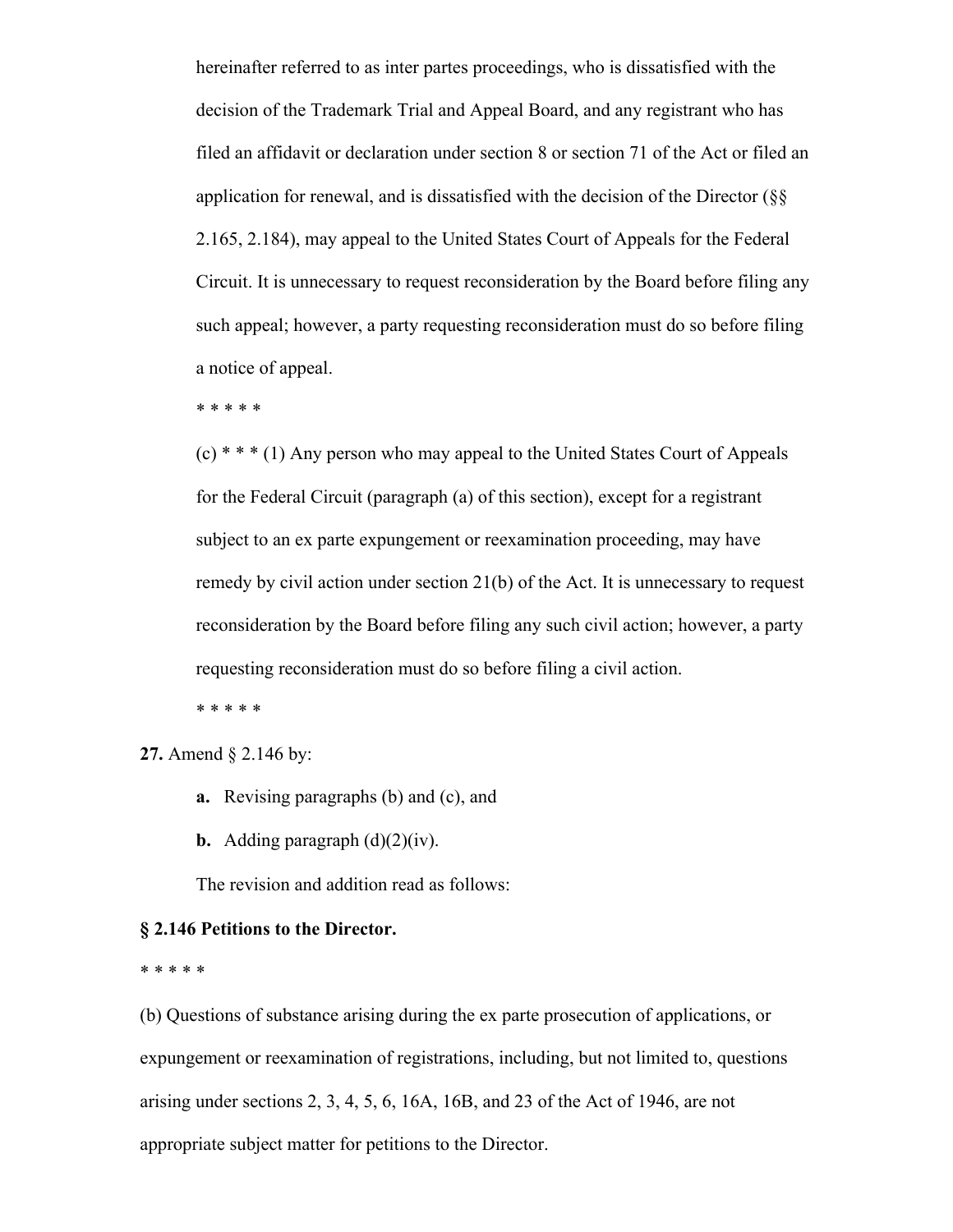(c)(1) Every petition to the Director shall include a statement of the facts relevant to the petition, the points to be reviewed, the action or relief requested, and the fee required by § 2.6. Any brief in support of the petition shall be embodied in or accompany the petition. The petition must be signed by the petitioner, someone with legal authority to bind the petitioner (e.g., a corporate officer or general partner of a partnership), or a practitioner qualified to practice under  $\S 11.14$  of this chapter, in accordance with the requirements of  $\S 2.193(e)(5)$ . When facts are to be proved on petition, the petitioner must submit proof in the form of verified statements signed by someone with firsthand knowledge of the facts to be proved, and any exhibits.

(2) A petition requesting reinstatement of a registration cancelled in whole or in part for failure to timely respond to an Office action issued in an expungement and/or reexamination proceeding must include a response to the Office action, signed in accordance with § 2.193.

 $(d)$  \* \* \*

 $(2)$  \* \* \*

(iv) Where an expungement or reexamination proceeding has been instituted under § 2.92, two months after the date of actual knowledge of the cancellation of goods and/or services in a registration and not later than six months after the date the trademark electronic record system indicates that the goods and/or services are cancelled.

**28.** Amend § 2.149 by revising paragraphs (a) and (i) to read as follows:

### **§ 2.149 Letters of protest against pending applications.**

(a) A third party may submit, for consideration and inclusion in the record of a trademark application, objective evidence relevant to the examination of the application for a ground for refusal of registration if the submission is made in accordance with this section.

\* \* \* \* \*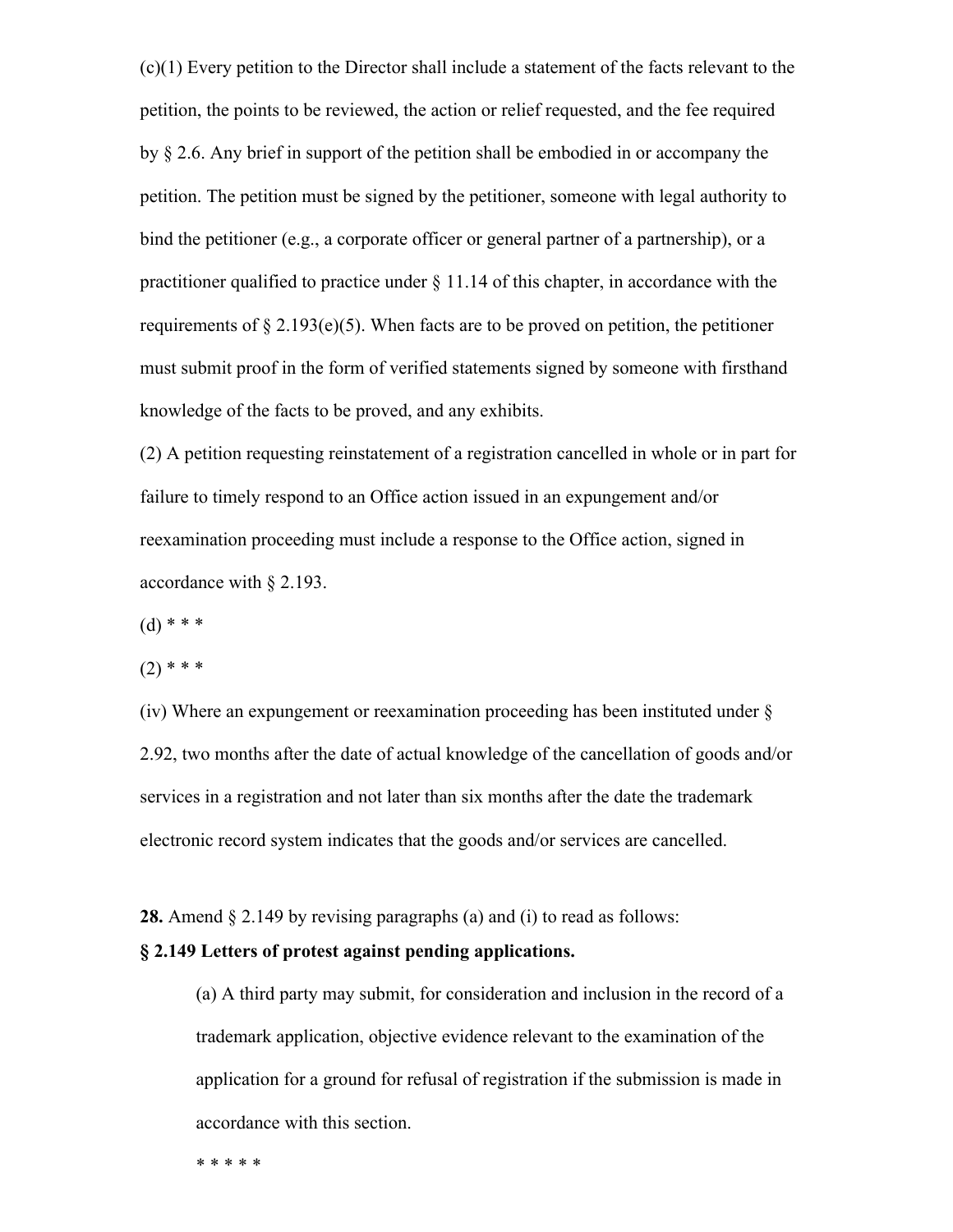(i) Any determination whether to include evidence in the record of an application in a submission under this section is final and non-reviewable, and a determination to include or not include evidence in the application record shall not prejudice any party's right to raise any issue and rely on any evidence in any other proceeding.

\* \* \* \* \*

**29.** Amend § 2.163 by:

**a.** Revising paragraphs (b) and (c), and

**b.** Adding paragraphs (d) and (e).

The revisions and additions read as follows:

#### **§ 2.163 Acknowledgment of receipt of affidavit or declaration.**

**\* \* \* \* \***

(b) A response to the refusal must be filed within three months of the date of issuance of the Office action, or before the end of the filing period set forth in section 8(a) of the Act, whichever is later. The response must be signed by the owner, someone with legal authority to bind the owner (e.g., a corporate officer or general partner of a partnership), or a practitioner qualified to practice under  $\S 11.14$  of this chapter, in accordance with the requirements of  $\S 2.193(e)(2)$ .

(c) Unless notified otherwise in the Office action, the three-month response period designated in paragraph (b) of this section may be extended by three months up to a maximum of six months from the Office action issue date, upon timely request and payment of the fee set forth in § 2.6(a)(27). To be considered timely, a request for extension of time must be received by the Office on or before the deadline for response set forth in the Office action.

(d) When a timely response is a bona fide attempt to advance the examination of the affidavit or declaration and is a substantially complete response to the outstanding Office action, but consideration of some matter or compliance with a requirement has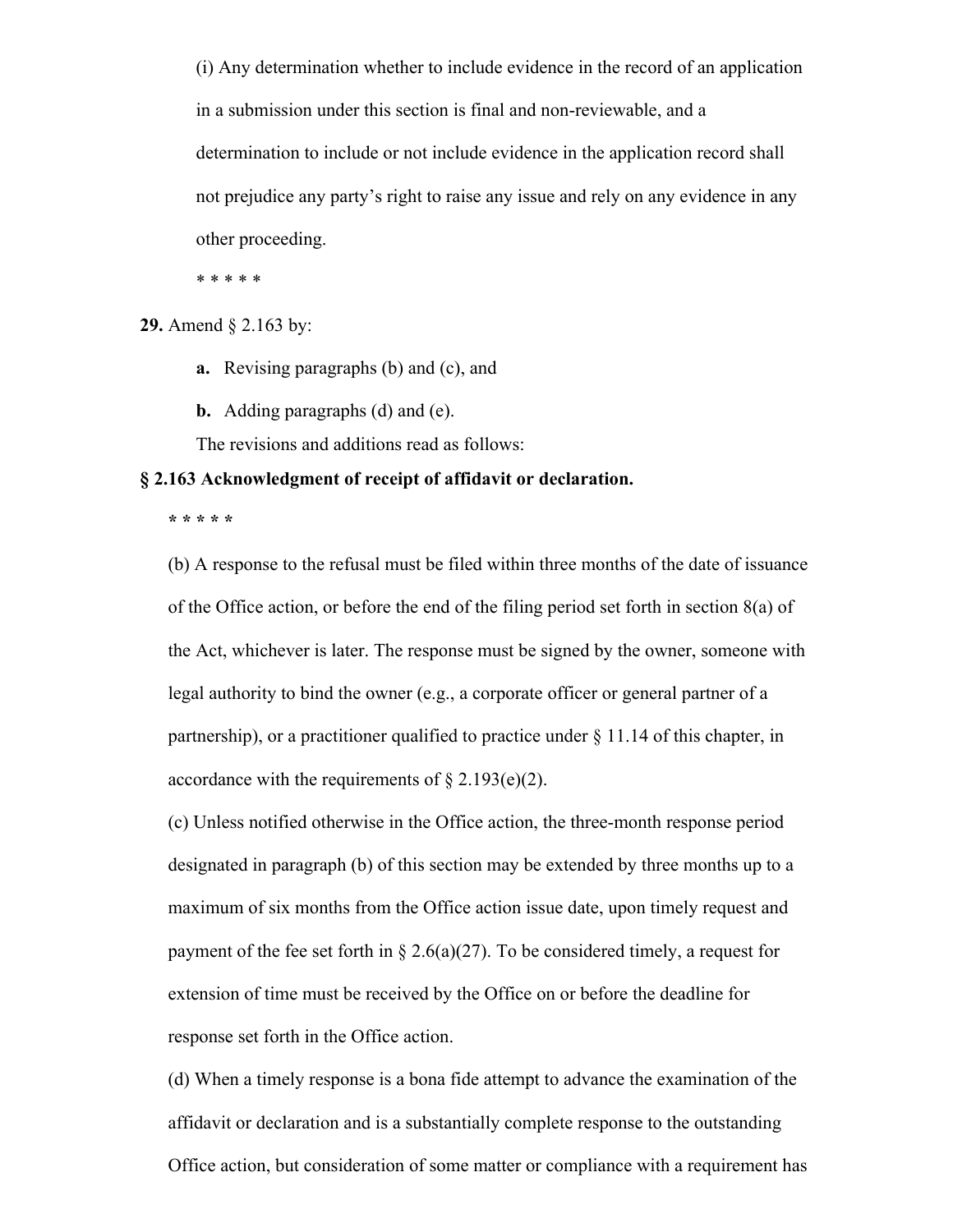been omitted, the owner may be granted 30 days, or to the end of the response period set forth in the action to which the substantially complete response was submitted, whichever is longer, to explain and supply the omission before the cancellation is considered.

(e) If no response is filed within the time periods set forth above, the registration will be cancelled, unless time remains in the grace period under section  $8(a)(3)$  of the Act. If time remains in the grace period, the owner may file a complete new affidavit.

**30.** Revise § 2.165 to read as follows:

#### **§ 2.165 Petition to Director to review refusal.**

(a) A response to the examiner's initial refusal to accept an affidavit or declaration is required before filing a petition to the Director, unless the examiner directs otherwise. See  $\S 2.163(b)-(c)$  for the deadline for responding to an examiner's Office action. (b) If the examiner maintains the refusal of the affidavit or declaration, the owner may file a petition to the Director to review the action. The petition must be filed within three months of the date of issuance of the action maintaining the refusal. (c) Unless notified otherwise in the Office action, the time for response designated in paragraph (b) of this section may be extended by three months up to a maximum of six months from the Office action issue date, upon timely request and payment of the fee set forth in  $\S 2.6(a)(27)$ . To be considered timely, a request for extension of time must be received by the Office on or before the deadline for response set forth in the Office action.

(d) If no response is filed within the time periods set forth above, the registration will be cancelled and a notice of cancellation will issue.

(e) A decision by the Director is necessary before filing an appeal or commencing a civil action in any court.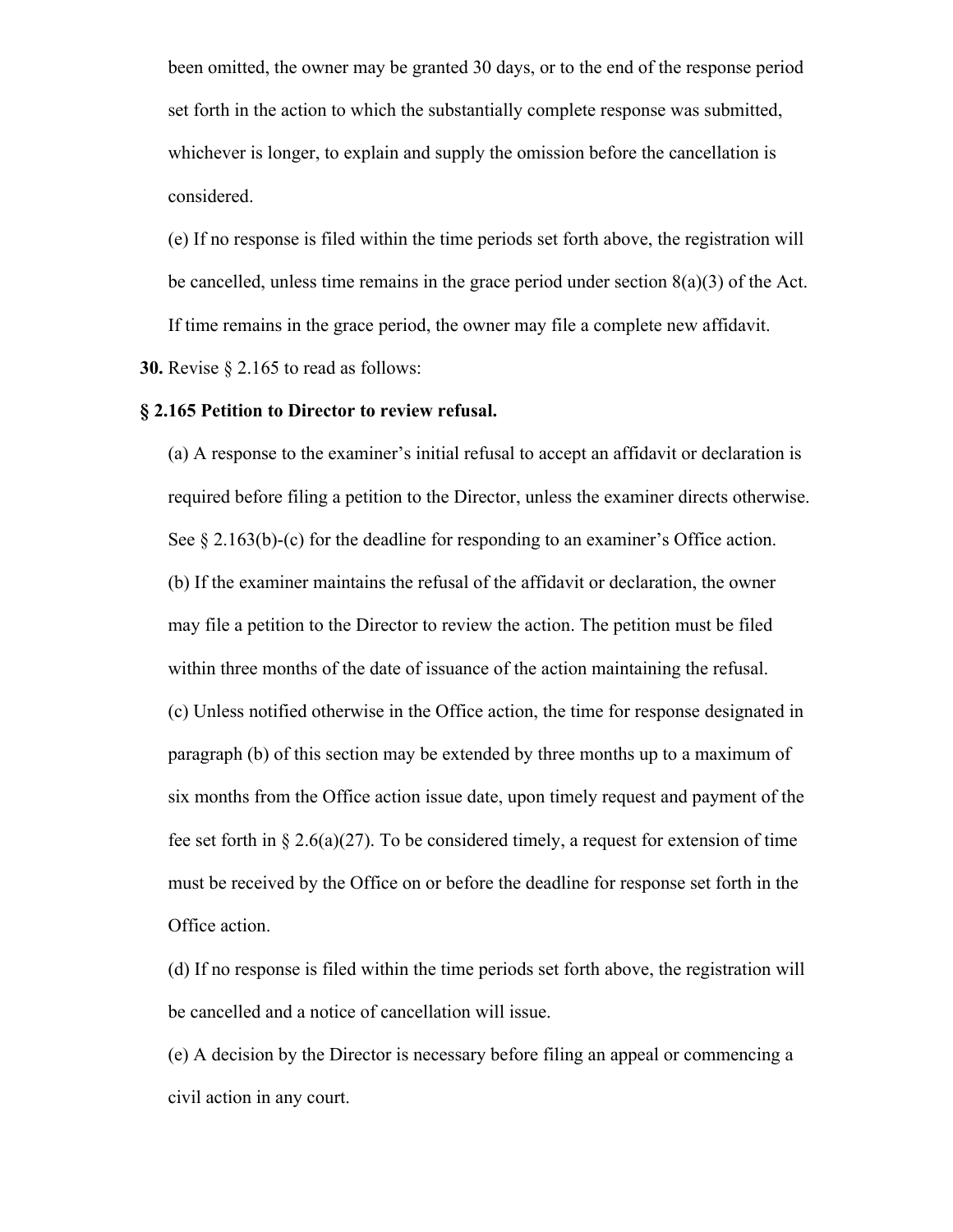#### **COURT ORDERS UNDER SECTION 37**

#### **32.** Add § 2.177 to read as follows:

#### **§ 2.177 Action on court order under section 37.**

(a) *Providing the order to the Office.* If a Federal court has issued an order concerning a registration under section 37 of the Act, a party to the court action must:

(i) Submit a certified copy of the order to the Director, addressed to the Office of the General Counsel, as provided in § 104.2 of this chapter; and

(ii) If the party is aware of proceedings concerning the involved registration that are pending or suspended before the Trademark Trial and Appeal Board, file a copy of such order with the Trademark Trial and Appeal Board via ESTTA.

(b) *Time for submission.* A submission under paragraph (a) of this section should not be made until after the court proceeding has been finally determined. A court proceeding is not considered finally determined until an order or ruling that ends the litigation has been rendered and noticed, and the time for any appeal or other further review has expired with no further review sought.

(c) *Action after submission.* After the court proceeding has been finally determined, appropriate action on a court order submitted under this section will normally be taken by the Office without the necessity of any submission by an interested party. In circumstances where the Director or the Trademark Trial and Appeal Board, if the order under section 37 involves a registration over which the Board has jurisdiction, determines that it would be helpful to aid in understanding the scope or effect of the court's order, a show cause or other order may issue directing the registrant, and if appropriate, the opposing parties to the action from which the order arose, to respond and provide information or arguments regarding the order. The Director may also request clarification of the order from the court that issued the order.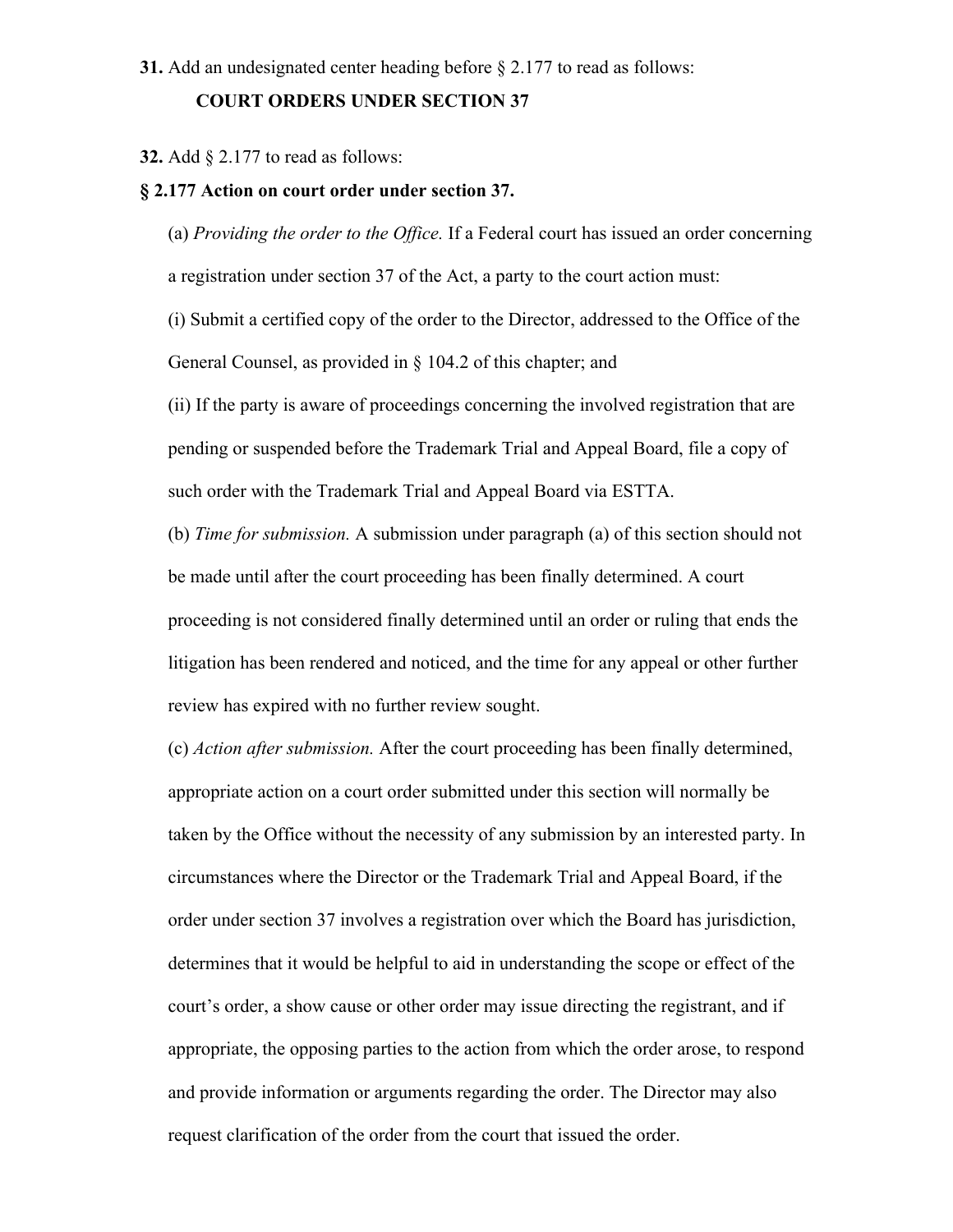#### **33.** Amend § 2.184 by revising paragraph (b) to read as follows:

#### **§ 2.184 Refusal of renewal.**

**\* \* \* \* \***

(b)(1) The registrant must file a response to the refusal of renewal within three months of the date of issuance of the Office action or before the expiration date of the registration, whichever is later.

(2) Unless notified otherwise in the Office action, the three-month response period designated in paragraph (b)(1) of this section may be extended by three months up to a maximum of six months from the Office action issue date, upon timely request and payment of the fee set forth in § 2.6(a)(27). To be considered timely, a request for extension of time must be received by the Office on or before the deadline for response set forth in the Office action.

(3) When a timely response is a bona fide attempt to advance the examination of the renewal application and is a substantially complete response to the outstanding Office action, but consideration of some matter or compliance with a requirement has been omitted, the owner may be granted 30 days, or to the end of the response period set forth in the action to which the substantially complete response was submitted, whichever is longer, to explain and supply the omission before the expiration is considered.

(4) If no response is filed within the time periods set forth above, the registration will expire, unless time remains in the grace period under section 9(a) of the Act. If time remains in the grace period, the registrant may file a complete new renewal application.

(5) The response must be signed by the registrant, someone with legal authority to bind the registrant (e.g., a corporate officer or general partner of a partnership), or a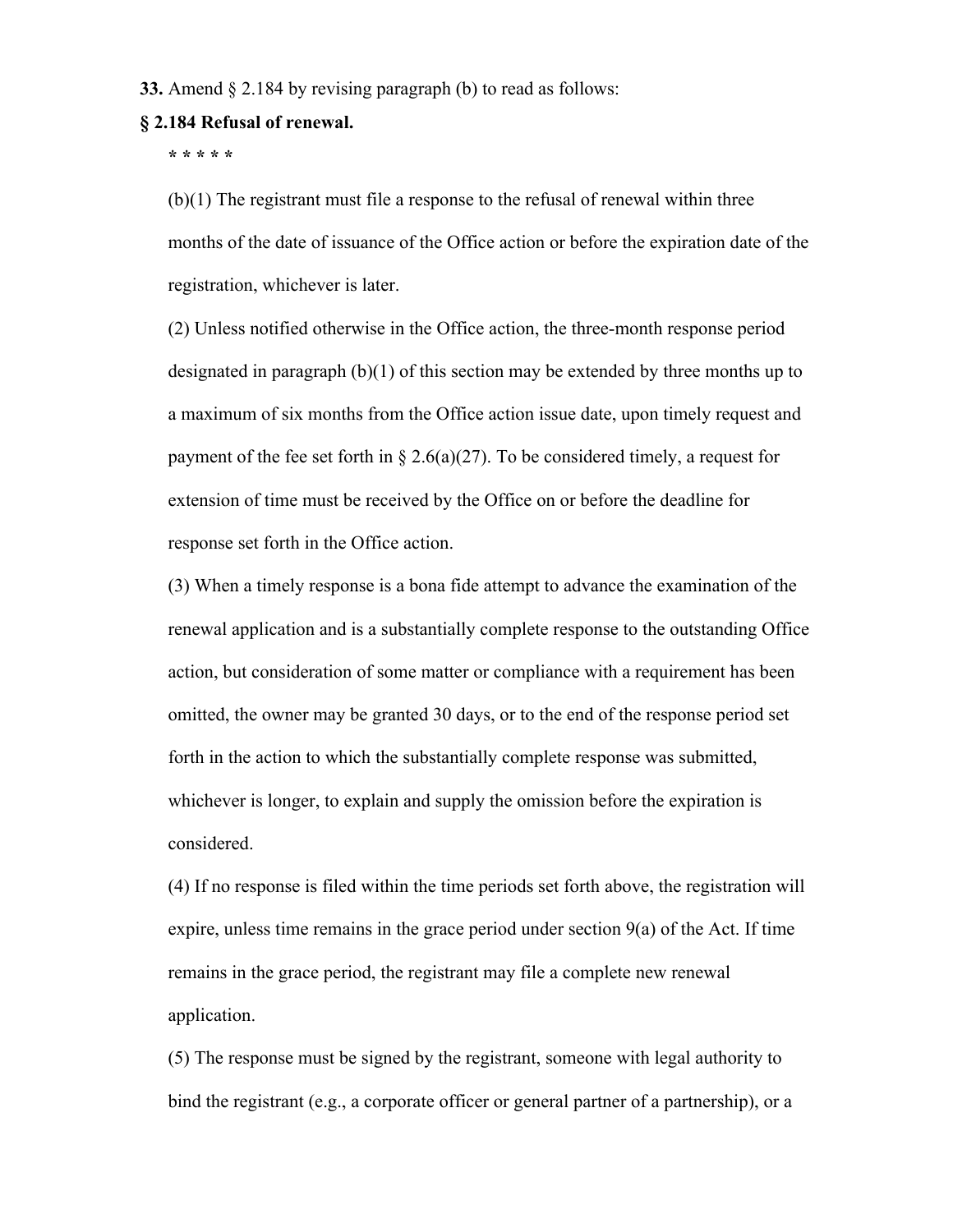practitioner who meets the requirements of  $\S$  11.14 of this chapter, in accordance with

the requirements of  $\S 2.193(e)(2)$ .

**\* \* \* \* \***

**34.** Amend § 2.186 by:

- **a.** Revising paragraphs (b) and (c), and
- **b.** Adding paragraphs (d) and (e).

The revisions and additions read as follows:

## **§ 2.186 Petition to Director to review refusal of renewal.**

**\* \* \* \* \***

(b) If the examiner maintains the refusal of the renewal application, a petition to the Director to review the refusal may be filed. The petition must be filed within three months of the date of issuance of the Office action maintaining the refusal.

(c) Unless notified otherwise in the Office action, the three-month response period designated in paragraph (b) of this section may be extended by three months up to a maximum of six months from the Office action issue date, upon timely request and payment of the fee set forth in § 2.6(a)(27). To be considered timely, a request for extension of time must be received by the Office on or before the deadline for response set forth in the Office action.

(d) If no response is filed within the time periods set forth above, the renewal application will be abandoned and the registration will expire.

(e) A decision by the Director is necessary before filing an appeal or commencing a civil action in any court.

**35.** Amend § 2.193 by revising paragraph (e)(5) introductory text to read as follows: **§ 2.193 Trademark correspondence and signature requirements.**

**\* \* \* \* \*** (e) \* \* \*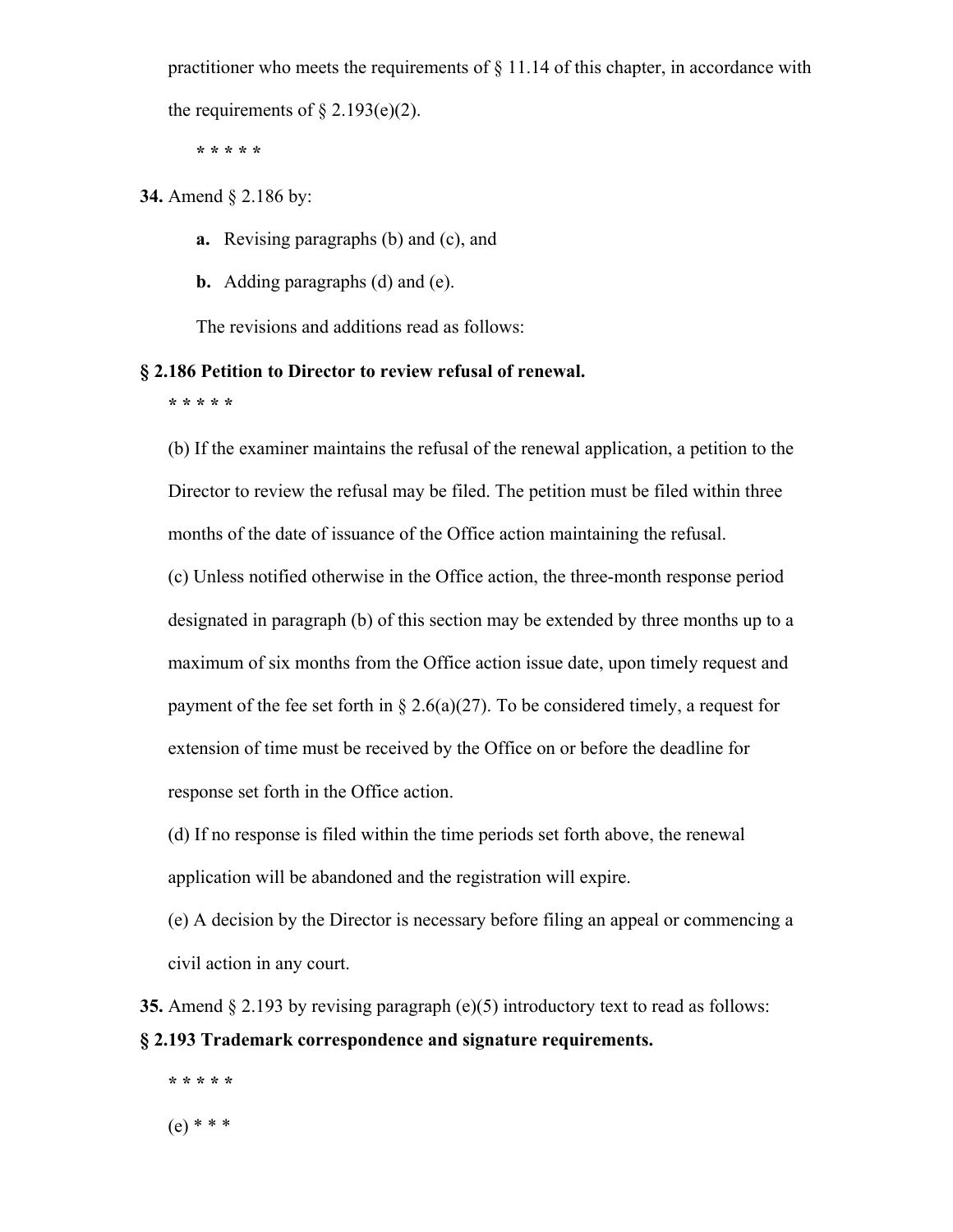(5) *Petitions to Director under § 2.146 or § 2.147 or for expungement or* 

*reexamination under § 2.91*. A petition to the Director under § 2.146 or § 2.147 or for expungement or reexamination under § 2.91 must be signed by the petitioner, someone with legal authority to bind the petitioner (e.g., a corporate officer or general partner of a partnership), or a practitioner qualified to practice under § 11.14 of this chapter, in accordance with the following guidelines:

\* \* \* \* \*

# **PART 7 - RULES OF PRACTICE IN FILINGS PURSUANT TO THE PROTOCOL RELATING TO THE MADRID AGREEMENT CONCERNING THE INTERNATIONAL REGISTRATION OF MARKS**

**36.** The authority citation for part 7 is revised to read as follows:

Authority: 15 U.S.C. 1123, 35 U.S.C. 2, Pub. L. 116-260, 134 Stat. 1182, unless otherwise noted.

**37.** Amend  $\S$  7.6 by adding paragraph (a)(9) to read as follows:

#### **§ 7.6 Schedule of U.S. process fees.**

 $(a) * * * *$ 

(9) *Extension of time for filing a response to an Office action under §§ 7.39(b) or* 

*7.40(c).*

(i) For filing a request for extension of time for filing a response to an Office action

under §§ 7.39(b) or 7.40(c) on paper—\$225.00

(ii) For filing a request for extension of time for filing a response to an Office action

under §§ 7.39(b) or 7.40(c) via TEAS—\$125.00

\* \* \* \* \*

**38.** Revise § 7.39 to read as follows:

**§ 7.39 Acknowledgment of receipt of and correcting deficiencies in affidavit or** 

**declaration of use in commerce or excusable nonuse.**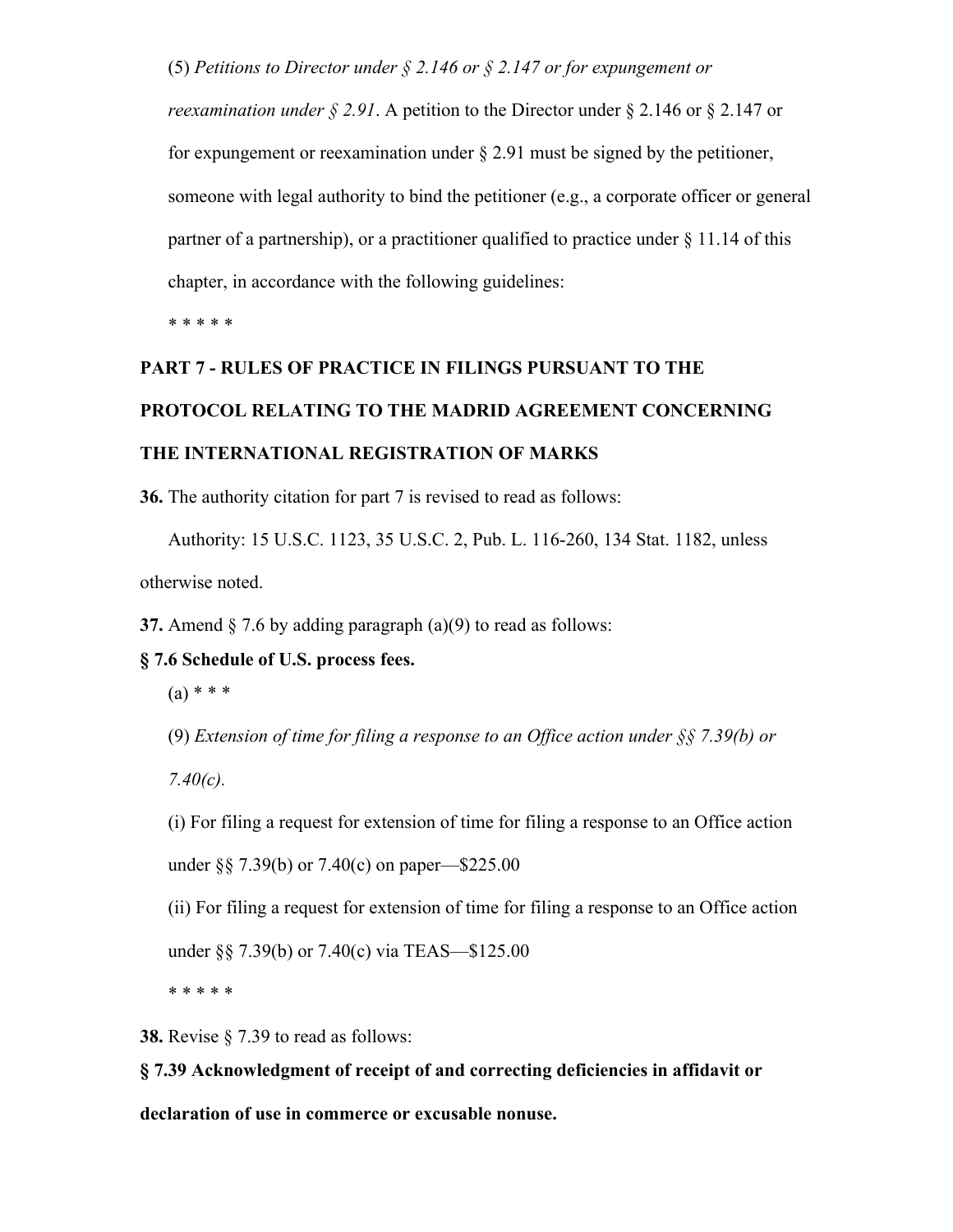The Office will issue a notice as to whether an affidavit or declaration is acceptable, or the reasons for refusal.

(a) A response to the refusal must be filed within three months of the date of issuance of the Office action, or before the end of the filing period set forth in section 71(a) of the Act, whichever is later. The response must be signed by the holder, someone with legal authority to bind the holder (e.g., a corporate officer or general partner of a partnership), or a practitioner qualified to practice under  $\S 11.14$  of this chapter, in accordance with the requirements of  $\S 2.193(e)(2)$ .

(b) Unless notified otherwise in the Office action, the three-month response period designated in paragraph (a) of this section may be extended by three months up to a maximum of six months from the Office action issue date, upon timely request and payment of the fee set forth in  $\S 7.6(a)(9)$ . To be considered timely, a request for extension of time must be received by the Office on or before the deadline for response set forth in the Office action.

(c) When a timely response is a bona fide attempt to advance the examination of the affidavit or declaration and is a substantially complete response to the outstanding Office action, but consideration of some matter or compliance with a requirement has been omitted, the holder may be granted 30 days, or to the end of the response period set forth in the action to which the substantially complete response was submitted, whichever is longer, to explain and supply the omission before the cancellation is considered.

(d) If no response is filed within this time period, the extension of protection will be cancelled, unless time remains in the grace period under section  $71(a)(3)$  of the Act. If time remains in the grace period, the holder may file a complete, new affidavit.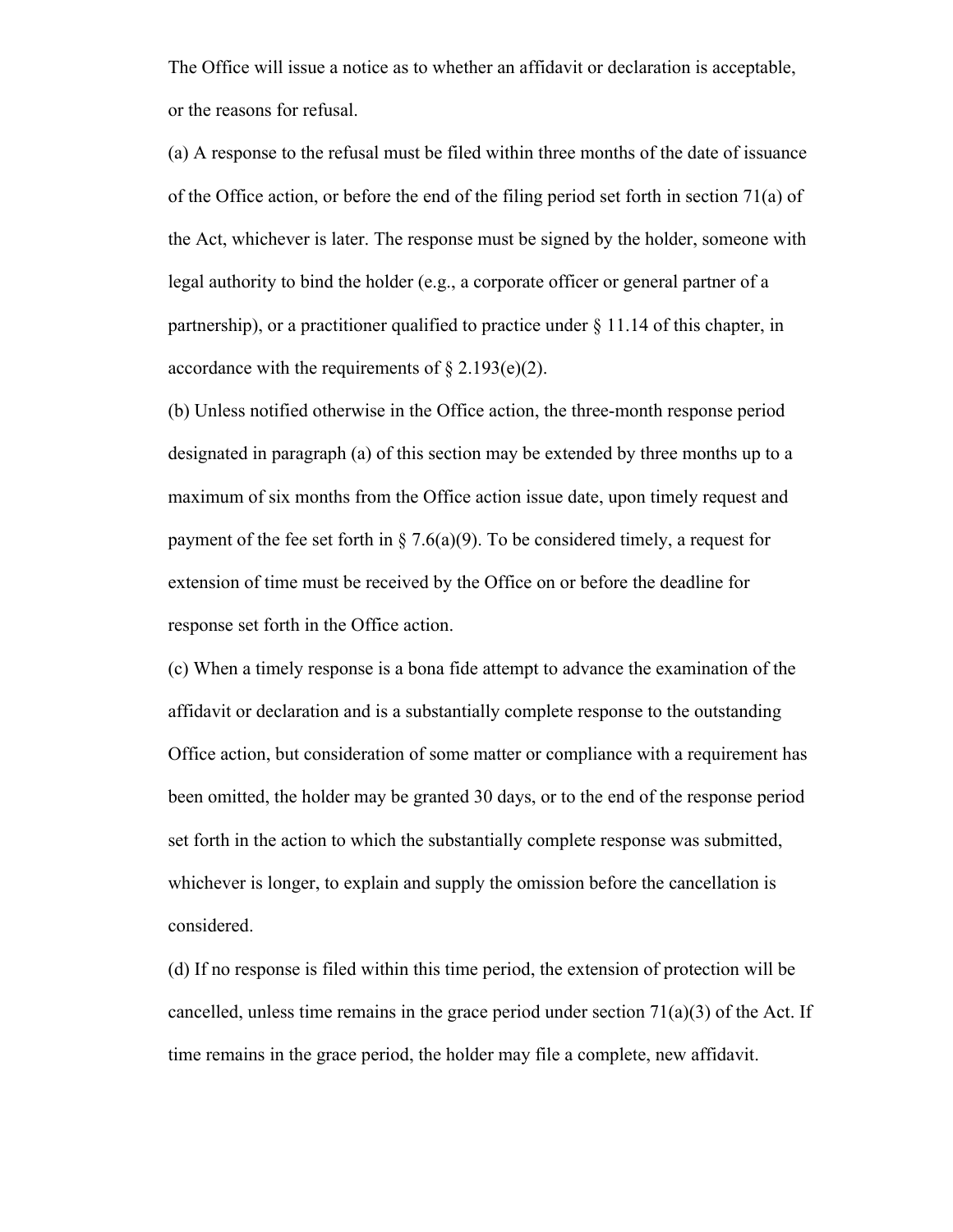(e) If the affidavit or declaration is filed within the time periods set forth in section 71 of the Act, deficiencies may be corrected after notification from the Office, as follows:

(1) *Correcting deficiencies in affidavits or declarations timely filed within the periods set forth in sections 71(a)(1) and 71(a)(2) of the Act.* If the affidavit or declaration is timely filed within the relevant filing period set forth in section 71(a)(1) or section 71(a)(2) of the Act, deficiencies may be corrected before the end of this filing period without paying a deficiency surcharge. Deficiencies may be corrected after the end of this filing period with payment of the deficiency surcharge required by section 71(c) of the Act and § 7.6.

(2) *Correcting deficiencies in affidavits or declarations filed during the grace period.* If the affidavit or declaration is filed during the six-month grace period provided by section  $71(a)(3)$  of the Act, deficiencies may be corrected before the expiration of the grace period without paying a deficiency surcharge. Deficiencies may be corrected after the expiration of the grace period with payment of the deficiency surcharge required by section 71(c) of the Act and  $\S$  7.6.

(f) If the affidavit or declaration is not filed within the time periods set forth in section 71 of the Act, the registration will be cancelled.

**39.** Revise § 7.40 to read as follows:

#### **§ 7.40 Petition to Director to review refusal.**

(a) A response to the examiner's initial refusal to accept an affidavit or declaration is required before filing a petition to the Director, unless the examiner directs otherwise. See  $\S 7.39(b)-(c)$  for the deadline for responding to an examiner's Office action. (b) If the examiner maintains the refusal of the affidavit or declaration, the holder may file a petition to the Director to review the examiner's action. The petition must be filed within three months of the date of issuance of the action maintaining the refusal.